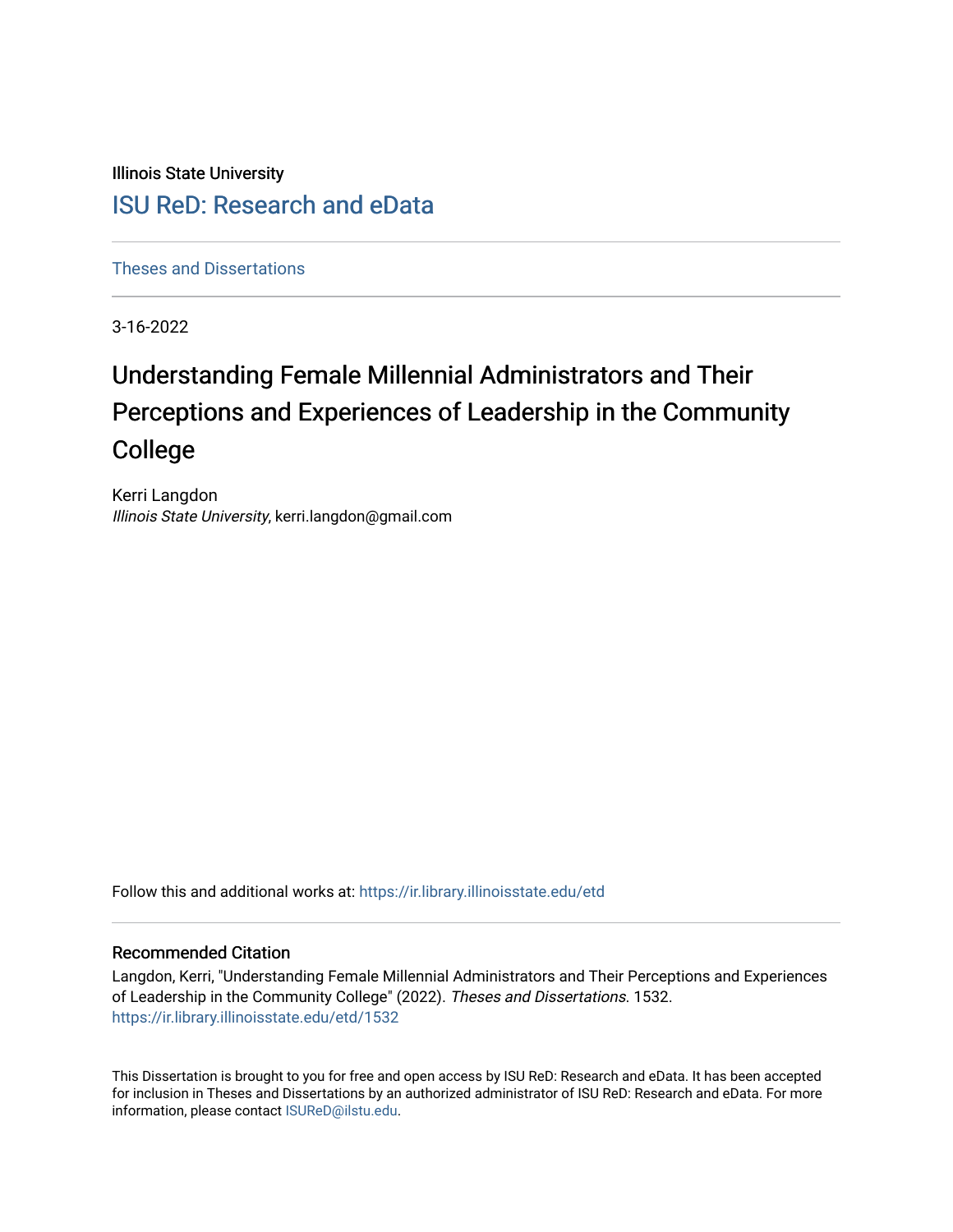# UNDERSTANDING FEMALE MILLENNIAL ADMINISTRATORS AND THEIR PERCEPTIONS AND EXPERIENCES OF LEADERSHIP IN THE COMMUNITY COLLEGE

#### KERRI A. LANGDON

129 Pages

The perceptions and experiences of female community college administrators, particularly those that are part of the Millennial generation, have often been neglected in current research. This study examines community college leadership in a new context, by exploring the lived experiences of female identifying Millennials. More specifically, this study was developed to better understand how gender may impact Millennial women's perceptions of leadership overall, as well as their perceived ability to move into senior-level leadership roles within the community college. Utilizing a qualitative methodology, this study included the use of semistructured interviews to obtain data from twenty female Millennial community college administrators across the United States. This study utilized a phenomenological approach in order to identify key themes from the interviews. Findings from this study support the view that inequities and injustices are still present for women, including Millennial women, working in community college administration. The findings further revealed that institutions of higher education need to continue striving for more equitable policies and procedures. The stories and experiences shared within this study shed light on the current environment and institutional culture as it pertains to female identifying, Millennial administrators.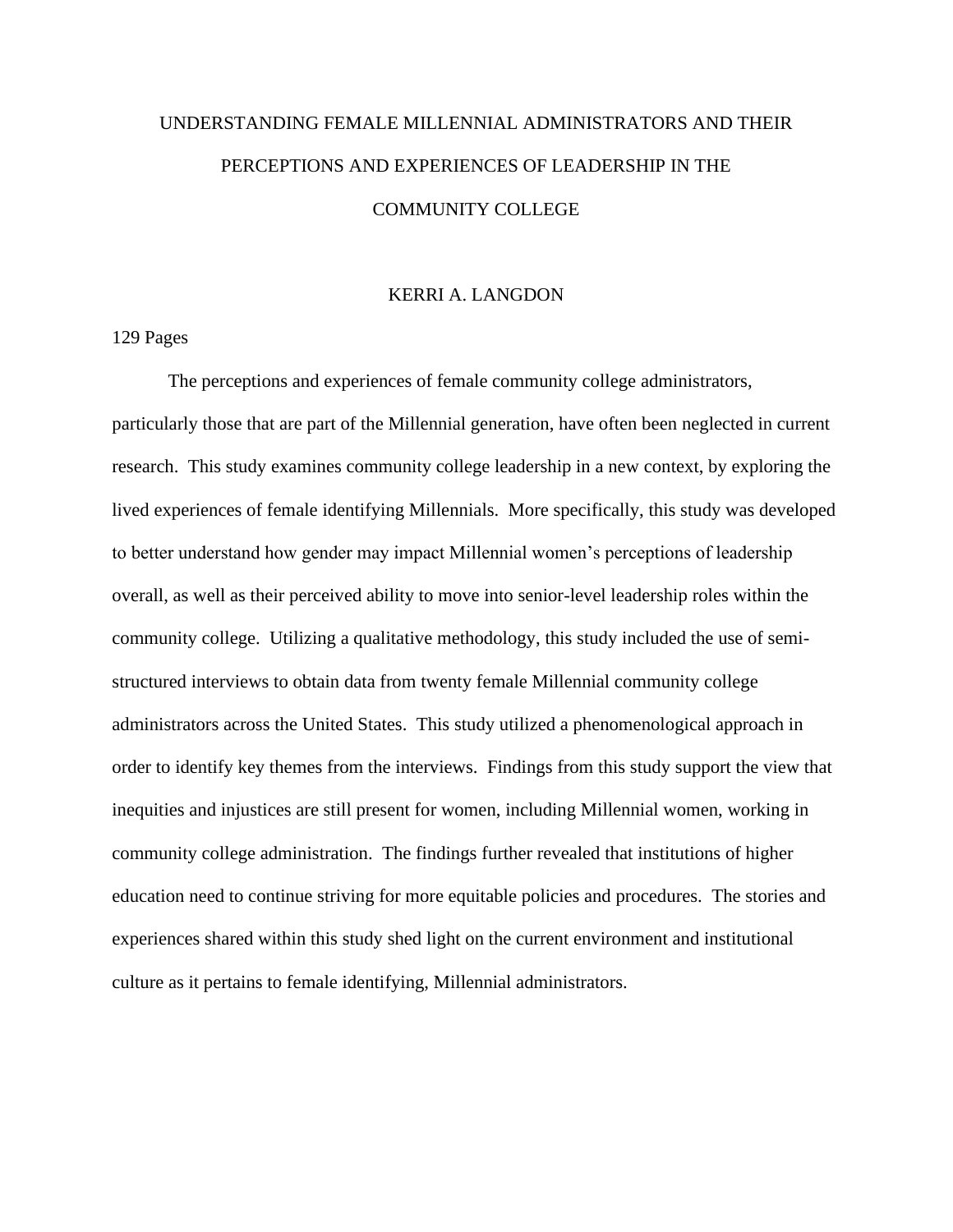More broadly, this research provides new insight into identifying and altering existing structures of inequity within the community college.

KEYWORDS: female, Millennial, administrator, student affairs, community college, leadership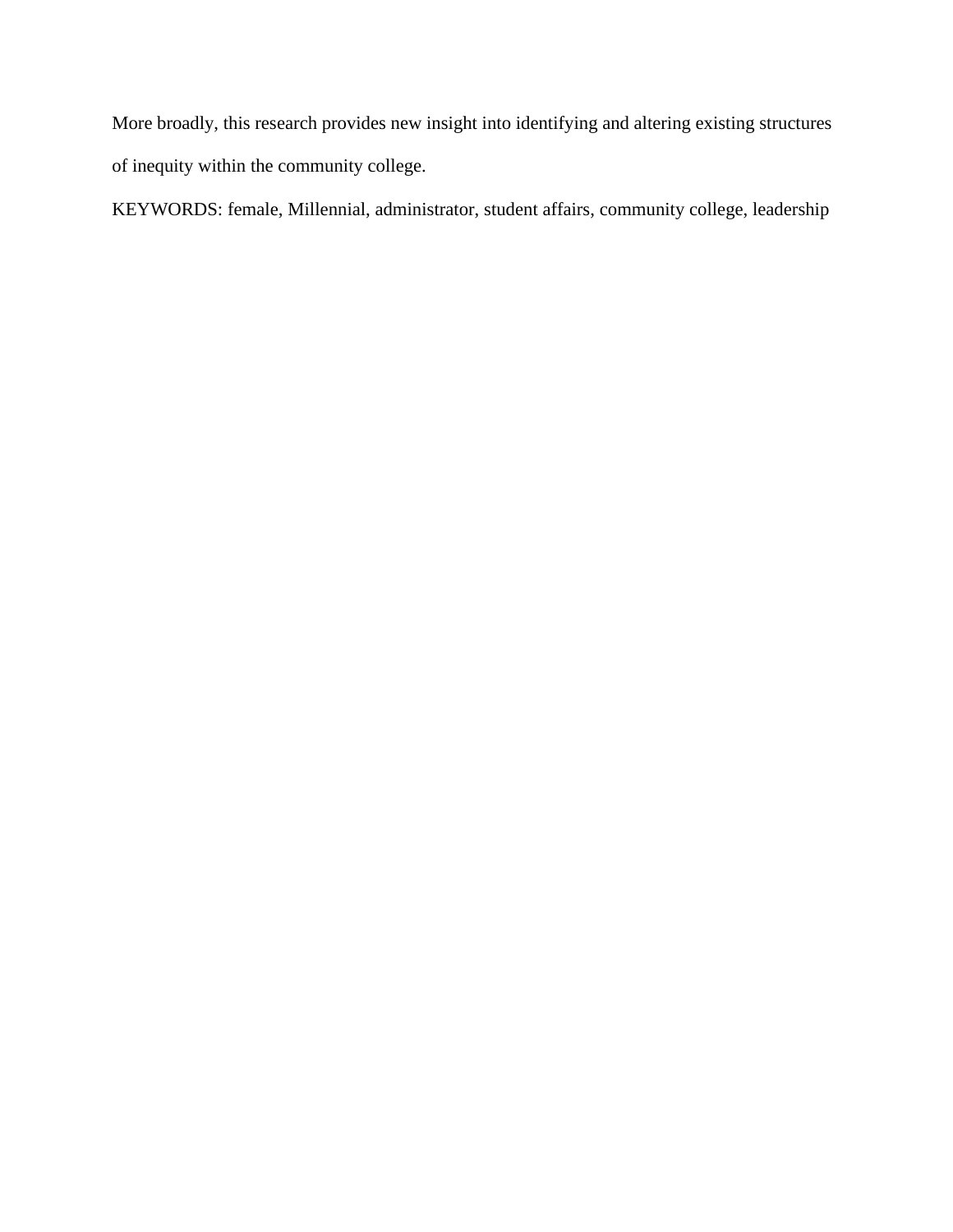## UNDERSTANDING FEMALE MILLENNIAL ADMINISTRATORS AND THEIR

### PERCEPTIONS AND EXPERIENCES OF LEADERSHIP IN THE

### COMMUNITY COLLEGE

KERRI A. LANGDON

A Dissertation Submitted in Partial Fulfillment of the Requirements for the Degree of

## DOCTOR OF PHILOSOPHY

Department of Educational Administration and Foundations

### ILLINOIS STATE UNIVERSITY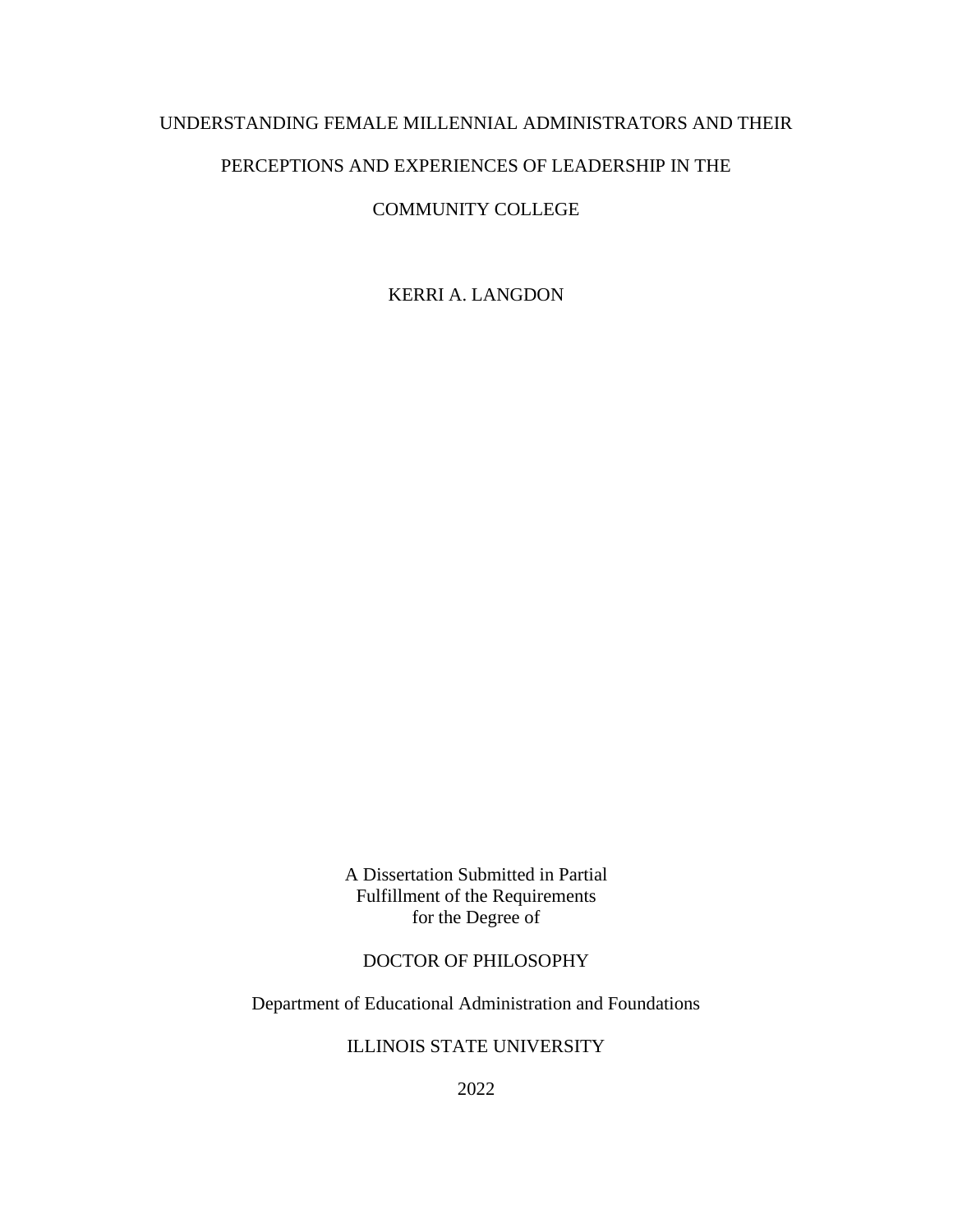© 2022 Kerri A. Langdon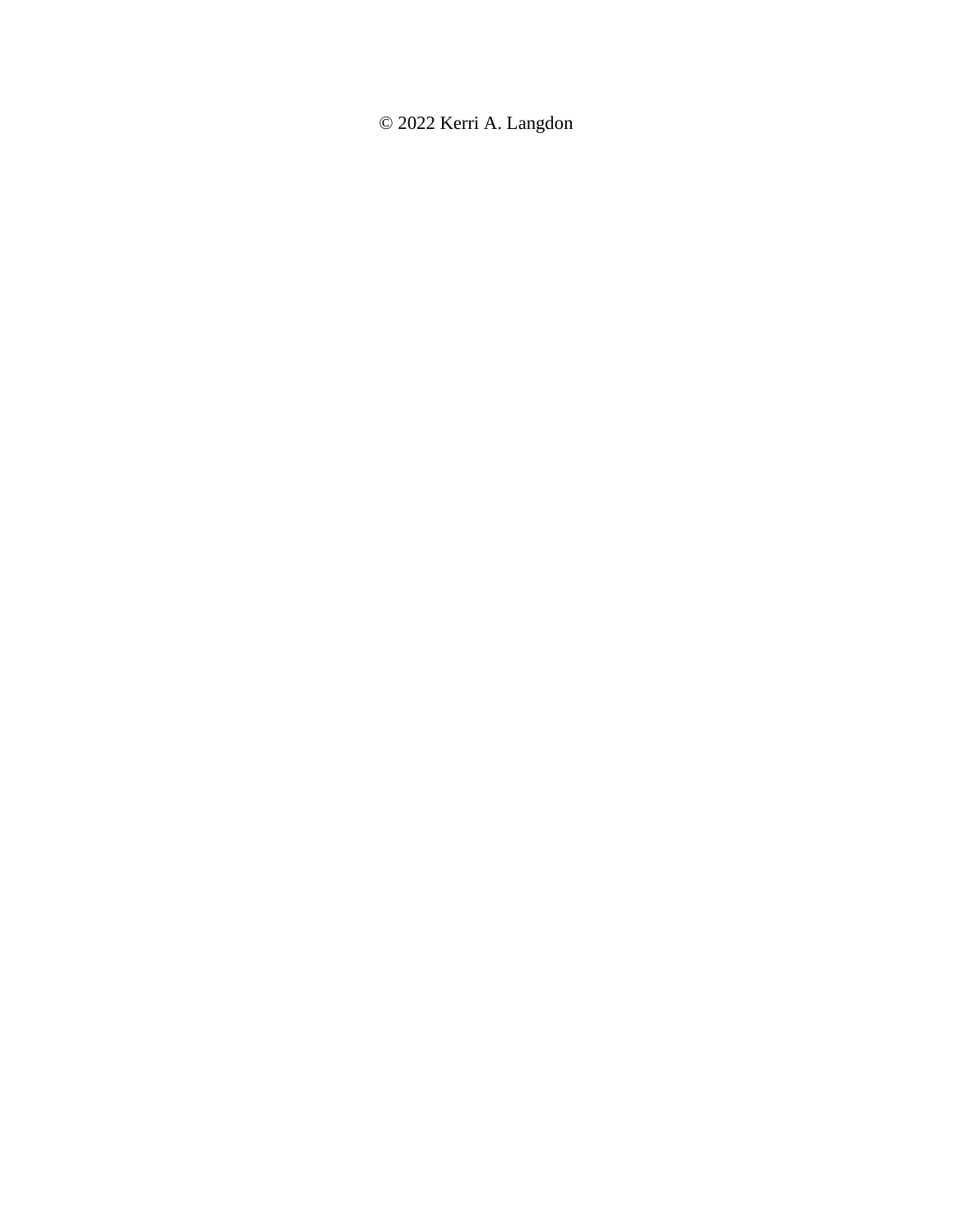# UNDERSTANDING FEMALE MILLENNIAL ADMINISTRATORS AND THEIR

# PERCEPTIONS AND EXPERIENCES OF LEADERSHIP IN THE

## COMMUNITY COLLEGE

KERRI A. LANGDON

## COMMITTEE MEMBERS:

Phyllis McCluskey-Titus, Chair

Lydia Kyei-Blankson

James Palmer

Kay Keck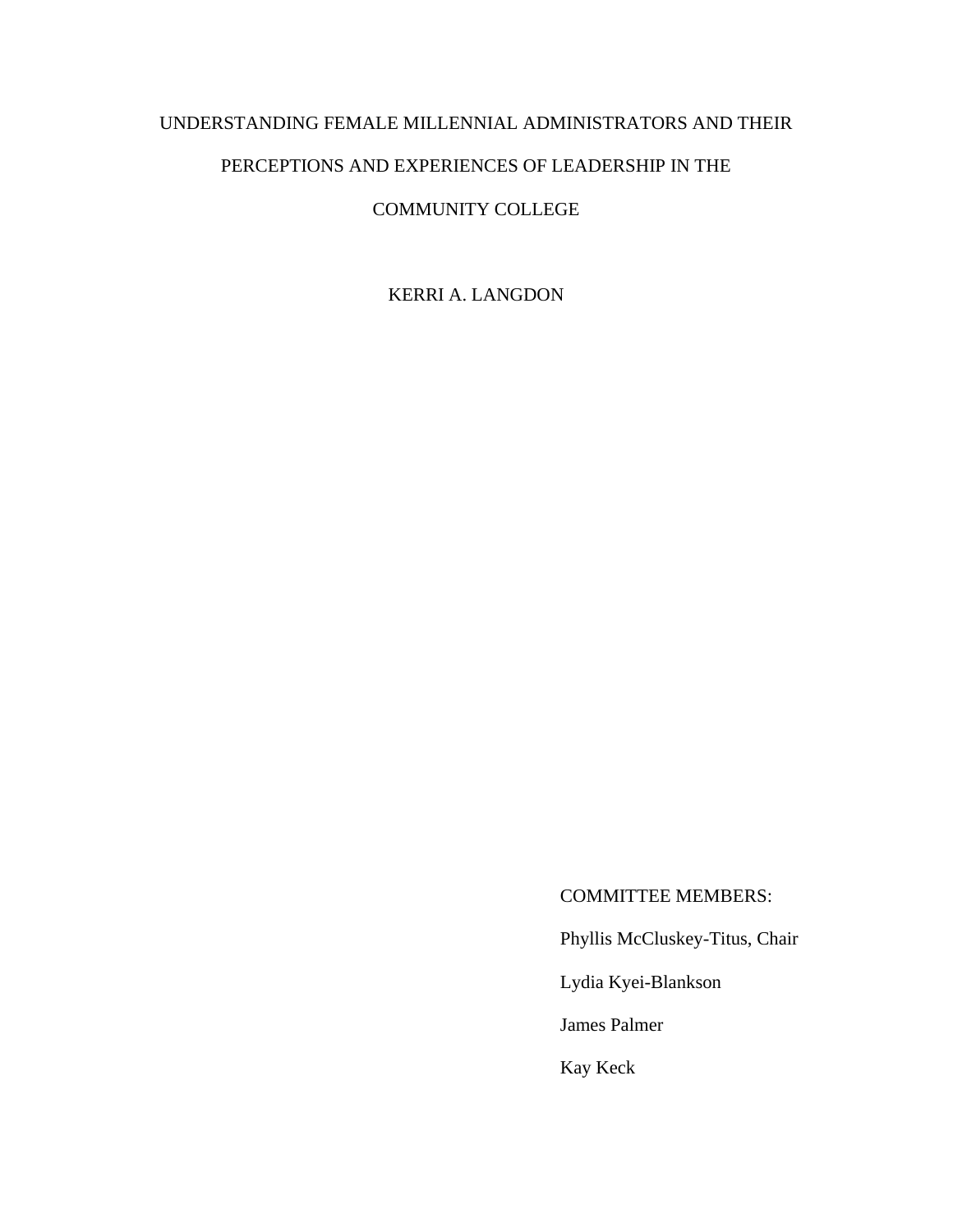#### ACKNOWLEDGMENTS

Throughout this journey, I have been blessed with a myriad of individuals that have supported me, encouraged me and challenged me in pursuit of this endeavor. It does, in fact, take a village.

First, I must thank my dissertation advisor and chair, Phyllis. Thank you for reminding me of my capabilities, even when I wasn't sure I would ever finish. This dissertation would likely have never been completed if it hadn't been for your well-timed nudges to keep moving. To my committee members, I am immensely grateful for your expertise, guidance, and ultimately your kind words and support.

I am also indebted to my family for their unconditional love and support over these past nine years. There have been countless times when I thought I might jump ship, and they were always there to pull me off the edge.

Additionally, I would be remiss if I didn't acknowledge my gratitude for Shaun. Although things may have turned out differently than we expected, I am truly grateful for his many years of support and encouragement.

I am continually thankful for my supervisors, both past and present, who have never wavered in pushing me toward my goal. I am especially indebted to Donna for always asking about my progress and listening to the struggles I was currently facing. I am wholeheartedly appreciative of her constant reminders that I would get there, in my own time.

To Doug – thank you for believing in me and showing me your never-ending support to get me to the finish line. You always knew exactly when to ask what you could do to help. For all our walks and conversations that helped me refocus my priorities, I am truly thankful.

i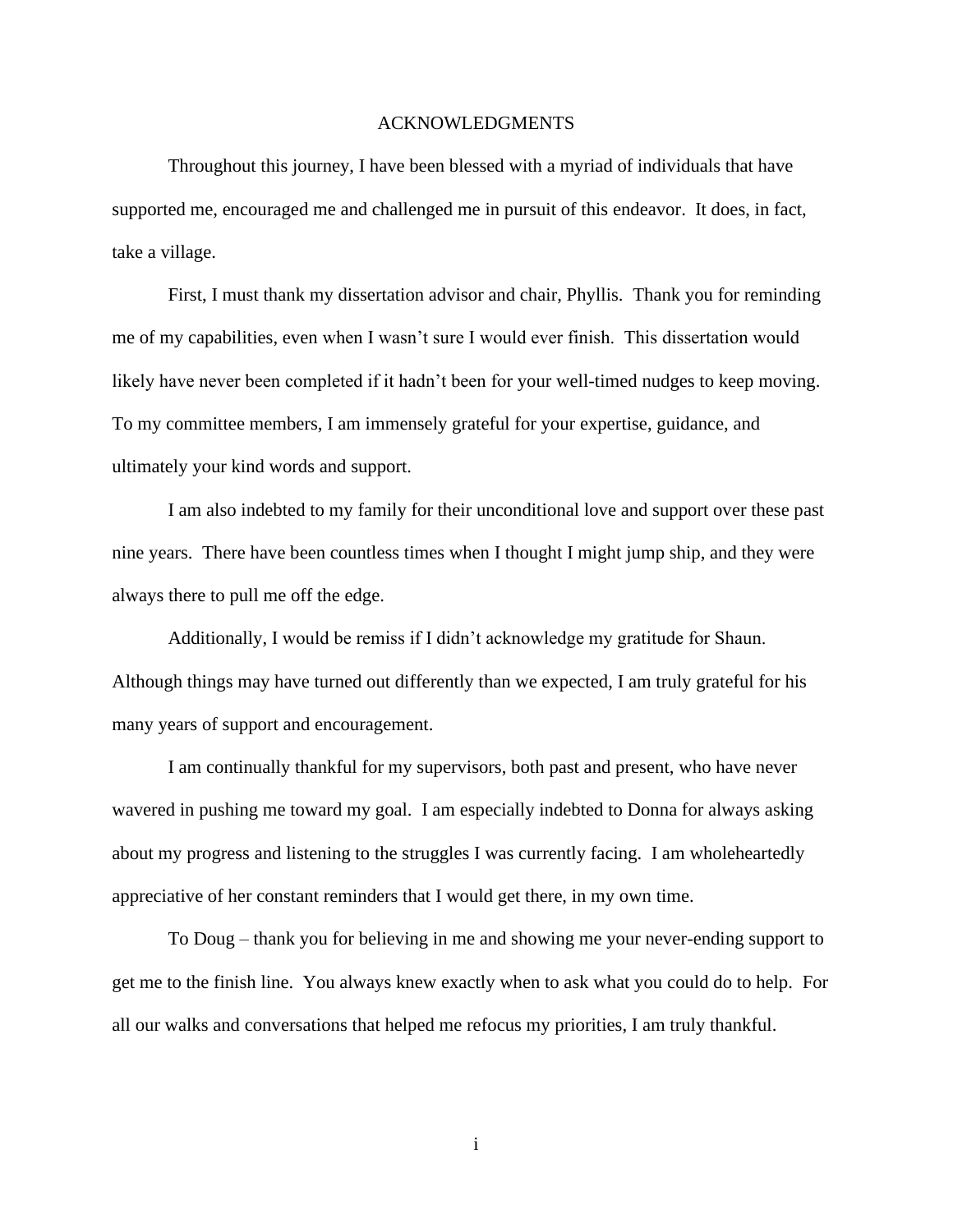Finally, I am forever grateful to the twenty individuals that chose to sacrifice part of their day, and to share their experiences and thoughts with me. Without them, this study would not have been possible.

This study is dedicated to all my fellow female identifying, Millennial colleagues working in community college administration – this is for you. May the inequities and injustices that we have faced, and those that we continue to face daily, just make us stronger.

K. A. L.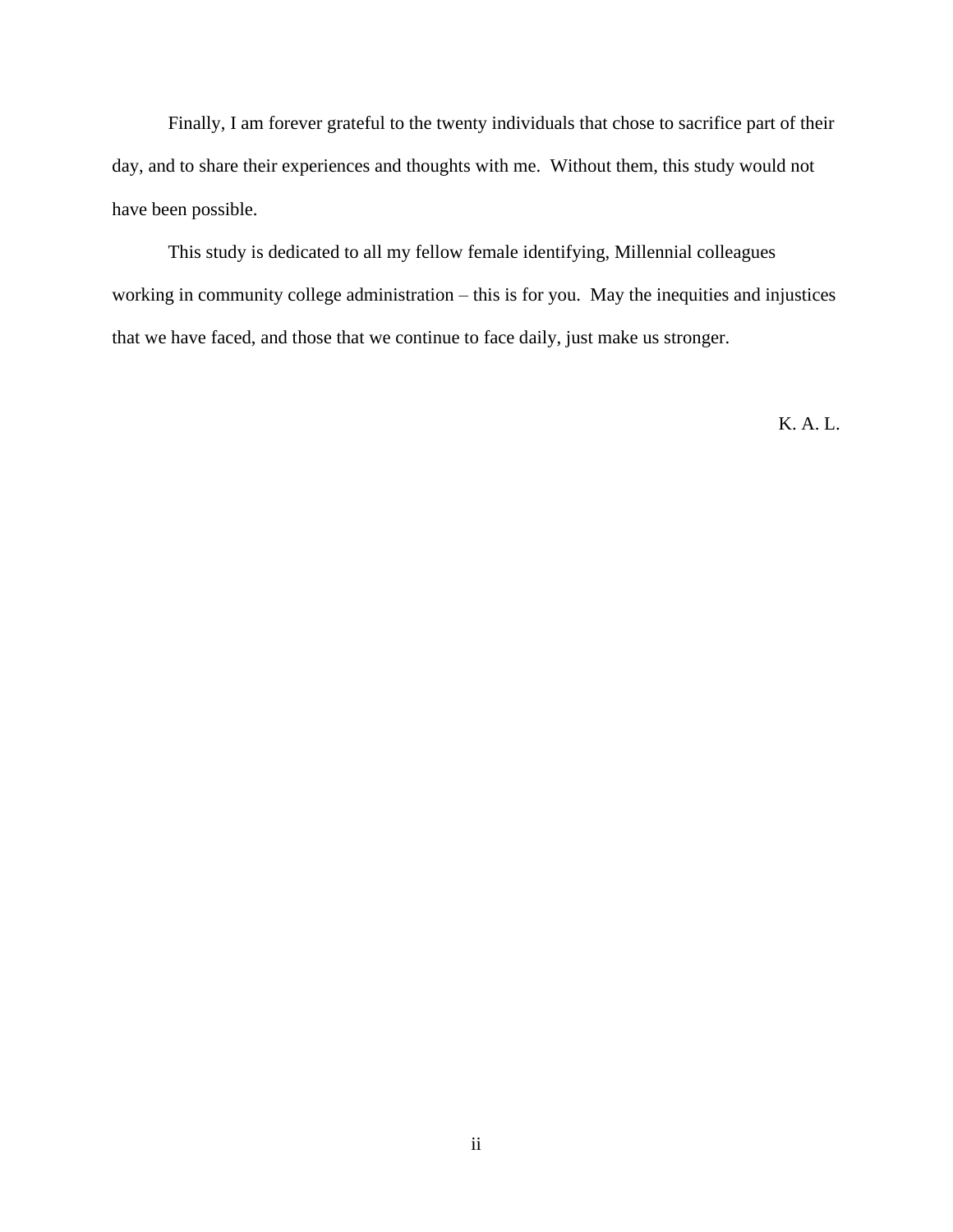# **CONTENTS**

|                                                          | Page           |
|----------------------------------------------------------|----------------|
| <b>ACKNOWLEDGMENTS</b>                                   | $\mathbf{i}$   |
| <b>TABLES</b>                                            | viii           |
| <b>FIGURES</b>                                           | ix             |
| CHAPTER I: INTRODUCTION TO THE STUDY                     | $\mathbf{1}$   |
| Background to the Study                                  | $\mathbf{1}$   |
| Statement of the Problem                                 | $\overline{2}$ |
| Context                                                  | 3              |
| The Millennial Generation and Gender                     | $\overline{4}$ |
| <b>Community Colleges</b>                                | 5              |
| Student Affairs Administration within Community Colleges | 6              |
| <b>Research Purpose</b>                                  | $\tau$         |
| <b>Research Questions</b>                                | 9              |
| Type of Study                                            | 9              |
| <b>Theoretical Framework</b>                             | 10             |
| Key Terms and Concepts                                   | 11             |
| Summary                                                  | 12             |
| <b>CHAPTER II: LITERATURE REVIEW</b>                     | 14             |
| Leadership                                               | 14             |
| <b>Organizational Theory</b>                             | 16             |
| Leadership Theory                                        | 18             |
| Leadership and Higher Education                          | 20             |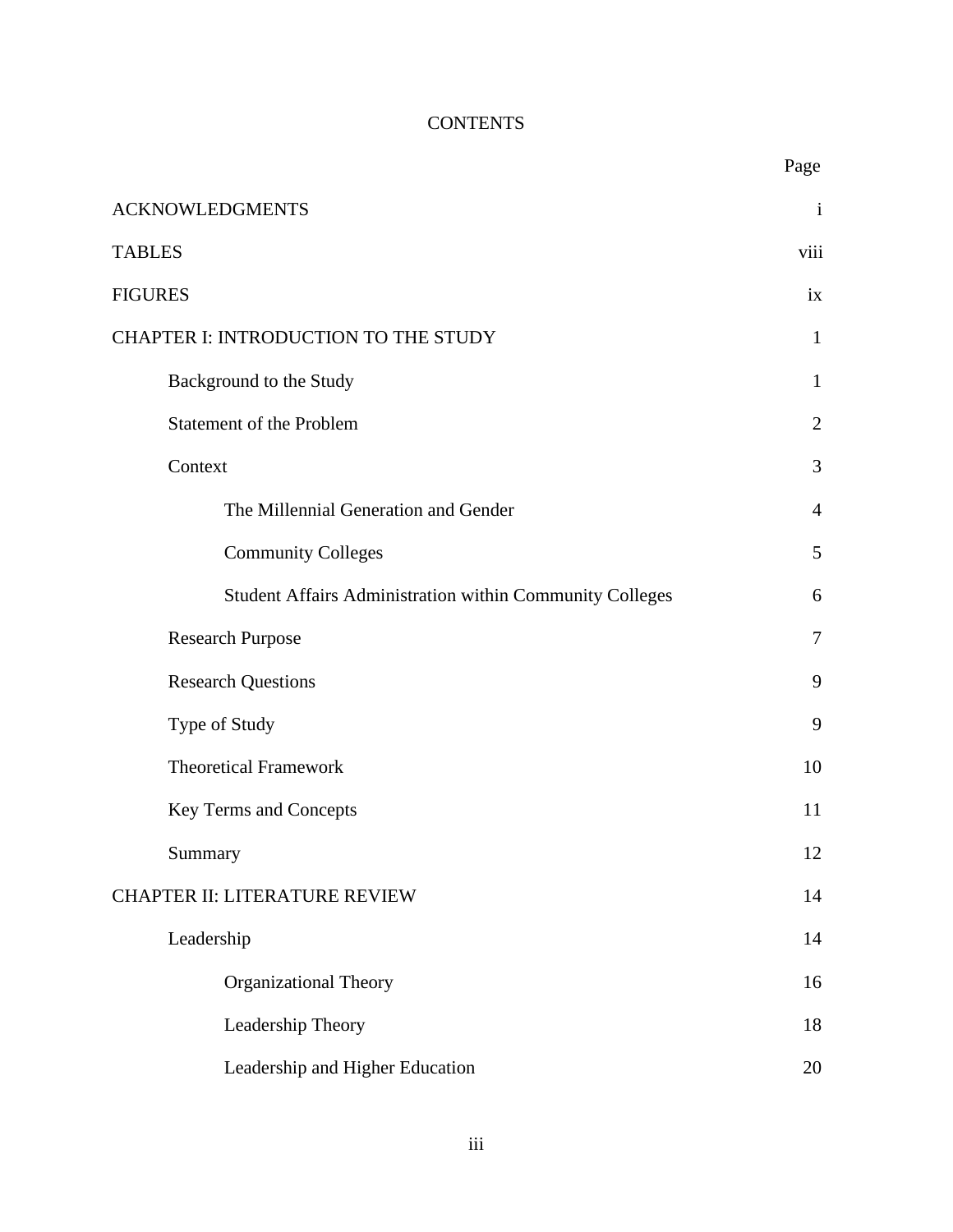| Leadership in the Community College       | 23     |
|-------------------------------------------|--------|
| <b>Student Affairs Administration</b>     | 24     |
| The Intersection of Leadership and Gender | 26     |
| Women in Higher Education                 | 28     |
| <b>Generational Status</b>                | 29     |
| Millennials in the Workplace              | 29     |
| <b>Generational Status and Gender</b>     | 30     |
| Summary                                   | 31     |
| CHAPTER III: METHODOLOGY                  | 32     |
| Introduction                              | 32     |
| <b>Research Problem</b>                   | 32     |
| <b>Research Questions</b>                 | 32     |
| <b>Research Context</b>                   | 33     |
| Laying the Foundation                     | 33     |
| Social Constructivism                     | 35     |
| Phenomenological Studies                  | 36     |
| <b>Feminist Standpoint Theory</b>         | 37     |
| Type of Study                             | 38     |
| Part One                                  | 40     |
| Part Two                                  | 41     |
| Data Collection                           | $42\,$ |
| Sampling                                  | $42\,$ |
| Participants                              | 43     |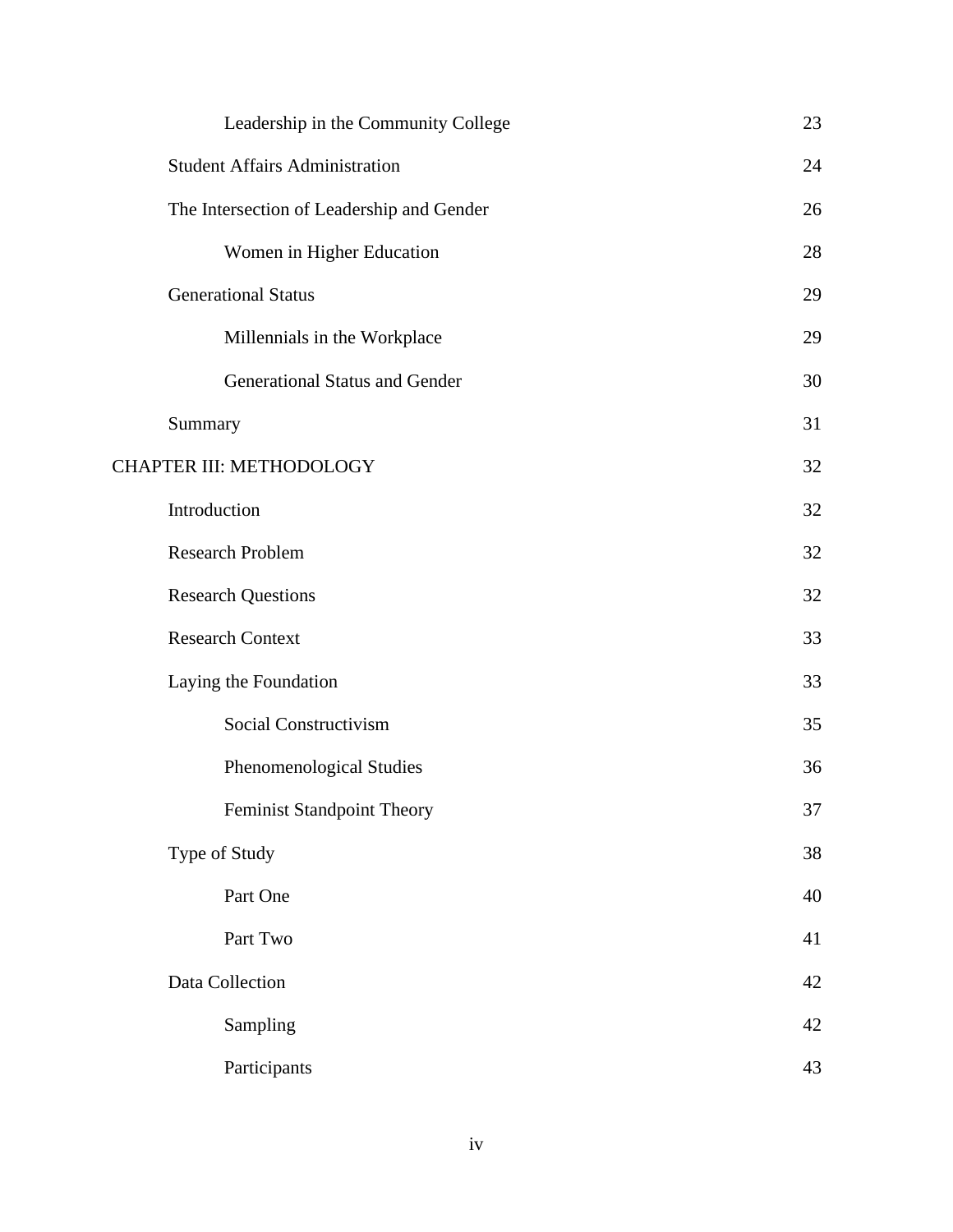| <b>Collection Techniques</b>                            | 45 |
|---------------------------------------------------------|----|
| <b>Interview Protocols</b>                              | 47 |
| Data Analysis                                           | 47 |
| <b>Researcher Positionality</b>                         | 49 |
| <b>Trustworthiness and Ethical Considerations</b>       | 50 |
| Credibility                                             | 51 |
| Dependability                                           | 52 |
| Transferability                                         | 52 |
| Confirmability                                          | 52 |
| <b>Ethical Considerations and Reciprocity</b>           | 53 |
| Summary                                                 | 54 |
| <b>CHAPTER IV: FINDINGS</b>                             | 55 |
| Introduction                                            | 55 |
| Demographic Characteristics of Interviewees             | 55 |
| <b>Participant Profiles</b>                             | 57 |
| Older Millennials (born between 1981-1988)              | 58 |
| Younger Millennials (born between 1989-1996)            | 60 |
| Findings                                                | 62 |
| Categorizing the Data by Gender and Generational Status | 64 |
| Words are Powerful                                      | 64 |
| Not Old Enough                                          | 67 |
| Abolishing the "Mothering" Role                         | 68 |
| What About our Female Colleagues?                       | 69 |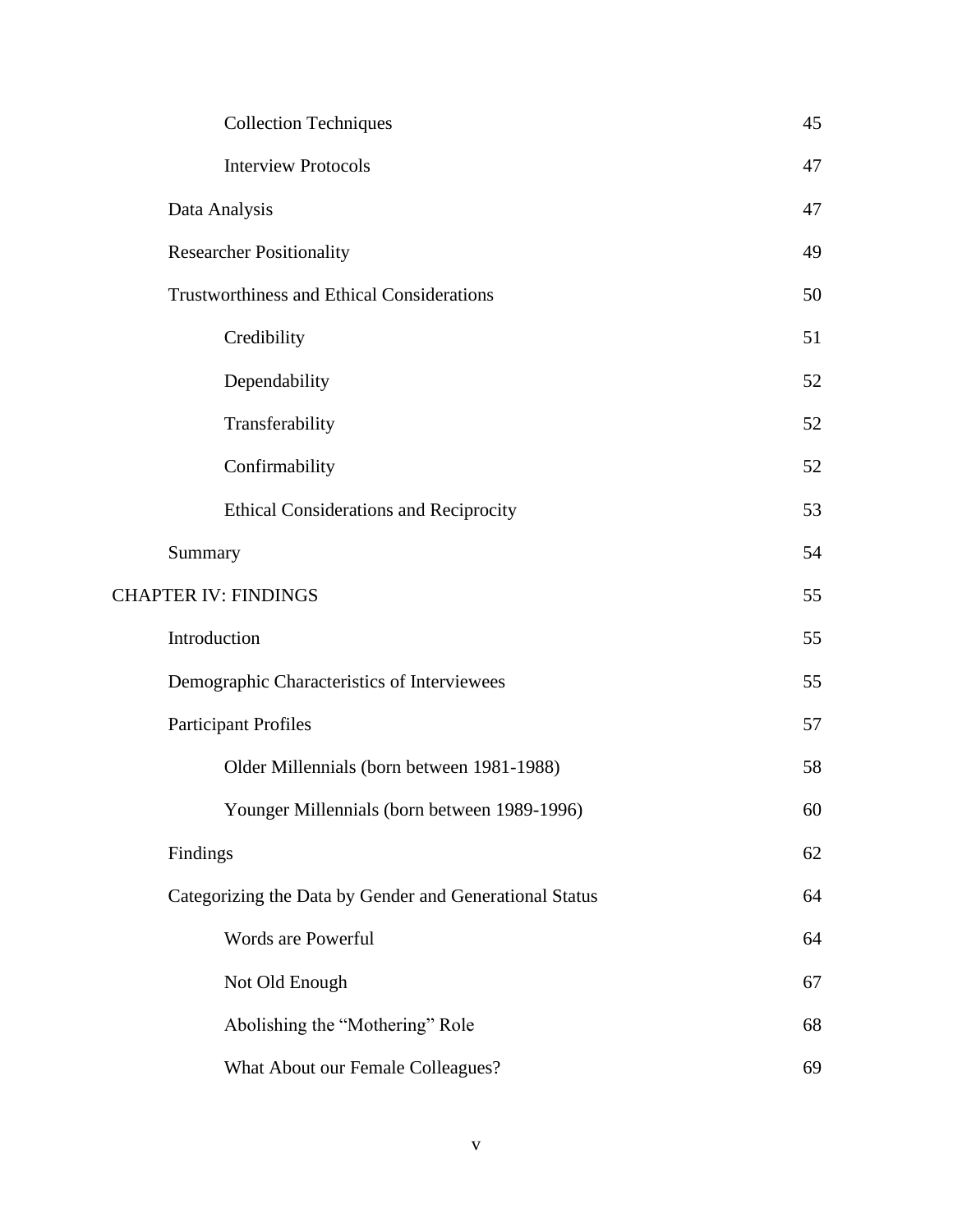| Climbing the Career Ladder                                 | 70  |
|------------------------------------------------------------|-----|
| A Note about Old(er) and Young(er) Millennials             | 72  |
| <b>Emergent Themes</b>                                     | 76  |
| "Men Just Don't Get It"                                    | 76  |
| Thoughts on Male Privilege                                 | 79  |
| The "Threshold" Factor                                     | 81  |
| Acceptance                                                 | 81  |
| Exhaustion                                                 | 82  |
| Keeping the Peace                                          | 83  |
| Intersections                                              | 84  |
| Summary                                                    | 86  |
| <b>CHAPTER V: DISCUSSION</b>                               | 88  |
| Introduction                                               | 88  |
| Implications                                               | 89  |
| An Overview                                                | 89  |
| <b>Actionable Steps</b>                                    | 92  |
| Changing our Mindset                                       | 97  |
| Limitations                                                | 102 |
| <b>Recommendations for Future Research</b>                 | 104 |
| Conclusion                                                 | 106 |
| <b>REFERENCES</b>                                          | 107 |
| APPENDIX A: INITIAL RECRUITMENT MESSAGE TO POTENTIAL FOCUS |     |
| <b>GROUP PARTICIPANTS</b>                                  | 118 |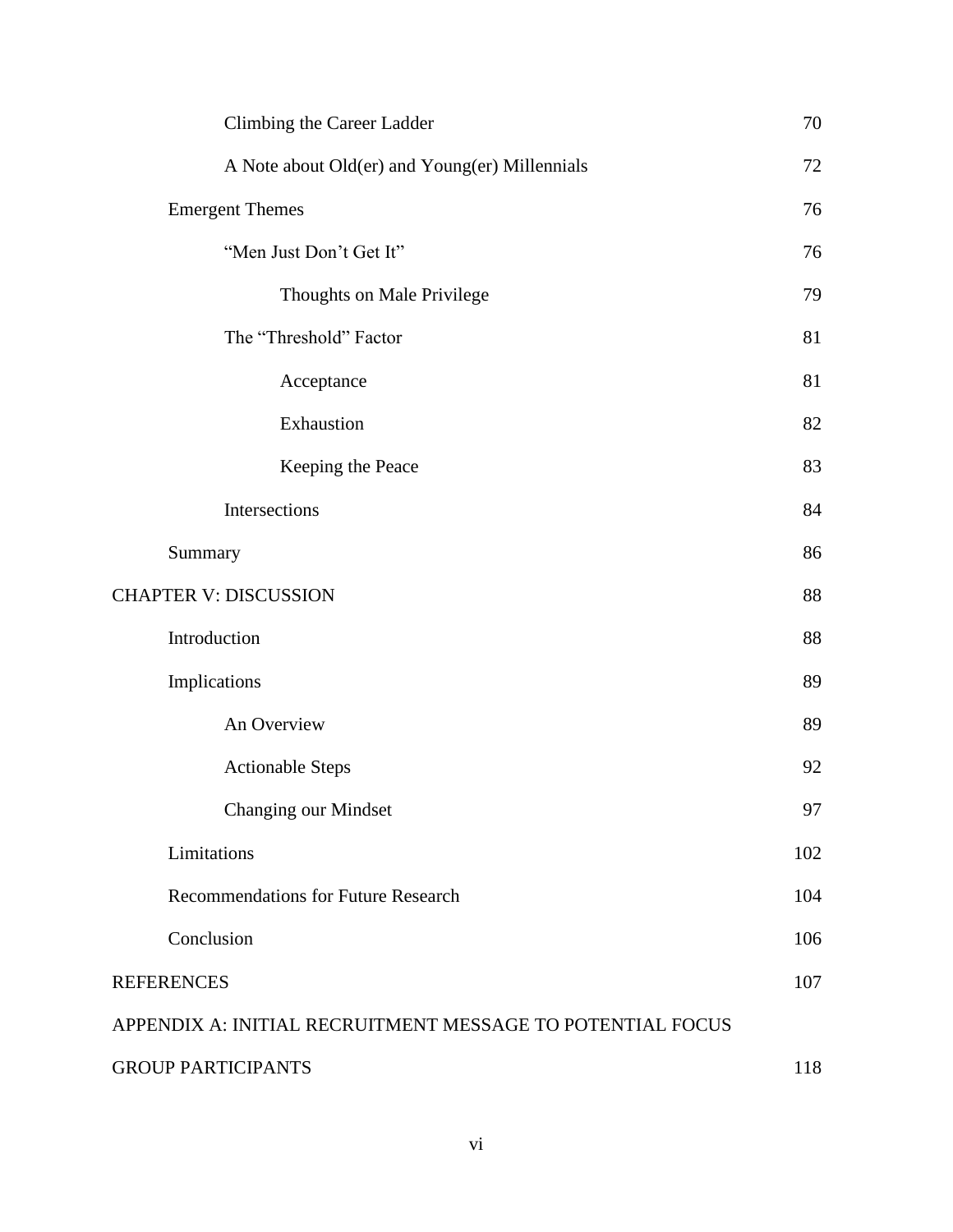| APPENDIX B: INFORMED CONSENT FORM – FOCUS GROUP SESSION    | 119  |
|------------------------------------------------------------|------|
| APPENDIX C: INFORMED CONSENT FORM – ONE-ON-ONE INTERVIEW   | 121  |
| APPENDIX D: FOCUS GROUP SESSION PROTOCOL                   | 123  |
| APPENDIX E: ONE-ON-ONE INTERVIEW PROTOCOL                  | 124  |
| APPENDIX F: DATA COLLECTION SHEET FOR ONE-ON-ONE INTERVIEW |      |
| <b>PARTICIPANTS</b>                                        | 126  |
| APPENDIX G: PARTICIPANT PROFILES                           | 128. |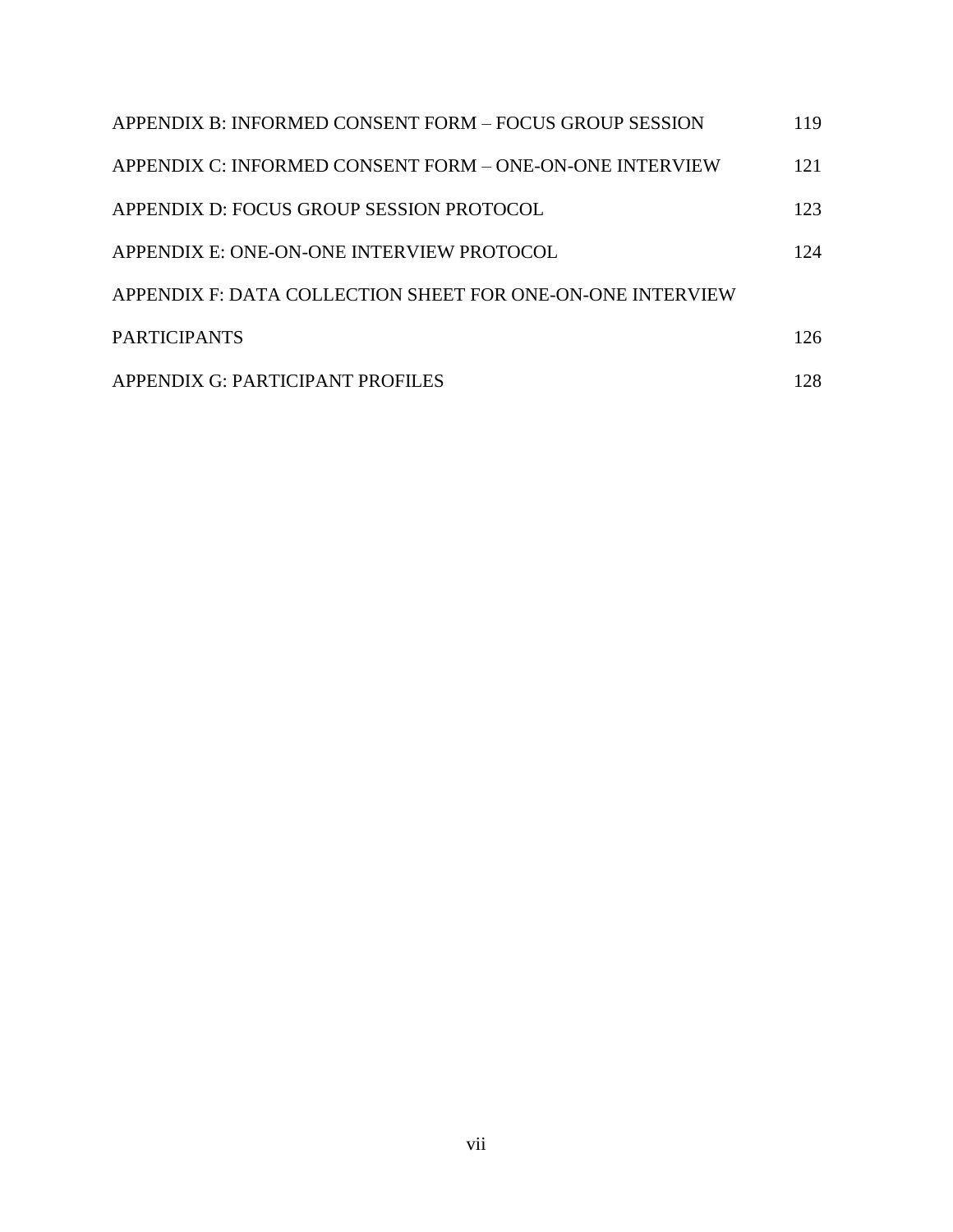# TABLES

| Table |                                            | Page |
|-------|--------------------------------------------|------|
|       | 1. Data Codes                              | 48   |
|       | 2. Demographic Information of Participants | 56   |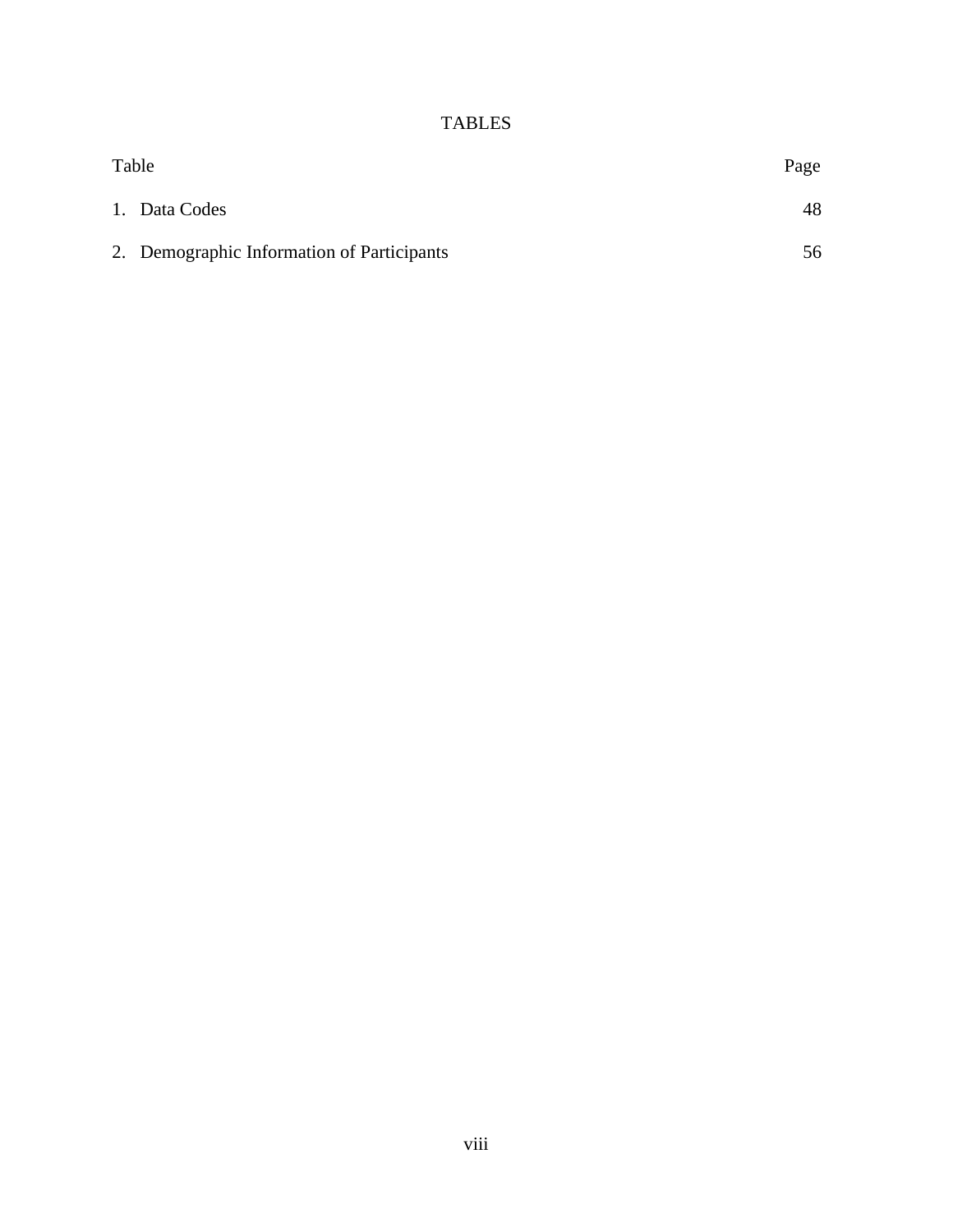## FIGURES

| Figure |                                                                      | Page |  |
|--------|----------------------------------------------------------------------|------|--|
|        | 1. Epistemological and Methodological Tenets of Feminist Scholarship | 34   |  |
|        | 2. Coding of Participants' Responses                                 | 64   |  |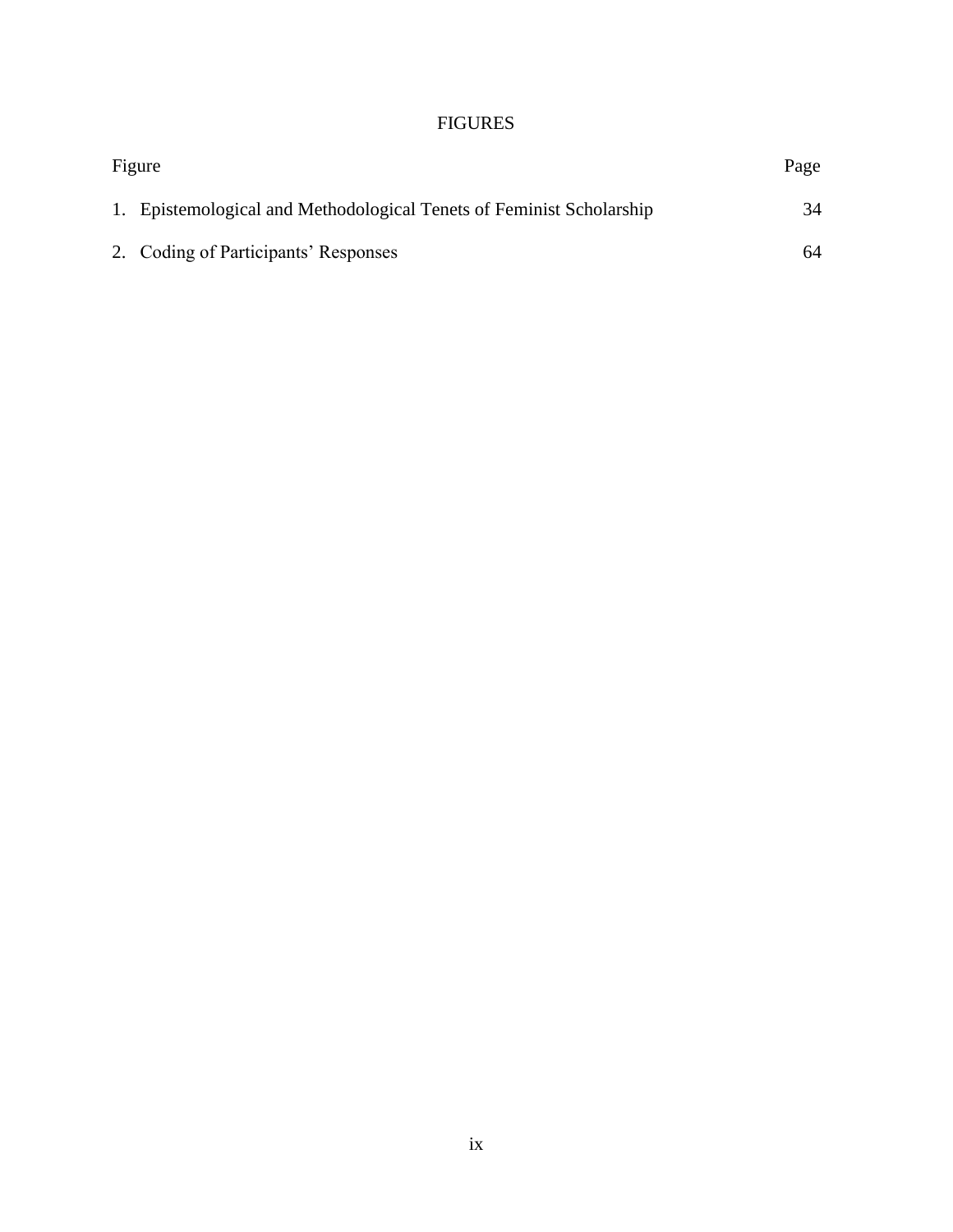#### CHAPTER I: INTRODUCTION TO THE STUDY

This study explores and examines the perceptions and experiences of female identifying community college student affairs administrators, who were born in the Millennial generation. For the purposes of this study, the Millennial generation refers to individuals born between 1981 – 1996 (Dimock, 2019). Kowalski-Braun (2014) notes in her research on Generation X women (those born between 1965 – 1982) that studying such groups "provides valuable insights into the way in which feminist perspectives and generational frame have influenced higher education" (p. 1). By continuing this line of research and examining the next generation of women, the Millennials, we too can gain valuable insight into how a specific generation has already and will continue to influence higher education. As Millennial women progress into more senior levels of leadership within the community college, it is critical to understand how they conceptualize and experience leadership.

#### **Background to the Study**

A glimpse into the amount of existing literature on the topic of leadership indicates that there is no shortage of research in this area. A simple Google search of the word "leadership", for example, yields over 2.5 billion results. Even if we narrow the search terms to "leadership in higher education", there are still over 840 million results to sort through. Upon completing an electronic search of bibliographic databases over the past ten years (2011-2021), there are over 9,000 results. Moreover, if the search filters are narrowed to only look for studies focusing on leadership and gender in higher education specifically, within the last ten years (2011-2021), there are still over 800 results. Based on these numbers alone, it can be concluded that leadership continues to be both an overwhelming, yet seemingly relevant topic within the current higher education conversation. Interestingly, one area where there is minimal research is that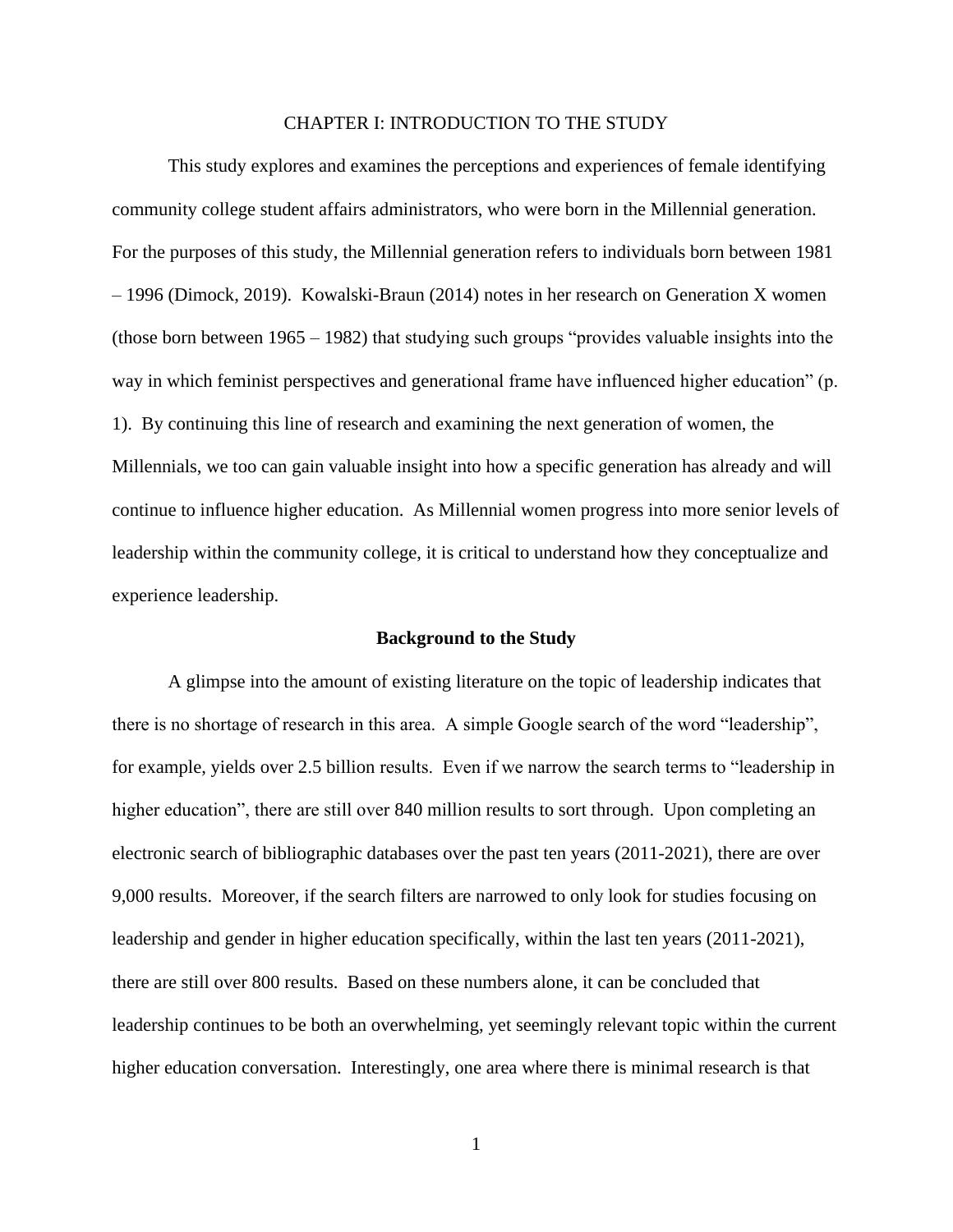pertaining to the perceptions of leadership as acknowledged by female identifying administrators working within the community college, particularly those who identify as part of the Millennial generation.

In looking at the Millennial generation specifically, the numbers alone are intriguing. According to the Pew Research Center, "more than one-in-three American labor force participants (35%) are Millennials, making them the largest generation in the U.S. labor force" (Fry, 2018, para. 1). Furthermore, results from a recent survey indicate that "Millennials are now the largest workforce generation in the U.S., and almost half of them work in business and professional services while a third are in financial activities" (Lefever, 2018, para. 1). Additionally, "female Millennials comprise 45.3 percent of the generation's full-time workers compared to 54.7 percent for men" (Lefever, 2018, para. 2). In their research on this topic, Taylor and Stein (2014) recognize "there is an existing gap in the generational understanding of female staff members' views on leadership in higher education" (p. 2).

#### **Statement of the Problem**

The stories and lived experiences of female identifying individuals who also identify as part of the Millennial generation, working as community college administrators, are neglected. Because of this neglect, research is needed to explore and gain an understanding of how leadership is perceived and experienced by Millennial women in the community college. More specifically, this study was developed to better understand how gender may impact Millennial women's perceptions of leadership overall, as well as their perceived ability to move into seniorlevel leadership roles within the community college. In her research, Kowalski-Braun (2104) sought to "explore how feminist perspectives and generational differences influence the leadership practice of women administrators in higher education" (p. 10). Following a similar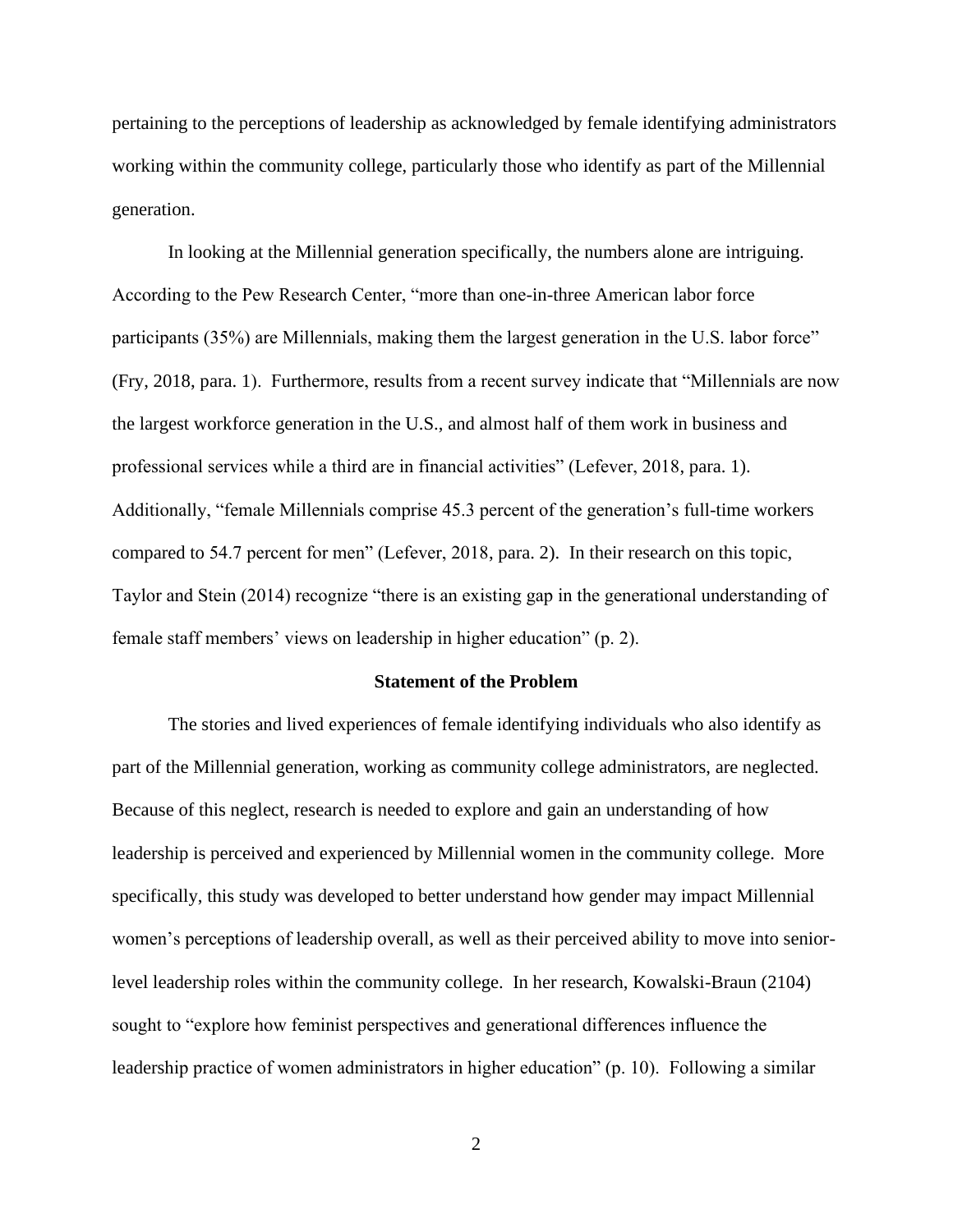vein, my research replicates this study with some minor deviations. Rather than looking at women with a Generation X membership, I chose to focus on female identifying individuals employed by the community college that also identified as part of the Millennial generation. Echoing Kowalski-Braun (2014), "It is critical to continue to examine higher education through the experiences of feminism, gender, and generation" (p. 9). As a significant segment of the current workforce, including higher education, I believe it is imperative to give voice to this particular group.

Furthermore, this research is important because if we can better understand the lived experiences and perceptions about leadership of female identifying employees in the community college, we (institutionally) can do a better job of identifying and perhaps dismantling the systemic barriers that create institutional inequities. Mandel (2003) substantiates this thought by writing, "Making room for women within relatively unaltered structures would leave intact the overall system that historically has denied leadership opportunities to women and other powerless groups" (p. 69). The stories and experiences shared within this study shed light on the current environment and institutional culture as it pertains to female identifying, Millennial administrators. More broadly, this research provides new insight into identifying and altering existing structures of inequity within the community college.

#### **Context**

In looking at the context for this research, there are three key areas which we must draw our attention: (1) the Millennial generation and gender, (2) community colleges, and (3) student affairs administration within the community college setting. Before we can delve into the research problem at hand, it is imperative that we fully understand the research population and the environment in which the research questions are situated.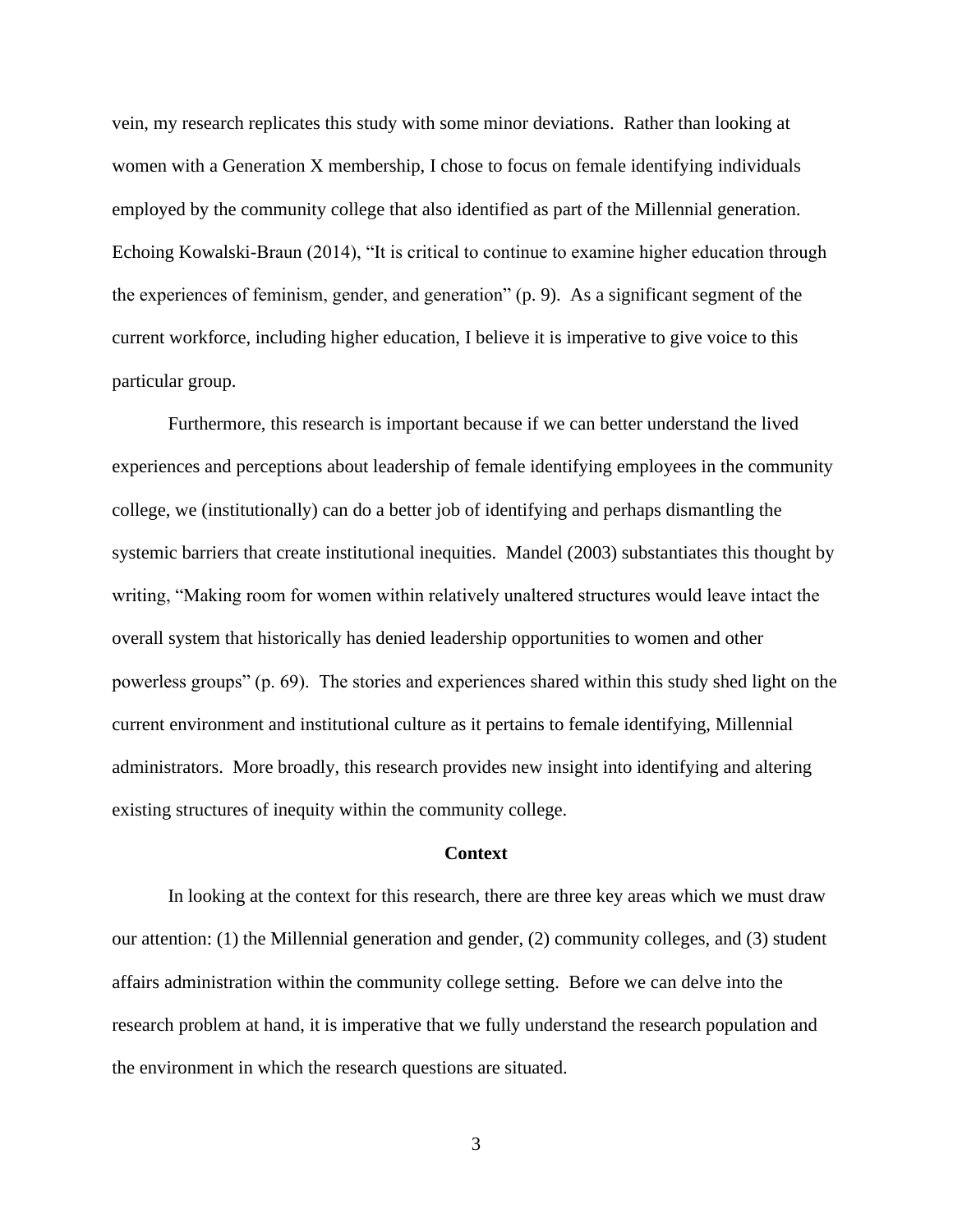#### **The Millennial Generation and Gender**

Research on the Millennial generation has steadily emerged within the last two decades, ranging from examining the differences between generations and drawing comparisons to better understanding how Millennials work, including work attitudes and values as well as their unique communication styles (Chou, 2012). For the purposes of this research, I was particularly concerned with Millennials working within the higher education arena and their perceptions and experiences regarding leadership. Chou (2012) notes, "Although a number of studies have devoted to the investigation of Millennials, the leadership and followership styles exhibited by Millennials at work has been largely neglected" (p. 71).

Research regarding the Millennial generation is particularly critical at this time for the very simple reason that this group is next in line to be the future higher education leaders. Bannon, Ford, and Meltzer (2011) write, "businesses [including institutions of higher education] need to understand what this future workforce will look like in order to tap its potential" (p. 61). Moving beyond the existing research on work attitudes and communication styles, it is relevant to examine how Millennials perceive and conceptualize leadership within the higher education system in order to better grasp how their own leadership styles have been shaped and influenced. Without a doubt, this significantly impacts how higher education institutions will operate in the future.

Moreover, this research adds an additional layer by utilizing a gendered lens and focusing specifically on female identifying Millennials. Pasque (2014) writes in regards to women in higher education specifically:

It also helps us to understand the contemporary complexities of experiences of women already in the system of higher education who contribute to – and are the direct recipients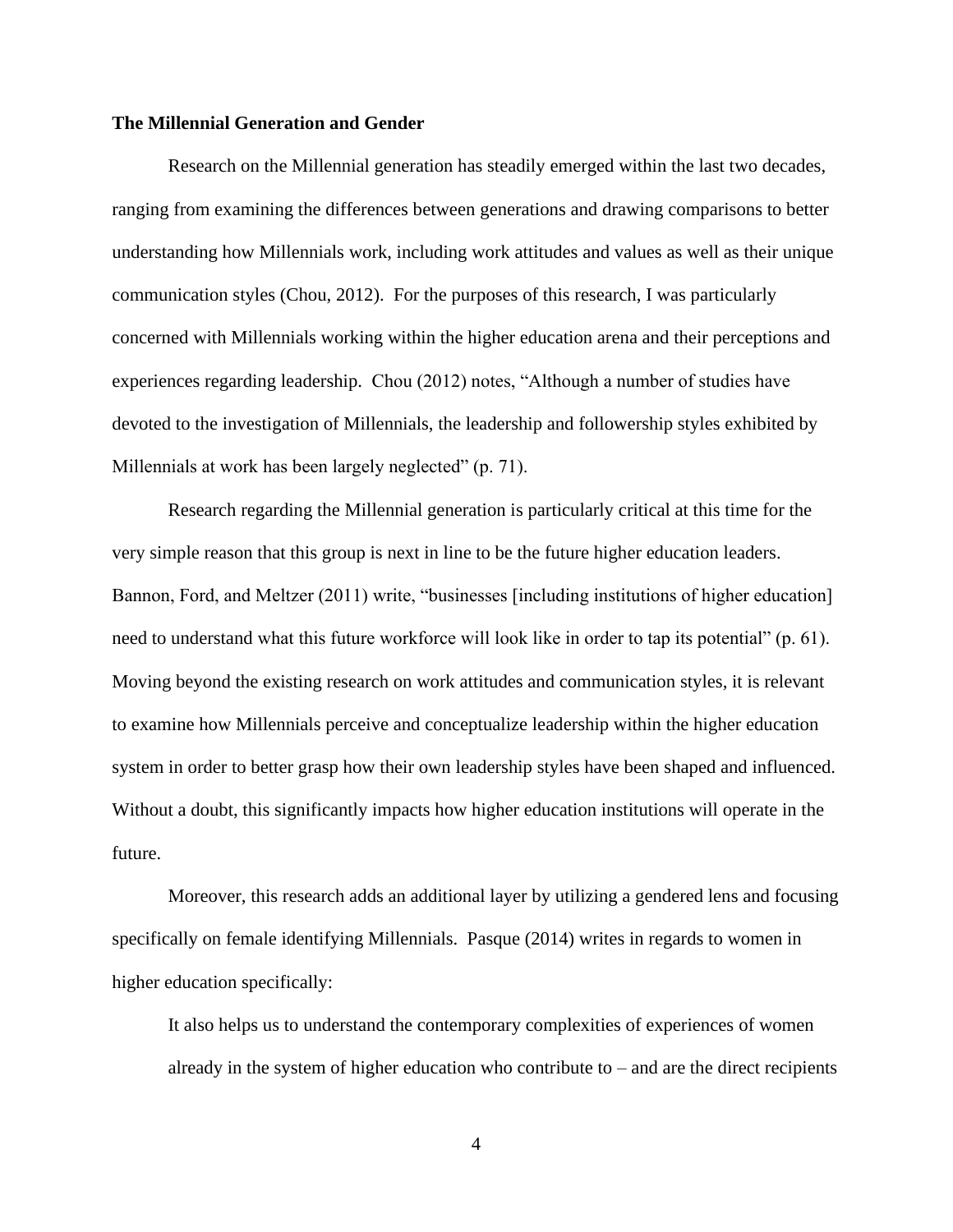of – existing gender policies and programs… this research will help increase awareness around issues of access and equity for women in higher education in order to work

toward intentional policy and structural change. (p. 318)

The intended intersectionality between generational status and gender is useful because it provides a new perspective for leadership research. Pasque (2014) provides a helpful understanding of intersectionality when she writes, "intersectionality is not the layering of gender, race, class, and sexual orientation, but the multidimensional intersections where identities are threaded through each other, as well as to individual, institutional and societal privilege and oppression" (p. 321). If the intent is to explore and identify how leadership is perceived, conceptualized, and experienced by female identifying Millennials within the higher education system, then there can and should be continued dialogue regarding what this means for higher education, particularly community colleges, as they move forward and embrace equitable leadership policies and practices.

#### **Community Colleges**

Community colleges provide a unique setting for this research in that they operate very distinctively from the traditional 4-year university or college. Brown, Martinez, and Daniel (2002) write, "Community colleges are considered homogeneous in that they generally serve diverse populations and share a commitment to open access, comprehensiveness, and responsiveness to local needs. However, significant differences exist among and between [community] colleges…" (p. 46). In short, community colleges are often vastly different from one another (e.g., size, student demographics, geographical location, etc.), despite their overarching values being quite similar. That said, this study utilized this setting because there is valuable data available from the female identifying Millennials working there. While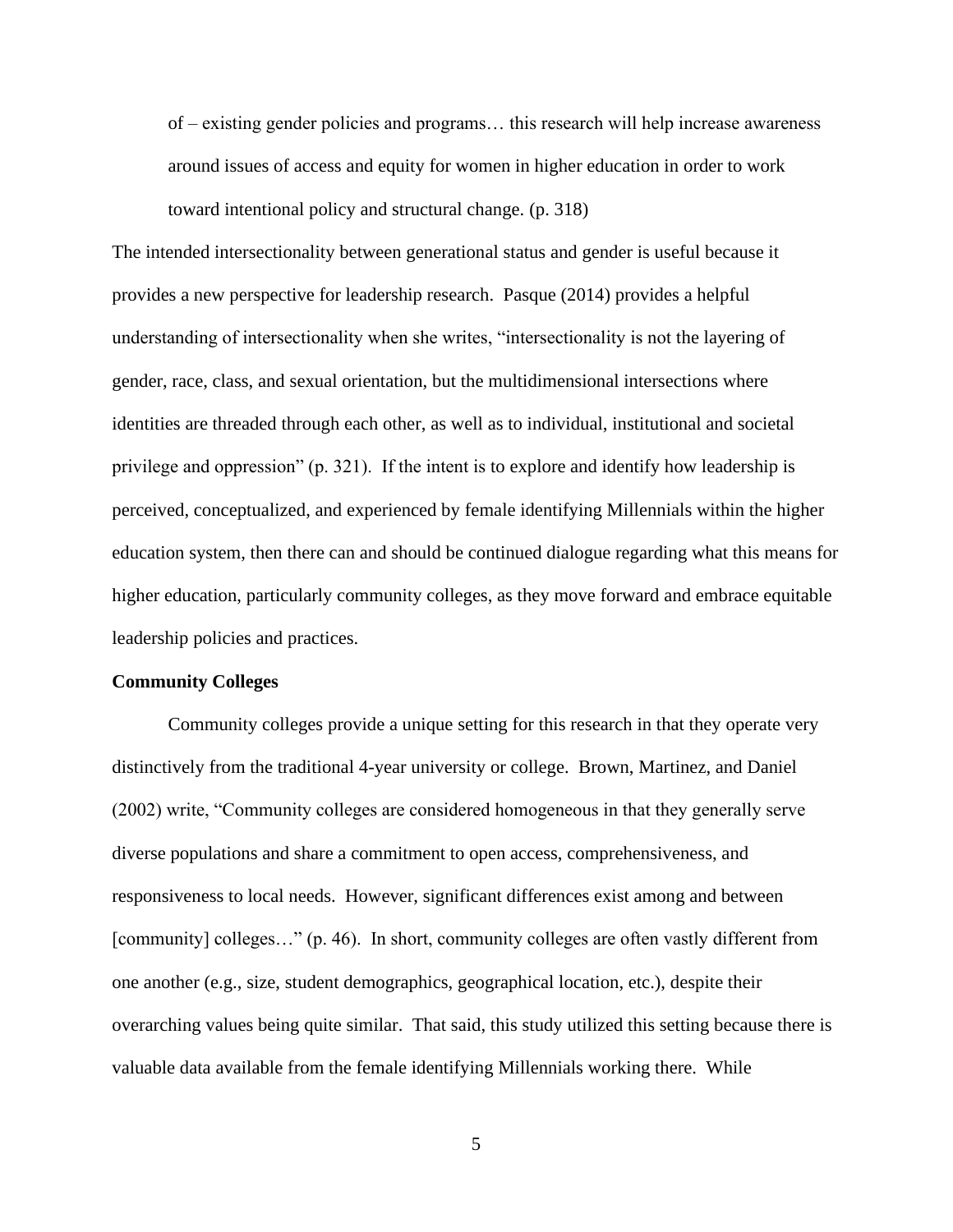community colleges serve a diverse student body, they also attract a diverse group of employees. Having worked within the community college arena for several years, I can personally attest to this accurate portrayal.

In looking at gender within the community college, Townsend and Twombly (2007) point out that while community colleges tend to be more accessible to women, they are still gendered organizations. Garza Mitchell and Eddy (2008) write, "Community colleges are hierarchical bureaucracies and as such are based on traditional structures that favor men" (p. 795). Knowing this provided a unique opportunity to explore the lived experiences of female identifying Millennials working in administration within the community college.

#### **Student Affairs Administration within Community Colleges**

From a historical perspective, "student affairs organizations have been developing over the last 50 years as predominantly hierarchical, functional structures" (Kuk, 2012, p. 15). Yet, more recently, these highly specialized professional roles have shifted toward more "open, organic systems" where cross-departmental collaboration is both valued and sought after (Kuk, 2012, p. 18). Within these open systems, student affairs professionals now have the opportunity to learn from their colleagues and work collaboratively with one another toward the general goal of student success. What was formerly a more rigid structure, has loosened considerably under the premise that student success is everyone's role. Understanding this paradigm shift from constrained, hierarchical roles to a more fluid structure is integral, as it likely impacts the lived experiences of female identifying Millennials within student affairs administration in the community college. Particularly for the Millennial generation, this paradigm shift is paramount because many of these individuals may not even be aware of a more hierarchical, specialized structure, as they were not yet in the workforce during that time.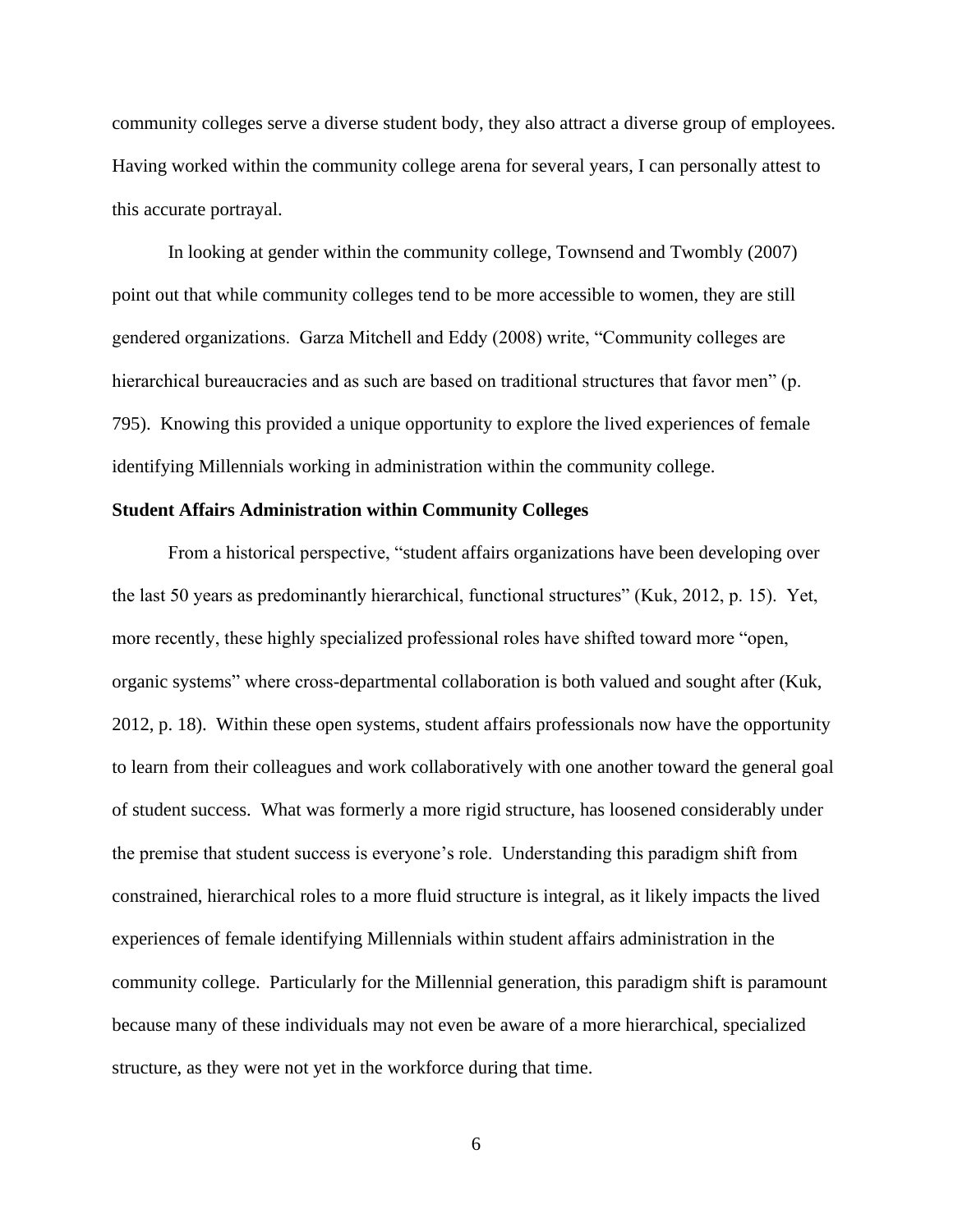Kuk (2012) provides an excellent description of student affairs organizations and how they fit within the larger collegiate environment when she writes:

While student affairs organizations are part of the collegiate organization in which they exist, they are also organizationally and culturally quite different from academic organizational units in their institutions. On the structural continuum of organic to mechanistic organizations, student affairs is likely to be more mechanistic than academic departments. As administrative units, such organizations are likely to be somewhat bureaucratic, less democratic in decision making, and more hierarchical than academic units. (p. 23)

Furthermore, student affairs administration continues to be an interesting area in that it draws individuals (both men and women) from a wide variety of backgrounds. Kuh, Evans, and Duke (1983) write, "no one career area or career path served as a 'stepping stone' to the senior student affairs office [SSAO] position" (p. 46). Interestingly, this statement still rings true today – often those individuals moving up in higher education have varied backgrounds. Thus, it is for this reason that I sought this particular population, as it yielded both robust and influential data, which can be drawn upon to offer suggestions for necessary change within higher education.

#### **Research Purpose**

This study contributes to this area of research by exploring how leadership is perceived and experienced by female identifying Millennial administrators within the community college. What differentiates this study from other studies on leadership, specifically within the community college, is its focus on women and the female perspective through which leadership is perceived, while also taking into consideration generation identification. By utilizing a feminist lens to conduct this research, an opportunity to add to the growing expanse of leadership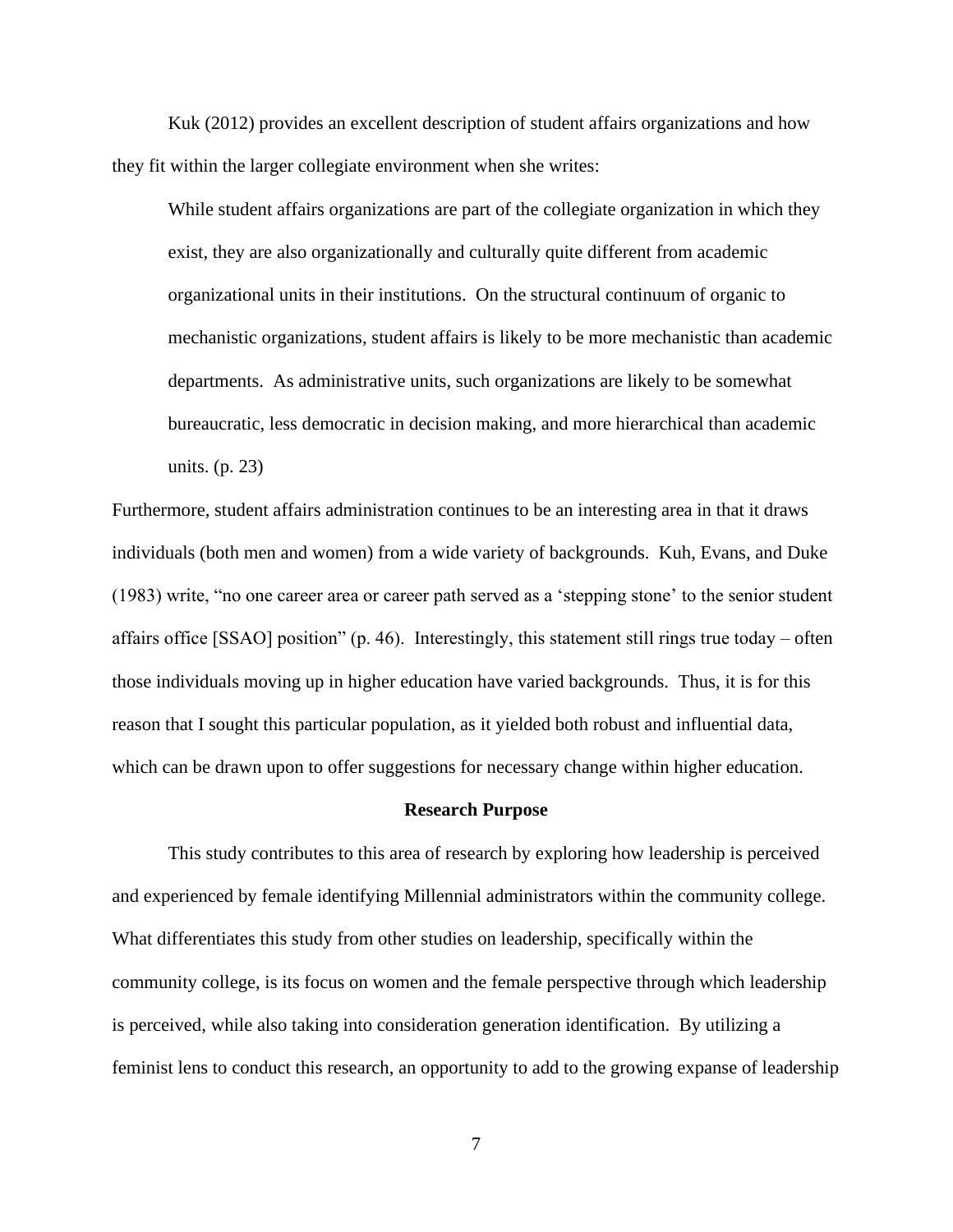literature was presented. Referring to the writings of Kezar and Lester (2008), the authors note "one important issue of diversity remains mostly unaddressed – generational difference, specifically as they relate to women and efforts to create gender equity" (p. 70). While this study does not explicitly explore generational comparisons, it does seek to illuminate the experiences and perceptions of one generation in an effort to foster recognition of the issues Millennial women currently face within the higher education profession. Furthermore, my research contributes to a body of literature that can then serve as a basis for future generational comparison(s).

Embedded in this research is the concept of gendered power relations in leadership. Reynolds (2016) writes, "Such deconstruction feminist analyses of leadership have revealed how leadership discourse is contained within an androcentric matrix" (p. 39). She goes on to say that "deconstruction feminist perspectives allow for a critical reflection of how gendered hierarchies of power are implicit in supposedly neutral leadership discourse" (Reynolds, 2016, p. 40). Spigel (2018) provides a useful definition of androcentrism by identifying this as "consciously or unconsciously [placing] a masculine point of view at the center of culture or history, thereby viewing women or any 'other' as a deviation from the norm" (p. 2). Reynolds (2016) goes on to pose the question, "How do we move beyond gendered leadership toward gender-integrative leadership" (p. 40)? Rather than viewing leadership through a lens of masculinity or femininity, gender-integrative leadership seeks to avoid this binary approach. My research was designed to provide meaningful data that ultimately helps answer such a question, particularly as it relates to higher education and the community college context. By better understanding and reflecting upon the perceptions and experiences of female identifying Millennials as it relates to leadership,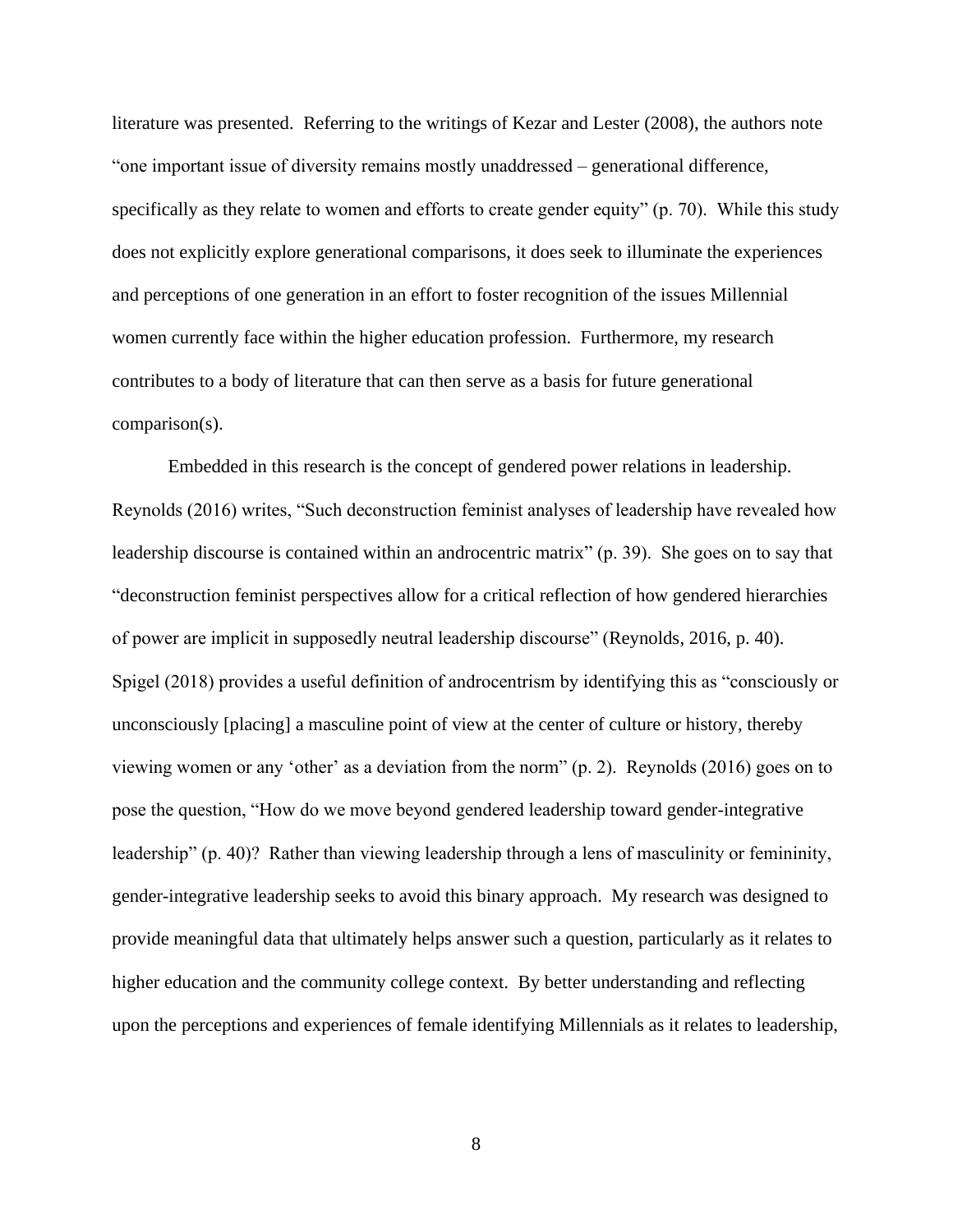we now have a clearer picture of how leadership is still viewed through a gendered lens, and can therefore begin thinking about how to move past this problematic mindset.

#### **Research Questions**

This study was guided by the following research questions:

- 1. How do female identifying community college student affairs administrators identifying as part of the Millennial generation perceive leadership?
- 2. What are the lived leadership experiences of female identifying community college student affairs administrators identifying as part of the Millennial generation?
- 3. When positioned against a feminist framework, what do these leadership perceptions and lived experiences reveal?

#### **Type of Study**

Utilizing a qualitative methodology, this study provides a deeper understanding of the intersection of leadership, gender, and generational status within the community college. As noted by Merriam (2009), "Qualitative researchers are interested in understanding how people interpret their experiences, how they construct their worlds, and what meaning they attribute to their experiences" (p. 5). Merriam (2009) further notes, "Qualitative researchers conducting a basic qualitative study would be interested in (1) how people interpret their experiences, (2) how they construct their worlds, and (3) what meaning they attribute to their experiences" (p. 23). It was for these reasons that a qualitative methodology was deemed to be the most appropriate type of study from which to obtain data relating to female identifying, Millennial student affairs administrator's perception(s) of their experiences in the community college as it relates to the underlying values of leadership.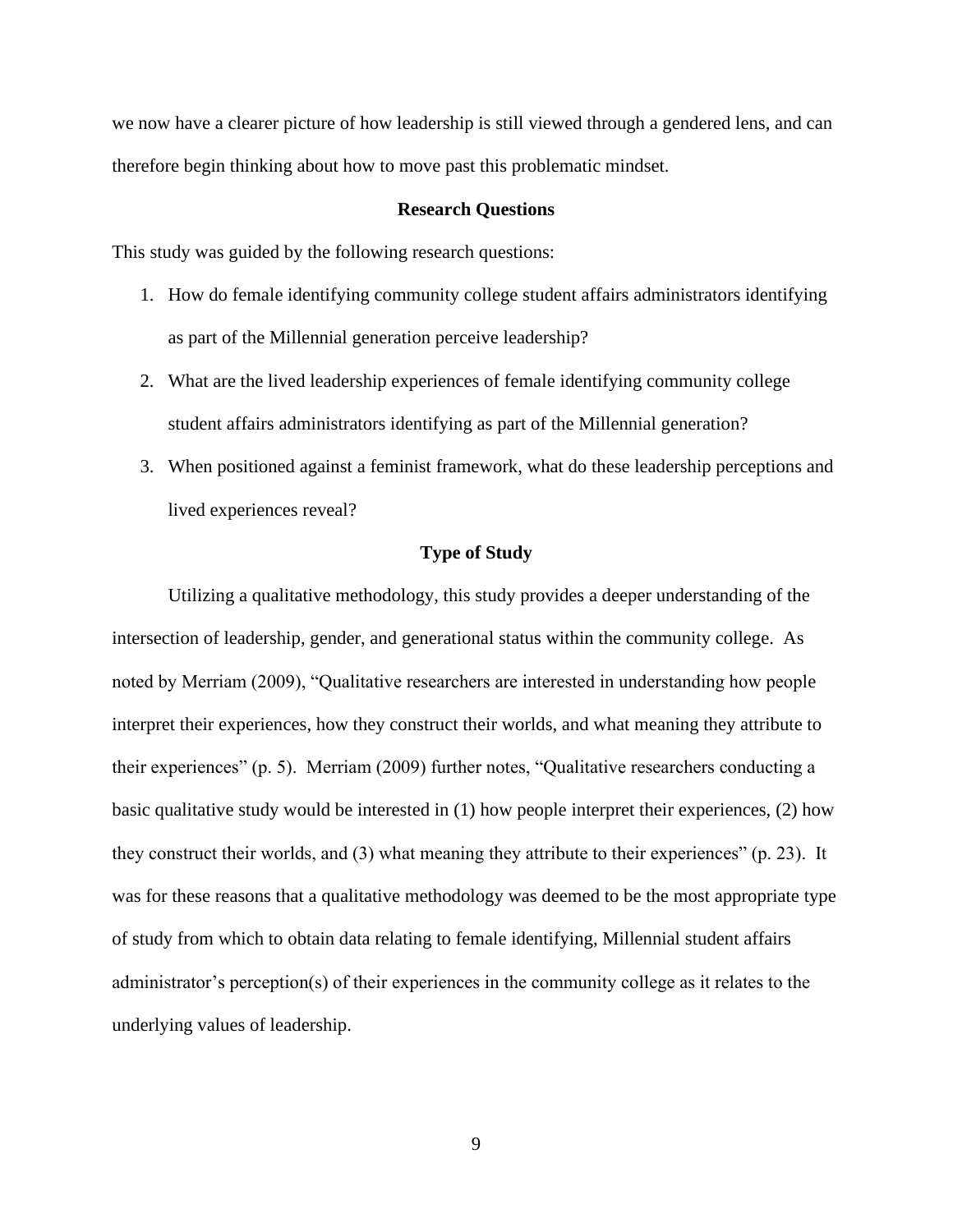#### **Theoretical Framework**

Given the feminist lens through which this research was undertaken, it seemed most logical to utilize feminist theory as the theoretical framework. Reynolds (2011) acknowledges that, "Feminist theory offers a lens to question and revise cultural assumptions while revealing the unethical nature of the gendering of power" (p. 160). It is best to begin by stating the three main principles on which feminist theory is founded:

- 1. Women have something valuable to contribute to every aspect of the world.
- 2. As an oppressed group, women have been unable to achieve their potential, receive rewards, or gain full participation in society.
- 3. Feminist research should do more than critique, but should work toward social transformation. (Ropers-Huilman, 2002)

Understanding these principles assists us in identifying the underlying framework for this research and in drawing conclusions from the collected data. Most importantly, this research was conducted in an effort to identify and offer suggestions for creating a culture within higher education that is both accessible and equitable for female identifying Millennials as they enter into positions of leadership.

Campbell and Wasco (2000) offer a very thorough and comprehensive approach to understanding feminist research. They write, "What most centrally, and reliably, defines research as feminist research is its guiding philosophy on the nature of knowledge (epistemology) and the process by which research is created (methodology). Feminist research seeks to respect, understand, and empower women" (Campbell & Wasco, 2000, p. 778). Feminist standpoint theory (Harding, 2004) in particular provides a useful framework for this study in that this type of research "utilizes a variety of methodologies (e.g., both qualitative and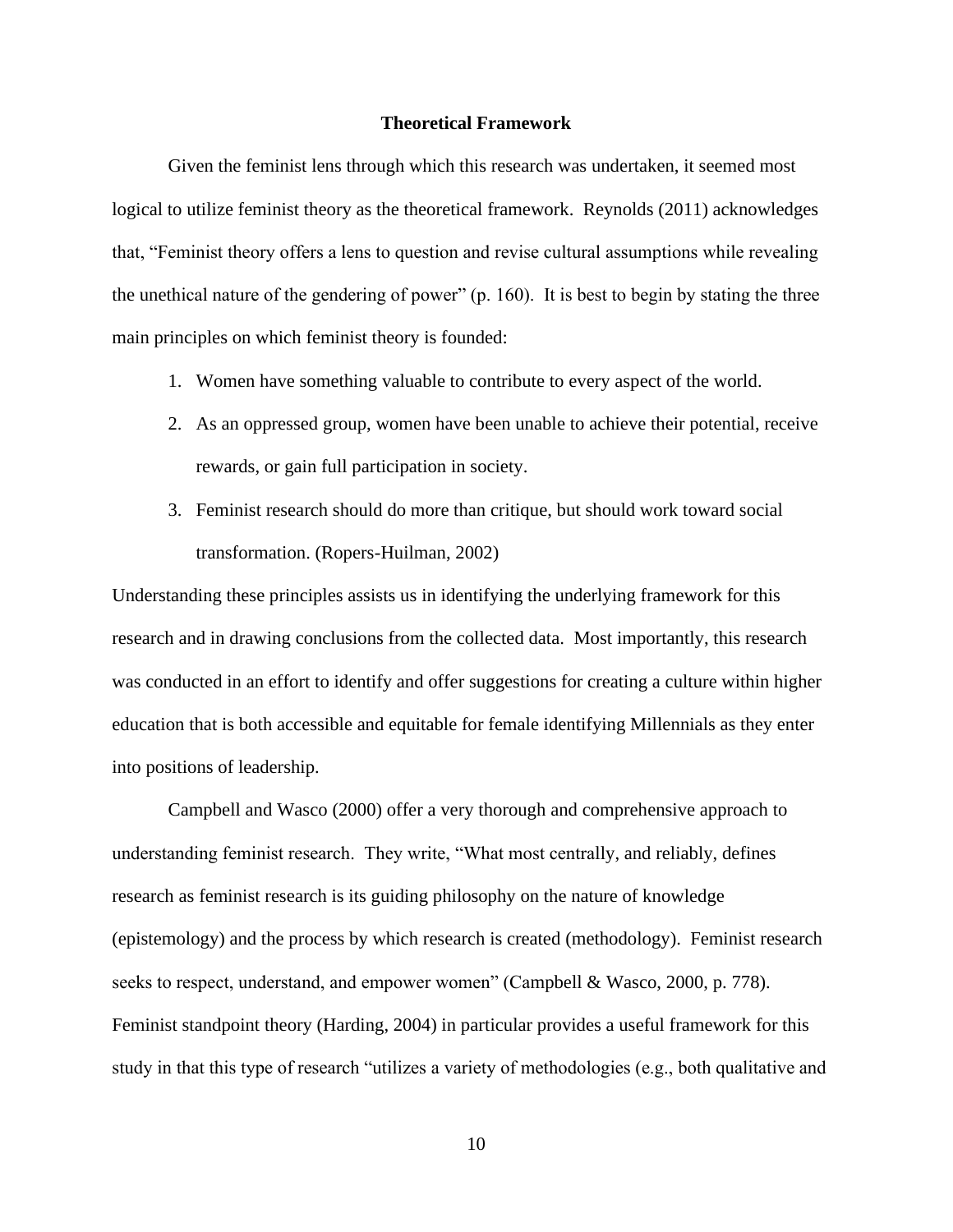quantitative approaches) to engage research participants (typically members of oppressed groups) in reflection on how their gender, race, social class, and sexual orientation shape their experiences in the social world" (Campbell & Wasco, 2000, p. 782). Based on this understanding, Harding's feminist standpoint theory (2004) was employed as the foundation for this study.

Perhaps the best way to capture the essence of this research is simply stated by Campbell and Wasco (2000) when they write, "The overarching goal of feminist research is to capture women's lived experiences in a respectful manner that legitimates women's voices as sources of knowledge" (p. 783). Through this study, I provide an opportunity for Millennial women within the community college to give voice to their stories as it relates to both their perceptions and experiences of leadership.

#### **Key Terms and Concepts**

The following key terms are utilized extensively throughout this research, and therefore, I have included definitions for the sake of clarity and consistency.

Leadership – Rhode (2003) notes that "leadership is generally viewed as the ability to influence and inspire others to act in pursuit of common goals, often beyond what their jobs or roles require" (p. 4-5). Northouse (2007) describes leadership as "a process whereby an individual influences a group of individuals to achieve a common goal" (p. 3).

Gender – A recent conference publication aptly described gender as "a socially constructed system of classification that ascribes qualities of masculinity and femininity to people" (The 18<sup>th</sup>) Annual White Privilege Conference, 2017, p. 8).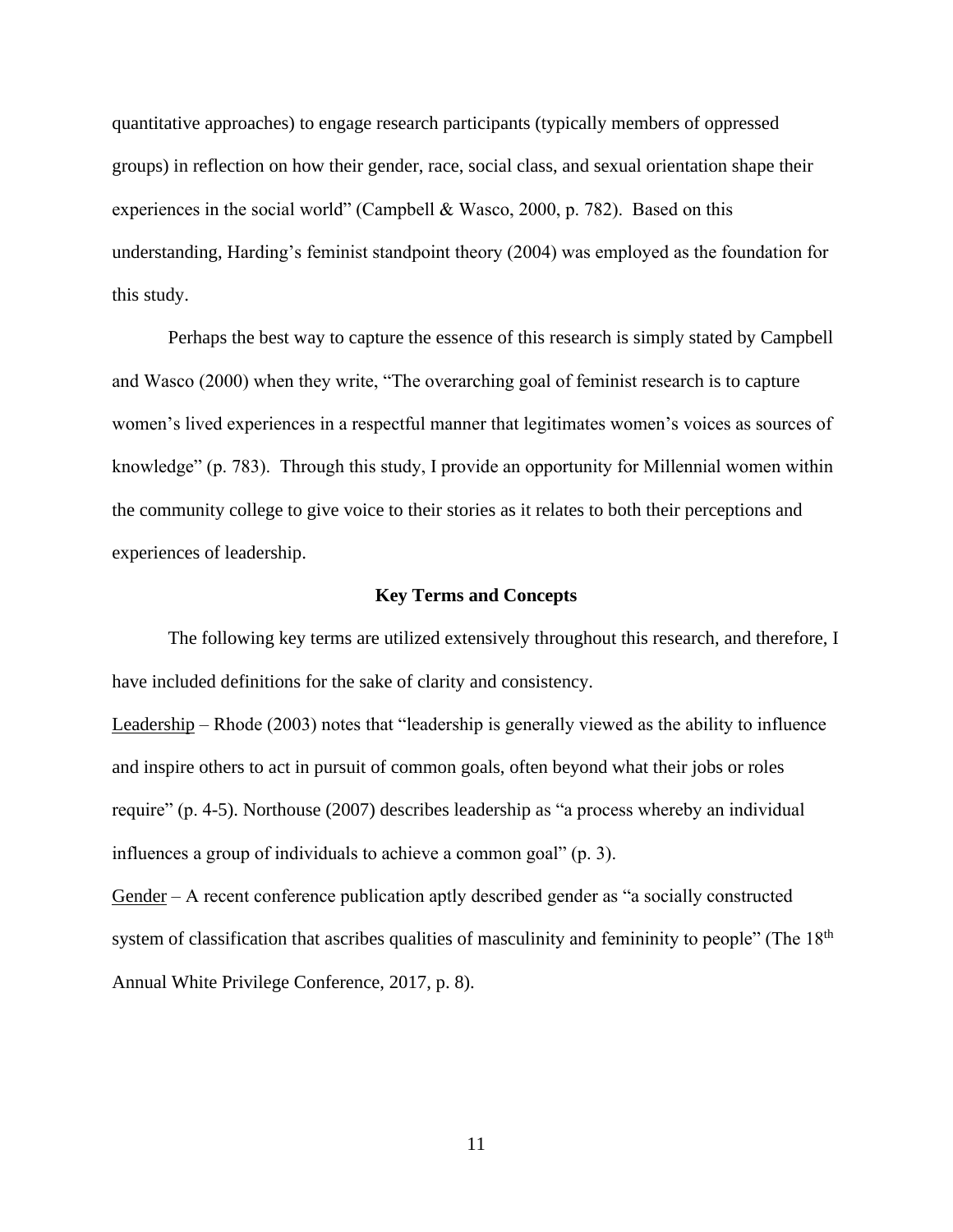Generation – Kezar and Lester (2008) acknowledge that a "generation refers to a group of people who develop a shared or collective culture that reflects specific attitudes, preferences, and dispositions, which in turn alters their activities and practices" (p. 52).

Millennials – For the purposes of this study, Millennials are defined as those individuals who were born between 1981-1996 (Dimock, 2019).

Feminism – Feminism is not easily defined. However, for simplicity's sake, I prefer a definition provided by Khatry (2016) noting that, "To be a feminist means to be a believer in empowerment. Feminism is supporting and advocating women's rights on political, social, and economic equality" (para. 2).

Community college – Two key authors in community college scholarship define the community college as "any institution regionally accredited to award the associate in arts or the associate in science as its highest degree" (Cohen & Brawer, 2003, p. 5). Of course, it should be acknowledged that many states in recent years have authorized community colleges to award bachelor's degrees (Community College Baccalaureate Association, 2020).

Administrator – For the purposes of this study, administrators are defined as employees of the community college serving in non-faculty/noninstructional positions. This includes, but is not limited to, professionals working in Student Affairs related positions (e.g., Academic Advising, Admissions, Financial Aid, Support Services, etc.).

#### **Summary**

It is my hope that this research would act as a catalyst in creating a paradigm shift in leadership theory which could move organizations, including higher education, to leadership models that are more holistic, value-driven, follower-oriented, and participative (Reynolds, 2016). The research described over the next several chapters directly contributes to a much-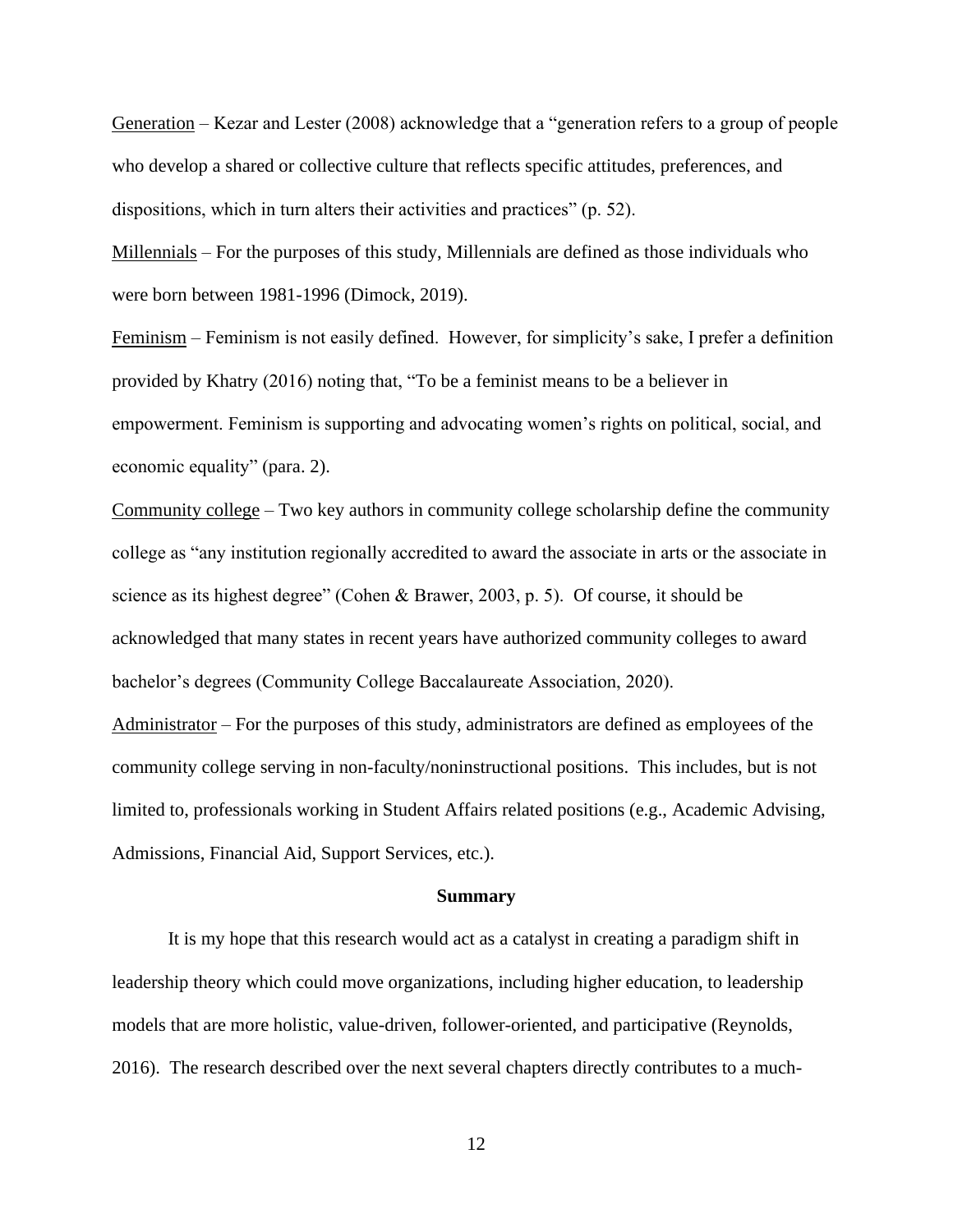needed body of literature by exposing and further analyzing the intersection of leadership, gender, and generational influence within the community college through the lens of feminist standpoint theory. Taylor and Stein (2014) sum this up well when they write:

As leaders in higher education work to meet the challenges of changing demographics in the United States, there is a unique phenomenon that has yet to be explored in great detail: the impact of generational influences on the organizational functioning of colleges and universities in the United States and its specific impact on female identifying staff in higher education. (p. 2)

This chapter has illustrated an existing gap in higher education leadership literature, and has further provided evidence for the continued need for this research.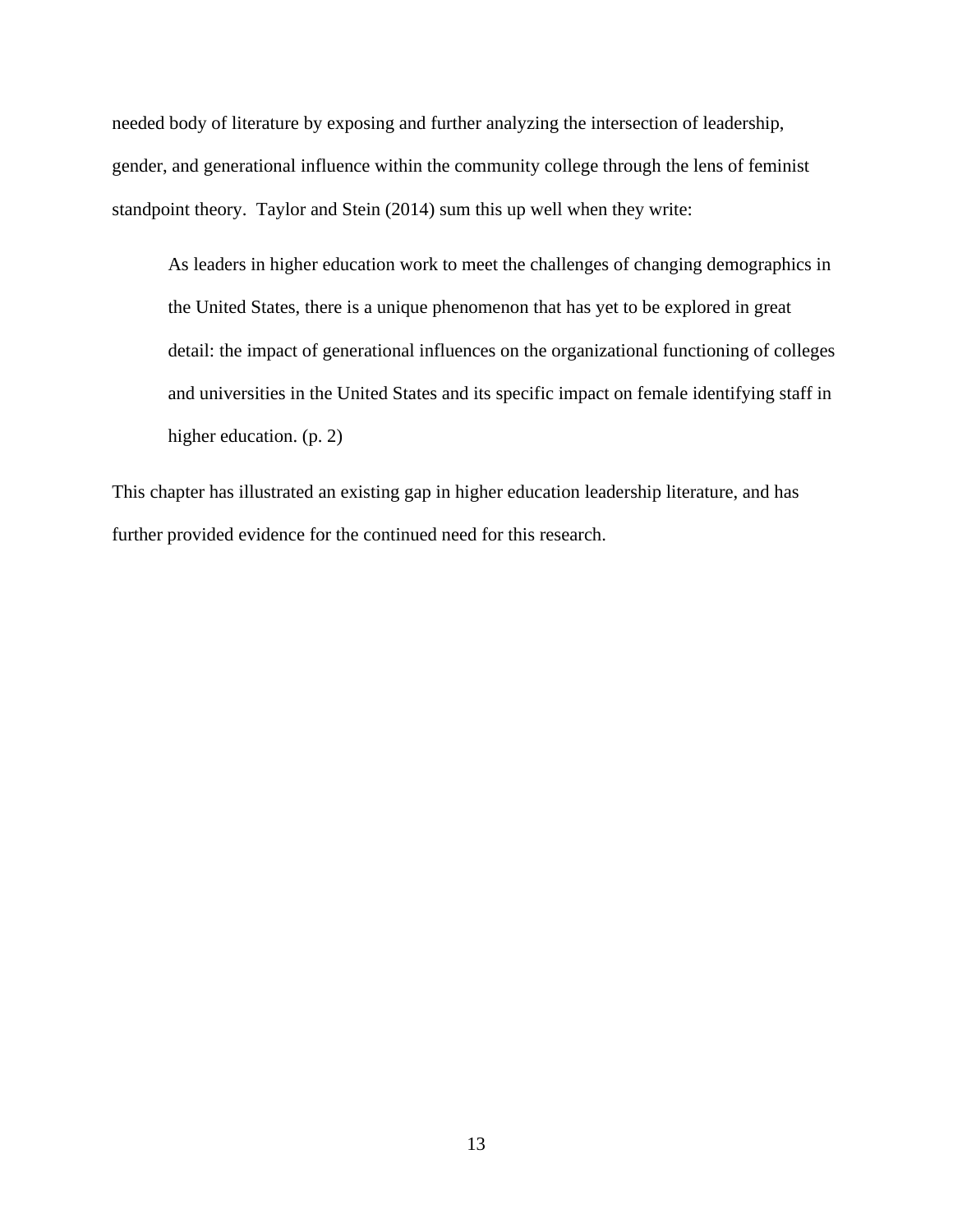#### CHAPTER II: LITERATURE REVIEW

The purpose of this study was to explore and examine the perceptions and experiences of Millennial women working in community college administration. Continuing the research conducted by Kowalski-Braun (2014) on Generation X women, this study investigates how women of a different generational status perceive and experience leadership within the community college. As members of the Millennial generation are quickly becoming the most prevalent group within the workforce (including higher education), it was deemed worthwhile to pursue research within this area (Fry, 2018). This chapter provides a review of the literature relevant to this study, including a broad discussion of leadership, but more specifically leadership within higher education and the community college in particular. Additionally, a review of key scholarly works regarding the intersection of gender and leadership in higher education, generational status, and student affairs leadership within the community college will be discussed.

#### **Leadership**

Despite the limited research on Millennial women working within the community college, there is arguably a vast amount of literature on the topic of leadership in general (Gini  $\&$ Green, 2013). An article published in the *Chicago Tribune* newspaper notes that, "According to Amazon.com, since 1989 more than 20,000 books have been printed with the word leadership in the title" (Gini & Green, 2013, para. 1). Perhaps even more astonishing is that this does not even begin to scratch the surface of the multitude of articles and published scholarly papers that address some facet of leadership. Despite being over a decade old now, Northouse (2007) still aptly captures the state of leadership literature when he writes: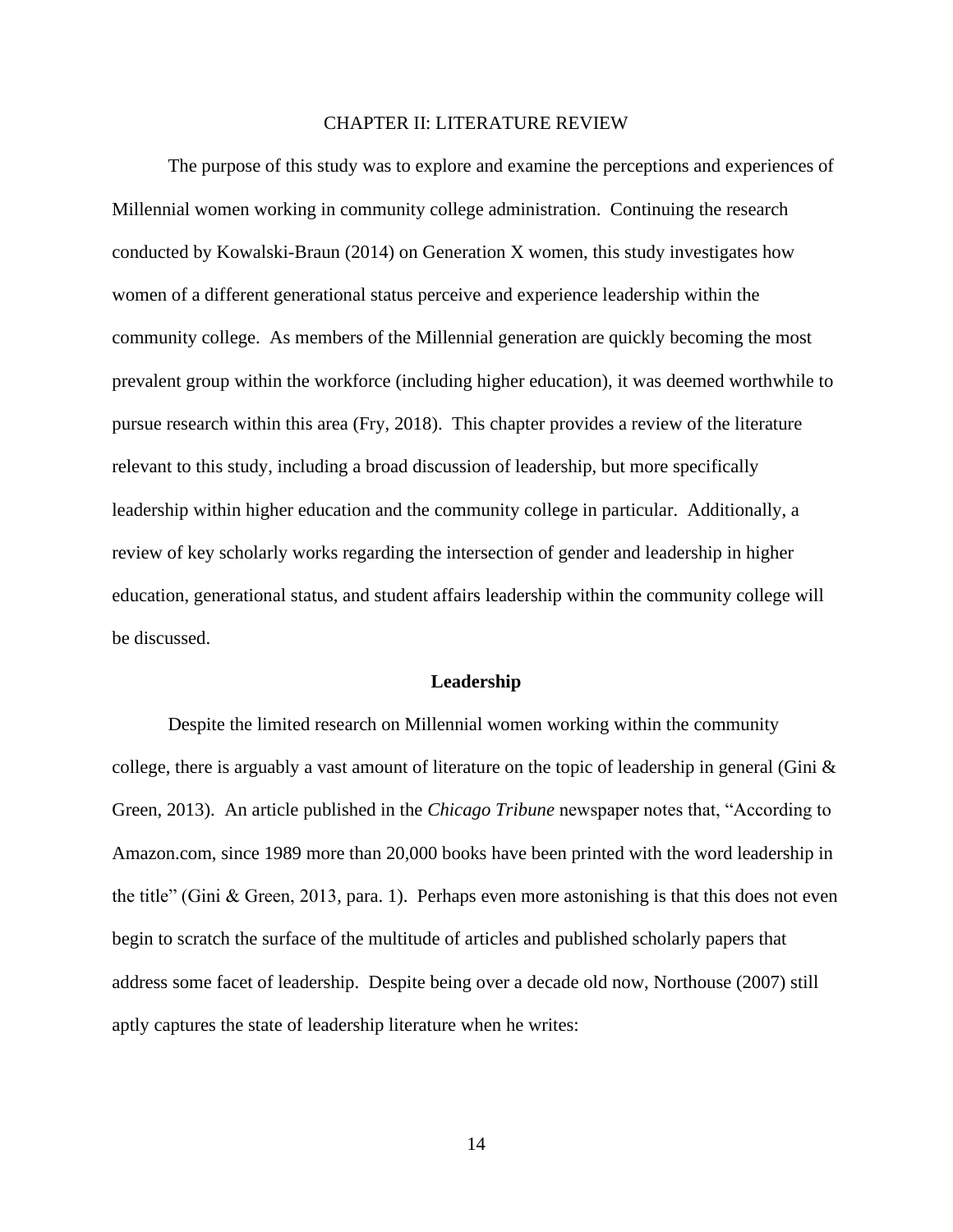People are captivated by the idea of leadership, and they seek more information on how to become effective leaders. Many people believe that leadership is a way to improve how they present themselves to others…. Academic institutions throughout the country are creating programs in leadership studies. Generally, leadership is a highly sought-after and highly valued commodity. (p. 1)

Additionally, it should come as no surprise that leadership is often referenced in a variety of settings (e.g., corporations, volunteer organizations, non-profit entities), and in application to a wide range of situations (e.g., employee interactions, customer/client satisfaction, overall company success). With that in mind, we would expect that some literature on the topic of leadership would reference leadership as it applies to higher education. Taylor (1994) writes a review of literature about leadership within education:

The literature concerned with the study of educational administration is replete with definitions of leadership, descriptions of the specific components of leadership, and studies that bridge theoretical models with the practice of leadership in the field…. It is apparent in the literature that no one definition, list of descriptors, or theoretical model provides a complete picture of either the theory or practice of leadership in education. (n.p.)

Taylor (1994) goes on to discuss various leadership theories, including those that focus specifically on traits, behaviors, and situations. In doing so, Taylor (1994) further notes, "the literature regarding educational leadership has concerned itself [primarily] with highlighting theories related to what the leader is, what the leader does and the leader's effectiveness in particular situations" (n.p.). Interestingly enough, what Taylor (1994) seemingly omits from her review is how leadership is perceived and/or experienced, particularly by certain populations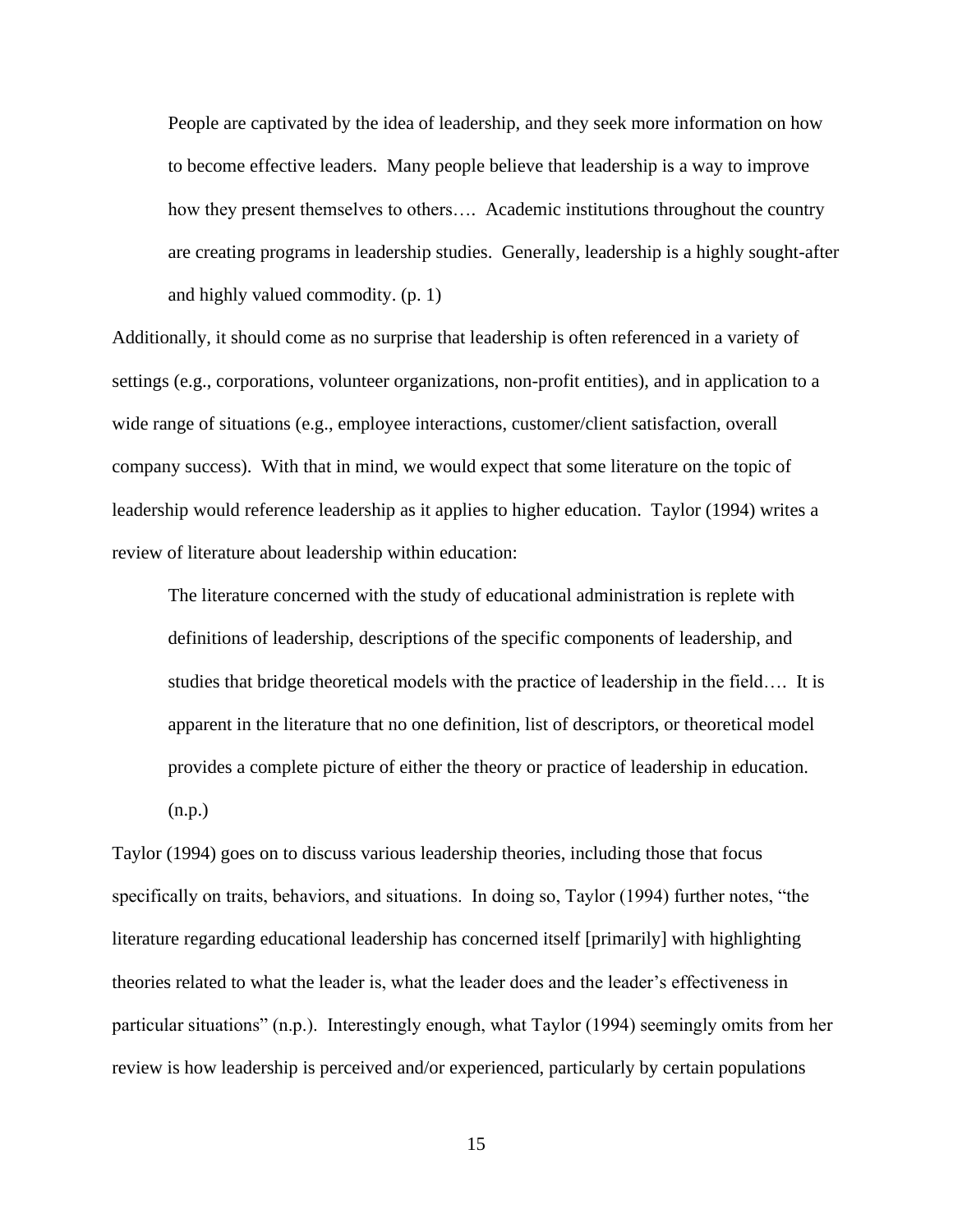based on gender or generational status. My research suggests a shift from studying the leader to studying how the leader (and more broadly, the concept of leadership) is perceived and experienced by individuals.

Continuing on, several authors acknowledge that there really is no one way to define leadership, but rather it is a multitude of characteristics unique to individuals placed in a variety of diverse situations (Gini & Green, 2013). For the purposes of my research, I prefer to utilize a definition provided by Northouse (2007), in which he describes leadership as "a process whereby an individual influences a group of individuals to achieve a common goal" (p. 3). He goes on to say:

Defining leadership as a *process* means that it is not a trait or characteristic that resides in the leader but a transactional event that occurs between the leader and his or her followers. *Process* implies that the leader affects and is affected by followers. (Northouse, 2007, p. 3)

This particular definition seems most applicable because we are looking at how leadership (as a process) is both experienced and perceived by Millennial women within the community college.

#### **Organizational Theory**

In order to fully understand and embark on a discussion about leadership, it seems relevant to review the basic tenets of organizational theory because much of leadership theory is rooted within this conversation. At its simplest, organizational theory provides a way to better understand or visualize how an organization functions. Over the years, authors have referred to these perspectives in a variety of ways including frames, metaphors or models (Manning, 2013). In any case, these "lenses" offer an opportunity for readers to better conceptualize how organizations run and carry about their business. It is important here because as noted by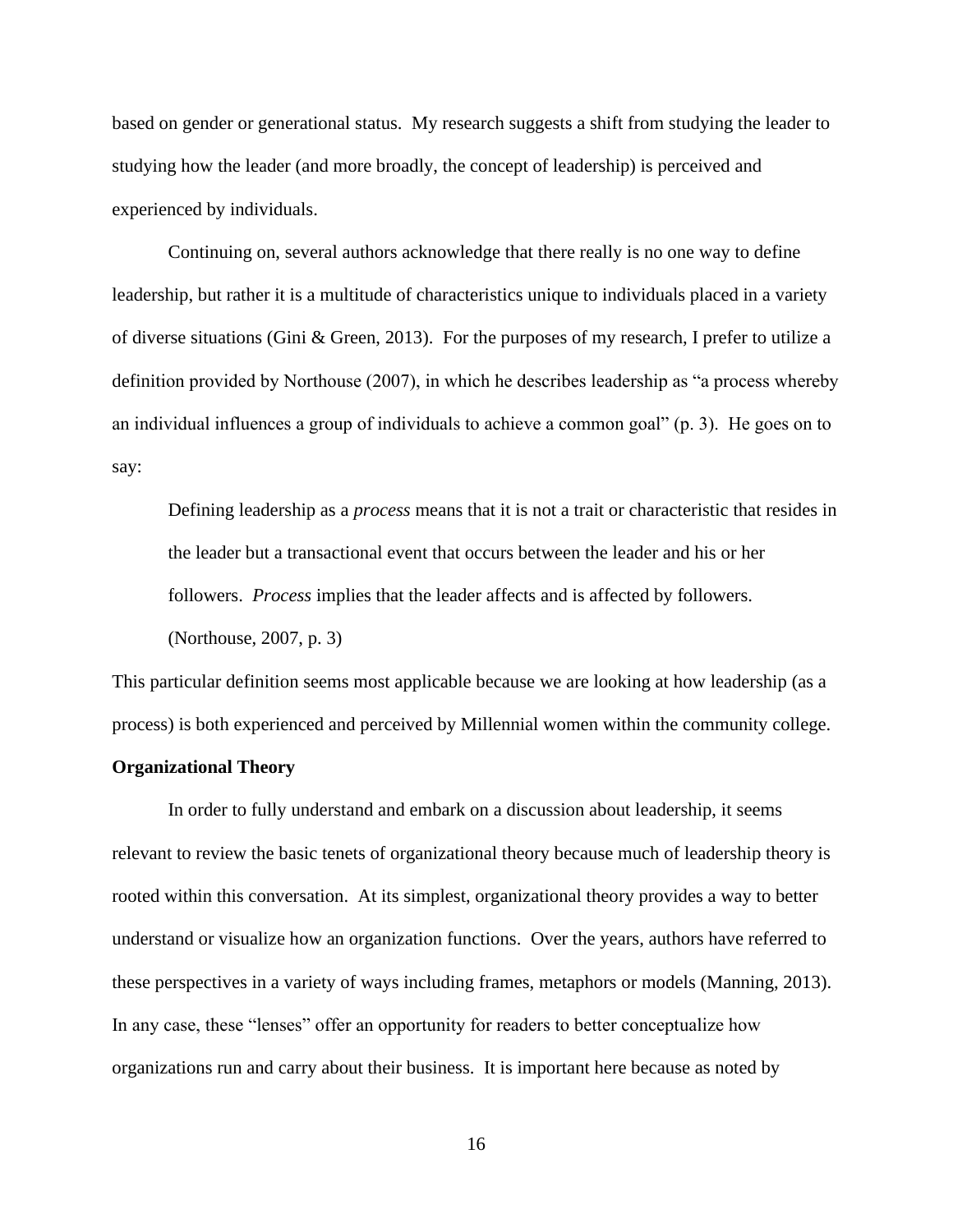Manning (2013), "The interdisciplinary perspective...enables readers to better understand colleges and universities as a means to support effective leadership and management" (p. 3). Furthermore, "people perceive organizations in a number of ways…. One theory cannot explain all the nuances and complexity of practice on a college or university campus" (Manning, 2018, p. 6). In sum, if we are going to embrace research that seeks to better understand some facet of higher education (in this case leadership), then by all means we must provide a foundation for understanding the variety of organizational perspectives that shape such reality.

Morgan (2006) writes at length about using metaphors to best understand how varying organizations operate the way they do. Using metaphors of machines, organisms, brains, cultures, political systems, psychic prisons, flux and transformation, and as instruments of domination, Morgan (2006) creates a visual representation for how organizations operate and why those who work within such organizations act in the ways that they do. Succinctly written, the main premise of this work shows:

> (a) how different metaphors give rise to different theories of organization and management, (b) how an understanding of the process can help us master the strengths and limitations, and (c) how we can use this knowledge to become more effective leaders and managers. (Morgan, 2006, p. xi)

Perhaps more importantly, these metaphors help us understand the underlying tenets of leadership within the institution.

In their text on the six cultures of the academy, Bergquist and Pawlak (2008) write about six distinct "cultures" that make up the university:  $(1)$  the collegial culture,  $(2)$  the managerial culture, (3) the developmental culture, (4) the advocacy culture, (5) the virtual culture and (6) the tangible culture. Of relevance here, these "cultures" provide a unique setting for which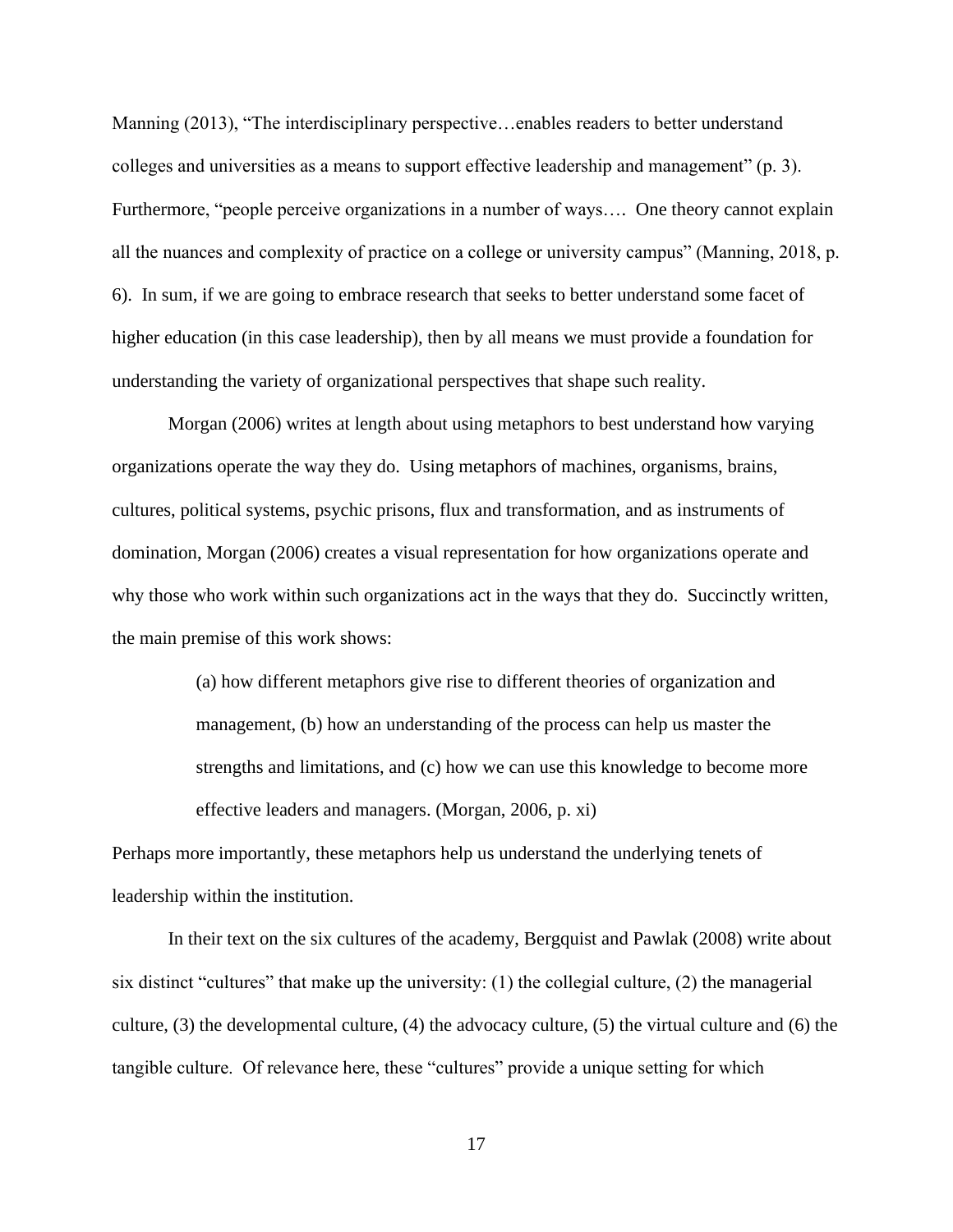leadership within the institution is manifested. Thus, how leadership is then perceived and experienced is a direct result of the particular culture(s) evident within the institution. The authors concur when they write:

A culture helps define the nature of reality for those people who are part of that culture. It provides lenses though which its members interpret and assign value to the various events and products of this world. If we are to understand and influence men and women in their daily work inside academic institutions, then we must come to understand and fully appreciate their implicitly held models of reality. (Bergquist & Pawlak, 2008, p. 10)

When we reflect on these anchor-store works regarding organizational theory, we become better equipped to understand that organizations are essentially living entities, shaped by the leaders that are found within their walls. Whether we prefer to view organizations from a metaphorical perspective (Morgan, 2006), or we gravitate toward models (Clark, 1986) and culture identification (Bergquist & Pawlak, 2008), these theories shape our understanding of how organizations run, which ultimately influences (and is influenced by), those individuals that find themselves in leaderships positions. Much like a domino effect, those leaders then impact individuals within the organization, shaping their experiences and perceptions regarding leadership. Manning (2018) concludes, "Higher education faculty, staff, and administrators perform their life's work in extremely ambiguous, multifaceted, and politically charged settings" (p. 197). We must understand and respect this unique perspective in order to fully embrace the emergent findings from this research.

#### **Leadership Theory**

Furthermore, if we are to conduct a study focused on the perceptions and experiences of leadership within the community college, it also seems relevant to provide some fundamental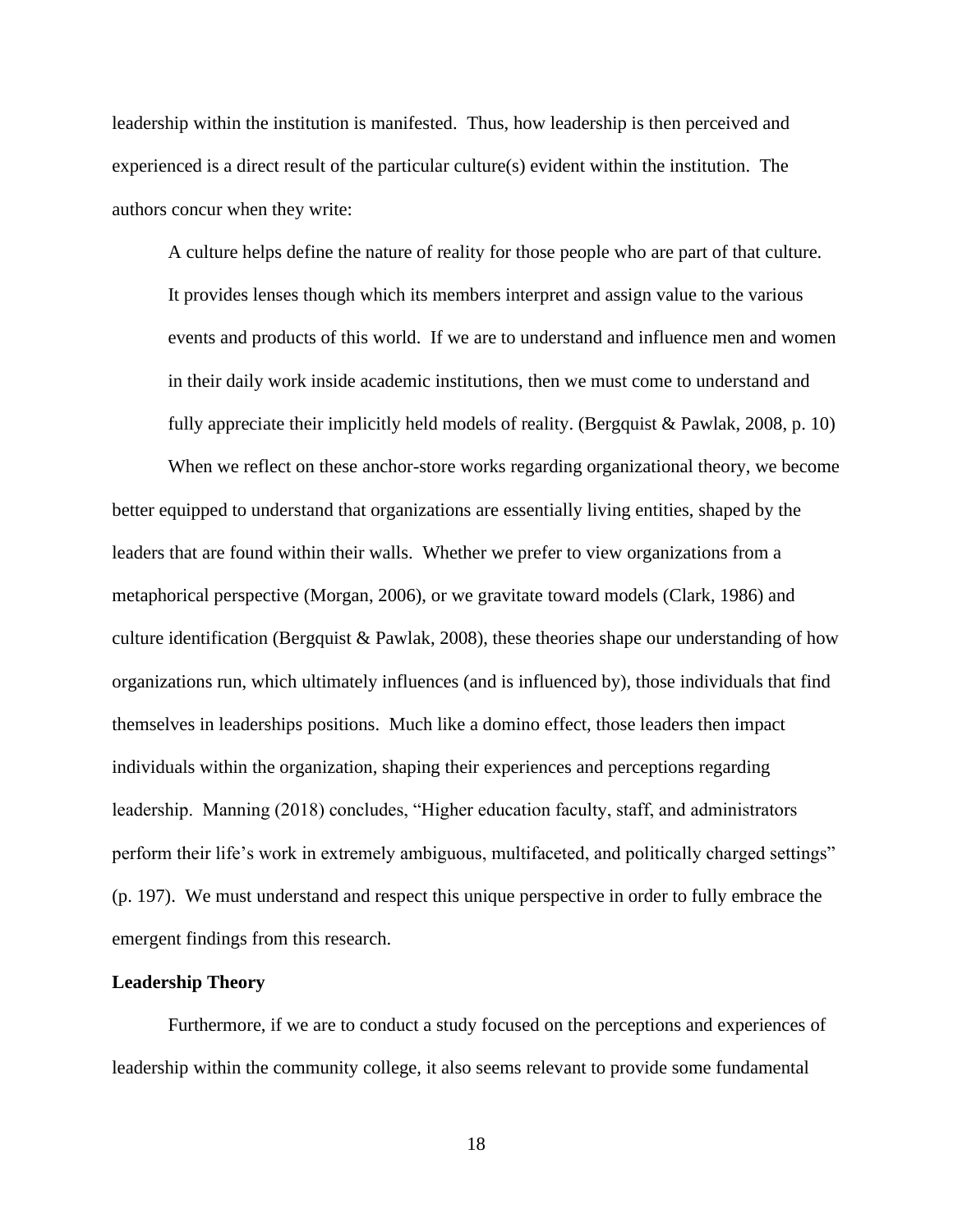context and background as it relates to leadership theory. According to Bensimon, Neumann, and Birnbaum (1989), leadership theories can be categorized into six distinct areas: trait theories, power and influence theories, behavioral theories, contingency theories, cultural/symbolic theories, and cognitive theories. While the titles of each are revealing, it is helpful to acknowledge what defines each of these categories. Trait theories, for instance, are those theories that define leadership by the personal traits or characteristics of the leader. Power and influence theories "consider leadership in terms of the source and amount of power available to leaders" (Bensimon et al., 1989, p. 5). Behavioral theories are those that focus on what the leader does and how the leader acts (i.e., the behavior they exhibit). Contingency theories, on the other hand, emphasize external factors or situations that influence ones' leadership style. Cultural and symbolic theories "study the influence of leaders in maintaining or reinterpreting the systems of shared beliefs and values" (Bensimon et al., 1989, p. 6). Finally, cognitive theories are those that identify how a leader makes sense of a complex and changing world (Bensimon et al., 1989).

In his work on leadership, Northouse (2007) expands upon the work of Bensimon et al. (1989) by identifying several approaches to leadership, all of which have their merits and pitfalls. These theories or approaches are trait approach, skills approach, style approach, situational approach, contingency theory, path-goal theory, leader-member exchange theory, transformational leadership, team leadership, and psychodynamic approach (Northouse, 2007). While I will not discuss each theory or approach in detail, I believe it remains critical to have a basic knowledge of these key categories. In the research that follows regarding the perceptions and experiences of leadership within the community college, understanding the various lenses used to describe leadership is beneficial.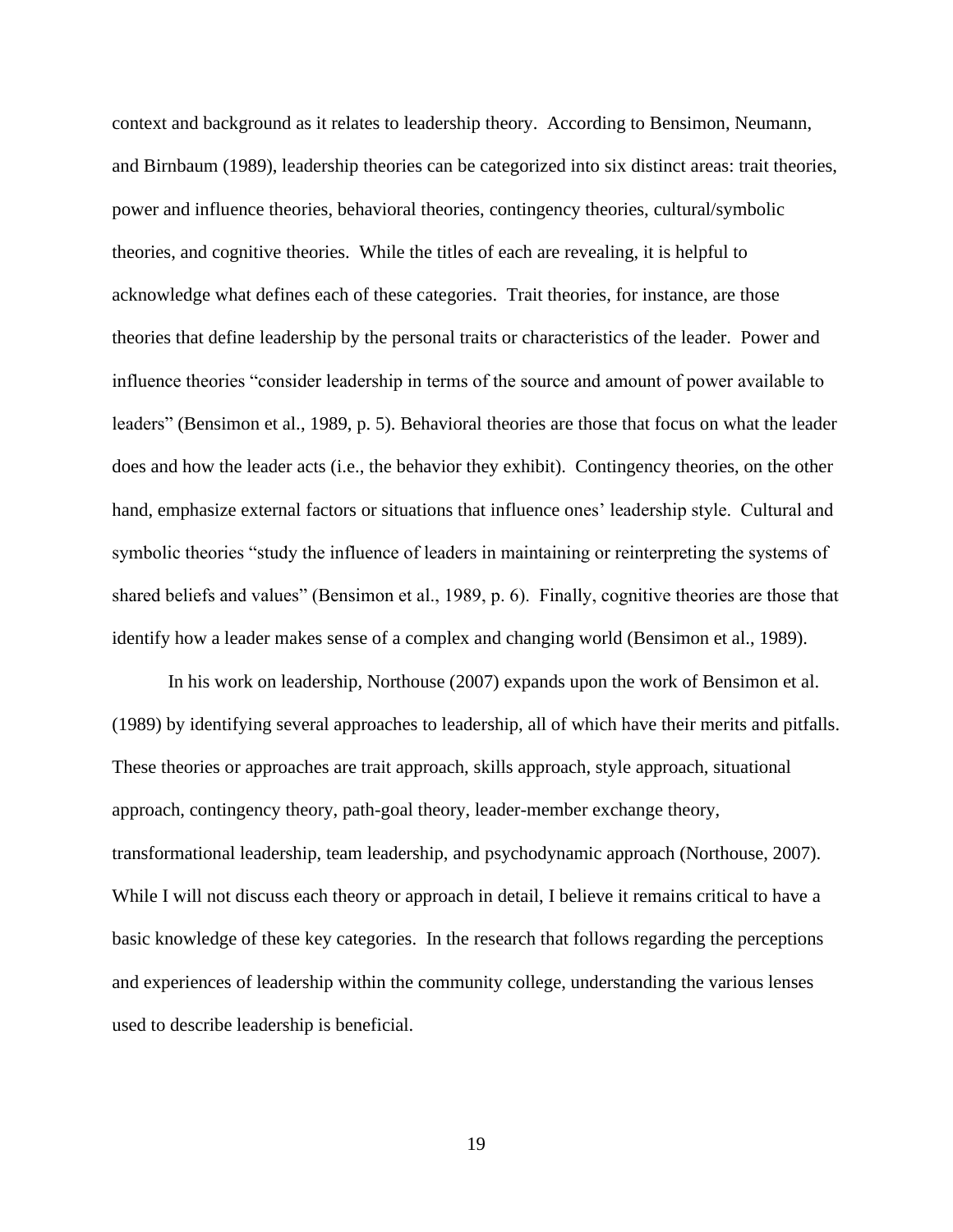#### **Leadership and Higher Education**

It has already been acknowledged that leadership in itself is an immensely broad topic (Gini & Green, 2013). As we begin to narrow our focus to leadership within the higher education arena, Bensimon et al. (1989) write, "faith in the power and wisdom of leadership and its potential to make a difference in colleges and universities underlies much of the literature of higher education and is particularly ubiquitous in contemporary and highly popular works on leadership" (p. iii). When we look at leadership within the institution, it is helpful to briefly discuss organizational frames. Bolman and Deal (1984) recognize leadership through four frames or lenses: the structural frame, the human resources frame, the political frame, and the symbolic frame. From the structural perspective, the university is viewed as a bureaucracy while from the human resources perspective, the university is viewed as a community of equals. Conversely, the political frame shifts our perspective so that the university is viewed as a political system and the symbolic frame encourages us to view the university as organized anarchy (Bolman & Deal, 1984).

But what does leadership look like from each of these perspectives? From the structural perspective, the focus is on creating structure and placing an emphasis on developing a sound strategy for moving forward. Conversely, from a human resources perspective, a leader needs to focus on the individuals that make up the institution. Utilizing the political perspective allows leaders to focus on varying groups within an institution, and the possibility that such groups may have conflicting interests. Finally, from a symbolic perspective, leaders opt to place an emphasis on creating value and meaning within the workplace. Each of these perspectives and styles can be quite valuable depending on the situation at hand, and none should be discounted or discredited. Bensimon et al. (1989) reiterate this breakdown when they write, "The structural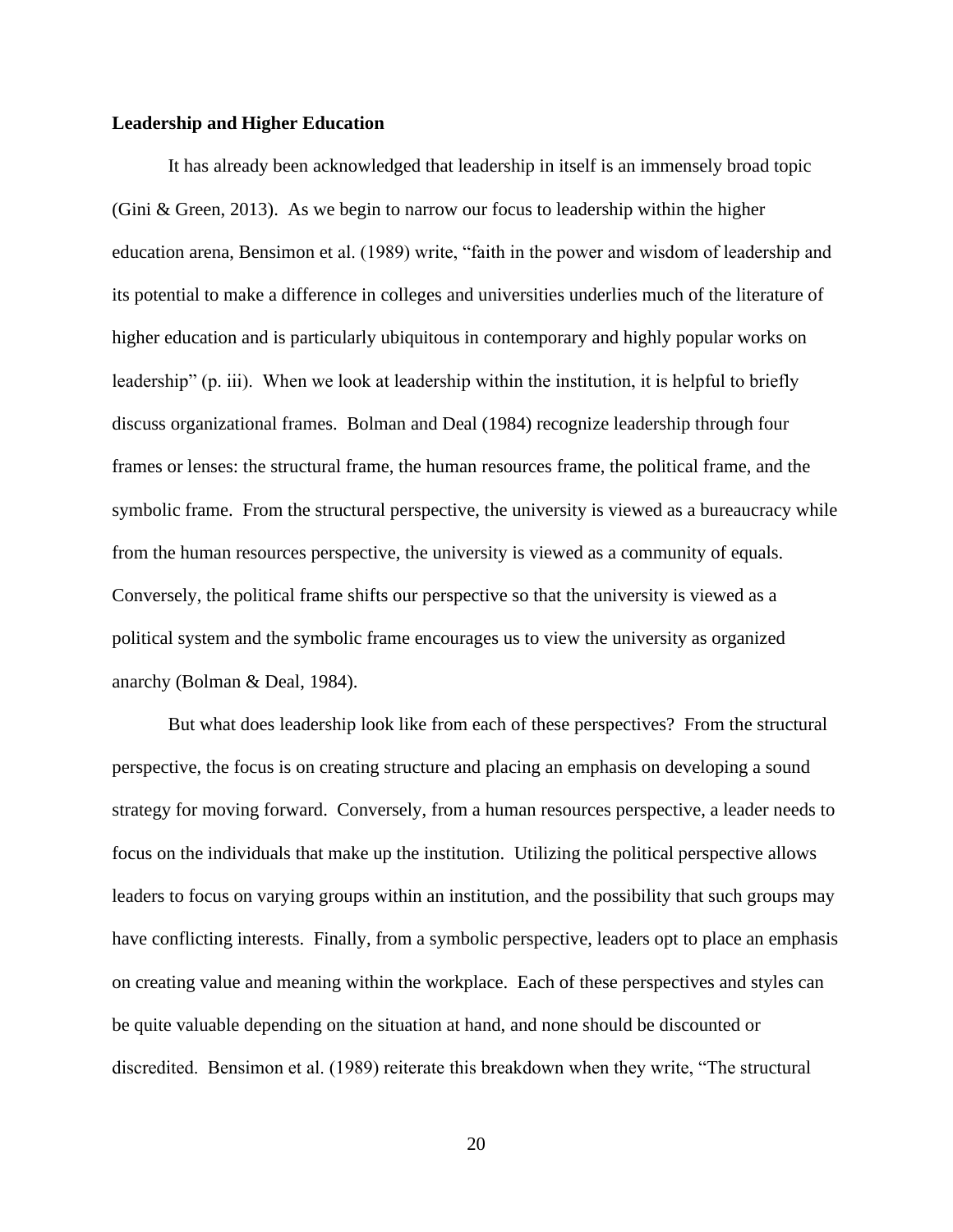frame emphasizes formal roles and relationships, the human resource frame focuses on the needs of people, the political frame considers the conflict over scarce resources, and the symbolic frame views organizations as cultures with shared values" (p. 6). Utilizing these "frames", we can then shift the conversation to look at leadership within the university.

Astin & Astin (2000) in collaboration with the W. K. Kellogg Foundation produced a monograph which highlights leadership in American higher education. They write:

In American higher education we typically find two approaches to leadership: a hierarchical model where authority and power is assumed to be proportional to one's position in the administrative pecking order, and an individualistic model where 'leaders' among the faculty tend to be those who have gained the most professional status and recognition. (p. 5)

As someone who lives within the administrative world within the community college system, I can attest to the hierarchical model that presently exists. Schuh (2002) begins to shed light on research within the area of student affairs and leadership. While different from my research, his study opens the door to exploring leadership within the student affairs arena as he looks specifically at the experiences of senior student affairs leaders and how they conceptualize leadership in their own roles (Schuh, 2002).

Additionally, Amey (2006), offers a review of leadership in higher education literature by focusing on three main types: (1) research that focuses on leadership as learning and doing, (2) research that focuses on gender, race, and ethnicity in leadership, and (3) research that focuses on role-based leadership. Of particular interest to my study are those studies that look specifically at gender in leadership. She writes, "The perspectives of white women and leaders of color have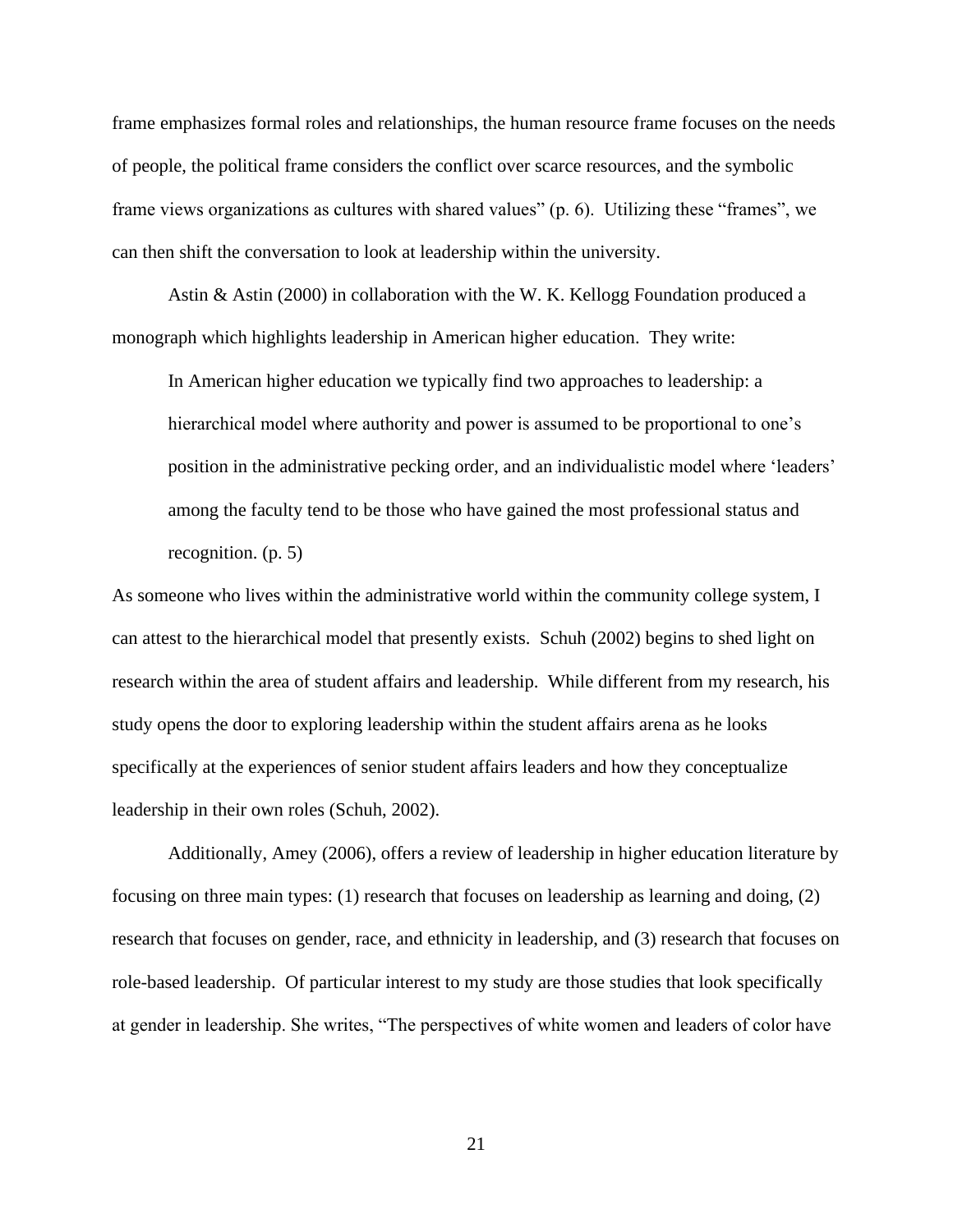been included in the literature only slowly and unevenly" (Amey, 2006, p. 56). In discussing the need for continued research in this area, Amey (2006) acknowledges:

One challenge to gender, race, and ethnicity studies in leadership is the need to develop culturally sensitive frameworks that go beyond the dominant model of leadership. Critical theory, feminist lenses, complexity theory, and other postmodern approaches help us understand leaders whose experiences are not easily portrayed within traditional frameworks. (p. 57-58)

In her research, Middlehurst (2008) contends that there is a significant gap between leadership theory and leadership practice, which she attributes to the complexities associated with leadership context. Simply put, research on leadership is difficult to generalize because it is so contextually reliant. Middlehurst (2008) further acknowledges that "leadership remains 'a contested concept' for several reasons" – one of those reasons being the masculine lens from which leadership is viewed (p. 327). Feminist theory provides just such a lens for which to engage in additional research on the topic of leadership, but more specifically, research that focuses on the unique viewpoint of Millennial women working within the community college. She concludes:

In all areas of work on leadership in higher education, it is time for greater maturity. Practitioners who seek quick fixes and simple solutions to complex and dynamic situation will not find single answers in the literature… However, more sophisticated and diverse research designs and wider reference points across sectors will enrich higher education research. (Middlehurst, 2008, p. 336-7)

In their work on leadership and higher education, Wang and Sedivy-Benton (2016) also note that there is a gap between leadership theories and leadership in practice. They write: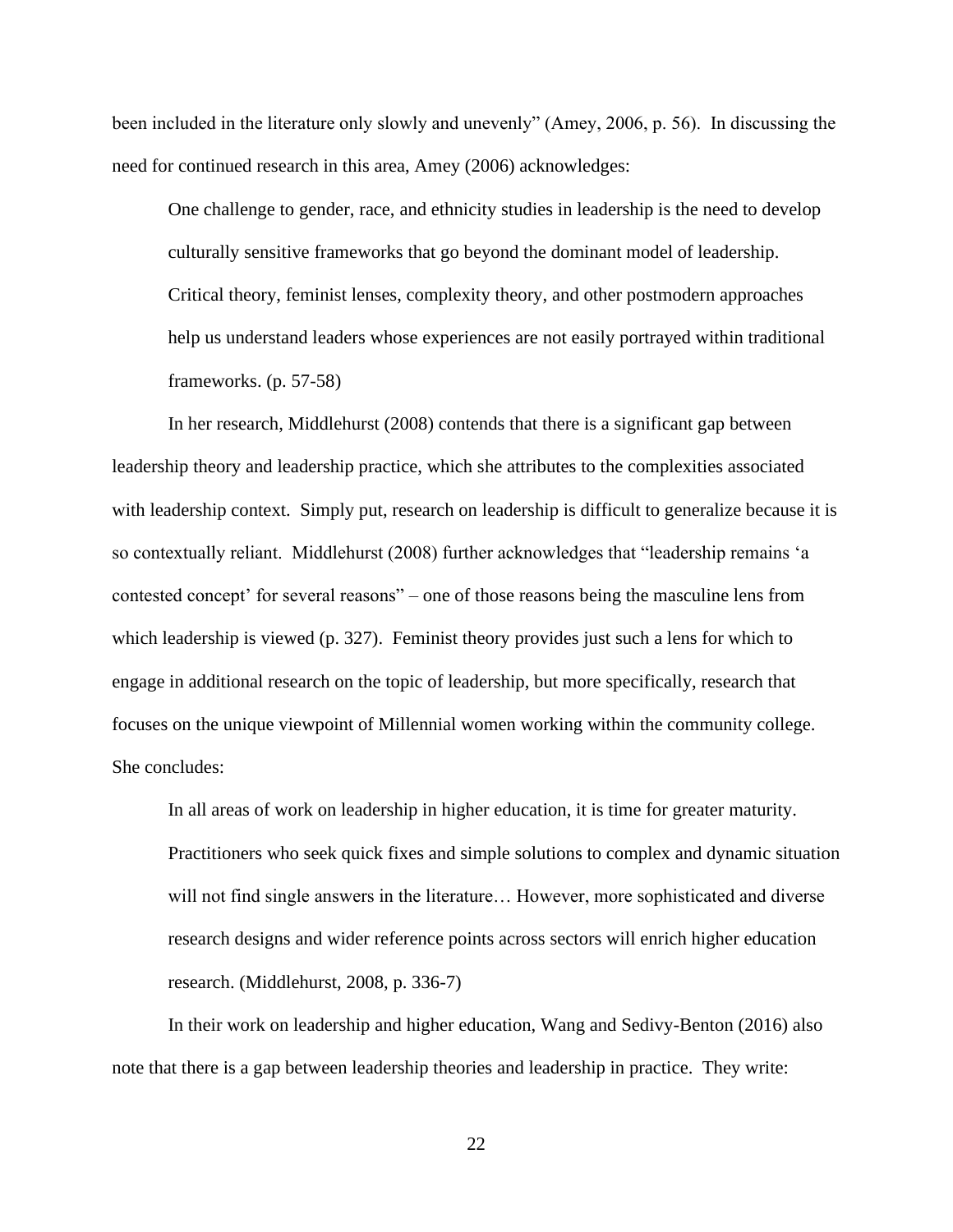While leadership theories are beautifully drafted and reasoned, when it comes to applying them, few leaders seek to do so… [higher education] institutions seem to find a disconnect between what they know and what it looks like when called to put it in practice. (p. 22)

As we look toward recent research in the area of leadership and higher education, Khan (2017) discusses the differences between adaptive leadership theory and transactional leadership theory within the context of higher education institutions. Khan (2017) notes that "adaptive leaders do not just make changes, they carefully recognize potential changes in the external environment and consider the best path that will positively affect the organization" (p. 179). Transactional leadership, on the other hand, "focuses [primarily] on the leader-follower relationship" (Khan, 2017, p. 179). More specifically, these two leadership theories are compared based on environmental readiness, leadership complexity, and followers' motivation. Based on this comparative analysis, Khan (2017) argues that while "neither leadership theory can address all required actions in contemporary education institutions," adaptive leadership theory is a better fit overall (p. 182). Khan (2017) further notes, "The flexibility and orientation toward change offered by adaptive leadership theory provides strategy to respond to demands for change" (p. 182). In both of these studies, we see a common thread which explores the intersection of leadership theory and leadership in practice.

#### **Leadership in the Community College**

What is interesting about research regarding leadership within the community college is that there is an extensive focus on studies from the perspective of the leader, and his/her experiences within their own leadership capacity. What is much more difficult to find, are those studies which both recognize leaders and seek to explore their perceptions and experiences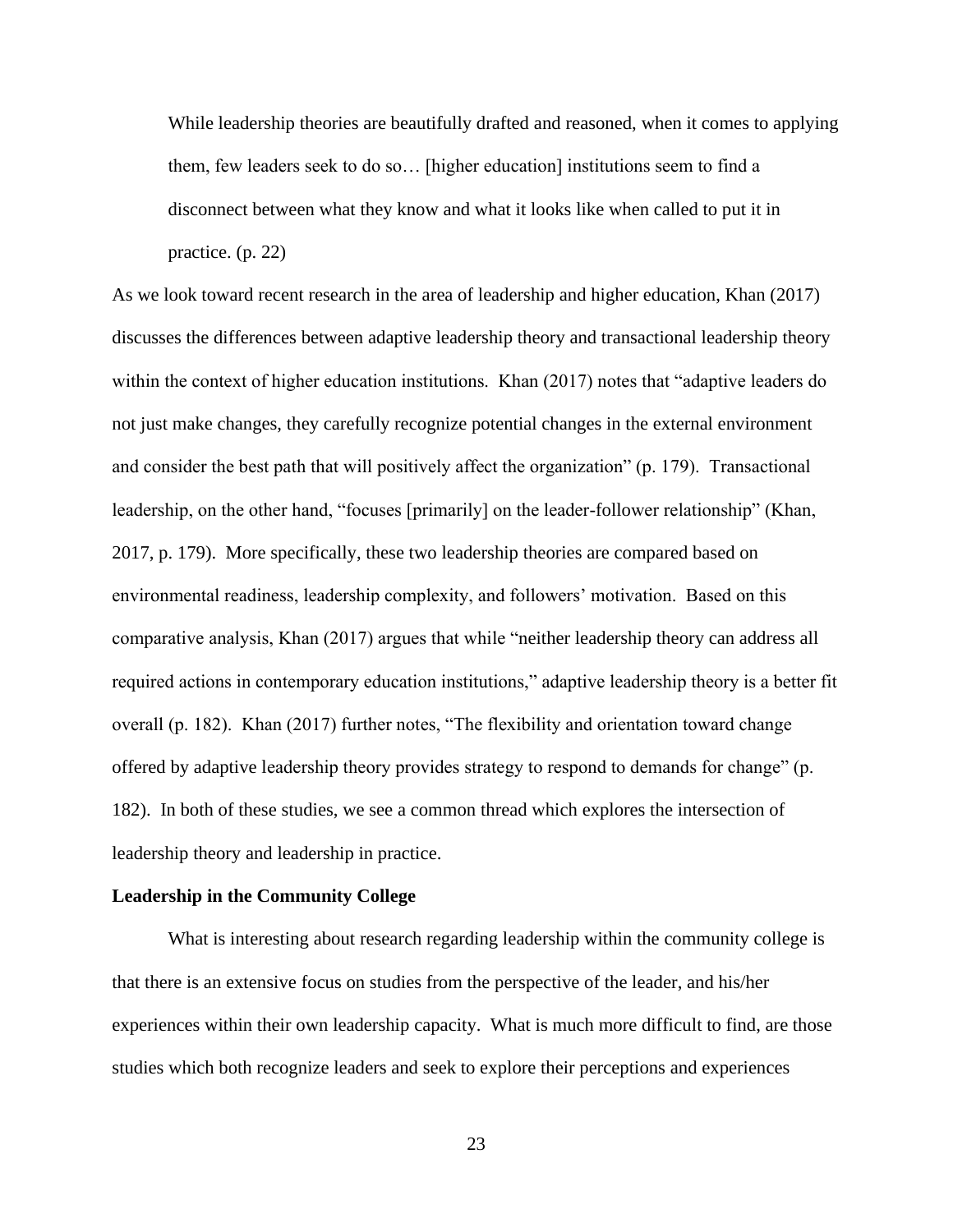surrounding leadership in their daily work. In reviewing the existing pool of literature, we find that the focus is on the transition of leadership from one generation to the next (Royer & Latz, 2016), while other researchers turn to exploring leadership in community colleges as it relates to specific roles/positions (Trent & Pollard, 2019; Finkel, 2016). Again, it becomes evident that existing research lacks studies that seek to examine a specific population of community college employees, and how they respond to and interact with leadership within their daily work.

## **Student Affairs Administration**

In an effort to effectively set the stage for the research that follows, it is both imperative and helpful to provide a clear picture of the role student affairs administration serves within higher education institutions. We begin by asking, who are these folks and what is it they do? Gillett-Karam (2016) provides a useful definition when she writes, "[student affairs professionals] are the daily managers who respond to student needs and behaviors across many programs and services. They monitor and reform student services, including enrollment management, international student affairs, student government, early alert systems, etc." (p. 85). Kuk (2012) continues by saying:

The complexity of issues that students bring with them to campuses, and the expectation that students and their families exhibit in receiving services, has created new challenges to the knowledge and level of competencies of practitioners…. Student Affairs staff are often the first responders and/or points of contact in addressing these incidents and their aftermath. (p. 4)

Beyond the classroom, students have varying needs in order to be successful within the collegiate environment. Thus, it is student affairs that fills this void by providing an extra level of support. Student affairs folks are the academic advisors, the counselors, the financial aid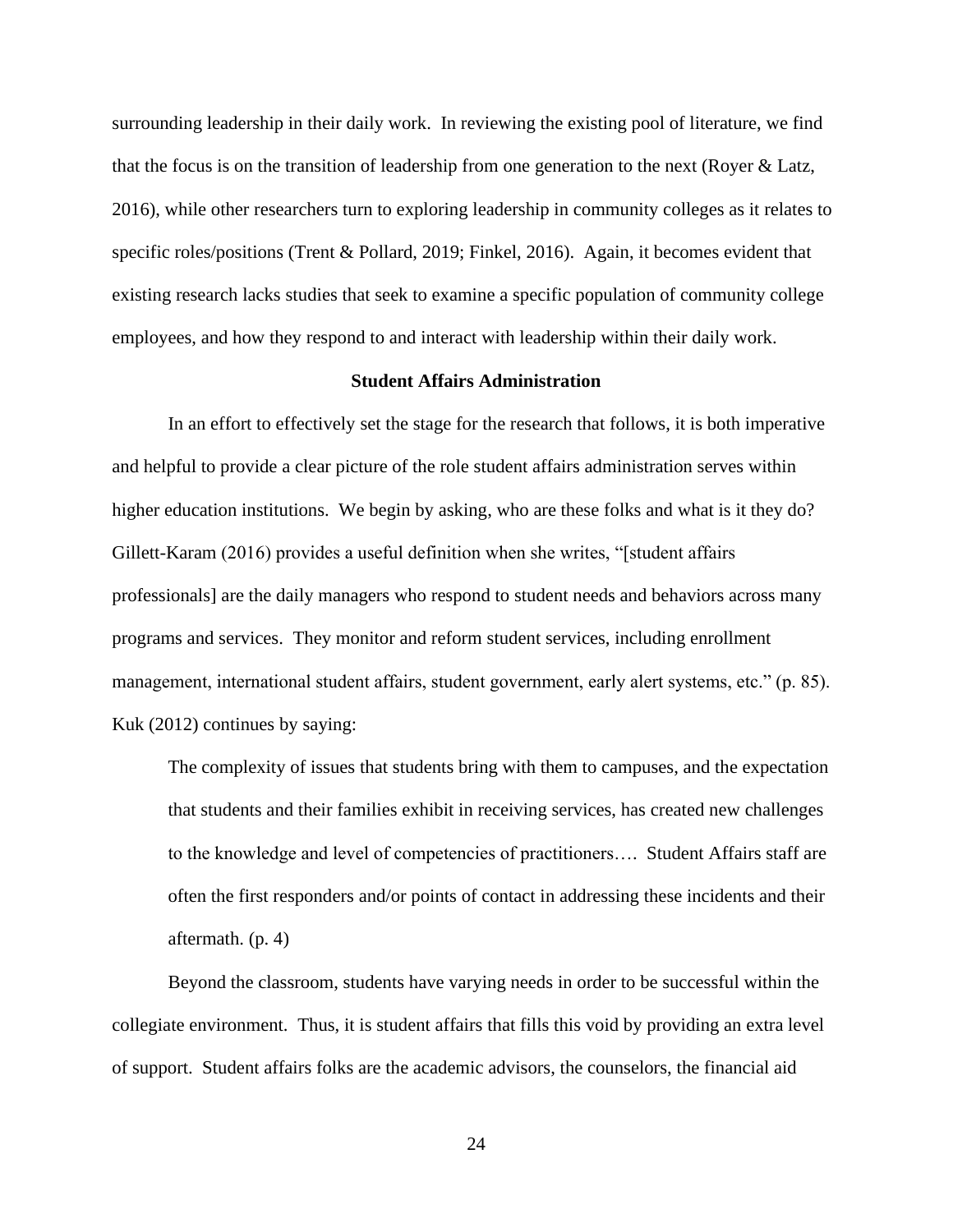workers, and the career and employment staff. While far from an exhaustive list of the titles held by student affairs administrators, these are just a few of the individuals that support students beyond the classroom. In light of organizational structure, we find that "student affairs organizations have been and continue to be organized as hierarchical, functional structures, with units that provide highly differentiated programs and services to students" (Kuk, 2012, p. 7). This is important to note because the research questions posed here seek to determine the perceptions and experiences of female identifying Millennials working within student affairs administration in the community college. Understanding how student affairs administration, as a unit, is structured and functions will provide additional insight into the data collected.

Roper and Whitt (2016) write at length about student affairs leadership and the challenges within such an environment:

…because student affairs professionals are absent from important conversations, evidence of the value of student affairs works is also absent in local, national, and statelevel reports on factors related to student and institutional success. Thus, lack of involvement in important conversations – whether through lack of attention to the content and strategic necessity of those conversations or through exclusion from them by other institutional leaders – perpetuates itself to further obscure the voices of student affairs leadership. (Roper & Whitt, 2016, p. 32)

Even more apparent is the lack of research on particular populations of student affairs professionals (e.g., Millennials). Lunceford (2014) writes, "While conversations on succession planning have primarily centered on community college leadership, there has been little emphasis on new student services professionals. New professionals play a critical role in the maintenance, advancement, and success of community colleges" (p. 13). These statements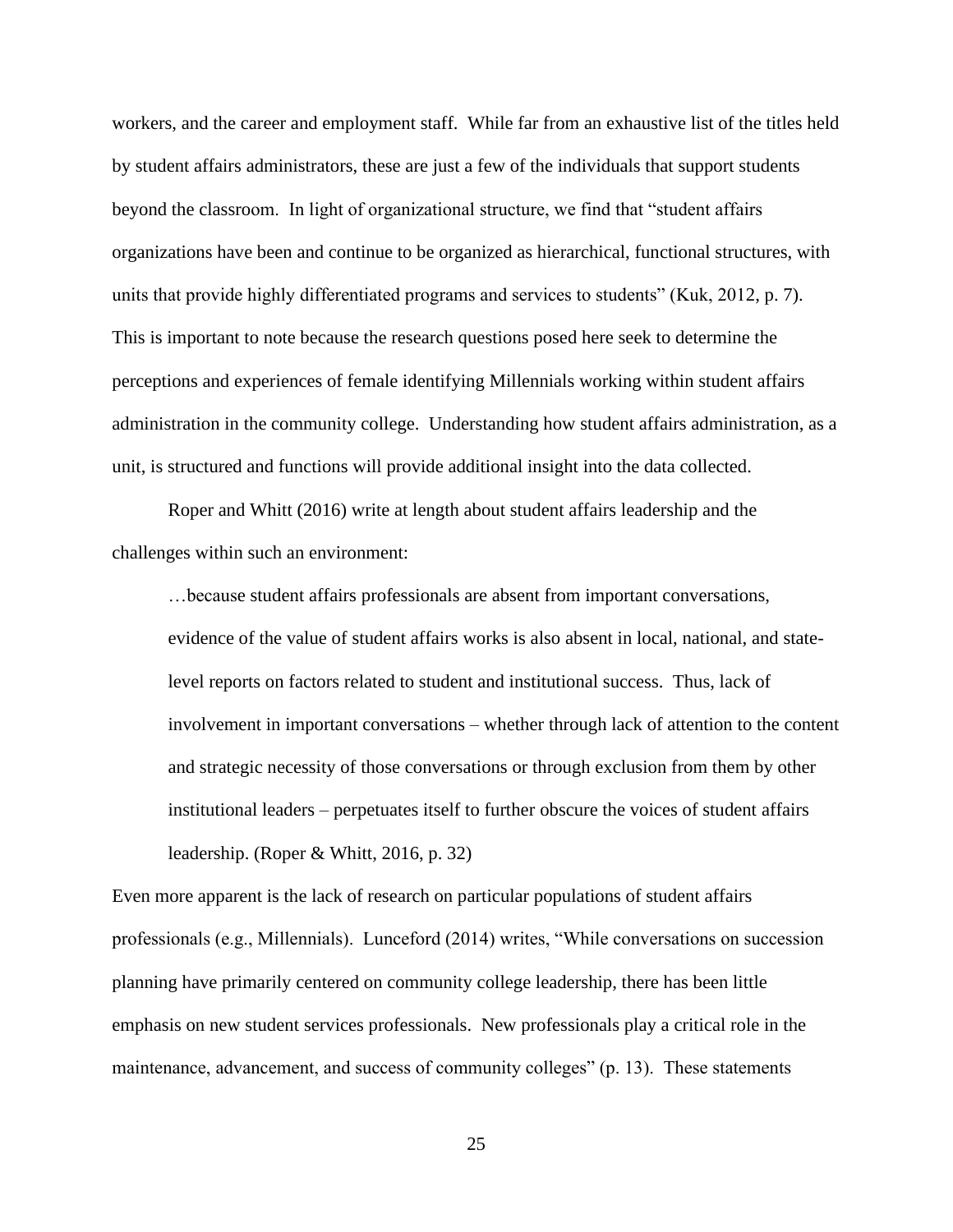together provide a strong catalyst for the basis of my research, which investigates and explores the feelings, perceptions, and experiences that surround leadership within the community college for female identifying Millennials working within student affairs administration.

# **The Intersection of Leadership and Gender**

While my aim is not to provide an in-depth review of feminism, I believe it is critical to have a basic understanding of the key tenets and historical background of the feminist perspective. Ropers-Huilman (2002), discusses the three main principles of feminist theory:

- 1. Women have something valuable to contribute to every aspect of the world.
- 2. As an oppressed group, women have been unable to achieve their potential, receive awards, or gain full participation in society.
- 3. Feminist research should do more than critique, but should work toward social transformation. (p. 11)

My study employs a feminist theoretical framework, and thus is seems only fitting that context is provided regarding feminism and its evolution, particularly in the context of higher education. In their introduction to feminism and feminist perspectives in higher education and student affairs, Nicholson and Pasque (2011) write:

It is important to note that many of the definitions of feminism are anything but simple in the ways in which they inform our work with students, programs, policies and our perceptions of ourselves and others; the implications of our actions based on our

perspectives have a direct impact on the lives of the people in our communities. (p. 4)

How Millennial women working in student affairs within the community college view themselves and conceptualize their experiences with leadership, ultimately impacts the role they serve in helping students succeed in the collegiate environment. Pasque (2014) goes on to say,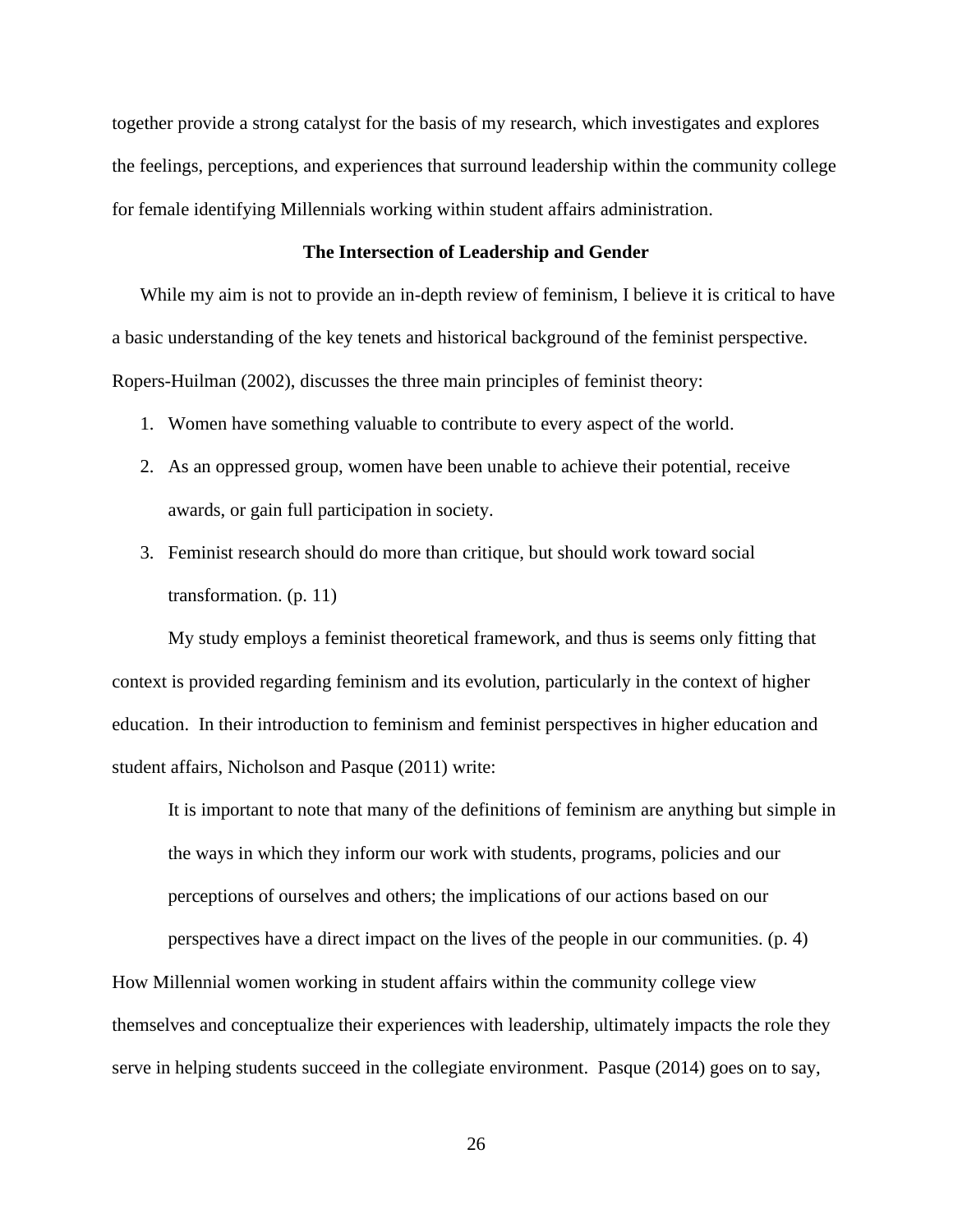"Feminism inherently questions notions of power and, in this context, is useful to explore issues of gender inequity in an educational policy and practice" (p. 319).

When we talk about women in leadership, it is often associated with gender bias. Sulpizio (2014) writes:

One of these gender biases is the male-as-normative model of leadership, where leadership behaviors are aligned with masculine associated traits such as decisiveness, assertiveness, and completion. The qualities associated with being female identifying individuals– relational, emotional, and passive – are incongruent with social accepted leadership practice. (p. 102)

Most recently, Spigel (2018) notes, "White men dominate leadership positions in all our major institutions – from military and medicine to media, legal and criminal justice, policing, finance, industry, entertainment, science, and education" (p. 2). While this does not call out student affairs in particular, it does shed light on the education arena as a whole. What is further surprising is the vast amount of leadership literature dedicated to being a better leader – the "how to" manual of meeting leadership expectations. Yet, Spigel (2018) identifies this as problematic for women in leadership positions. Spigel (2018) focuses her article on androcentrism, the idea that "we either consciously or unconsciously place a masculine point of view at the center of culture and history, thereby viewing women and any 'other' as a deviation from the norm" (p. 2). She writes:

When we fail to acknowledge and explore the ways in which androcentrist bias colors how we understand and react to leadership traits in women, we promote the myth that women, individually and collectively, can forge ahead into leadership positions if they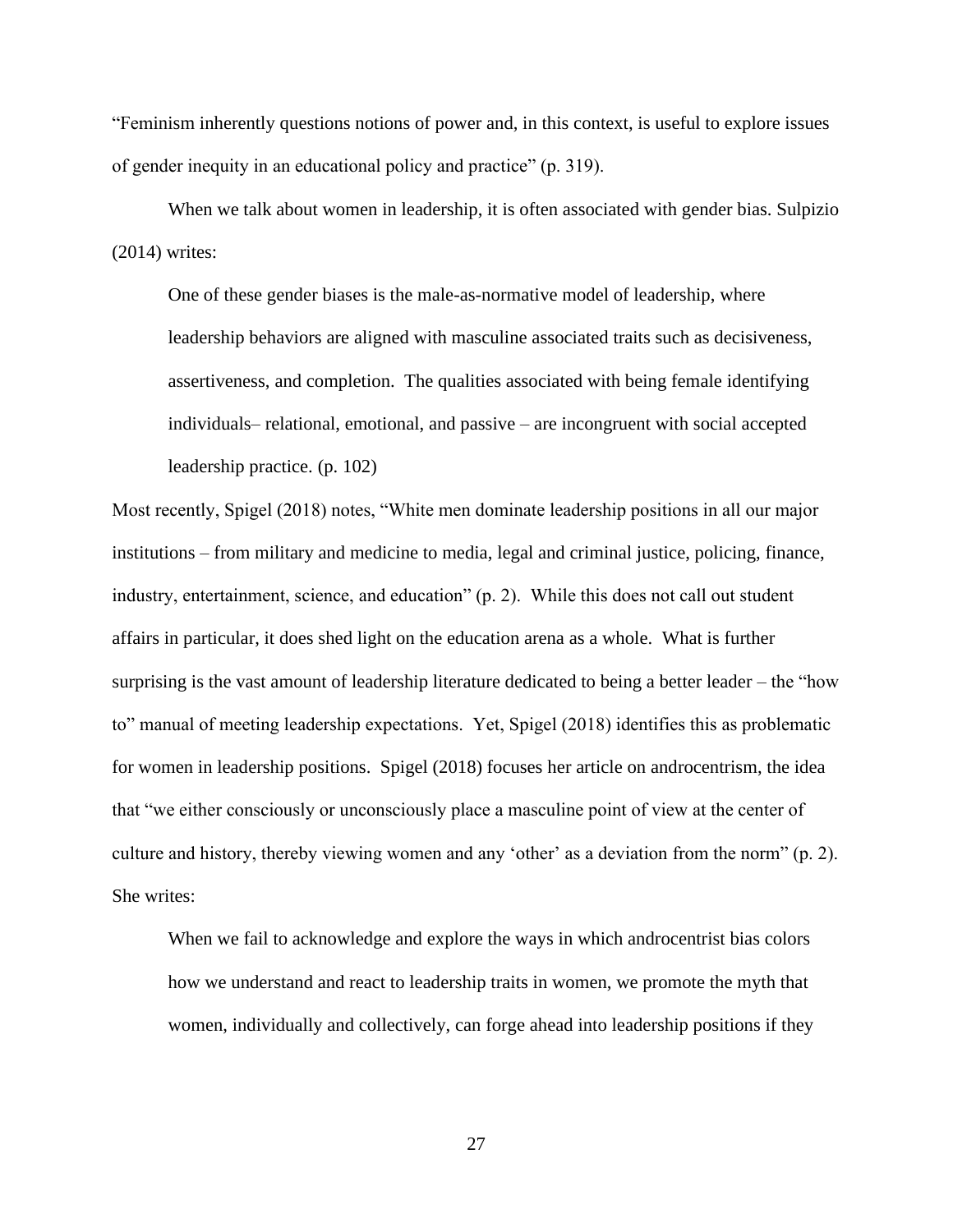just have the right tools in their tool box. In reality, we don't just need to equip women in higher ed; we need to equip and change our institutions. (Spigel, 2018, p. 3)

It is through my research that I engage in dialogue that addresses how women (particularly Millennial women) perceive and experience leadership within the community college.

#### **Women in Higher Education**

In exploring the literature that looks at women in higher education, there are five core areas in which the research is primarily categorized: history of women in higher education, leadership stories, career progress and strategies, studies that emphasize race and ethnicity, and perceptions (Yakaboski & Donahoo, 2011). For the purposes of the research that follows, we are most concerned with perceptions; specifically, the perceptions associated with community college leadership. Pasque (2014) identifies why this research is truly integral , noting that it:

helps us to understand the contemporary complexities of experiences of women already in the system of higher education who contribute to – and are the direct recipients of – existing gender policies and programs…. This research will help increase awareness around issues of access and equity for women in higher education in order to work toward intentional policy and structural change. (p. 318)

Fochtman (2011) provides additional encouragement for research in the area of women in higher education when she writes, "currently research on high-achieving women in postsecondary education is focused primarily on faculty, with little study about high-achieving academic or student affairs administrators" (p. 85). Yakaboski and Donahoo (2011) further point out that:

The role and presence women have on college and university campuses should be an area of scholarly research that can have policy applications and create a climate for culture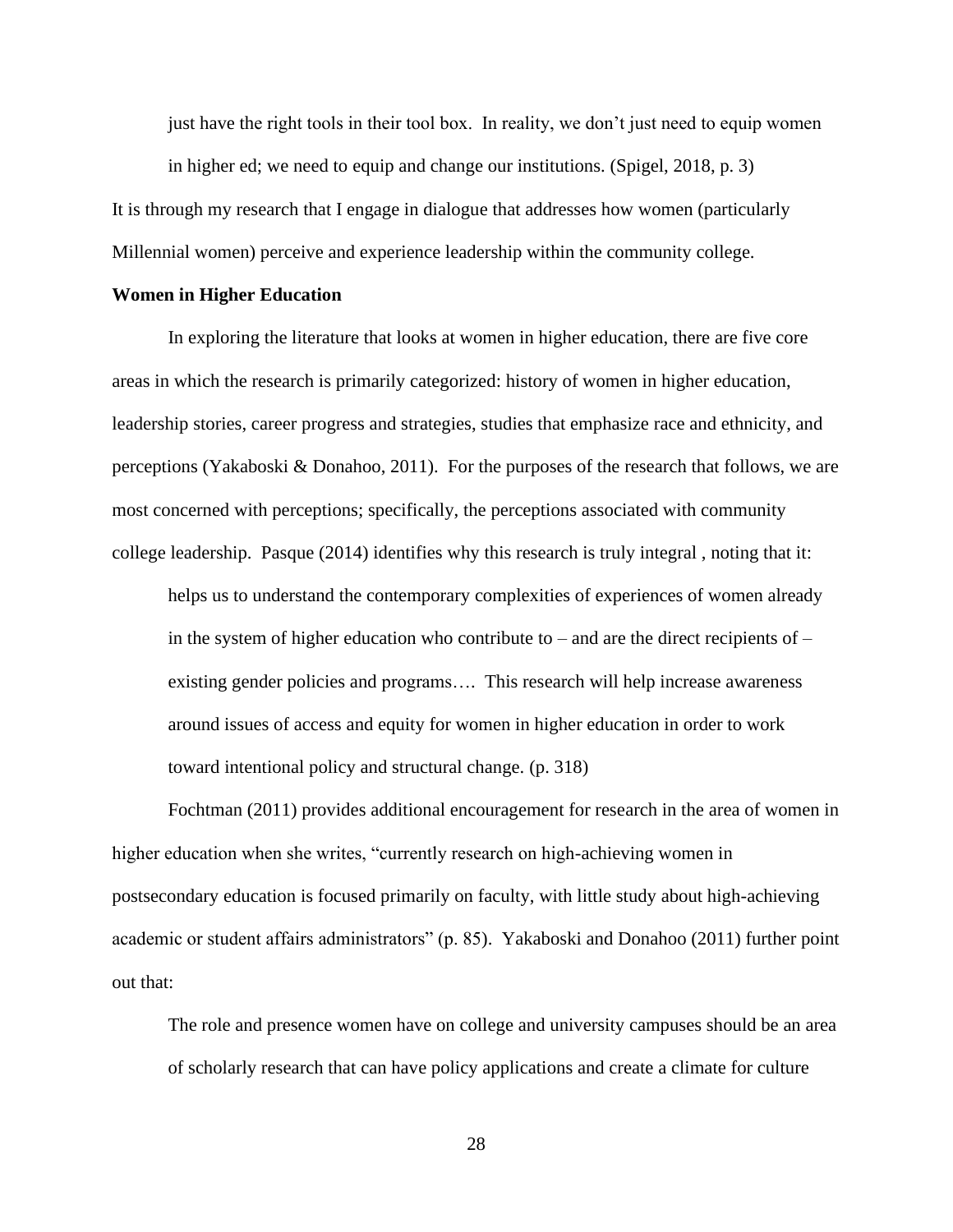change… the lack of a research focus on women in student affairs administration is one way that the population continues to be marginalized and pushed to the periphery within the higher education community. (p. 270-271)

Of particular interest, Diehl (2014) recently conducted a study that is similar to my research in that it sought "to find out how women in influential leadership positions in colleges and universities have faced and navigated through adversity, barriers, and obstacles" (p. 139). While my research has a different angle because of its focus on female identifying Millennials working within student affairs in the community college, the underlying premise is relatable. Her findings were aimed at the process of navigating through adversity and also discussing what strategies could be employed to help with this task (Diehl, 2014).

# **Generational Status**

# **Millennials in the Workplace**

Millennials are those individuals typically born between the early 1980's and the mid 1990's, and as of 2011, accounted for "10% to 15% of the U.S. labor force" (Bannon, Ford, & Meltzer, 2011, p. 61). For the purposes of this study, the Millennial generation refers to individuals born between 1981 and 1996 (Dimock, 2019). Current research on Millennials in the workplace tends to highlight key characteristics about this particular population, specifically as it relates to work ethic, attitudes and values, skills, and communication styles (Bannon, Ford & Meltzer, 2011; Chou, 2012). Chou (2012) looked at how Millennials lead and how their followership styles have altered the workplace. Interestingly, Chou (2012) notes that, "Although a number of studies have [been] devoted to the investigation of Millennials, the leadership and followership styles exhibited by Millennials at work has been largely neglected" (p. 71). A subsequent study looks at gender and how it impacts the motivation to lead in Millennials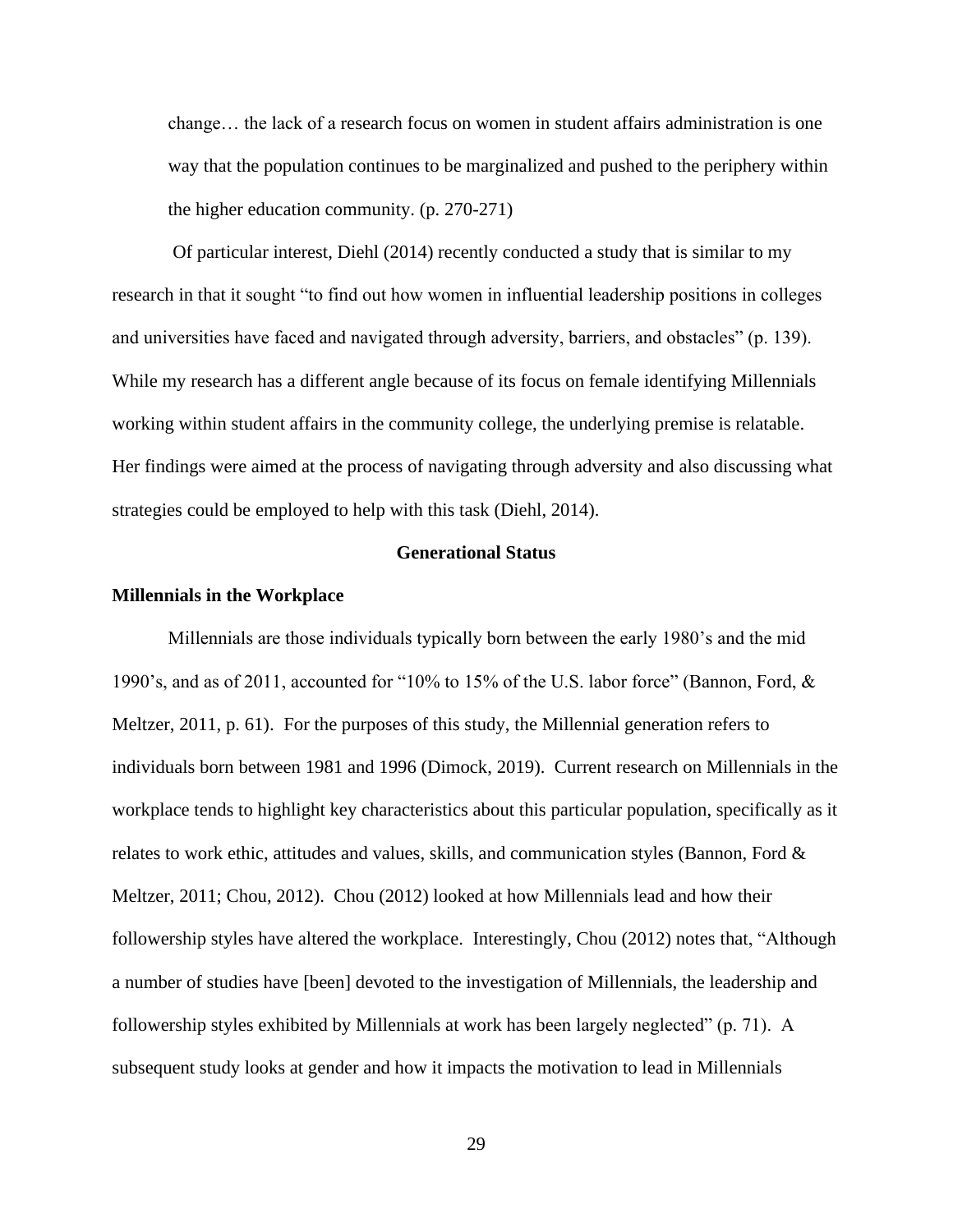(Porter, Gerhardt, Fields, & Bugenhagen, 2019). As Millennials continue to move into and upward in the workforce, research must be undertaken that seeks to better understand the intersection of leadership in higher education, gender and generational status.

## **Generational Status and Gender**

More specifically, the existing body of literature that looks at generational status of women in higher education is considerably small (Taylor & Stein, 2014; Kezar & Lester, 2008; Kowalski-Braun, 2014). The studies conducted by Taylor and Stein (2014) and Kezar and Lester (2008) focus on generational differences between female identifying administrators working in higher education. In their review of literature on generational differences, Kezar and Lester (2008) go on to engage in a cross-generational dialogue and make comparisons between groups. Alternatively, my research is a continuation of Kowalski-Braun's (2014) study which looked at how feminist perspectives and generational differences influenced the leadership practices of women administrators in higher education. While her study explored the perspectives of female identifying individuals that identified as part of the Generation X population (born between 1965-1982), my research gives voice to female identifying Millennials within the community college (Kowalski-Braun, 2014). As noted by Taylor and Stein (2014), "there is an existing gap in the generational understanding of female staff members' view on leadership in higher education" (p. 2).

Kowalski-Braun (2014) also sought participants who were already in mid-level positions aspiring to senior-level, or already in senior-level positions. My research differed in that I did not look for participants holding positions at a specific level within the student affairs administrative ranks at community college. As I am focusing on Millennials, many of my participants are in the early stages of their career. However, Kowalski-Braun (2014)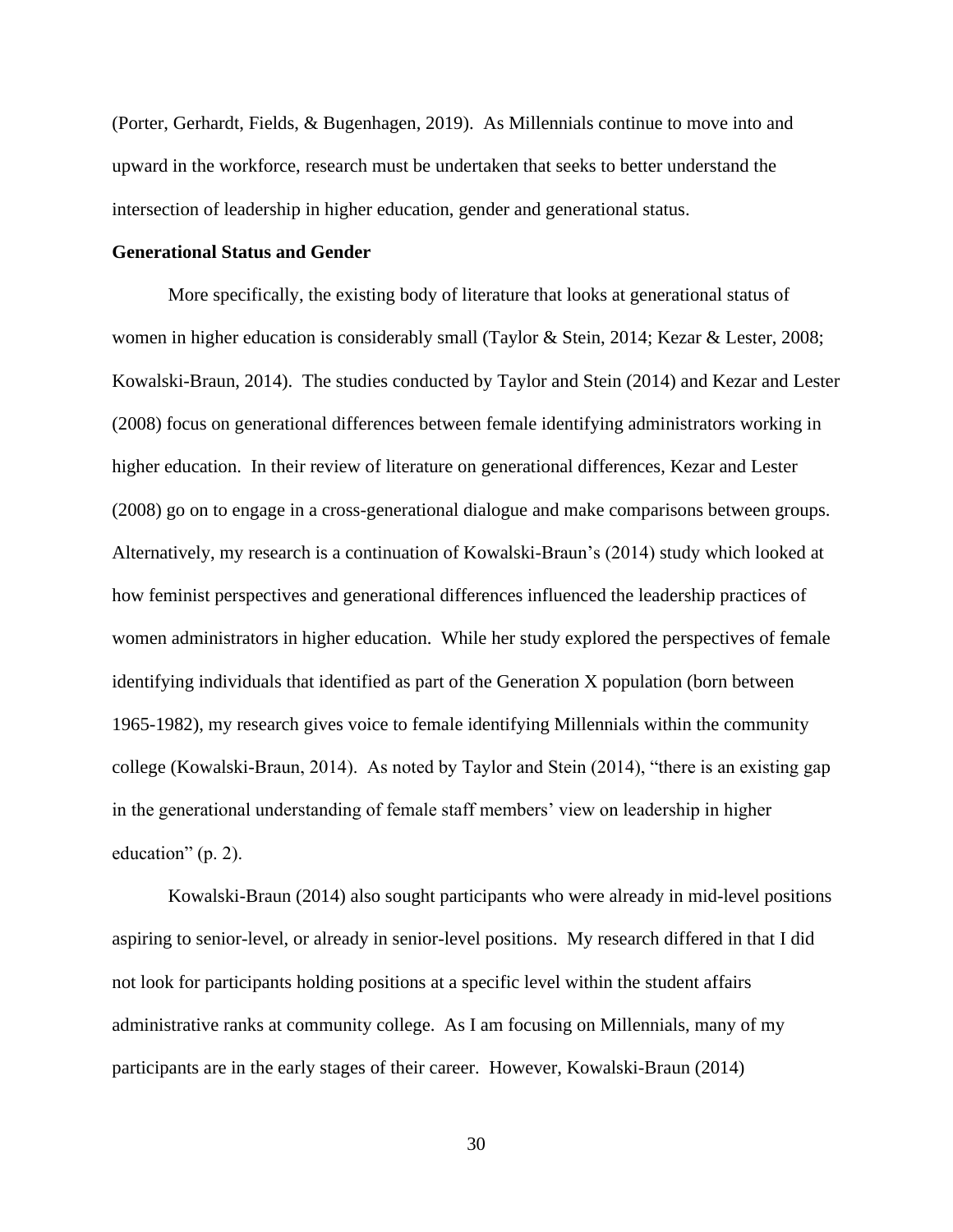acknowledges the worthiness of this endeavor when she states, "A generational perspective offers new insights into the future leadership of women in higher education as colleges and universities seek new and varied approaches to leadership and change, searching for alternative methods to solve profound challenges" (p. 8).

#### **Summary**

This chapter has highlighted a review of the literature relevant to this study, including a broad discussion of leadership, specifically leadership within higher education and the community college in particular. Additionally, a review of key scholarly works regarding the intersection of gender and leadership in higher education, generational status, and student affairs leadership within the community college has been identified and discussed. As noted previously, the purpose of this research study was to explore and examine the perceptions and experiences of Millennial women working in community college administration. As the number of Millennial women working in the community college continues to grow, research on this particular population is especially timely and relevant.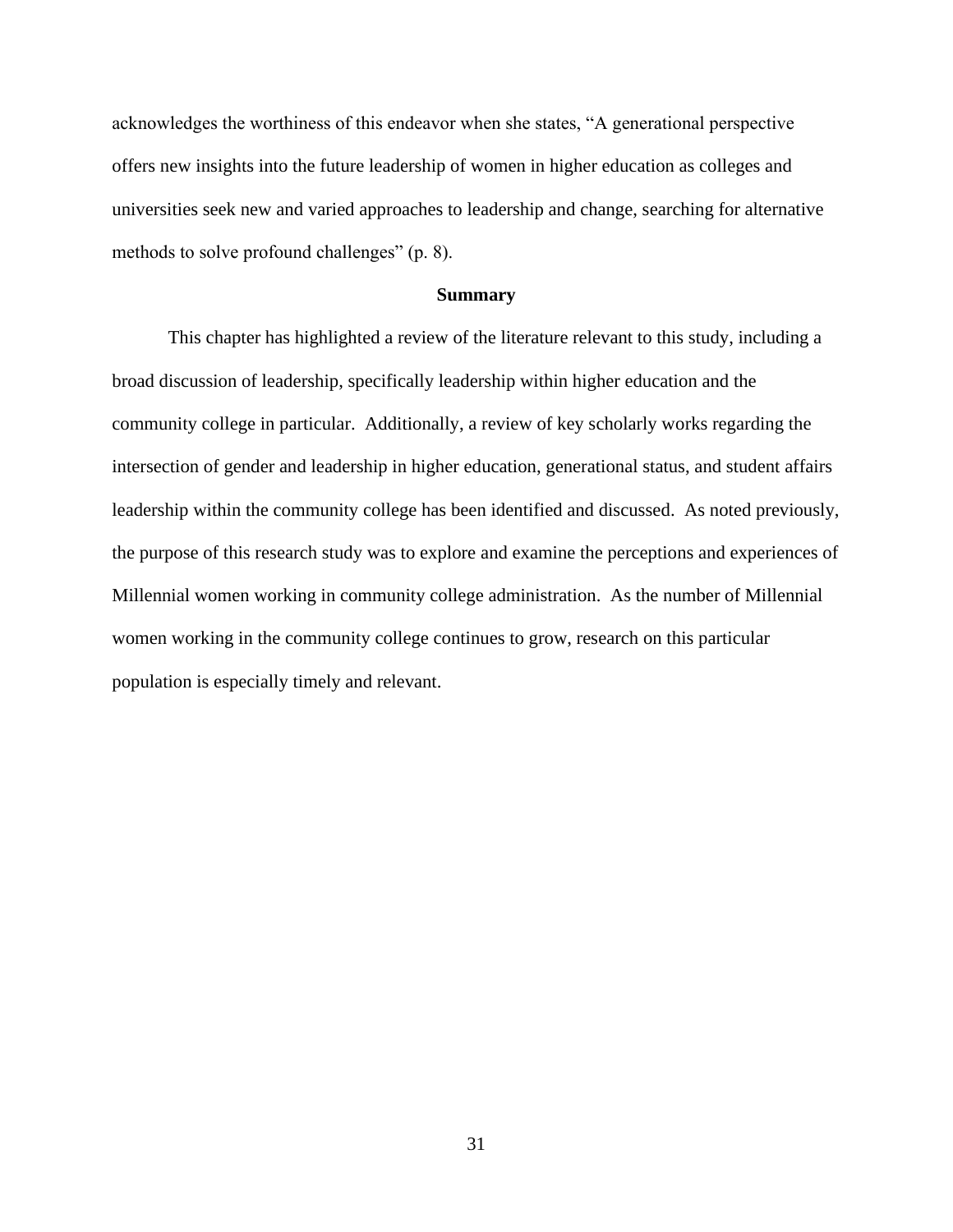## CHAPTER III: METHODOLOGY

# **Introduction**

In order to effectively conduct research regarding the perceptions and experiences of female identifying individuals who are part of the Millennial generation, and work in community college administration, it is important to thoroughly address the methodologies and procedures that were utilized to do so. This chapter reviews the qualitative basis for this study, the overall research context, and the approaches taken to collect and analyze data. Additionally, this chapter further discusses credibility, dependability, transferability, and confirmability, as well as ethical issues associated with the study.

# **Research Problem**

As previously noted, there is limited research regarding how leadership is both perceived and experienced by Millennial women in administrative roles within the community college. The purpose of this study was to explore and examine this particular population and their perceptions and experiences in relation to leadership in the workplace through qualitative analysis.

#### **Research Questions**

This study was guided by the following research questions:

- 1. How do female identifying community college student affairs administrators identifying as part of the Millennial generation perceive leadership?
- 2. What are the lived leadership experiences of female identifying community college student affairs administrators identifying as part of the Millennial generation?
- 3. When positioned against a feminist framework, what do these leadership perceptions and lived experiences reveal?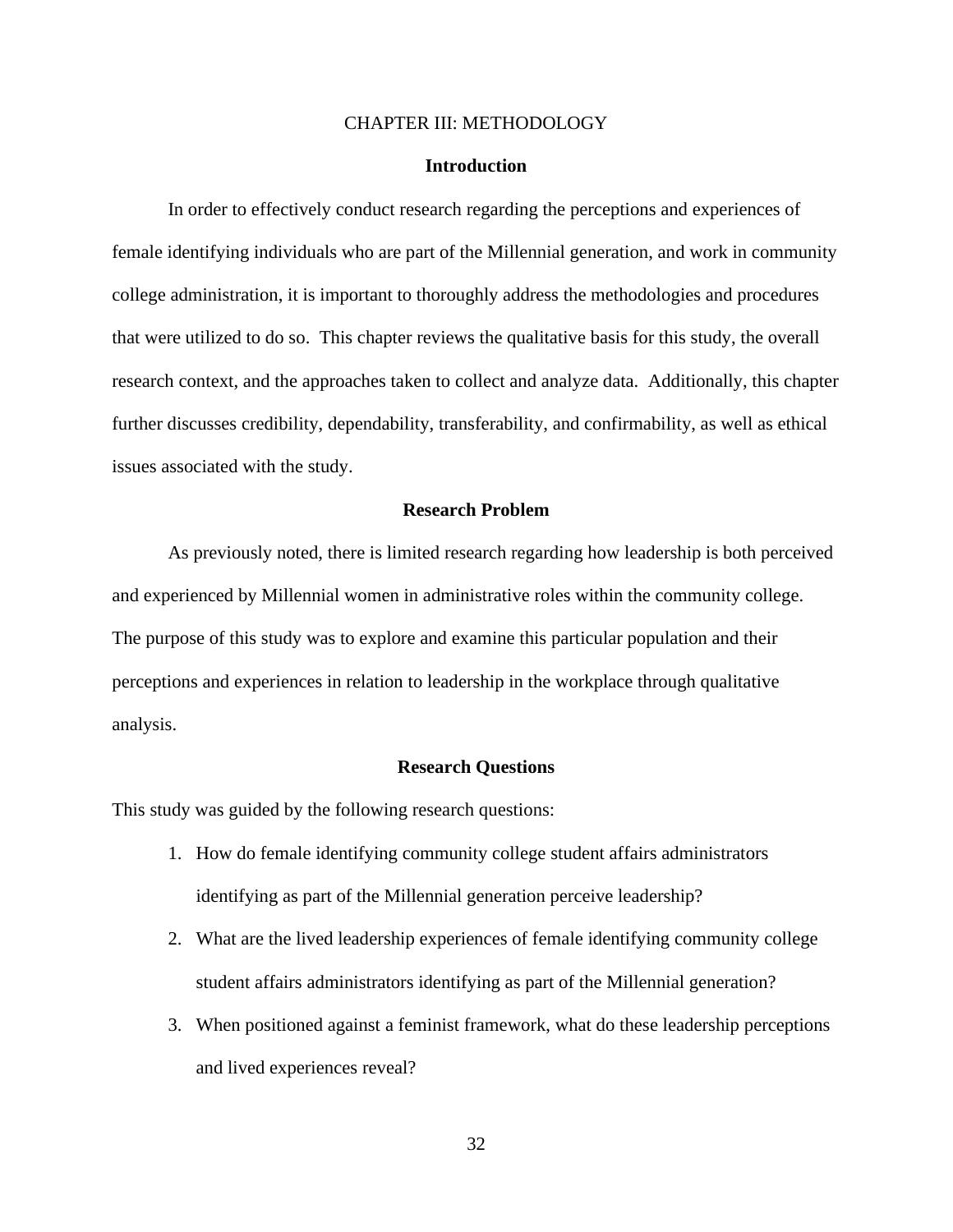# **Research Context**

The data for this study was obtained from female identifying community college administrators who are part of the Millennial generation currently working within a community college in the United States. As noted in Chapter 1, research on the Millennial generation has been steadily emerging within the last two decades. Chou (2012) acknowledges that while "a number of studies have devoted to the investigation of Millennials, the leadership and followership styles exhibited by Millennials at work has been largely neglected" (p. 71). Furthermore, the intended intersectionality between generational status and gender is useful because it provides a new perspective for leadership research. Pasque (2014) reiterates this stance when she writes, "intersectionality is not the layering of gender, race, class, and sexual orientation, but the multidimensional intersections where identities are threaded through each other, as well as to individual, institutional and societal privilege and oppression" (p. 321). For these reasons, utilizing female identifying community college administrators identifying as part of the Millennial generation was deemed an appropriate population for this study.

#### **Laying the Foundation**

In undertaking research of this nature, it is critical to discuss the lens through which this study was guided. A feminist epistemology was utilized for this study because "feminist research seeks to respect, understand, and empower women. Therefore, feminist epistemologies accept women's stories of their lives as legitimate sources of knowledge, and feminist methodologies embody an ethic of caring through the process of sharing those stories" (Campbell & Wasco, 2000, p. 778). Adapted from Campbell and Wasco (2000) with permission from the author, Figure 1 provides a helpful visual representation of how feminism intersects with philosophies of science to inform feminist approaches to social science.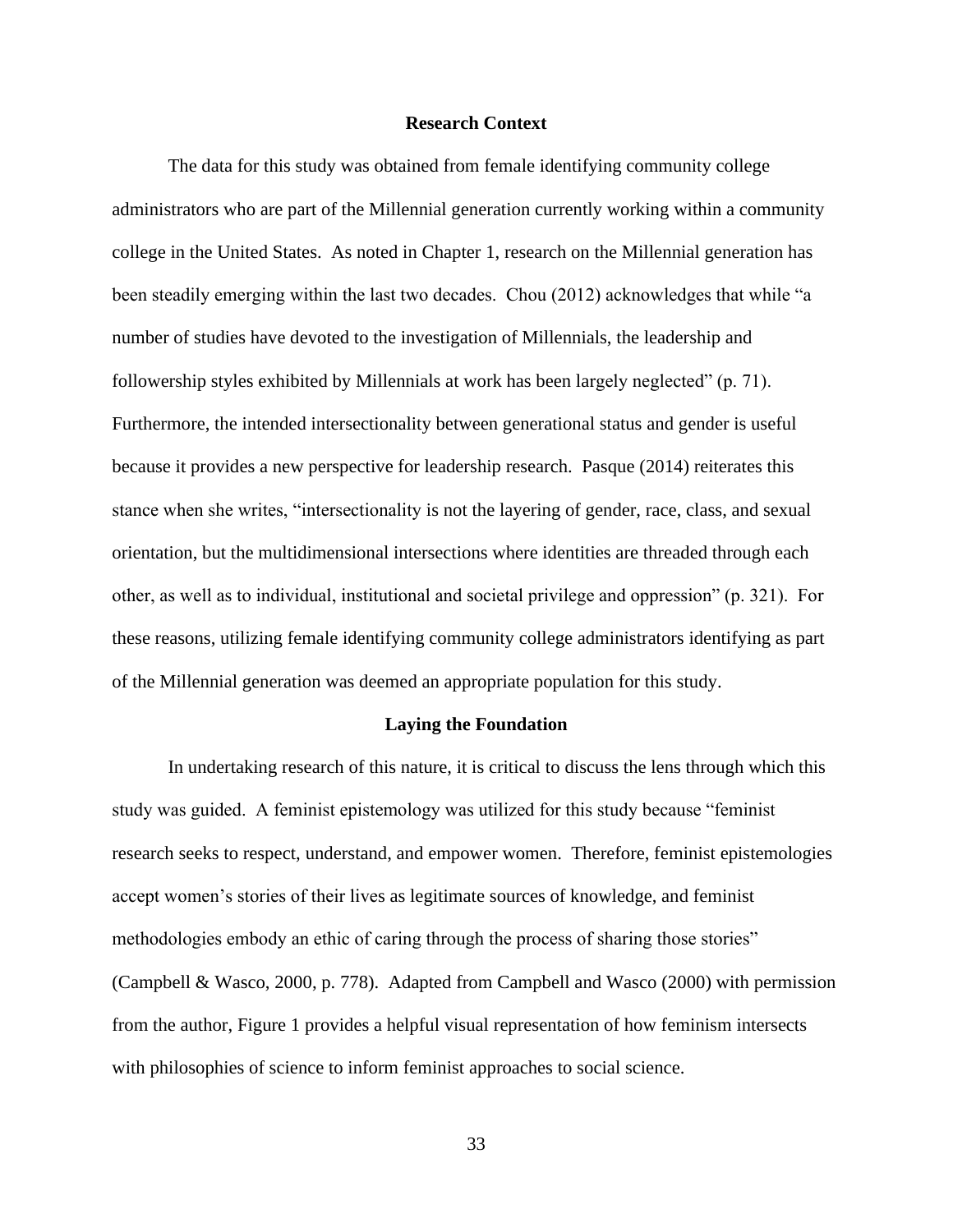# **Figure 1**

*Epistemological and Methodological Tenets of Feminist Scholarship*



Niskode-Dossett, Pasque, and Nicholson (2011) further support the use of a feminist framework because of "the importance of listening to how women construct their experiences instead of how they fit into (or are excluded from) existing models" (p. 327). Pasque (2014) weighs in on the usefulness of a feminist lens for this type of research when she writes, "Feminism inherently questions notions of power and, in this context, is useful to explore issues of gender inequity in an educational policy and practice" (p. 319). These remarks suggest that research which employs a feminist lens is both warranted and needed.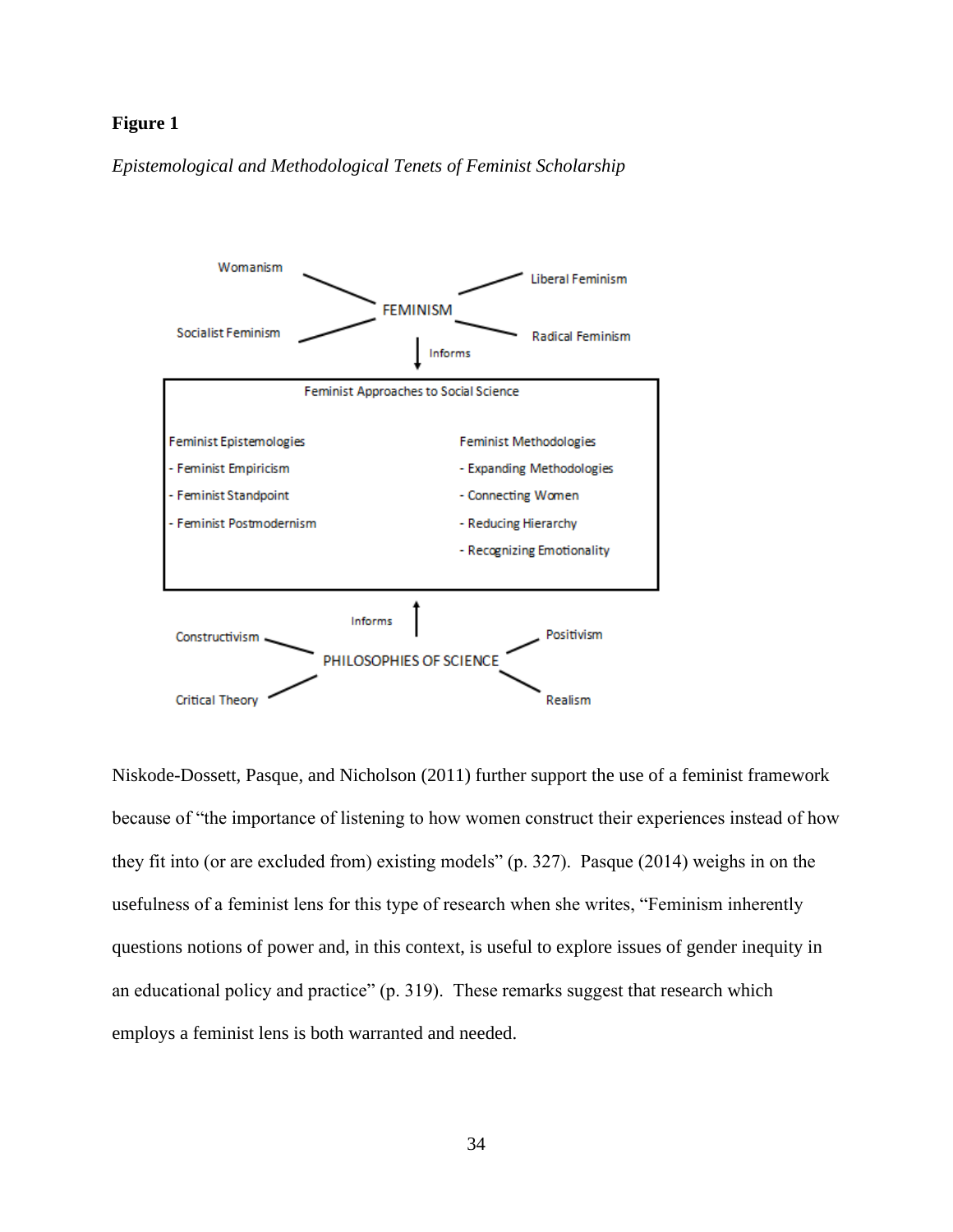Additionally, Figure 1 highlights how an understanding of the various forms of feminism as well as the differing philosophies of science interact to create a multifaceted feminist approach to research. As noted by Campbell and Wasco (2000), "Feminist research is rooted in the political activism of the women's movement" (p. 787). Yet the authors further conclude:

The overarching goal of feminist research is to identify the ways in which multiple forms of oppression impact women's lives and empower women to tell their stories by providing a respectful and egalitarian research environment. This mission necessitates the use of multiple methodologies, and there is broad acceptance of both qualitative and quantitative work in feminist scholarship. (Campbell & Wasco, 2000, p. 787)

While varied methodologies are used in feminist research and inquiry, I further clarify why this study is a qualitative, phenomenological investigation rooted in a social constructivist framework.

#### **Social Constructivism**

Within the four primary epistemological theories that clarify the nature of knowledge (Campbell & Wasco, 2000), a constructivist approach makes the most sense given the nature of this particular research. Campbell and Wasco (2000) write in regard to this particular approach, "Social factors, such as gender race, class, culture, and economics are not merely lenses though which we see reality, they are agents shaping how we construct our visions of what constitutes our individual realities" (p. 780). In talking about social constructivism, we can see the connection to a feminist lens, in which the emphasis is placed on the lived experiences of participants (Creswell, 2007). To fully understand the realities of those participants in this study, we must embrace a social constructivist mindset.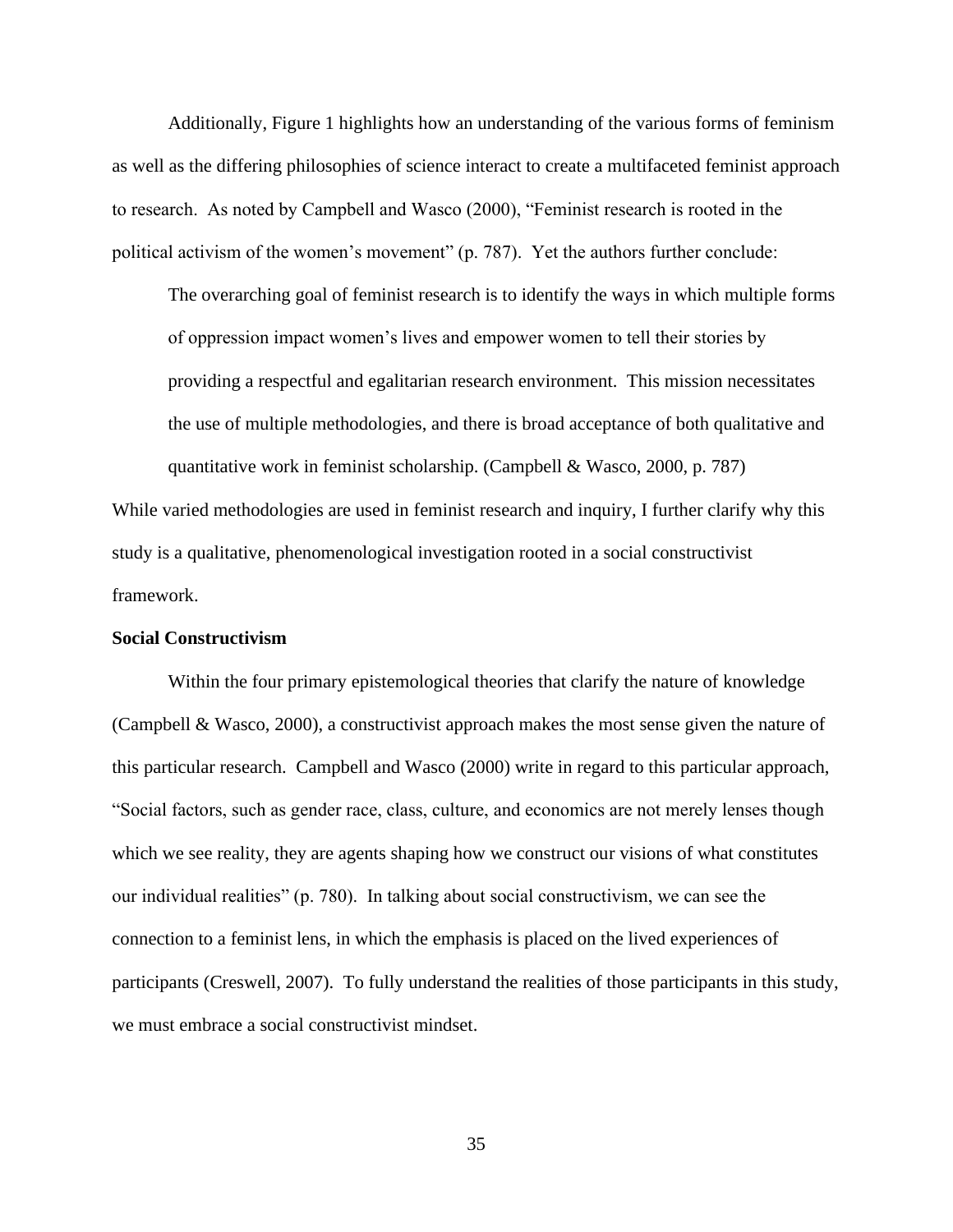# **Phenomenological Studies**

While I have noted that this is a qualitative study, it is also important to discuss why it is, more specifically, a phenomenological inquiry. In his text on qualitative inquiry and research design, Creswell (2007) outlines five distinct approaches: (1) narrative research, (2) grounded theory, (3) case study, (4) ethnography, and (5) phenomenological. A phenomenological study "describes the meaning for several individuals of their lived experiences of a concept or phenomenon" (Creswell, 2007, p. 57). Continuing on with this line of thought, he writes, "The basic purpose of phenomenology is to reduce individual experiences to a description of the universal essence" (Creswell, 2007, p. 58). By interviewing participants regarding their perceptions and experiences as it relates to leadership in higher education, I uncover overarching themes about gender and gender inequities that are present within the context of the higher education landscape.

It would be negligent to talk about phenomenology without acknowledging and briefly discussing the two "camps" of phenomenological thought – hermeneutic phenomenology (van Manen, 1990) and transcendental phenomenology (Moustakas, 1994). For the purposes of my research, I fall into the latter "camp" of transcendental phenomenology and the qualitative approach detailed in this chapter follows as such. As noted by Creswell (2007), "transcendental or psychological phenomenology is focused less on the interpretations of the researcher and more on a description of the experiences of participants" (p. 59). A unique component of this particular approach is the use of bracketing, where the researcher takes a moment prior to collecting data to describe their own experiences with a particular phenomenon (Creswell, 2007). In this case, I began my research by recording my own personal experiences and perceptions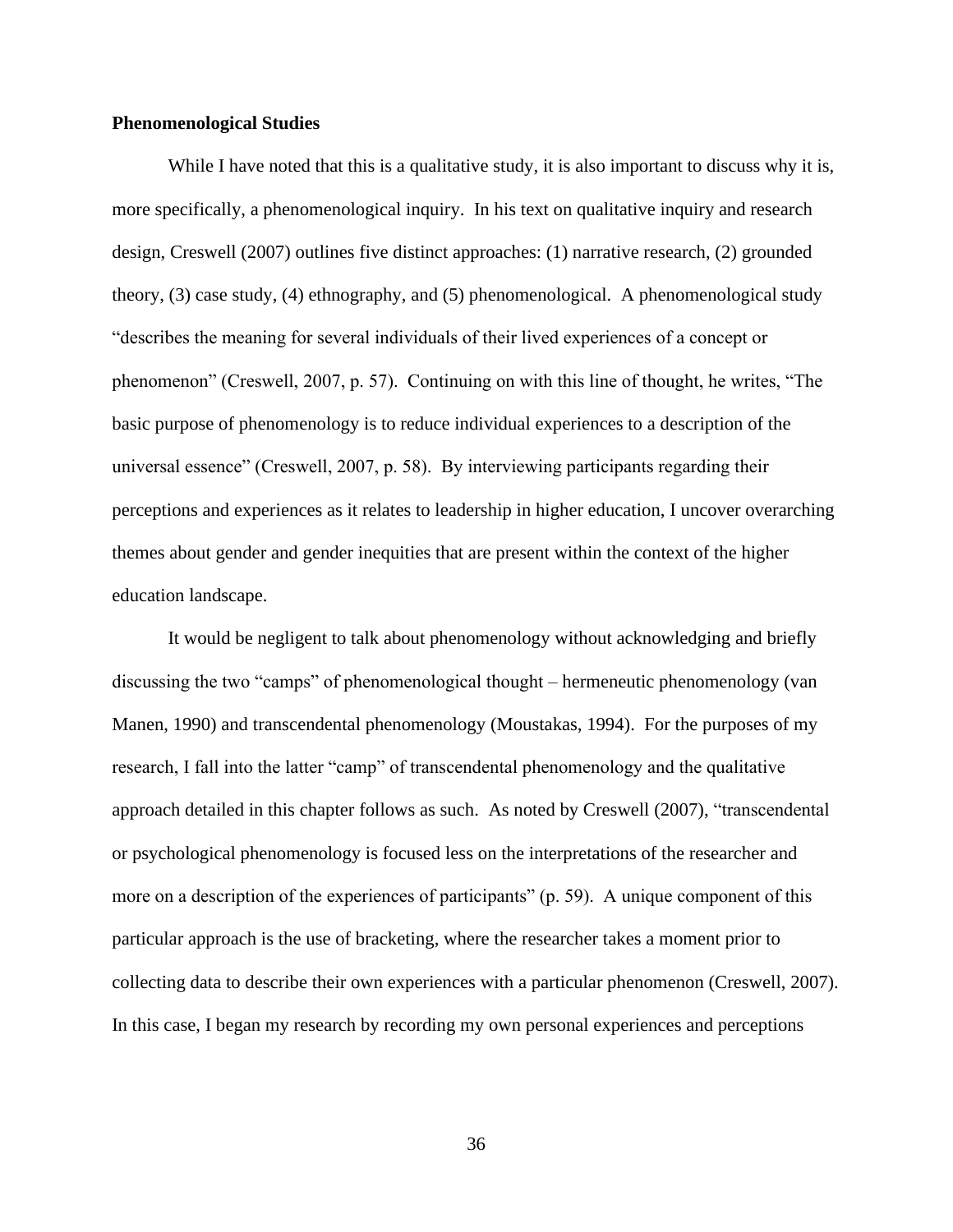regarding leadership in higher education, so as to enter into data collection with an open mind and a fresh perspective.

# **Feminist Standpoint Theory**

Following a social constructivist paradigm and the basic tenets of a phenomenological study, this particular research inquiry employs feminist standpoint theory (Harding, 2004). Harding (2004) better defines this when she writes:

Standpoint theory emerged in the 1970s and 1980s as a feminist critical theory about relations between the production of knowledge and practices of power… it was proposed not just as an explanatory theory, but also prescriptively, as a method or theory of method (methodology) to guide future feminist research. (p. 1)

Campbell and Wasco (2000) provide additional clarification by noting that "[feminist standpoint] theory claims that class, race, gender, and sexual orientation structure a person's understanding of reality" (p. 781). In other words, how individuals perceive and interpret their experiences and interactions are dependent upon their unique, individual perspective or standpoint. For example, how I perceive an interaction with a coworker is largely based upon my personal perspective, which has been shaped over the course of my lifetime by my gender, my race, and my socioeconomic class, amongst other identifying characteristics. Campbell and Wasco (2000) provide additional clarification when they write:

Feminist standpoint research utilizes a variety of methodologies (e.g., both qualitative and quantitative approaches) to engage research participants (typically members of oppressed groups) in reflection on how their gender, race, social class, and sexual orientation shape their experiences in the social world. (p. 782)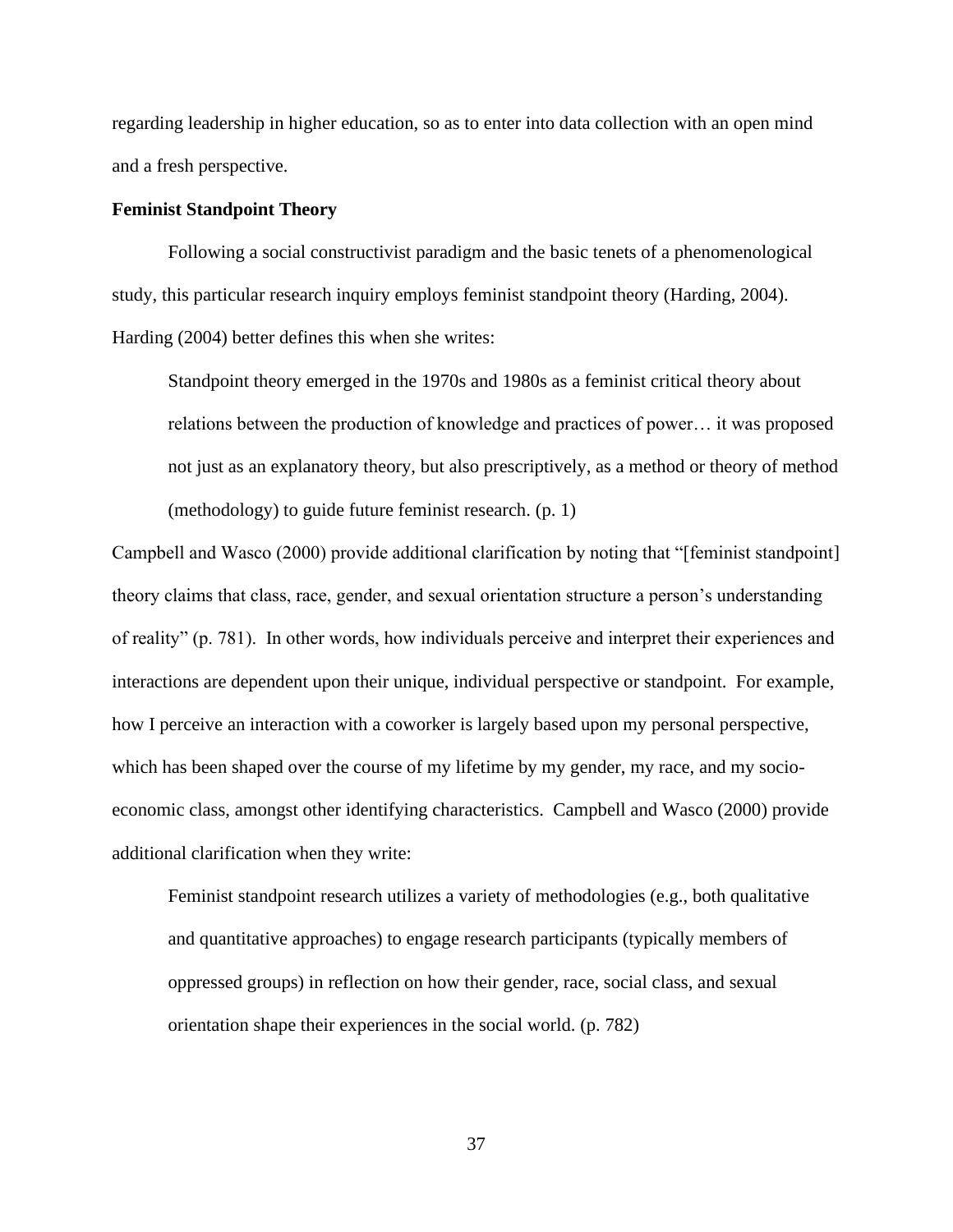By utilizing qualitative data collection and analysis techniques, it was my hope to better understand the perceptions and lived experiences as it relates to leadership of Millennial, female identifying individuals working in higher education. Hesse-Biber (2014) continues, "Feminist research positions gender as the categorical center of inquiry and the research process… Research is considered 'feminist' when it is grounded in the set of theoretical traditions that privilege women's issues, voices, and lived experiences" (p. 3). Feminist standpoint theory provides a lens through which to hear the real stories. Quite simply, "The ordinary and extraordinary events of women's lives are worthy of critical reflection as they can inform our understanding of the social world" (Campbell & Wasco, 2000, p. 775). Through the research presented here, I provide a voice for the lived experiences and perceptions of Millennial women working within the community college as it relates to leadership.

### **Type of Study**

This study was designed as a phenomenological qualitative study, in which data was collected in two parts. Data for part one was collected via virtual focus group interviews. Data for part two was collected via one-on-one, semi-structured interviews conducted in a virtual format. Ryan, Coughlan, and Cronin (2007) write, "qualitative methods are concerned with experiences, feeling and attitudes" (p. 738). In this study, a qualitative approach provides an opportunity for readers to hear about how leadership in higher education is both perceived and experienced by female identifying Millennials working in the community college. It is important to note that the essence of this research is to provide a voice for those stories that are not frequently heard, often by groups of individuals that are considered marginalized (Campbell  $\&$ Wasco, 2000). This is because the society in which we currently reside is inherently patriarchal and androcentric. By definition, androcentrism is: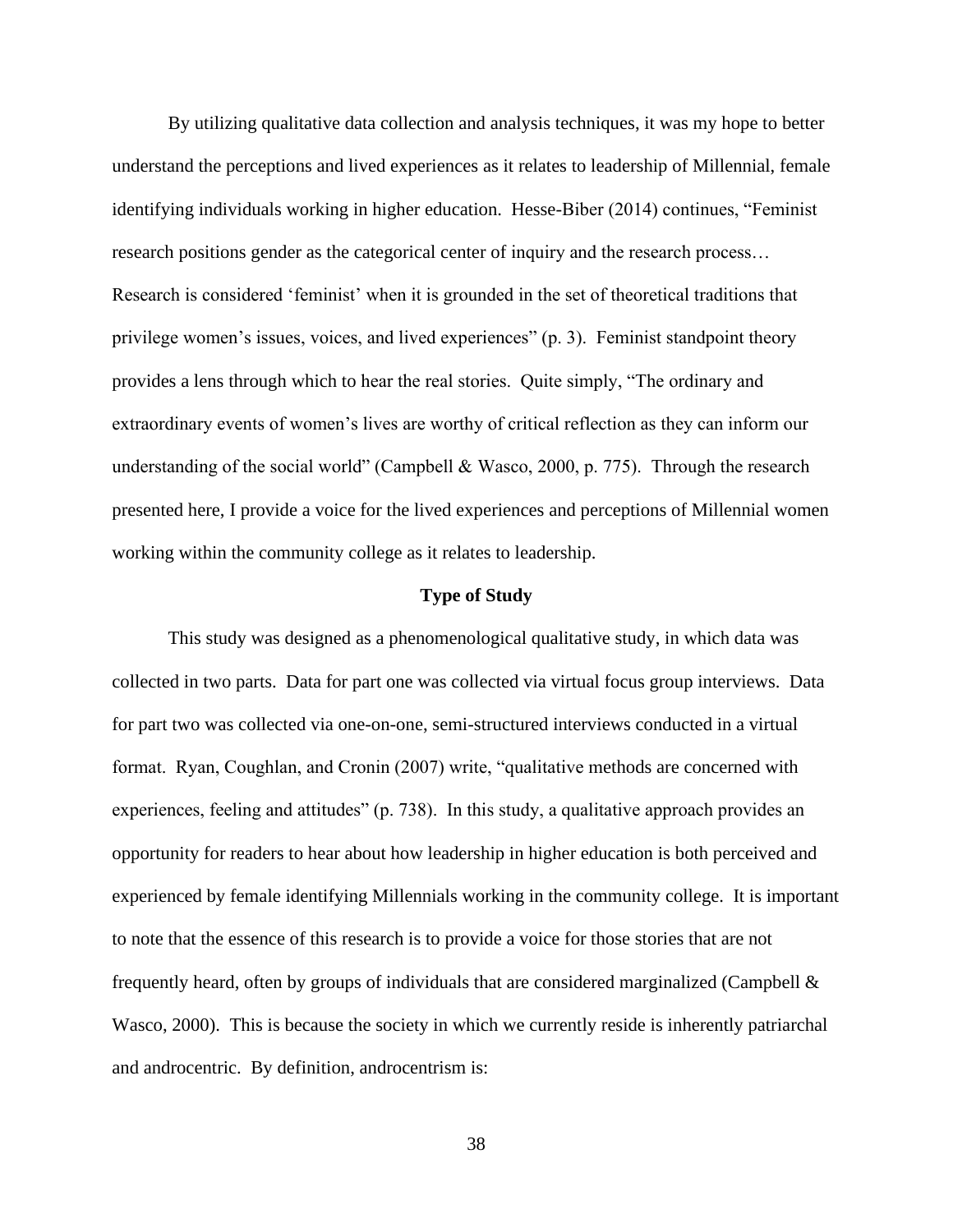consciously or unconsciously [placing] a masculine point of view at the center of culture and history, thereby viewing women or any 'other' as a deviation from the norm. This androcentrist perspective is deeply embedded in American cultural norms and rarely acknowledged, even while we grapple with sexism and gender discrimination at the personal level and in our organizations and communities. (Spigel, 2018, p. 2)

Madden and Russo (1997) further support this argument when they write, "A view that men's behavior is normative underlies the historical marginalization of research on women in psychology as well as in other disciplines" (p. 5). The research outlined here uplifts marginalized voices, and brings their stories to light within a society that too often devalues them in the everyday.

Campbell and Wasco (2000) go on to say, "As a result of this androcentric bias, women's lives and experiences have not been adequately captured through the traditional scientific lens" (p. 778). As evidenced by the writings of scholars in this field, it is obvious that women's voices about their personal stories and experiences (in all aspects of life) are often silenced or dismissed in favor of the male perspective. In providing further support for the qualitative basis for my inquiry into this particular subject matter, Jayaratne and Stewart argue, "Because qualitative data are organized and evaluated subjectively in terms of themes, categories, and new concepts, not statistical significance, they have been seen as more useful in capturing women's stories and legitimating those experiences as sources of knowledge" (Campbell & Wasco, 2000, p. 784). While quantitative methodologies have their place in feminist research, for the purposes and goals of this study, a qualitative methodology was deemed superior (Jayaratne & Stewart, 1991).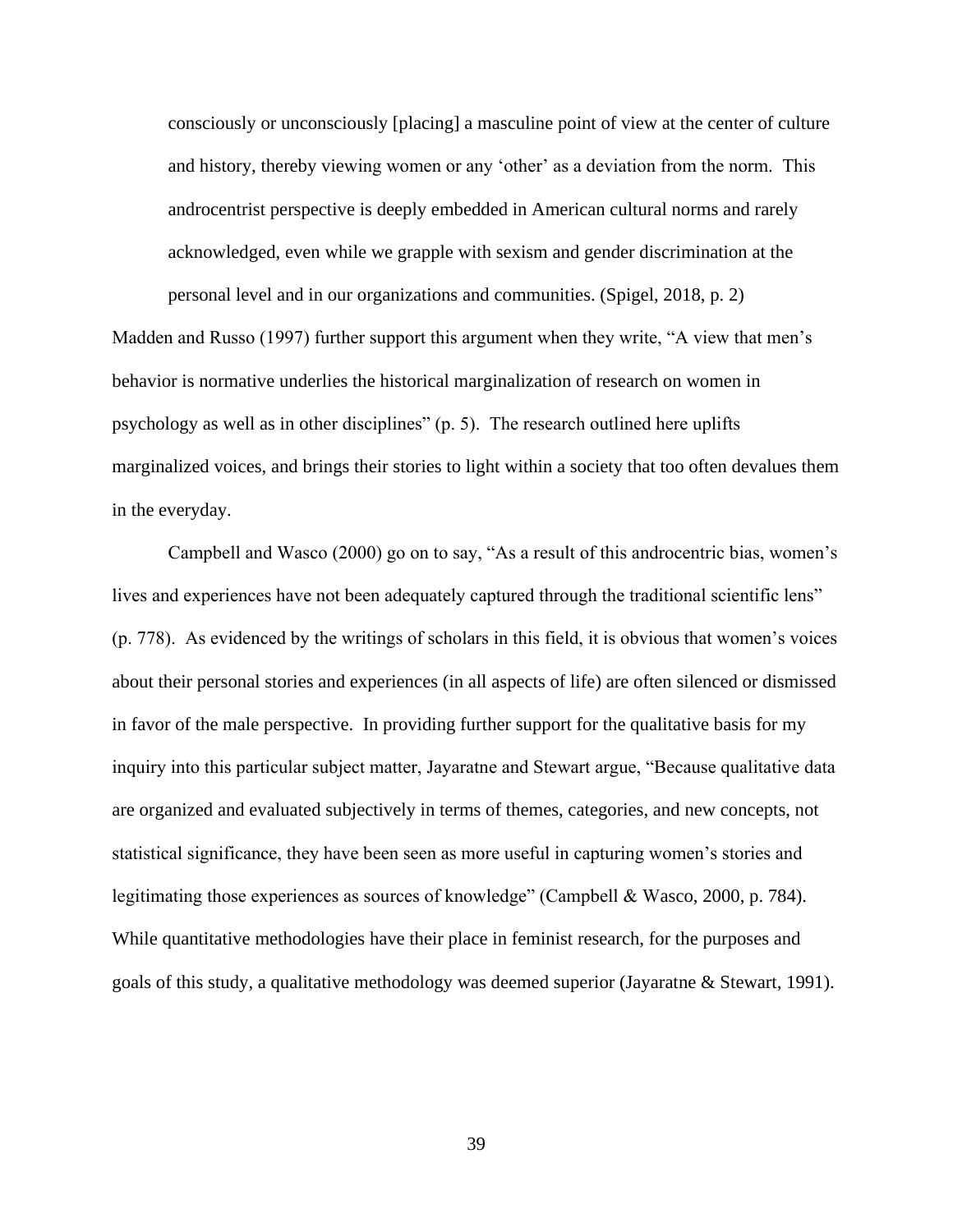# **Part One**

In part one of my research, data was collected through two guided, virtual-based focus group interviews with female identifying community college administrators who are part of the Millennial generation. Focus group interviews:

[are] characterized by a non-directive style of interviewing, where the prime concern is to encourage a variety of viewpoints on the topic in focus for the group…The aim of the focus group is not to reach consensus about, or solutions to, the issues discussed, but to

bring forth different viewpoints on an issue. (Kvale & Brinkmann, 2009, p. 150) Bloomberg and Volpe (2019) further note that "one strength of focus groups is that this method is socially oriented, studying participants in an atmosphere that is often more natural and relaxed than a one-on-one interview" (p. 195). The focus group centered on participants' experiences with leadership and their perceptions of leadership within their workplaces. As noted by Campbell and Wasco (2000), "Feminist scholars have argued that the task of understanding women's lives may be best achieved in group settings" (p. 784). Furthermore, "Bringing women together to discuss their lives brings attention to the myriad of ways gender oppression affects the day-to-day experience of being female identifying" (Campbell & Wasco, 2000, p. 785). By facilitating focus groups, dialogue occurred in which Millennial female identifying individuals had the opportunity to discuss their day-to-day experiences and perceptions as it relates to leadership in higher education, particularly in the community college.

The data collected from these focus groups drove the development of questions for the second part of the data collection process, the one-on-one, semi-structured interviews. By reviewing the transcriptions of the focus group interviews, I was able to identify reoccurring comments that warranted further discussion and more in-depth dialogue in the one-on-one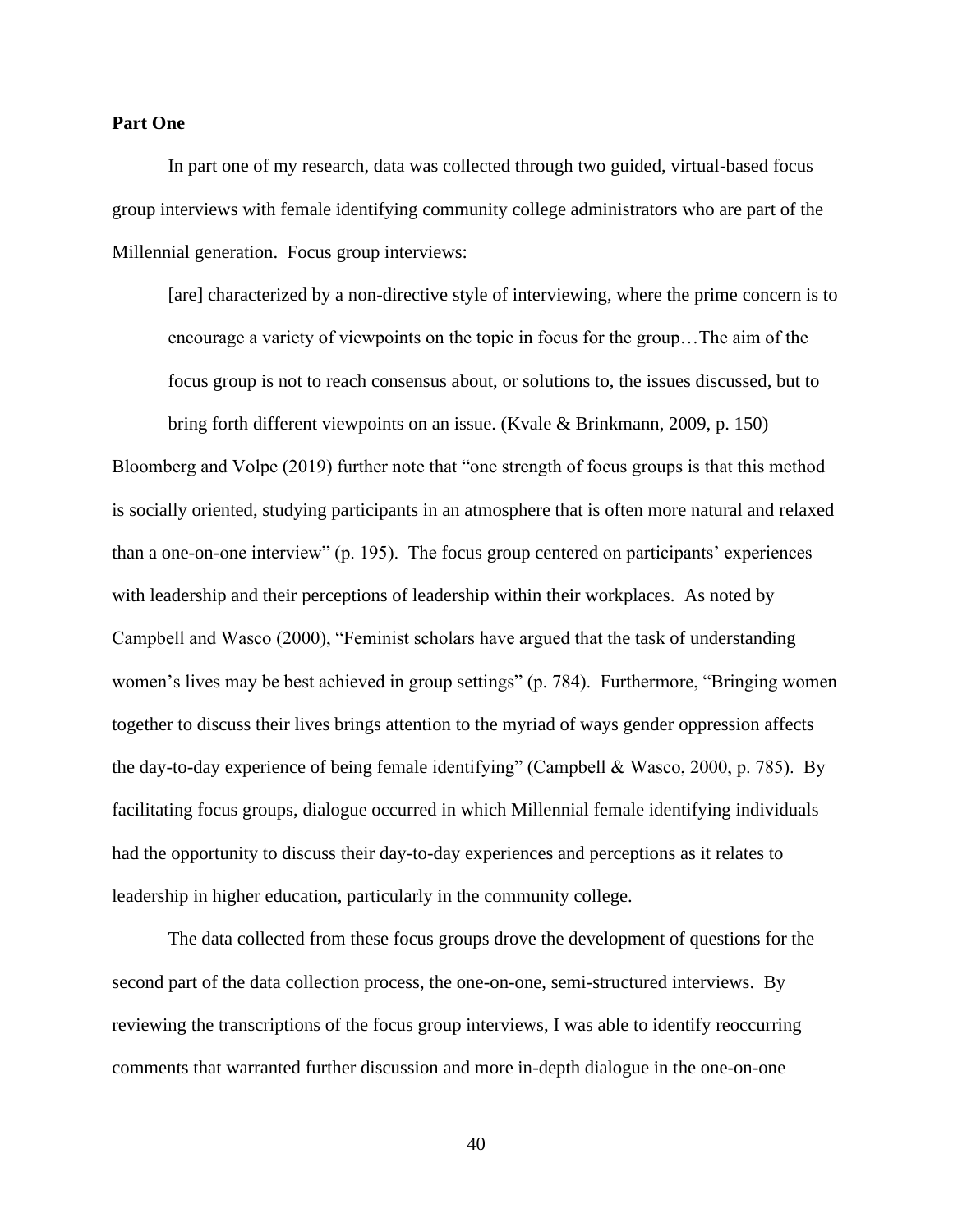interviews. For instance, one emergent theme was the idea that there was some notion of acceptance around women having to lead "differently". I wanted to explore this further, and thus, my one-on-one interview protocol asked participants to talk a bit more about feelings of acceptance. Other areas that I sought to explore further included mentorship, career aspirations, perceptions of male leaders, and continued dialogue about how participants viewed the intersection of gender and generational status. The questions asked during the focus group interviews (Appendix D) were intentionally designed to be broad and open-ended, and focused primarily on how individuals viewed leadership and leaders, including themselves, on their respective campuses.

# **Part Two**

Semi-structured, one-on-one interviews with female identifying community college administrators identifying as part of the Millennial generation were utilized to obtain qualitative information relating to participants' perception(s) and experience(s) regarding leadership. Merriam (2009) notes that semi-structured, one-on-one interviews are those in which "either all of the questions are more flexibly worded or the interview is a mix of more and less structured questions" (p. 90). In addition, she observes that "neither the exact wording nor the order of the questions is determined ahead of time," allowing the researcher "to respond to the situation at hand, to the emerging worldview of the respondent, and to new ideas on the topic" (Merriam, 2009, p. 90). The semi-structured, one-on-one interviews provided additional insight to the lived experiences of the study subjects as well as their perceptions about leadership in higher education. Kvale and Brinkmann (2009) echo this when they write, "Through conversations we get to know other people, learn about their experiences, feelings, attitudes, and the world they live in" (p. xvii).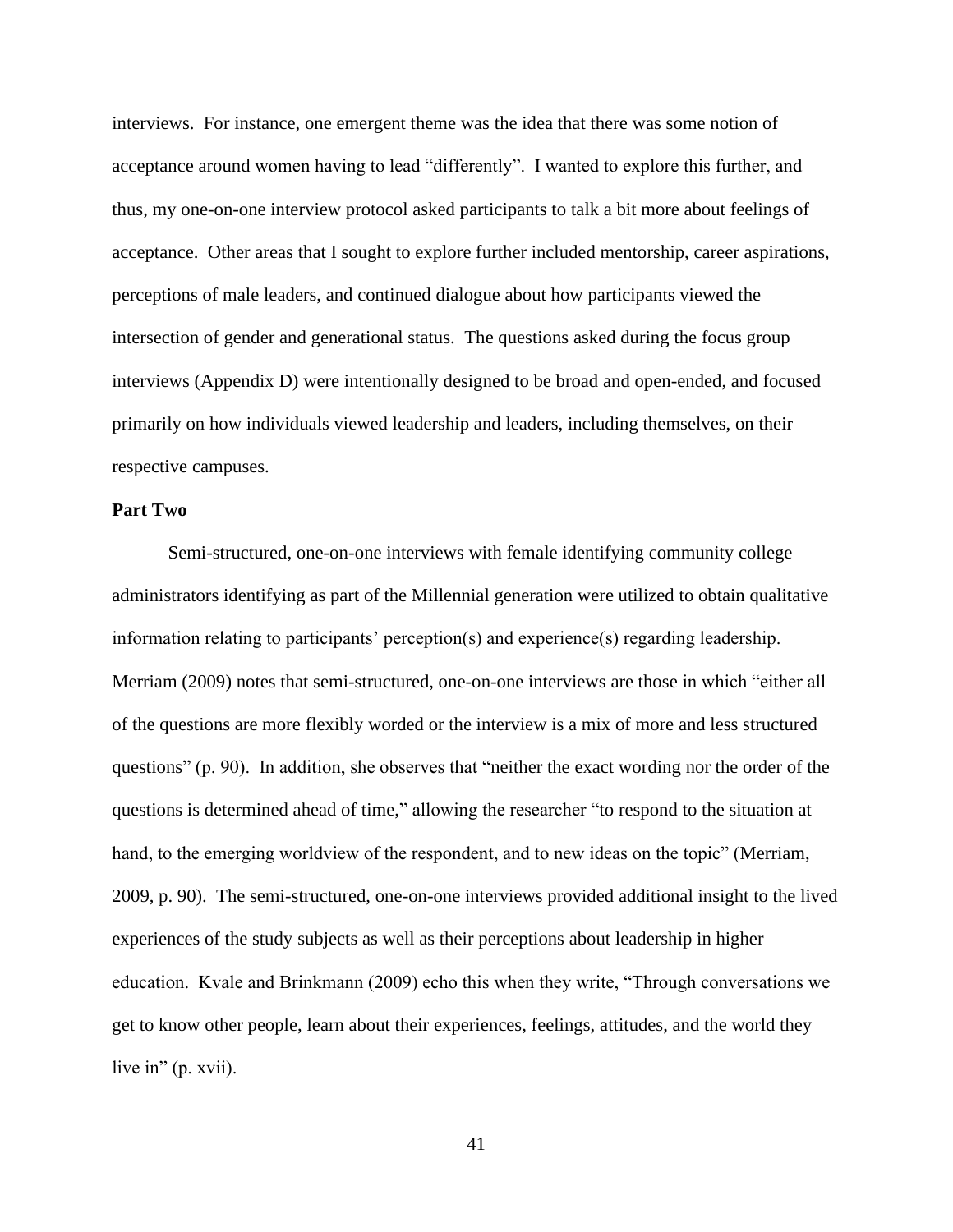Because it is critical to hear the participant's stories as told from their own perspective, both the focus group interviews and the semi-structured, one-on-one interviews were employed as the data-collection methods for this study. Campbell and Wasco (2000) note that, "to assess how we understand our social worlds, researchers must engage participants in interactive dialogue to break down and make visible these socially constructed realities" (p. 780). The use of focus group interviews and semi-structured, one-on-one interviews provided the appropriate environment to facilitate interactive dialogue through the use of two different, yet related, settings.

# **Data Collection**

### **Sampling**

As noted by Ryan, Coughlan, and Cronin (2007), "In qualitative research, participants are usually recruited to a study because of their exposure to or their experience of the phenomenon in question" (p. 741). For this study, participants were recruited through several modalities, including the Michigan American Council on Education (MI-ACE) Women's Network, social media platforms (e.g., Facebook), and general word of mouth. The Michigan American Council on Education Women's Network is **"**the professional network for Michigan women in higher education. We work in concert with the ACE Women's Network nationally to identify, develop, encourage, advance, link and support (IDEALS) women in higher education" (Hurns, n.d., para. 1). This particular network was selected as a good, initial resource to recruit participants because of its focus on empowering female identifying leaders in higher education. Because this network is comprised of female identifying individuals working in higher education, I maintained confidence that it was a viable means to recruit female identifying Millennials that have "experienced the phenomenon being explored and can articulate their lived experiences"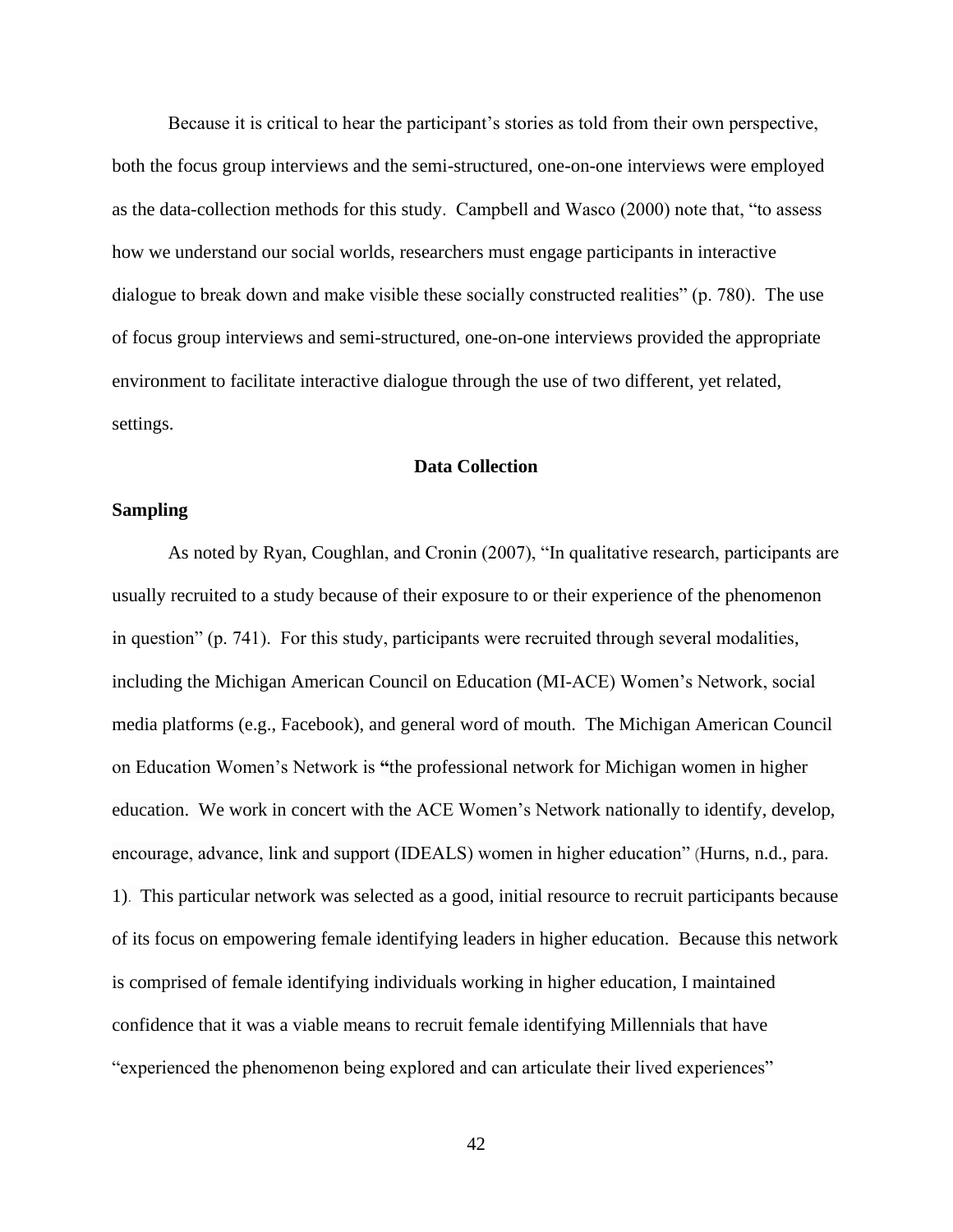(Creswell, 2007, p. 119-122). As a past attendee at several MI-ACE Women's Network events, I can personally attest to the type of attendees present. However, due to very limited interest from members of the MI-ACE Women's Network, additional participants were sought out by postings on various higher education and student affairs based Facebook groups. Additionally, participants were actively recruited through word of mouth from colleagues and friends.

To begin data collection for part one of the study, two focus groups were conducted in a 50-minute, virtual format utilizing Zoom technology. Those who responded to recruitment efforts were formally invited to the virtual focus group to discuss their experiences and perceptions of leadership. Participant criteria, Millennial women community college administrators (born between 1981-1996), were identified and explicitly stated in the recruitment message (Appendix A). Capacity for the focus groups was capped at 10 people for facilitation purposes; participants were admitted on a first come, first served basis, dependent upon time of response. Part two of data collection involved one-on-one, semi-structured interviews conducted in a virtual format utilizing Zoom technology. Additional details regarding the data collection process are outlined under collection techniques.

## **Participants**

Participants sought for this study were female identifying community college administrators working within a United States community college, who were part of the Millennial generation. Upon conclusion of the focus group interviews, participants were asked if they were interested in participating in part two of the study, a one-on-one, semi-structured, virtual interview lasting approximately 60 to 90 minutes. All individuals that expressed an interest in the research as a result of recruitment efforts were emailed to confirm their interest. Participants who responded favorably to my follow up were then contacted via email within 48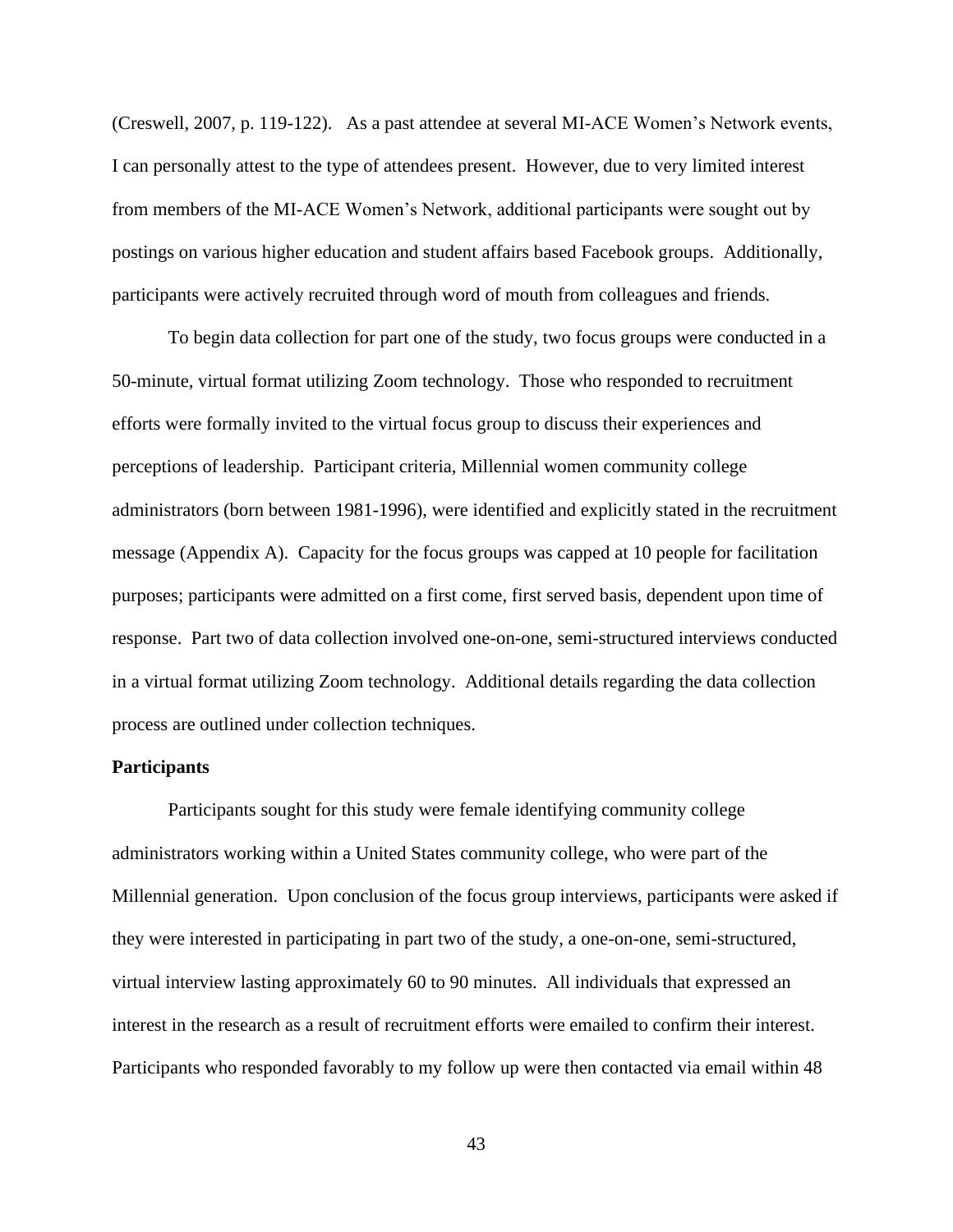hours to schedule a one-on-one, semi-structured interview at a later date. Written consent was obtained directly from participants for both the focus groups (Appendix B) and the one-on-one, semi-structured interviews (Appendix C); this included consent for recording of all sessions. The focus group interviews and all one-on-one, semi-structured interviews were recorded for clarity and to ensure that what was shared was not misconstrued or misrepresented in the final manuscript. Participants who participated in the one-on-one, semi-structured interviews had the opportunity to review their transcribed interview and to make any necessary revisions for the sake of clarity and accuracy.

Focus group participants also had the opportunity to provide contact information for other individuals/colleagues that they felt would be interested in participating in this research. Identified as snowball sampling, "the key assumption of snowball sampling is that members of your target population know one another" (Vogt, Gardner, & Haeffele, 2012, p. 351). It was determined that participants in the focus group sessions likely had female identifying, Millennial colleagues who would also be interested in participating in part two of the study. All recruited individuals were contacted via email and asked if they would be interested in participating in a doctoral research project about perceptions and experiences as it relates to leadership in higher education. This snowball sampling technique allowed for additional participants to be recruited for the second part of the study, leading to more robust data collection. The ideal number of participants for part two of this study was between 5 and 25 (Polkinghorne, 1989).

All participants were further screened to confirm that their professional titles were accurate and consistent with what was self-reported. A simple Google search confirmed that each participant did in fact work where they said they did, and it also provided an opportunity to confirm that they did indeed work for a community college.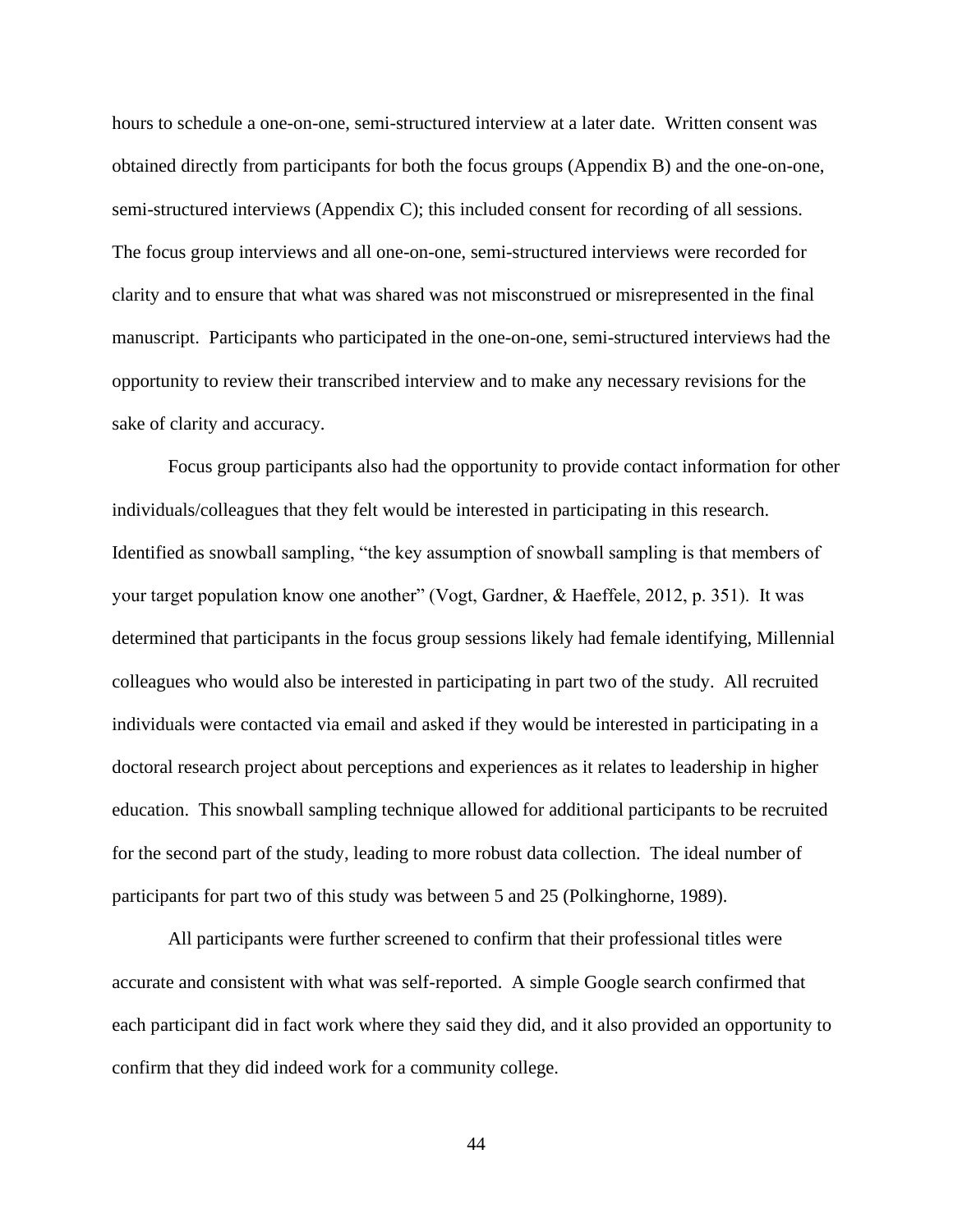# **Collection Techniques**

Upon approval from the Institutional Review Board (IRB), data collection took place in two parts. In part one, 50-minute virtual focus group sessions provided participants with the opportunity to engage in guided dialogue about their perceptions and lived experiences regarding leadership in a non-threatening and comfortable environment (Appendix D). The focus group conversations encouraged group participants to share ideas, which illuminated themes that were further discussed in subsequent one-on-one, semi-structured interviews. Munday (2014) notes that "the task, then, for feminist researchers is not to use focus groups as a means of eliciting some objective truth about the nature of social reality but rather to investigate how the participants understand and actively construct social categories and phenomena" (p. 238). Additionally, this group provided peer support so that participants were able to share things they may have otherwise forgotten or not considered in one-on-one, semi-structured interviews. In discussing the value of focus groups, Munday (2006) writes, "the researcher is able to observe the processes through which individuals construct their own realities and make sense of themselves as a group who share common values and ways of understanding themselves and their world" (p. 95).

Interestingly, Campbell and Wasco (2000) point out that "feminist scholars have argued that the task of understanding women's lives may be best achieved in group settings" (p. 784). This argument further confirms the importance of utilizing a focus group as a means to obtain rich and relevant data regarding female identifying Millennials perceptions and experiences. The data collected from the focus group sessions was utilized to develop guiding questions for the one-on-one, semi-structured interview protocol. Key themes from the focus group session were analyzed and questions for the one-on-one, semi-structured interview protocol were structured so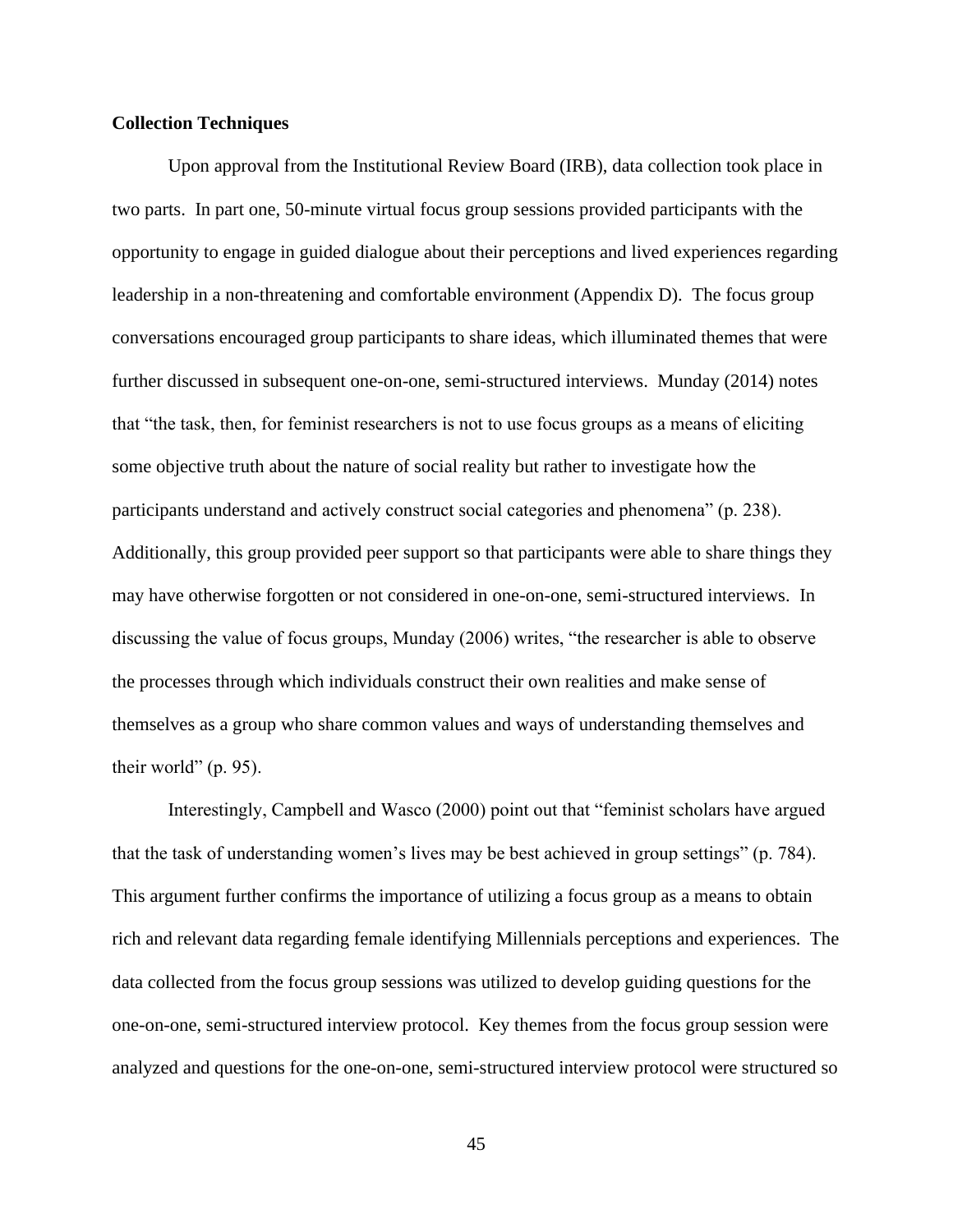that participants had the opportunity to expand upon what was touched on during the focus group session. For those that did not participate in part one of the study, the questions were still relevant, and participants had an opportunity to share their perceptions and experiences regarding leadership in the workplace. The virtual focus group sessions lasted approximately 50-minutes and was be facilitated by myself, the primary researcher.

During part two of data collection, one-on-one, semi-structured interviews were conducted via Zoom, utilizing an interview protocol (Appendix E). According to Polkinghorne (1989), the recommended number of participants for interviews is between 5 to 25. Kvale and Brinkmann (2009) offer a similar recommendation by noting that "in common interview studies, the number of interviews tends to be around  $15 +/- 10$ " (p. 113). Although all one-on-one interviews were semi-structured, the interview protocol served as a tool by which to guide the conversation regarding leadership perceptions and experiences. As noted by Merriam (2009), "good interview questions are those that are open-ended and yield descriptive data, even stories about the phenomenon" (p. 99). Though the interview protocol provided a helpful outline for the interview, the participants shared their own stories about their perceptions and experiences as it related to leadership. Participants were emailed prior to their scheduled one-on-one interviews and requested to complete a data collection sheet (Appendix F) to obtain relevant demographic data.

Both the focus group sessions and one-on-one, semi-structured interviews were recorded to ensure accuracy using Zoom technology. Additional handwritten notes were taken during the focus groups and during the one-on-one, semi-structured interviews by myself, the researcher. All handwritten documentation was stored securely in a locked drawer in my personal residence. Recorded files were uploaded to my personal, password protected computer and then transferred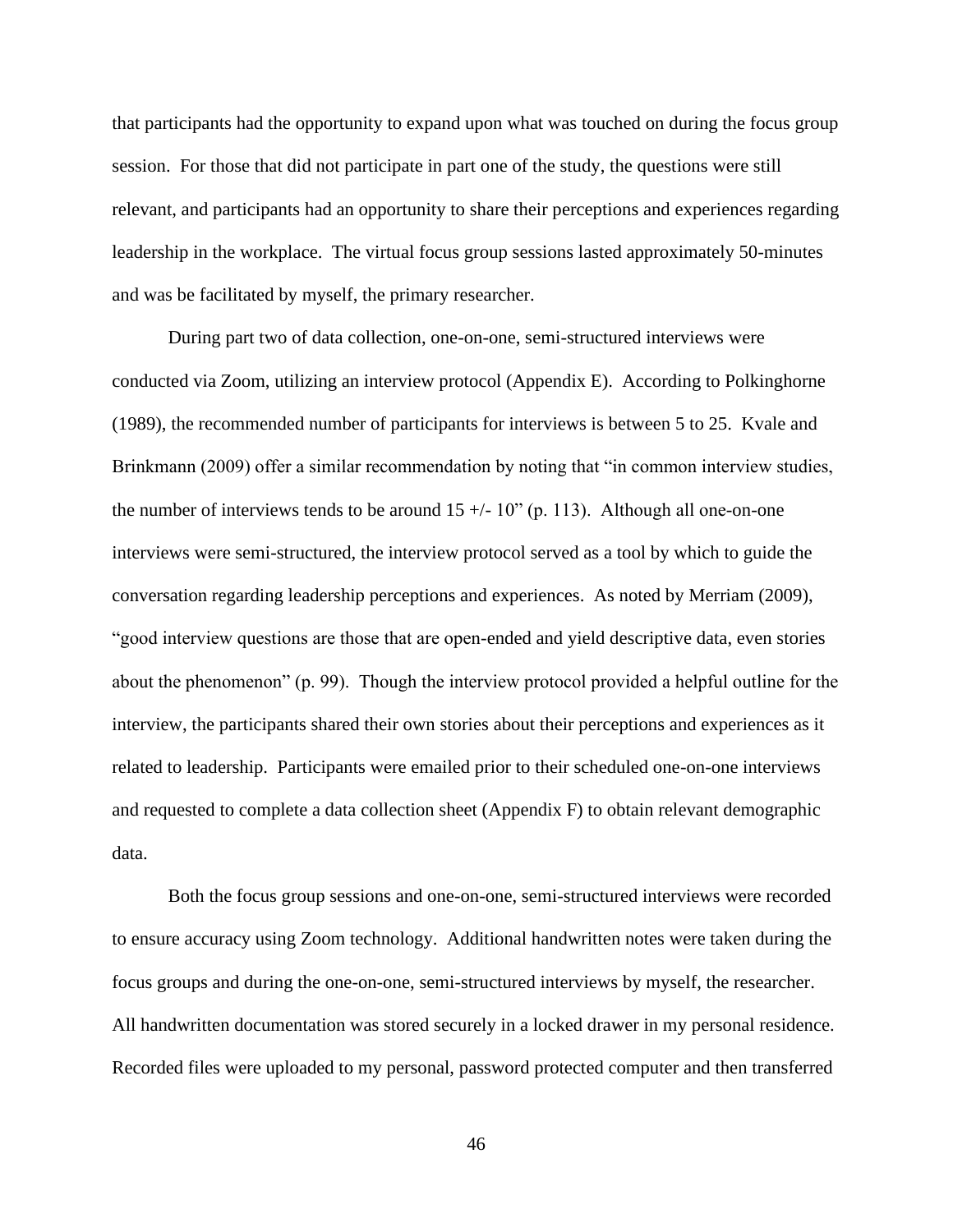to REV, a professional transcription service, via a securely encrypted network server on the Internet.

# **Interview Protocols**

The focus group interview protocol (Appendix D) was developed with the intent to generate and encourage candid dialogue regarding leadership as it is perceived and experienced by Millennial female identifying individuals working in administration within the community college. The one-on-one, semi-structured interview protocol (Appendix E) was developed following the focus group sessions. Questions included as part of the one-on-one, semistructured interview protocol were developed based on the key themes that emerged from the focus group dialogue. These key themes provided guidance for developing more in-depth and focused questions relating to participants' leadership perceptions and experiences. Furthermore, the questions that were developed as a result of the focus group sessions provided an opportunity to dig deeper into certain aspects of leadership that were only briefly touched on during the focus group sessions. In discussing in-depth interviewing, Hesse-Biber (2014) notes that there is an underlying interest "in uncovering the subjugating knowledge of the diversity of women's realities that often lie hidden and unarticulated" (p. 184).

#### **Data Analysis**

Data from both the focus group sessions and the one-on-one, semi-structured interviews were analyzed to identify key themes that emerged. Both the focus group sessions and one-onone, semi-structured interviews were transcribed as soon as possible following the interactions. Merriam (2009) acknowledges the importance of this first step when she writes, "Verbatim transcription of recorded interviews provides the best database for analysis" (p. 110). Descriptive coding is identified as a process of "assigning some sort of shorthand designation to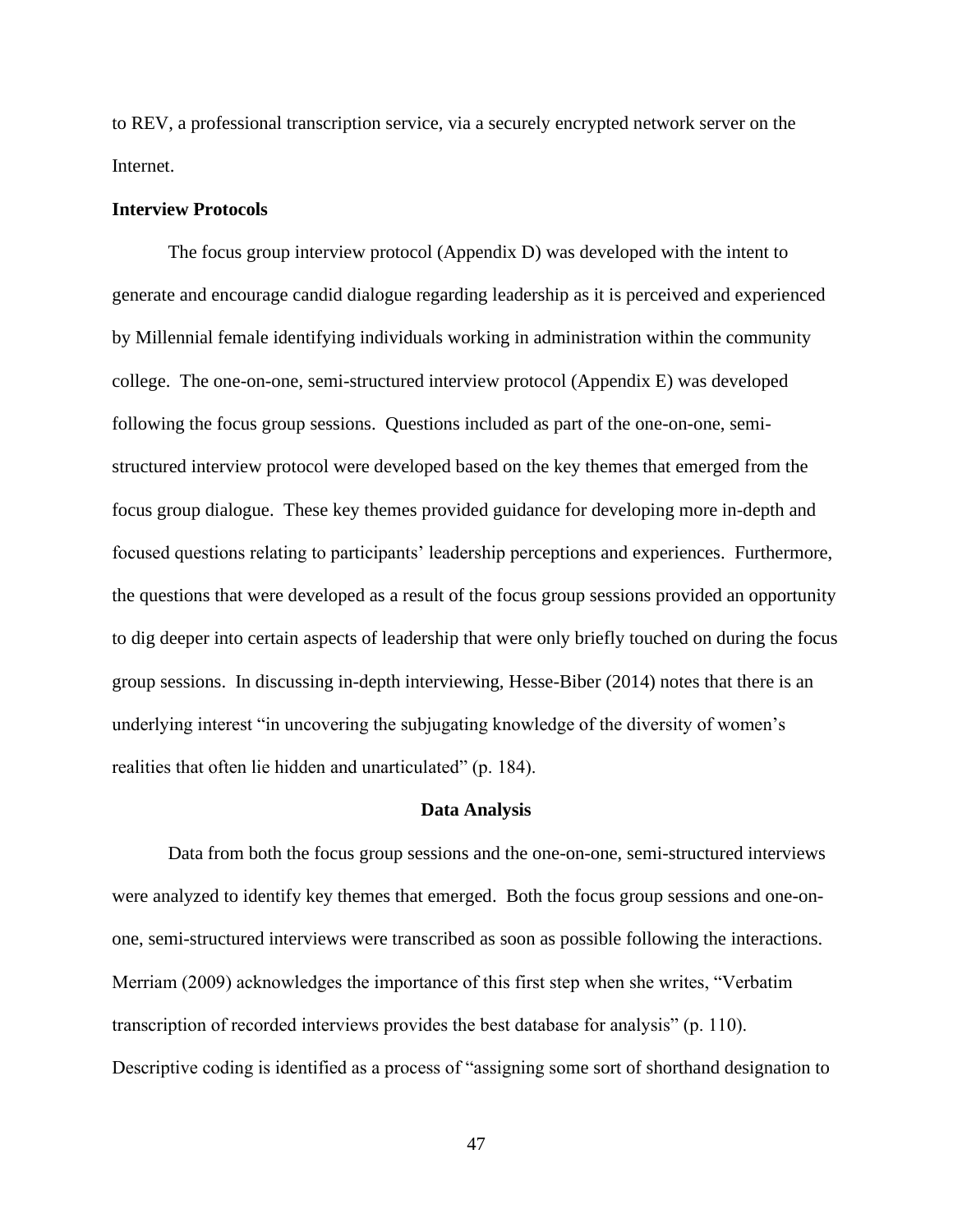various aspects of your data" (Merriam, 2009, p. 173). Miles, Huberman, and Saldana (2014) further note, "A descriptive code assigns labels to data to summarize in a word or short phrase the basic topic of a passage of qualitative data" (p. 74). It was critical that as I began to categorize, explore, and interpret my data that the participants' own voices were not lost. REV, a professional transcription service, was utilized to transcribe both the recorded focus group sessions and the one-on-one, semi-structured interviews. The professional transcription service was required to provide a signed client non-disclosure agreement. A professional transcription service was beneficial for the sake of obtaining the transcripts in a timely manner in order to move forward with additional analysis. As noted previously, the recurrent themes that emerged from the focus group session were the basis for the development of the one-on-one, semistructured interview protocol utilized in part two of the study.

Data obtained from both the focus group interviews and the one-on-one, semi-structured interviews were coded in two ways. Initially, I read through the interview transcripts and made notes acknowledging interesting excerpts and identifying common words and phrases. Following my initial reading, I then reread each transcript in an effort to create a coding system that identified and categorized the findings. Table 1 identifies the codes that were created to categorize the data.

# **Table 1**

# *Data Codes*

| Codes     | Meaning                                            |
|-----------|----------------------------------------------------|
| <b>PM</b> | perceptions relating to Millennial status          |
| PG        | perceptions relating to gender                     |
| <b>PB</b> | perceptions relating to both gender and generation |
| EM        | experiences relating to Millennial status          |
| EG        | experiences relating to gender                     |
| EB        | experiences relating to both gender and generation |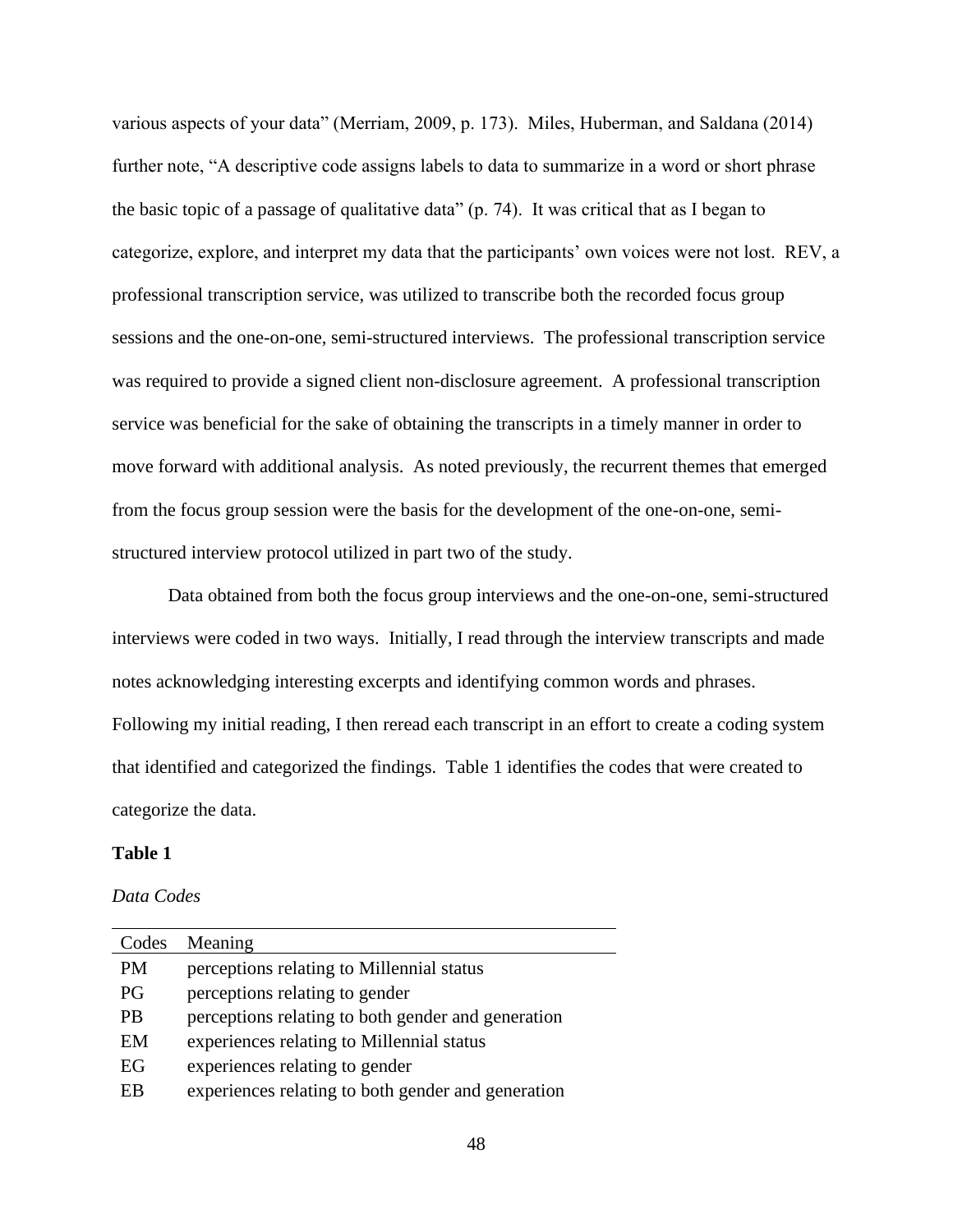Subsequent readings focused specifically on certain sections and questions to help identify, solidify, and provide evidence of findings and themes. Once the data were adequately partitioned out and explored, further analysis took place in an effort to effectively describe what patterns/themes emerged, and also to begin explaining such patterns/themes. Following Creswell's (2007) recommendation, the data were analyzed by:

reducing the information to significant statements or quotes and [combining] the statements into themes. Following that, the researcher develops a *textural description* of the experiences of the persons (what the participants experienced), a *structural description* of their experiences (how they experienced it in terms of the conditions, situations, or context), and a combination of the textural and structural descriptions to convey an overall **essence** of the experience. (p. 60)

It is this essence that provided insight into the research questions posed within this study, particularly the last question which sought to identify what participants' perceptions and experiences revealed when positioned against a feminist framework.

#### **Researcher Positionality**

In a study that focuses its attention on the perceptions and experiences of Millennial female identifying individuals working in administration within the community college, I would be remiss if I failed to discuss my own researcher positionality. As a female identifying individual and a Millennial working as an academic advisor at a community college in southwest Michigan, I identified strongly with the participants in this study. As noted by Madden and Russo (1997), "…all people bring their values and expectation to research questions, designs, and interpretations. Those who maintain their research is value-free are more dangerous and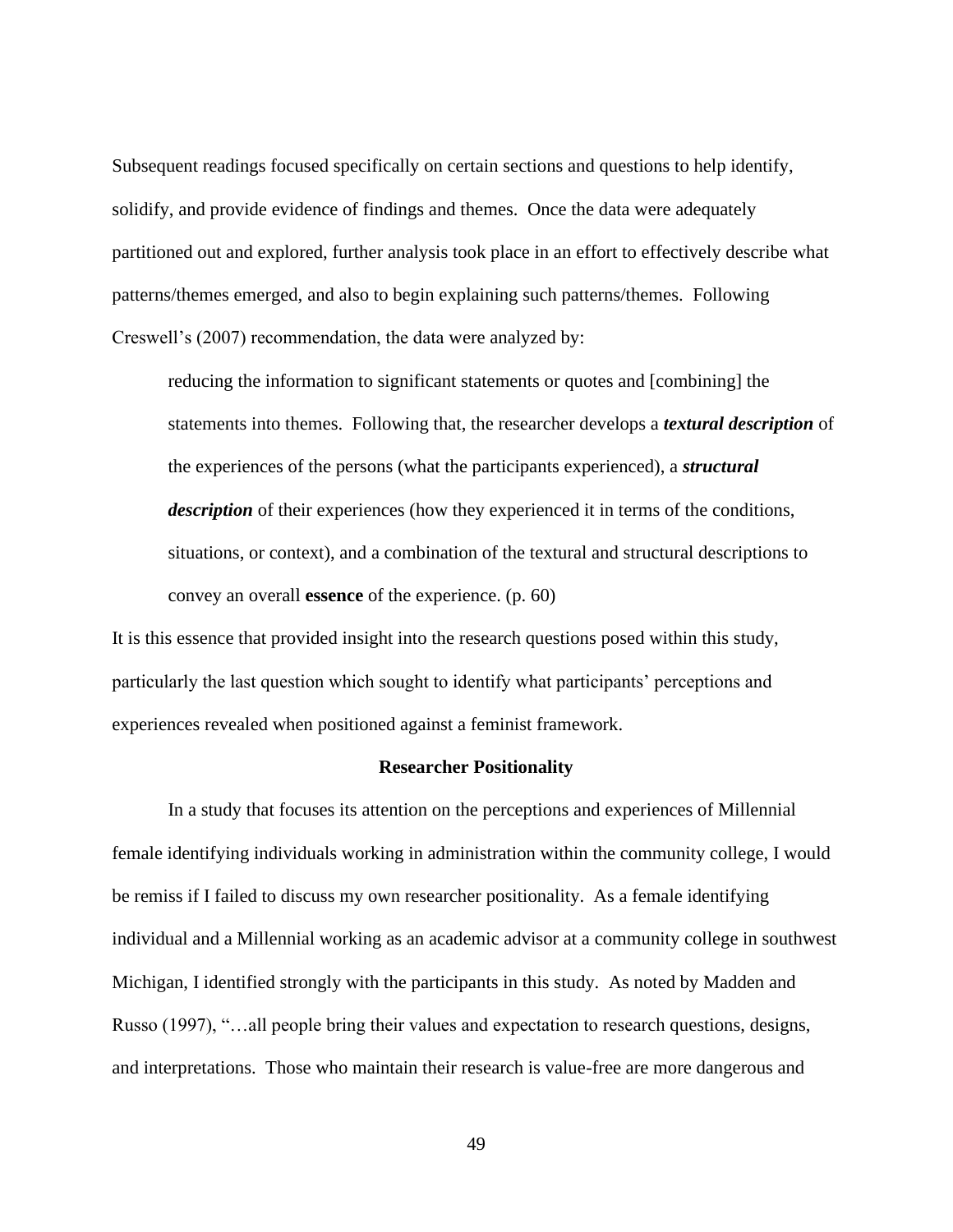naïve than those who explicate the values embedded in their research" (p. 3). Perhaps for selfish reasons, I was drawn to the premise of this research and felt a personal connection to the research questions. My own interest in leadership and how gender inequity presents itself in the context of leadership in higher education is something that I think about regularly, and have thought about long before the start of this study. Viewing my "closeness" to the overall foundation of this study was actually quite valuable in that it allowed me to find common ground with the participants (Madden & Russo, 1997). Perhaps then this also alluded to an increased level of trust between myself as the researcher and the participants, which created an environment in which participants felt comfortable sharing their perceptions and experiences. As noted by Campbell and Wasco (2000), "Researchers must establish rapport and trust to facilitate the disclosure of information from their participants" (p. 785).

It also became clear as I began thinking through this study that I needed not only to capture the essence of my participants, but also my own feelings, beliefs, and biases that I brought to the table. Campbell and Wasco (2000) acknowledge this interplay when they write, "Throughout the process of research, feminist scholars attune to the feelings of their research participants *as well as* their own feelings" (p. 786). Additionally, Campbell and Wasco (2000) note, "…feminist researchers use their own emotions as resources for substantive insight into their work. Feminist scholars encourage scientists to attune to their own feelings during the research process, and to share those reflections in professional discourse" (p. 787). In the results and analysis of the data, I have identified how my own thoughts and perceptions show up.

#### **Trustworthiness and Ethical Considerations**

While quantitative research concerns itself with generalizability and reproducibility, qualitative research operates differently. Understanding the human experience through personal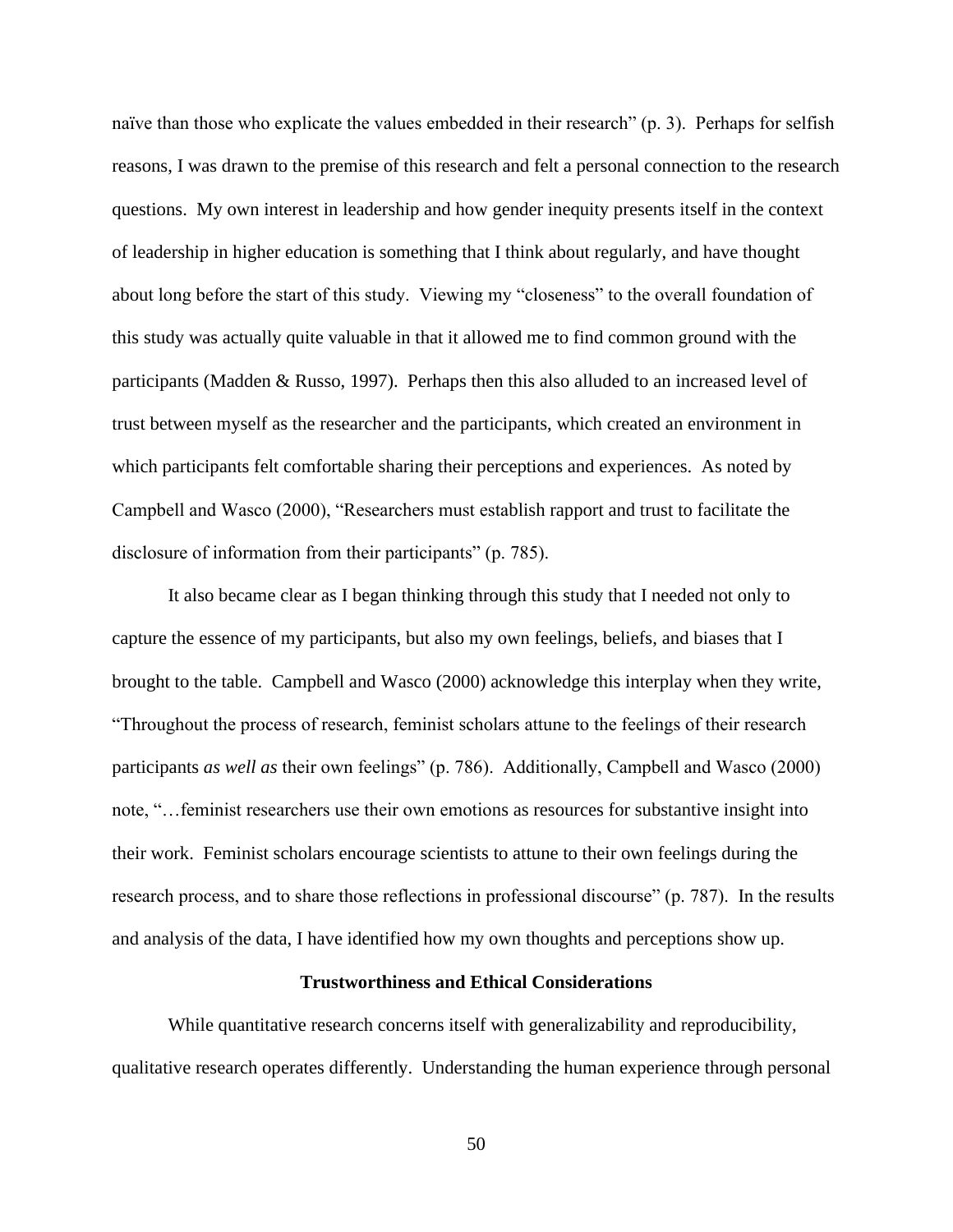stories warrants an alternate approach to ensuring academic rigor (Ryan, Coughlan, & Cronin, 2007). Rigor is defined as "the means of demonstrating the plausibility, credibility, and integrity of the qualitative research process" (p. 742). According to Ryan, Coughlan, and Cronin (2007) there are four key criteria for evaluating qualitative research studies: (1) credibility, (2) dependability, (3) transferability, and (4) confirmability.

# **Credibility**

Credibility "addresses the issue of whether there is consistency between the participants' views and the researcher's representation" (Ryan, Coughlan, & Cronin, 2007, p. 743). Bloomberg and Volpe (2019) offer several strategies to maintain credibility within a qualitative research study. Of these strategies, I employed a continual monitoring of my "own subjective perspectives and biases" by maintaining a personal journal of my thoughts as the research took place (Bloomberg & Volpe, 2019, p. 203). Additionally, I provided "thick descriptions" of the research process, and did my best to seek "negative instances or discrepant findings" (Bloomberg & Volpe, 2019, p. 203-4). Acknowledging negative instances and discrepant findings adds credibility to my research because they reinforce that real life often includes contradictory information (Bloomberg & Volpe, 2019).

To further ensure that credibility was achieved in this study, I provided copies of the transcribed one-on-one, semi-structured interviews (from part two) to the respective interviewee/participant in order to allow them to confirm that what they said and expressed was accurate. I also encouraged feedback from the respective interviewee in terms of necessary revisions and/or additions to the interviews for the sake of clarity and accuracy. Bloomberg and Volpe (2019) refer to this process as making use of "member checks" (p. 204).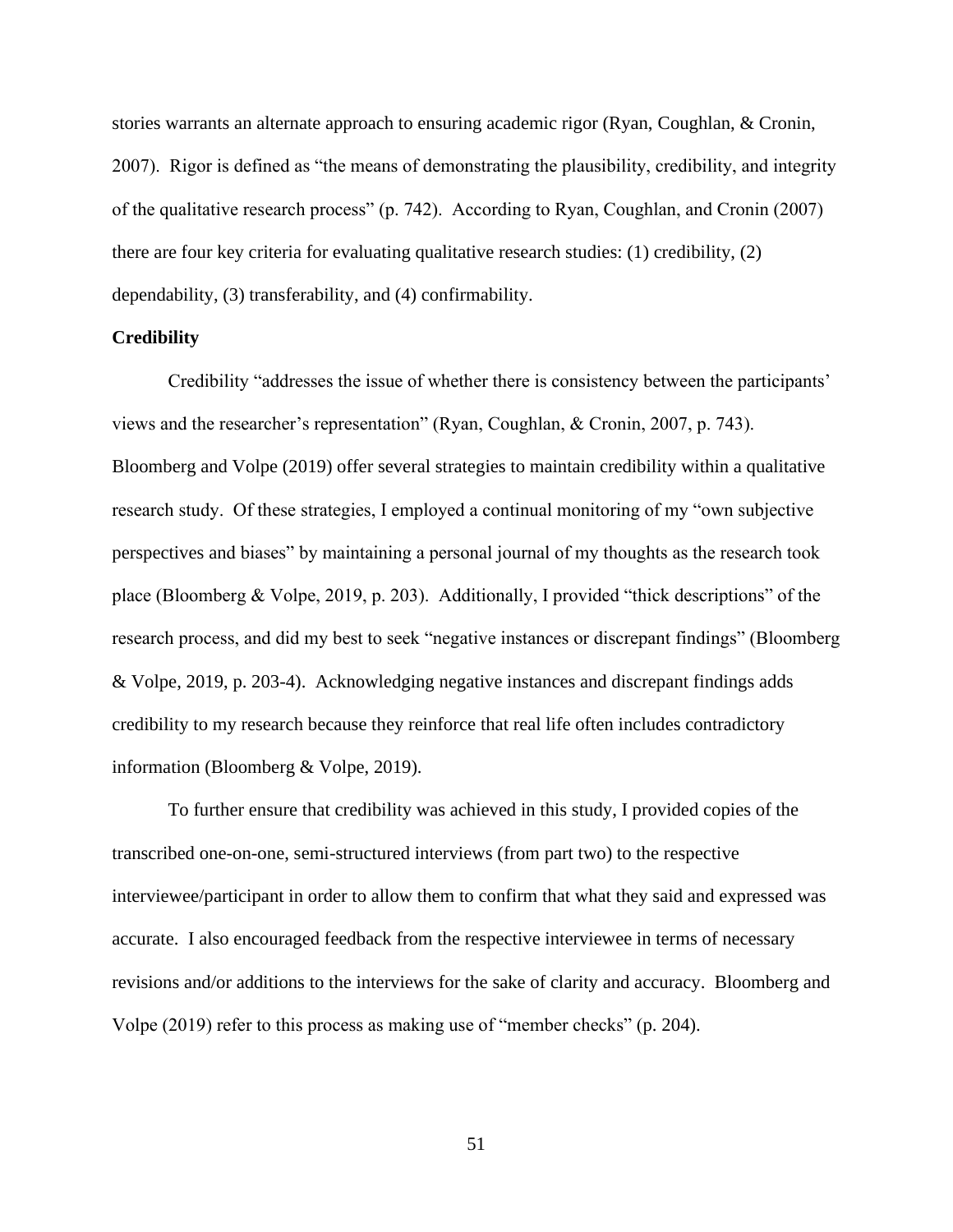# **Dependability**

Dependability refers to providing readers with "evidence of the decisions and choices made regarding theoretical and methodological issues through the study and entails discussing explicitly the reasons for such decisions" (Ryan, Coughlan, & Cronin, 2007, p. 743). To ensure that dependability was met, a large part of this chapter has been dedicated to providing a clear rationale explaining why the tools/methods used to collect data aligned with the research questions guiding the study. Additionally, while not all data is presented in the final manuscript, I can ensure that all field notes and transcripts, with identifiable information excluded, have been made available for review by other researchers if requested (Bloomberg & Volpe, 2019).

# **Transferability**

The transferability of a study is ensured "when the findings can 'fit' into other contexts and readers can apply the findings to their own experiences" (Ryan, Coughlan, & Cronin, 2007, p. 743). In order to provide a high level of transferability, I obtained an adequate sample size for one-on-one, semi-structured interviews to ensure that a variety of perspectives were shared, and that a sizable depth of data was obtained. This is referred to as meeting sufficient saturation or redundancy, and no new information is being acquired (Lincoln & Guba, 1985). Sufficient saturation was met once no new information was acquired through the one-on-one interview process.

#### **Confirmability**

Confirmability involves demonstrating "how conclusions and interpretations have been reached" (Ryan, Coughlan, & Cronin, 2007, p. 743). Researchers typically acknowledge that confirmability has been obtained once credibility, transferability, and dependability have all been met (Ryan, Coughlan, & Cronin, 2007).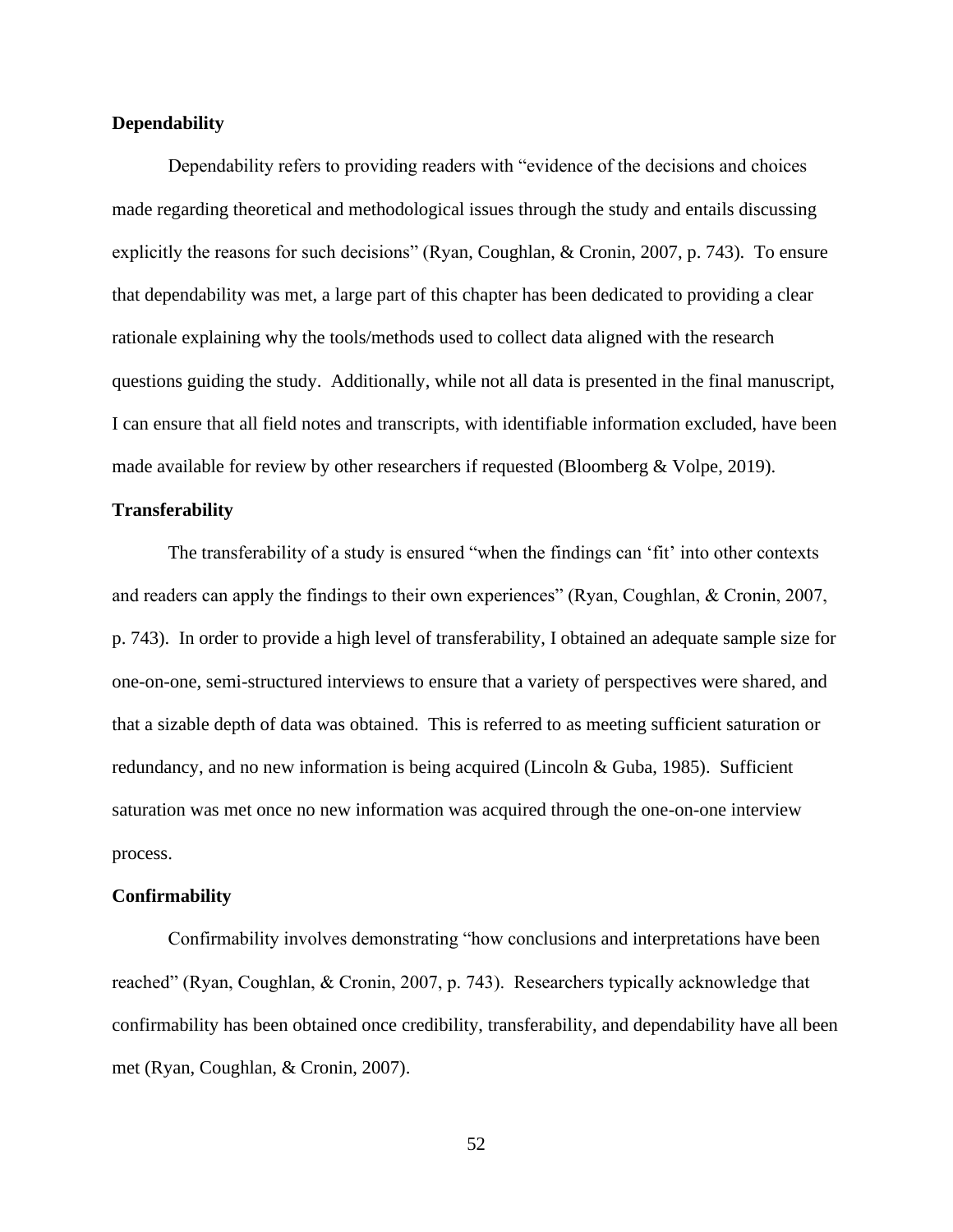#### **Ethical Considerations and Reciprocity**

Merriam (2009) writes, "It is ultimately up to the individual researcher to proceed in as ethically a manner as possible" (p. 230). It was not my intention to cause harm or create feelings of discomfort for any participant in this study. It is important to note that there were no physical risks associated with this study. There were, however, minimal psychological risks for participants in that they were asked to share personal stories regarding their perceptions and experiences. At any time during the focus group sessions or during the one-on-one, semistructured interviews, participants had the option to remove themselves from the study with no questions asked. Pseudonyms were used in all written documentation following the interviews, and all raw data was kept on a password protected computer only accessible to the primary researcher. Participants also had the right to refuse to answer any question that they were not comfortable with, or to withdraw from the study at any time. Prior to the start of all interviews (focus group interviews and one-on-one, semi-structured interviews), participants were asked to read and sign a document indicating informed consent (Appendix B and C, respectively). The informed consent document fully described "the purpose of the study, what sort of information is being sought, how it will be used and the implications for [participants] as contributors to the research" (Ryan, Coughlan, & Cronin, 2007, p. 741).

Although individual participants in this study were not compensated monetarily for their time, it was hoped that they recognized it as an opportunity for them to share their own personal stories. As the researcher, I made sure to emphasize that their personal stories, combined together with the stories of other participants, created a meaningful impact within the field of higher education. Publication of this dissertation adds to the literature regarding the intersection of gender and leadership in higher education, and may even provide insight for future researchers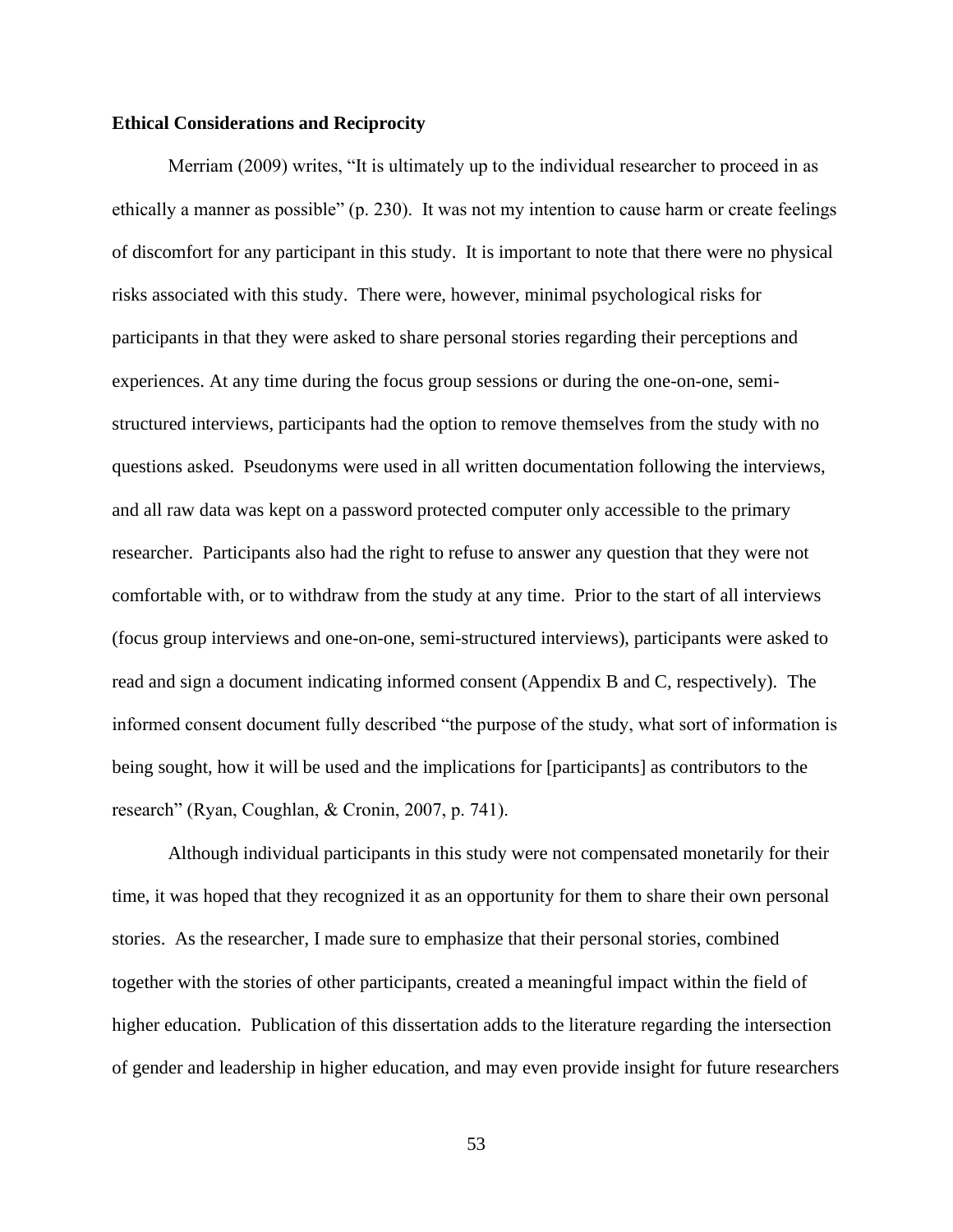seeking to expand upon or replicate parts of this research. To alleviate some of the risk associated with sharing their personal stories, I made sure that all identifying information was removed from the final manuscript. If any participant needed to or desired to speak with a licensed counseling professional as a result of emotional distress brought on from participating in this study, information regarding psychological support would have been made available.

## **Summary**

This chapter discussed the research methods that were employed for this study, the overall research context, as well as how data collection and analysis was completed. Additionally, this chapter further discussed credibility, dependability, transferability, and confirmability, as well as necessary ethical considerations. As noted previously, data was collected through two primary methods including, focus group interviews and one-on-one, semistructured interviews with female identifying individuals working in administration within community colleges who identify as part of the Millennial generation. Analysis of the data was then conducted in order to identify how leadership was both perceived and experienced by female identifying community college administrators who identify as part of the Millennial generation.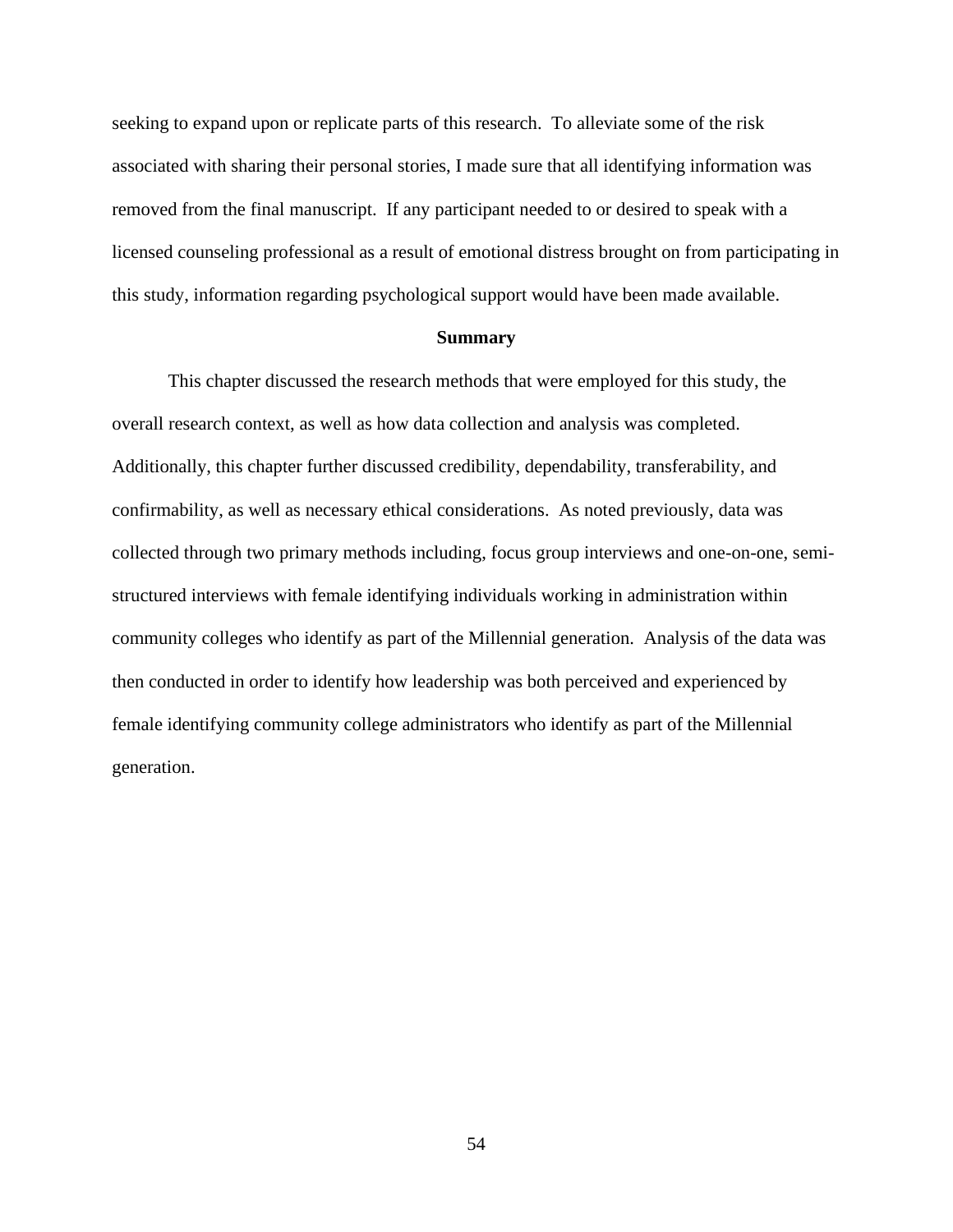# CHAPTER IV: FINDINGS **Introduction**

During the fall of 2020 and spring of 2021, twenty individuals took time out of their busy lives to speak with me about their perceptions and experiences regarding leadership within the community college. Their candid storytelling provided me with a rich and descriptive narrative relating to the lives of female identifying, Millennial community college administrators. While it would likely take several hundred pages to provide every detail from each participant, the commonalities that emerged and are shared in this chapter are nevertheless striking.

This chapter provides an overview of the phenomenological study and reviews the findings of the research study as it relates to the following research questions:

- 1. How do female identifying community college student affairs administrators identifying as part of the Millennial generation perceive leadership?
- 2. What are the lived leadership experiences of female identifying community college student affairs administrators identifying as part of the Millennial generation?
- 3. When positioned against a feminist framework, what do these leadership perceptions and lived experiences reveal?

Utilizing a qualitative methodology, this study involved interviewing participants regarding their perceptions and experiences as it relates to leadership within the community college. Rooted in feminist theory, this study sought to give voice to Millennial women working in community college administration.

# **Demographic Characteristics of Interviewees**

Based on the demographic information collected from each participant prior to their scheduled interview, Table 1 was created in an effort to provide a quick snapshot of the entire participant pool. Eighty five percent  $(n=17)$  of the participants identified a master's degree as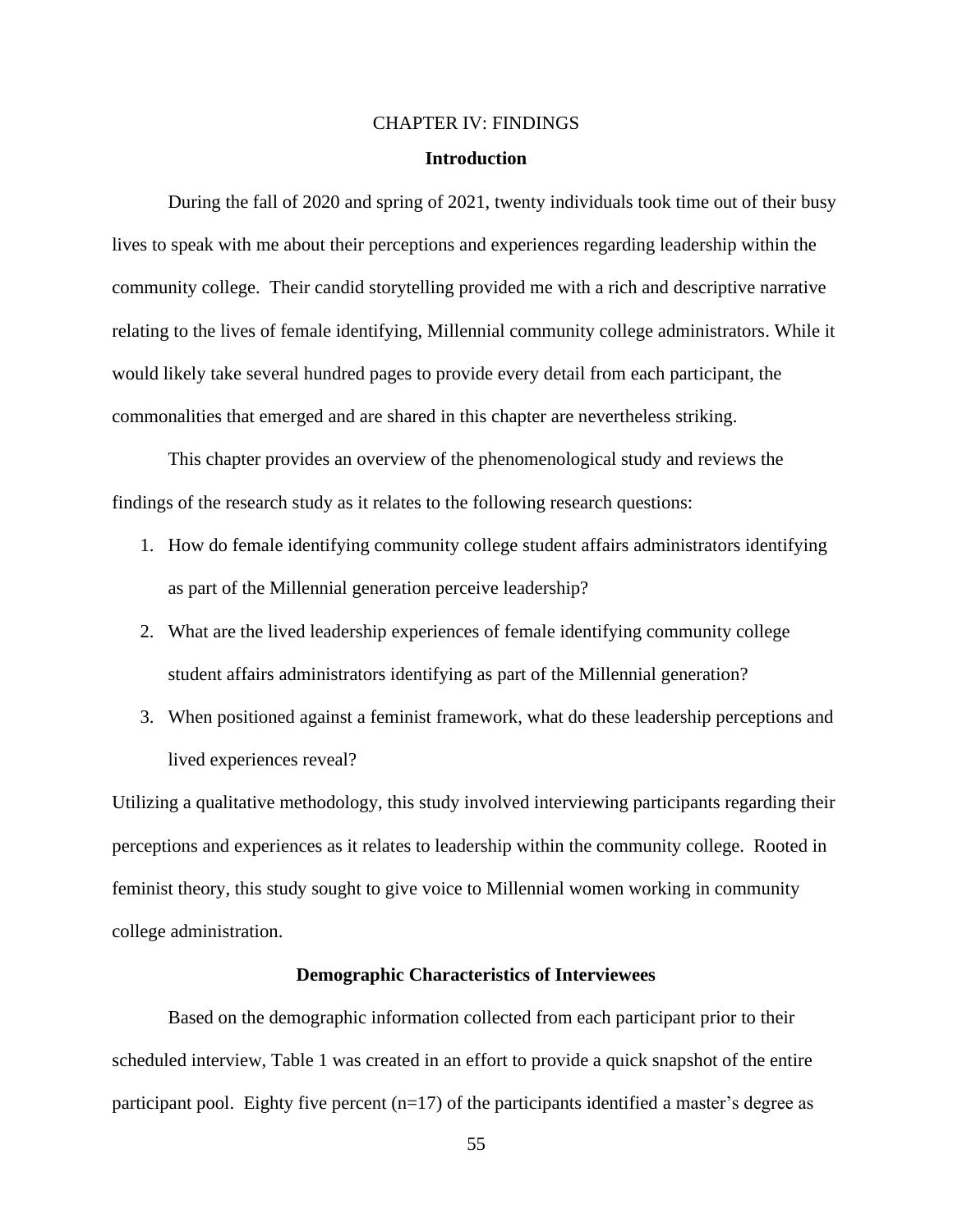their highest degree held, while 10 percent  $(n=2)$  had a PhD. The remaining 5 percent  $(n=1)$  had a bachelor's degree. Also, 30 percent (n=6) of the participants identified their current position as entry level, while a majority, 55 percent (n=11), identified their current position as mid-level and acknowledged that they aspired toward a more senior level role. Fifteen percent (n=3) of the participants recognized their role as mid-level, and currently do not aspire to move into senior level leadership. There were no participants that identified themselves in a senior level position within their institution.

Most of the participants (45 percent; n=9) have been in their current position for 1 to 3 years. Similarly, 40 percent (n=8) of the participants have been working in higher education for 5 to 9 years. Fifty percent (n=10) of the participants work in the Midwest, while the remaining 50 percent were located in other geographic regions across the United States.

# **Table 2**

| Highest<br>Degree<br>Earned | Level of<br>Current<br>Position                  | Length of Time<br>in Current<br>Position (years) | Length of Time in<br><b>Higher Education</b><br>(years) | Region of<br>Employment within<br>the U.S. |
|-----------------------------|--------------------------------------------------|--------------------------------------------------|---------------------------------------------------------|--------------------------------------------|
| Bachelors,<br>$n=1$         | Entry, $n=6$                                     | $<1$ , n=4                                       | $1-4$ , $n=7$                                           | Midwest, $n=10$                            |
| Masters,<br>$n=17$          | Midlevel,<br>Aspiring to Sr.<br>level, $n=11$    | $1-3$ , $n=9$                                    | $5-9$ , $n=8$                                           | Northeast, $n=2$                           |
| PhD, $n=2$                  | Midlevel, Not<br>Aspiring to Sr.<br>level, $n=3$ | 4-6, $n=6$                                       | $10-14$ , n=4                                           | Southern, $n=3$                            |
|                             | Senior level,<br>$n=0$                           | $7+$ , n=1                                       | $15-19$ , n=1                                           | Western, $n=5$                             |

## *Demographic Information of Participants*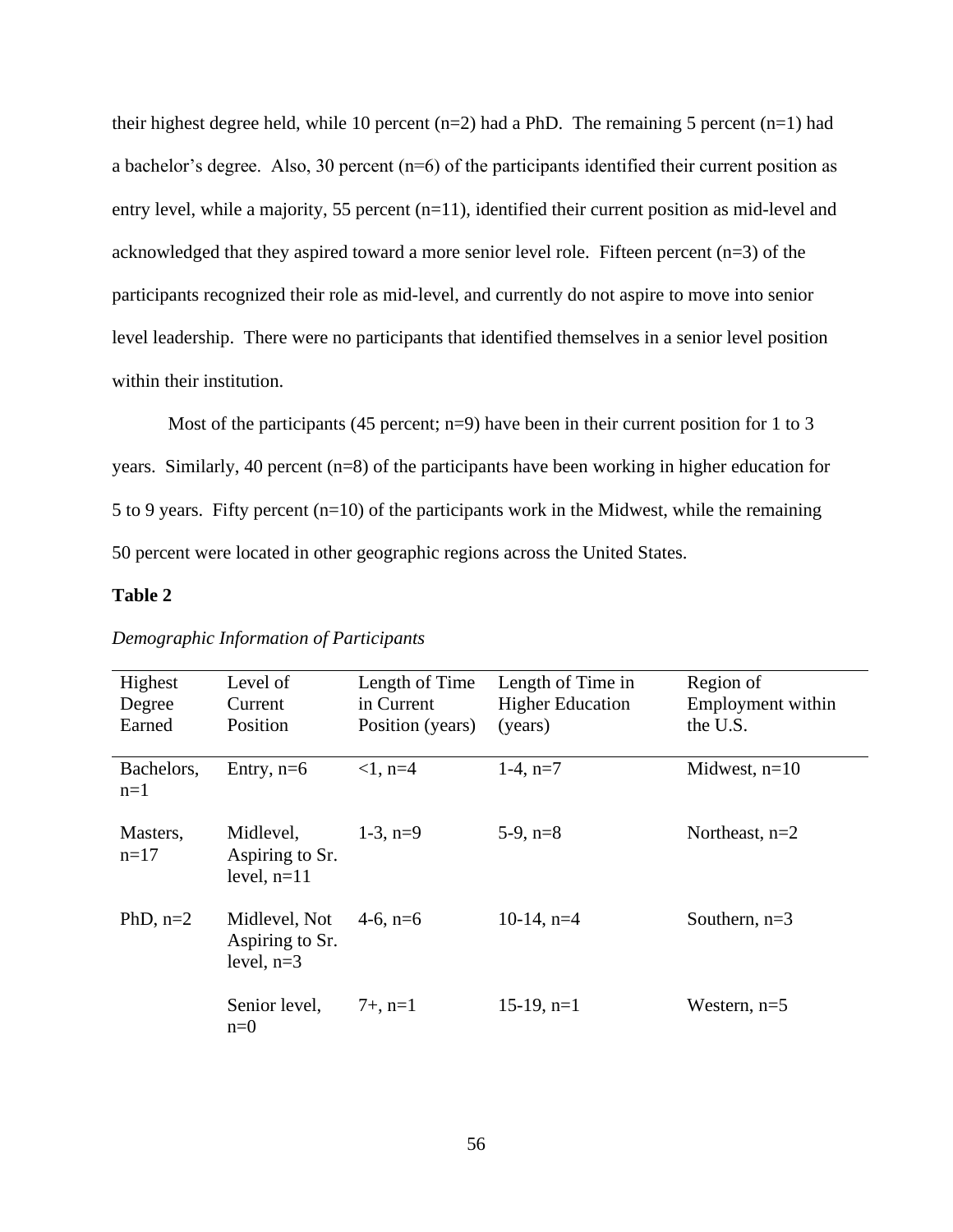States identified in the Midwest region of the U.S. where participants worked include North Dakota, South Dakota, Nebraska, Kansas, Minnesota, Iowa, Missouri, Illinois, Wisconsin, Michigan, Indiana, and Ohio. States identified in the Northeast region of the U.S. include Vermont, Connecticut, Delaware, Pennsylvania, Maine, Massachusetts, Maryland, New Hampshire, New Jersey, New York, and Rhode Island. States identified in the Southern region of the U.S. include West Virginia, Virginia, Texas, Tennessee, South Carolina, Oklahoma, North Carolina, Mississippi, Louisiana, Kentucky, Georgia, Florida, Arkansas, and Alabama. States identified in the Western region of the U.S. include Hawaii, Alaska, Idaho, Montana, Colorado, Wyoming, Utah, Nevada, Arizona, California, Washington, Oregon, and New Mexico (Simpson, 2020).

## **Participant Profiles**

While the overall participant pool shares certain characteristics, it is important to note that each individual is inherently unique. The following profiles highlight these differences and help provide additional context regarding each participant's personal background. Each profile discloses the participants' birth year, employment title, as well as what region of the United States (U.S.) they work in. Additionally, each participant disclosed how long they have been in their current position, what level they consider their position to be, how long they have held a professional position in higher education, and finally what level of education they hold. Participant names have been changed to ensure confidentiality. Pseudonyms were selected at random by the researcher; any similarity to actual persons, living or dead, is purely coincidental.

As noted previously, the Millennial generation refers to individuals born between 1981 – 1996 (Dimock, 2019). For this research, I have chosen to split the participant group into two subgroups: older Millennials (born between 1981 – 1988) and younger Millennials (born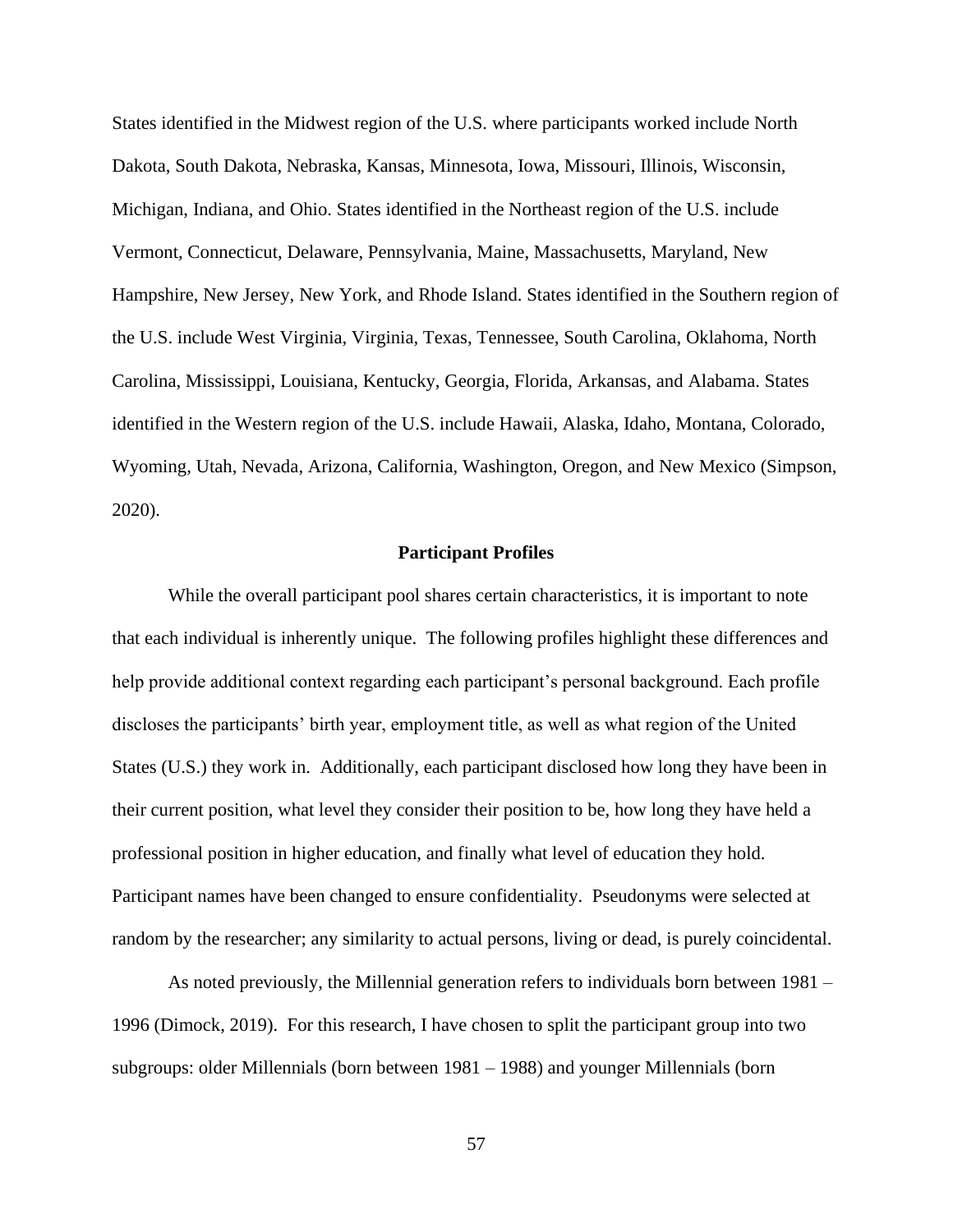between 1989 – 1996). These dates were determined based on an even split of the generation. Eleven participants were categorized as older Millennials and nine participants were categorized as younger Millennials. Based on participants' responses to the interview questions, the need to create additional division within the generational group became evident. Appendix G offers a participant profile table which provides a visual representation of the similarities and differences across participants.

## **Older Millennials** (born between 1981-1988)

Kourtney was born in 1988, and currently serves as a Success Coach at a southern community college. She has been in her position for five years and considers it to be a mid-level role. She aspires to senior level leadership. She has spent 5 to 9 years working within a professional position in higher education. She holds a Master's degree.

Kim was born in 1983, and currently serves as a TRIO Student Support Services Director at a midwestern community college. She has been in her position for six years and considers it to be a mid-level role. She does not aspire to senior level leadership. She has spent 5 to 9 years working within a professional position in higher education. She holds a bachelor's degree.

Leah was born in 1985, and currently serves as the Director of Advising at a midwestern community college. She has been in her position for one and a half years and considers it to be a mid-level role. She aspires to senior level leadership. She has spent 10 to 14 years working within a professional position in higher education. She holds a Master's degree.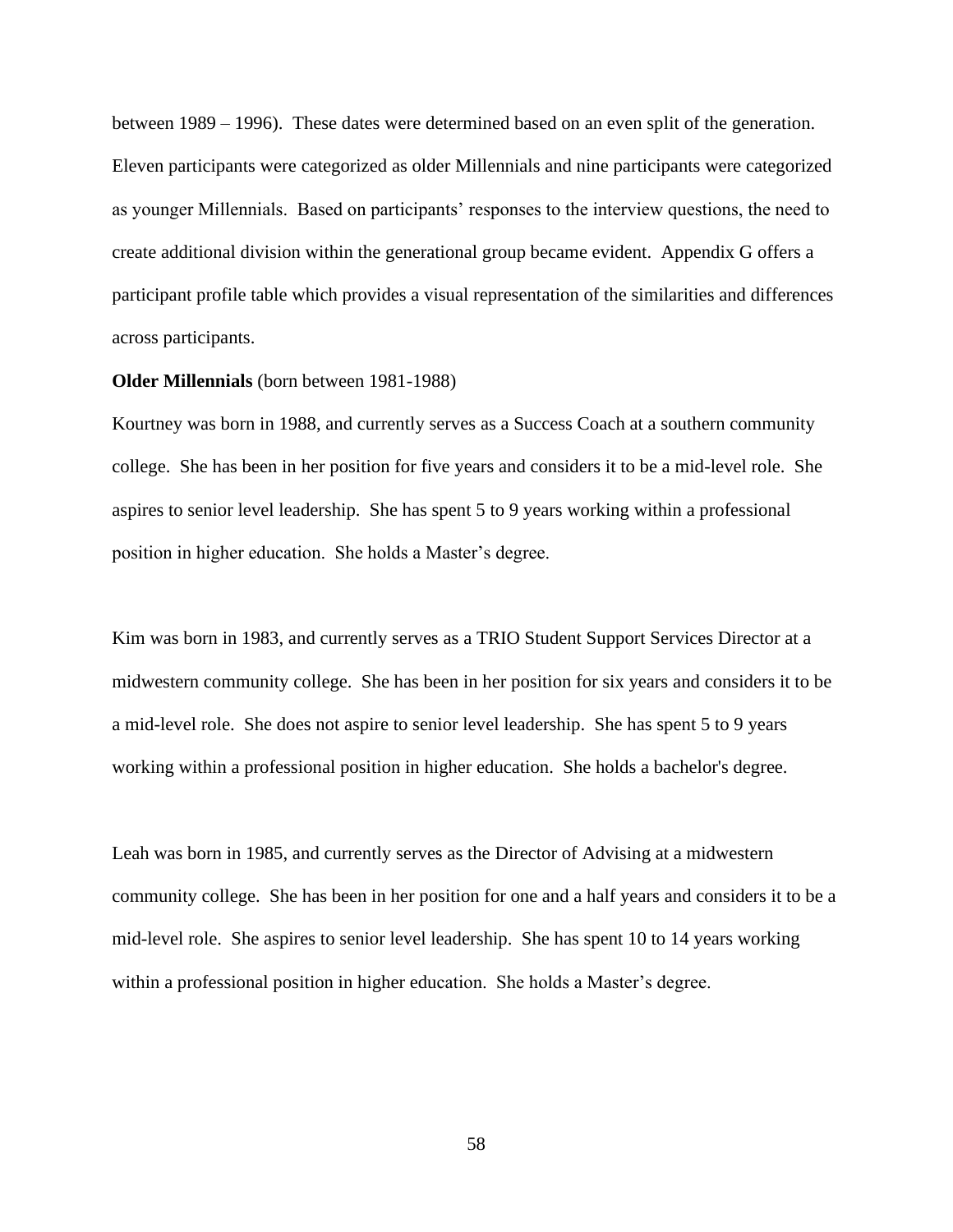Louise was born in 1981, and currently serves as a Director of Academic and Career Advising at a midwestern community college. She has been in her position for five years and considers it to be a mid-level role. She aspires to senior level leadership. She has spent 10 to 14 years working within a professional position in higher education. She holds a Master's degree.

Helen was born in 1982, and currently serves as a Dean for Institutional Research within a western community college. She has been in her position for eleven years and considers her role to be mid-level. She does not aspire to senior level leadership. She has spent 15 to 19 years working within a professional position in higher education. She holds a doctorate.

Felicity was born in 1987, and currently serves as an Assistant Director of Student Life and Leadership Development at a northeastern community college. She has been in her position for almost two years and considers her role to be mid-level. She aspires to a senior level leadership position. She has spent 5 to 9 years working within a professional position in higher education. She holds a Master's degree.

Megan was born in 1985, and currently serves as an Associate Director of Admissions for a northeastern community college. She has been in her position for six years and considers it to be a mid-level position. She aspires to a senior level leadership role. She has spent 10 to 14 years working within a professional position in higher education. She holds a Master's degree.

Erin was born in 1981, and currently serves as the Manager of a Disability Resource Center at a midwestern community college. She has been in her position for five years and considers it to be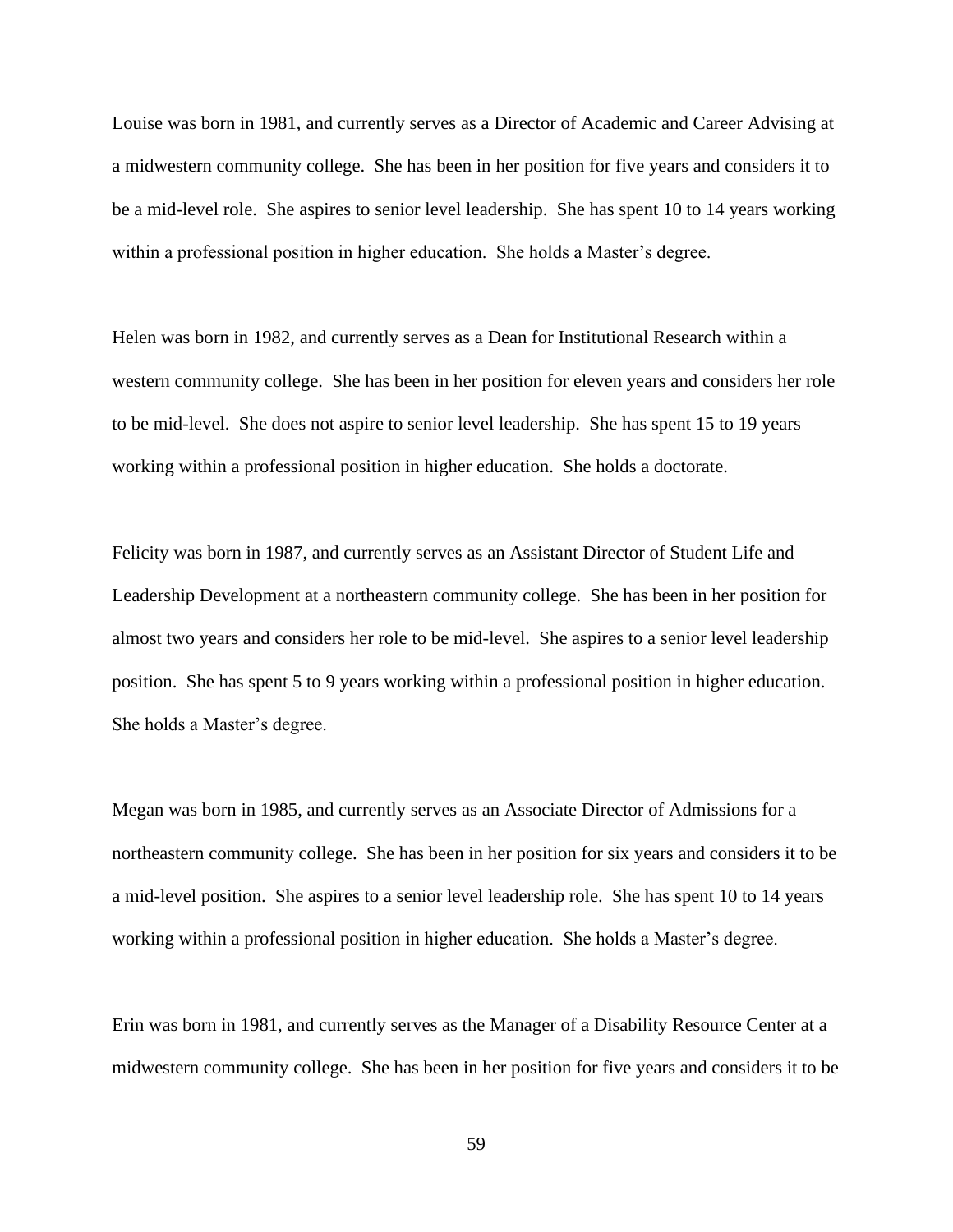a mid-level position. She does not aspire to a senior level leadership role. She has spent 5 to 9 years working in a professional position within higher education. She holds a Master's degree.

Jasmine was born in 1984, and currently serves as the Interim Basic Needs Manager at a western community college. She has been in her position for six months and considers it to be a midlevel position. She aspires toward a senior level leadership role. She has spent 5 to 9 years working within a professional position within higher education. She holds a doctorate.

Angela was born in 1988, and currently serves as the Director of Student Activities at a midwestern community college. She has been in her position for four and a half years and considers it to be a mid-level role. She aspires towards a senior level leadership position. She has spent 5 to 9 years working in a professional position within higher education. She holds a Master's degree.

Iris was born in 1987, and currently serves as the Project Manager for the Pathways Program at a western community college. She has been in her position for two and a half years and considers it to be a mid-level position. She aspires toward a more senior level leadership position. She has spent 10 to 14 years working in a professional position within higher education. She holds a Master's degree.

#### **Younger Millennials** (born between 1989-1996)

Rachel was born in 1993, and currently serves as an Academic Advisor at a community college in the south. She's been in her position for two years and considers her current role to be entry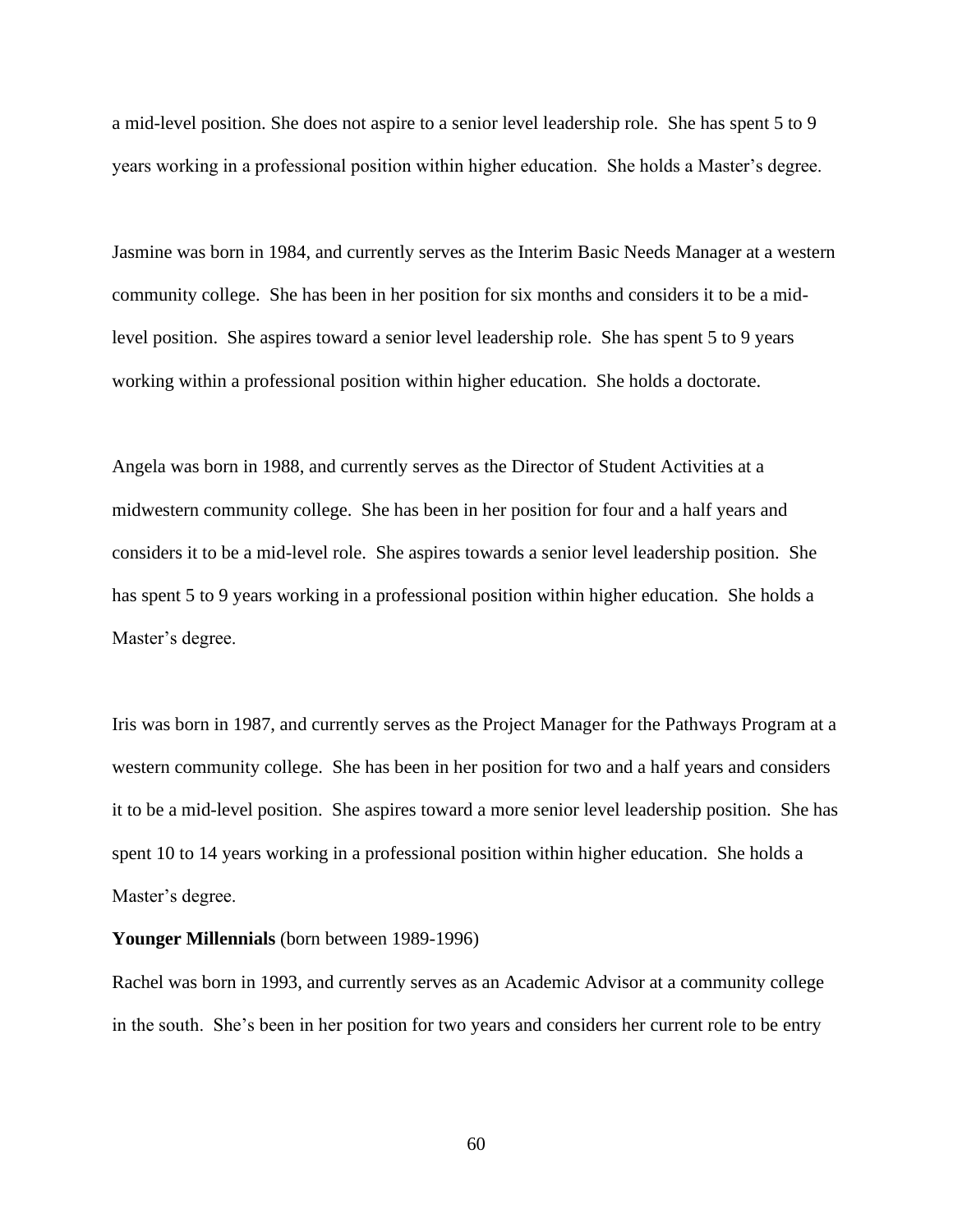level. She has spent 1 to 4 years working within a professional position in higher education. She holds a Master's degree.

Jackie was born in 1995, and currently serves as Program Coordinator for a midwestern community college. She has been in her position for one year and considers it to be an entry level role. She has spent 1 to 4 years working within a professional position in higher education. She holds a Master's degree.

Brandy was born in 1995, and currently serves as a Residence Life Coordinator at western community college. She has been in her position for one year and considers it to be an entry level role. She has spent 1 to 4 years working within a professional position in higher education. She holds a Master's degree.

Alice was born in 1991, and currently serves as an Academic Advisor at a community college in the Midwest. She has been in her position for less than one year and considers it to be an entry level role. She has spent 1 to 4 years working within a professional position in higher education. She holds a Master's degree.

Anne was born in 1996, and currently serves as a Youth Services Coordinator within a midwestern community college. She has been in her position for less than one year and considers it to be an entry level role. She has spent 1 to 4 years working within a professional position in higher education. She holds a Master's degree.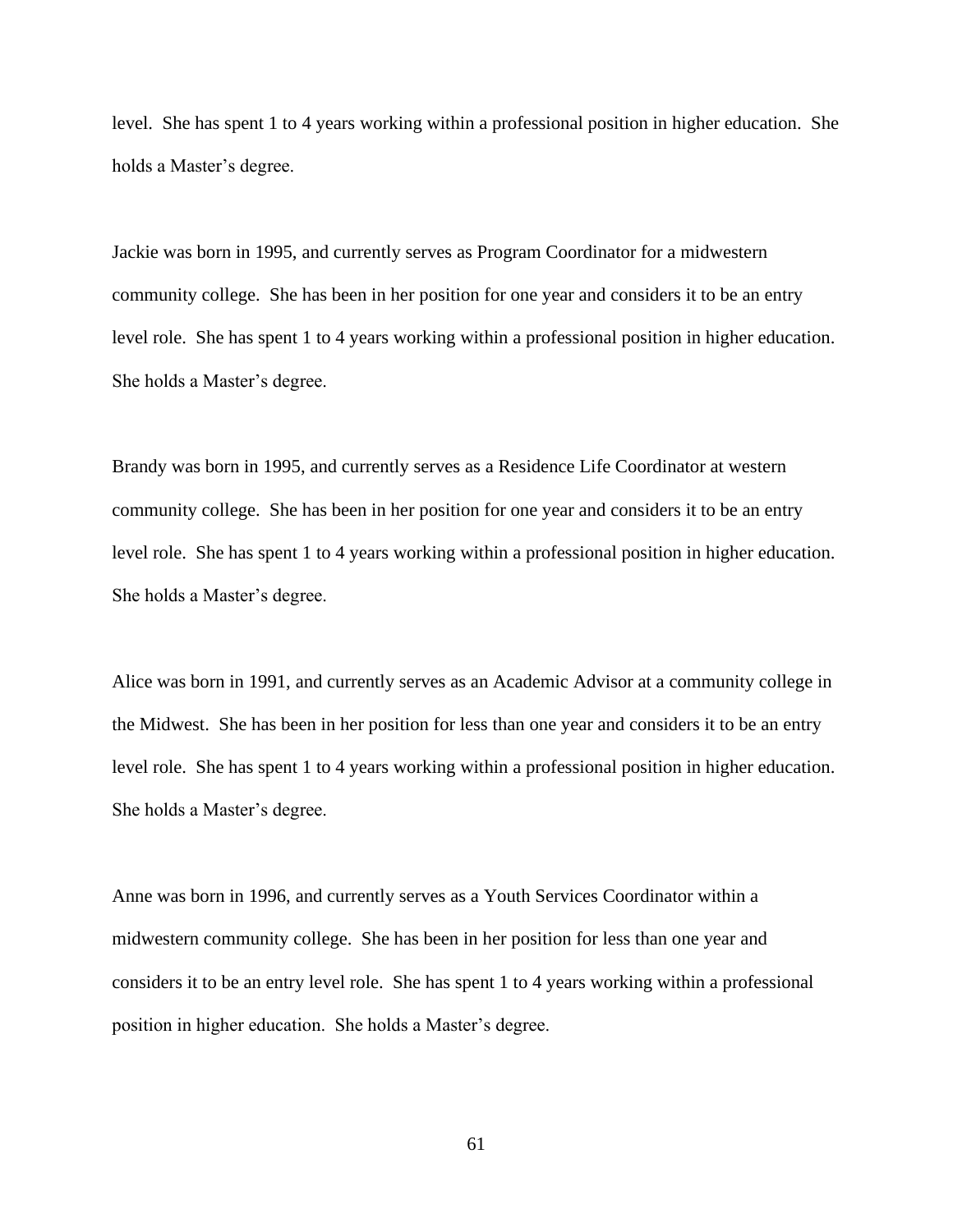Molly was born in 1992, and currently serves as an Open Doors Program Coordinator at a western community college. She has been in her position for one year and considers it to be a mid-level role. She aspires toward a senior level position. She has spent 1 to 4 years working within a professional role in higher education. She holds a Master's degree.

June was born in 1992, and currently serves as an Academic Advisor at a midwestern community college. She has been in her position for a year and a half and considers it a mid-level role. She aspires toward a senior level position. She has spent 5 to 9 years working within a professional position in higher education. She holds a Master's degree.

Erica was born in 1992, and currently serves as the Director of Residence Life and Student Conduct at a midwestern community college. She has been in her position for less than one year and considers it to be a mid-level role. She aspires toward a senior level position. She has been working within a professional position in higher education for 5 to 9 years. She holds a Master's degree.

Nancy was born in 1993, and currently serves as an Academic Advisor at a community college in the south. She has been in her position for one year and considers it to be an entry level role. She has spent 1 to 4 years working within a professional position in higher education. She holds a Master's degree.

#### **Findings**

Qualitative data is exciting because it so clearly tells an intimate and unique story of the participant. The purpose of this study was to better understand and examine the perceptions and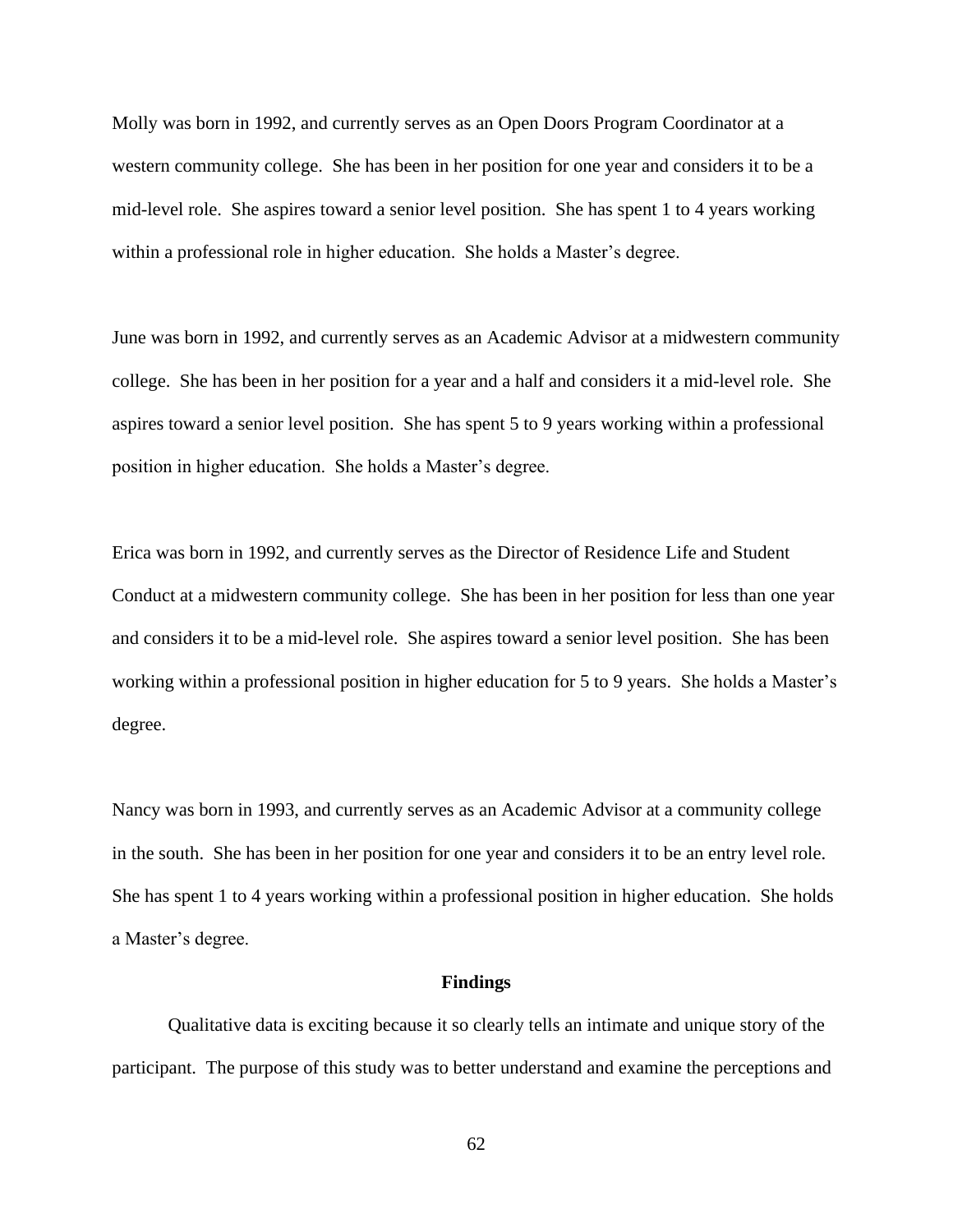lived experiences of female identifying Millennials working in community college administration as it relates to leadership. Setting out on this research journey, I wanted to know what women were saying about leadership in their workplace. I wanted to hear about their personal experiences. I sought to investigate the differences they experienced (both real and perceived) between themselves and their male colleagues. Adding another layer, I needed to better understand how these gender differences intersected with their generational identity.

The data was analyzed by categorizing the findings first by the participants' perceptions about leadership based on gender and generational status (i.e., Millennial status), and second by the participants' lived experiences as it relates to leadership based on gender and generational status (i.e., Millennial status). Figure 2 provides a visual description for how the interviews were coded and analyzed as it relates specifically to research questions #1 and #2. Under the broad category of leadership, I was particularly interested in participants' perceptions and thoughts, as well as their lived experiences, as it relates to leadership in the workplace. Furthermore, responses were categorized based upon their content as either gender focused or generational status focused. In some cases, participants would discuss their perceptions and/or lived experiences as it related to *both* their gender and generational status (this is referred to as both in the corresponding figure).

Further, to answer research question #3, I analyzed the data to generate three emergent themes that described the participants' lived experiences. The themes include, (1) men really just don't get it, (2) there exists a sense of "acceptance" regarding present day inequities and injustices, both perceived and experienced, and (3) the presence of identity "intersections" complicates things. These themes are described based on the gender and the generational status of the participants, and in relation to the feminist framework.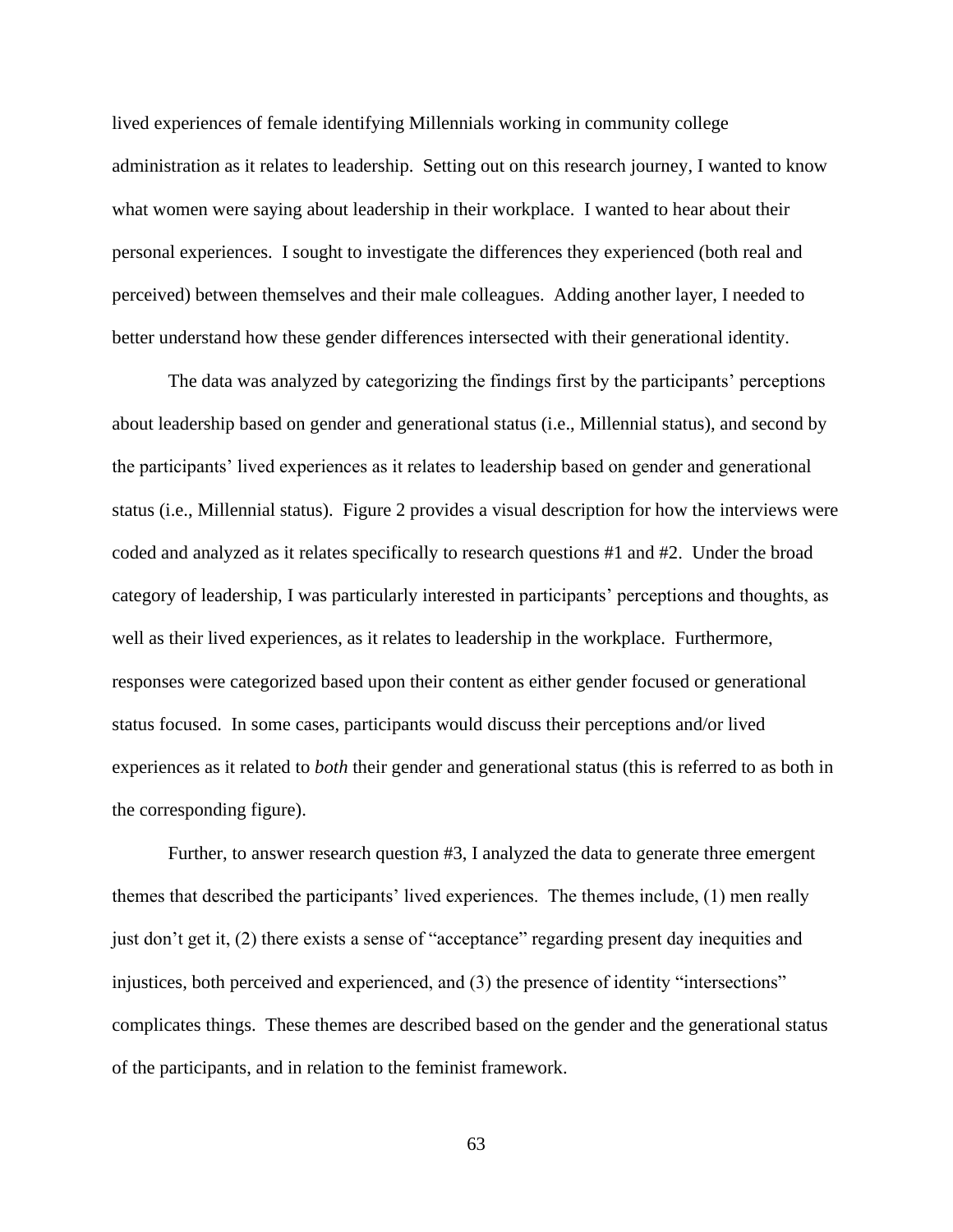# **Figure 2**

*Coding of Participants' Responses* 



## **Categorizing the Data by Gender and Generational Status**

# **Words are Powerful**

As I read and reread the one-on-one interviews, similar tones and experiences revealed themselves. Words like "luxury", "privilege", and "coast" (i.e., minimal effort) were dominant throughout the conversations that related to how male colleagues were perceived, whereas words like "proving myself", "backlash", and "fear" were often used when participants told of their own personal experiences and shared their perceptions of what they face daily as leaders within their respective institutions. Louise accurately acknowledged this when she said, "I feel like the ways that people talk and reference gender differences or use different types of language to describe women versus men and how they do their jobs, there are different words used" (Louise, personal communication, November 27, 2020). Helen, Iris and Brandy all mentioned "proving oneself" multiple times in the context of their conversations. Iris expanded on this a bit and brought up an interesting point when she said: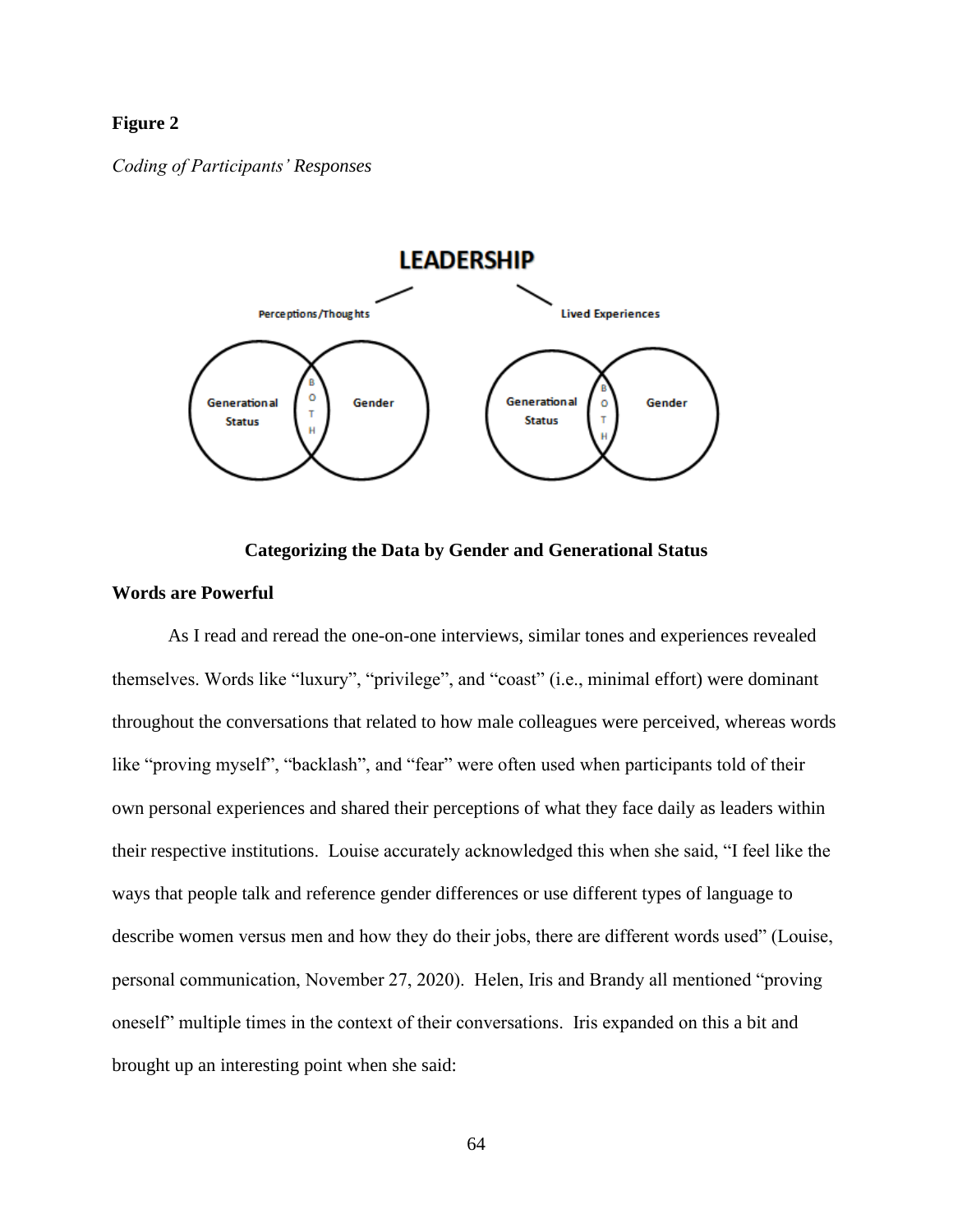…we have to jump through more hoops… we have to do more work and we have to keep proving ourselves. And even then, we don't know if it's going to be enough that somebody will be convinced, I guess, that we can lead or that they would trust our leadership. (Iris, personal communication, December 9, 2020).

Not only does she express this need to constantly prove herself, but she also acknowledges that females then have to wrestle with possible feelings of inadequacy and/or capability as leaders. It begs the question, are we really enough? It is immensely discouraging that through all the efforts of "proving ourselves" women still have to ask themselves if it is really enough in order for others to believe they are competent and qualified to do the job correctly and to do it well.

Nancy went on to talk about the "fear" that she experiences in the workplace. To further clarify, this is not a fear of bodily harm, but rather a very real fear of unintentionally saying something or acting in a way that would put her in an unflattering light. Regarding both gender and generational status, she reports that there is a:

…fear of overstepping your boundaries at times. You don't want to be looked less upon because of that… there's [also] a fear of trying to express and share new ideas because they're not necessarily as welcome because they just want to do it the way that it's always been done. (Nancy, personal communication, March 3, 2021)

In this comment, Nancy specifically draws upon her experiences as a female, but also her experiences as a Millennial when she talks about bringing in new perspectives. Helen also touched on this aspect of how her gender and generational status overlap. In a stark reflection of her experiences in the workplace, she goes on to say, "I think I feel very alone, and academia is predominantly, people are my parents' age… [they're] usually male, usually white" (Helen, personal communication, November 23, 2020). She then went on to speak in greater length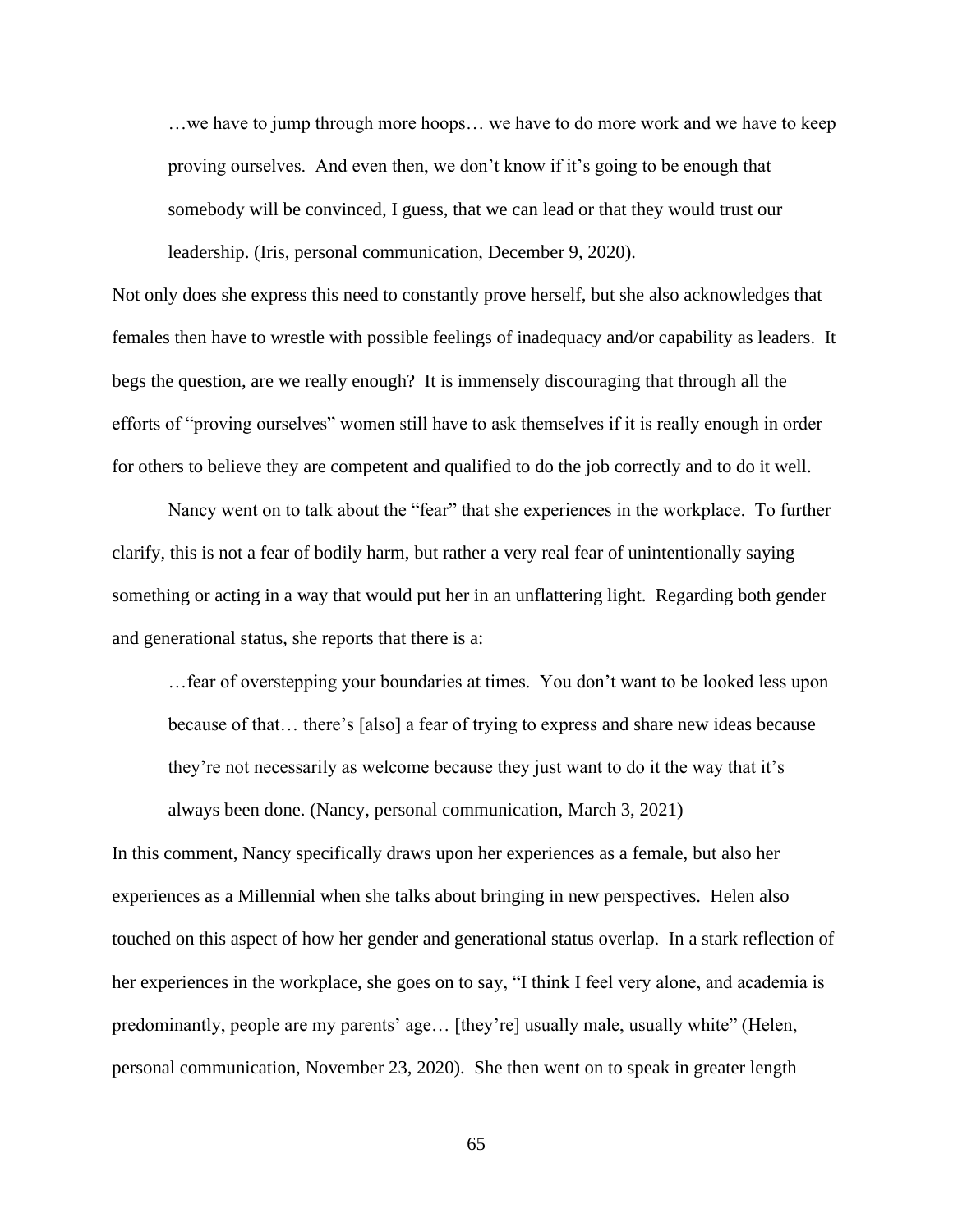about her need to "prove herself". In line with both Nancy's and Helen's experiences, Jackie also sheds light on her "fears":

I'm very careful about the way that I speak at work, which I don't think men ever do… it's made me very self-conscious in the workplace about the way that I'm talking and how I'm speaking, which is actually more frustrating because then I feel like I have my counselor voice on and I have to use my counseling skills rather than, I'm an expert… I want to use my expert voice, my expert experience… I absolutely one hundred percent believe that it's because I'm a woman and because I'm young. (Jackie, personal communication, November 23, 2020)

In talking about her male colleagues, Iris also echoed a similar sentiment when she commented, "I feel like [men] have the almost luxury maybe to say it like it is and not be afraid [of repercussions or retaliation]" (Iris, personal communication, December 9, 2020). It strikes me as truly disheartening that females should ever feel the need to alter how they present themselves in order to be taken seriously, or in order for their voice to convey a sense of authority on a given subject matter. Yet, this is exactly how it is for women across the U.S. working in a profession that gives an outward appearance of being progressive and equity minded.

When asked to describe their male counterparts, very different language was used. Rachel notes:

So the men in our office, they're not very aggressive… they're very like 'I'm here, I'm passive, I'm getting things done, but I'm not really [overachieving]'… I just feel like the men in our staff just kind of get there and just kind of coast. I don't want to call them lazy because they're not, but they're in like a maintenance state. (Rachel, personal communication, November 23, 2020)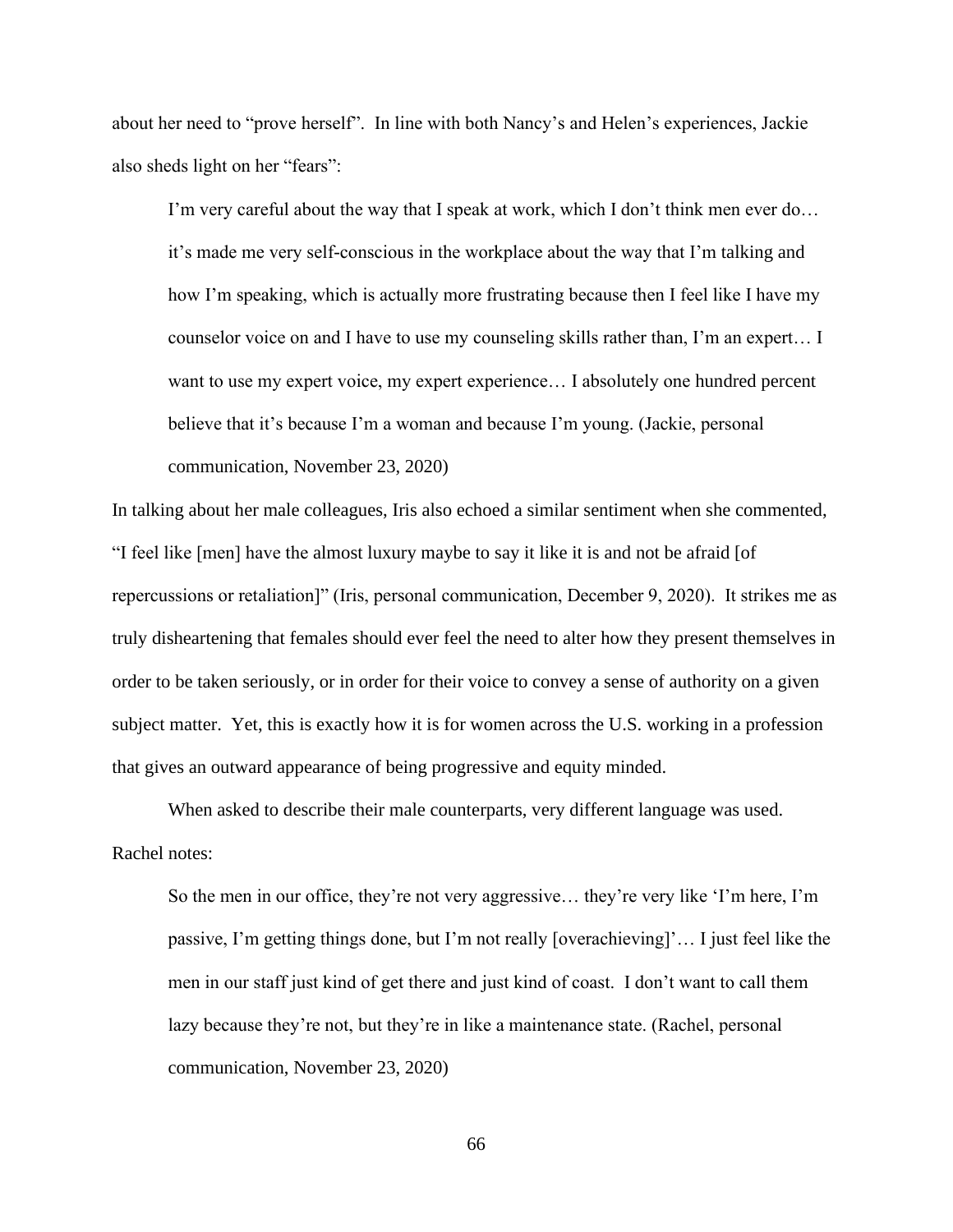Alice also alluded to this when she said:

I think men have more leeway as far as being able to do things just because they can. Whereas women will get a little bit more negative feedback if they don't get that buy in, if they aren't more receptive to feedback. (Alice, personal communication, November 29, 2020)

The differences here are nothing short of striking. What is becoming evident is that women believe that men have the ability to do little more than the bare minimum without fear of repercussions or backlash, whereas females (particularly Millennials in this case) are regularly expected to do more, exceed expectations and take on additional tasks and duties to "prove themselves" as competent and trustworthy leaders. The participants in this study have shone a spotlight on the fact that women must live in a state of heightened vigilance regarding how they speak and act in the workplace.

# **Not Old Enough**

To couple these feelings of "fear" and attempts to "prove oneself" from a gender perspective with the generational piece, is further crippling. Several of the participants also spoke of not being taken seriously because of their age. How devasting it must be to spend countless hours doing everything possible to "prove oneself" only to then be largely dismissed because they are not over the age of forty. Regardless of the educational credentials that these women have, their ideas and perspectives are still largely disregarded and dismissed because they are blindly labeled as "too young". Alice spoke directly to this when she said, "I kind of feel like our generation, or me specifically, I wasn't taken seriously even though I have a significant educational background" (Alice, personal communication, November 29, 2020). In my interview with June, she recounted a very specific time when she was interviewing for a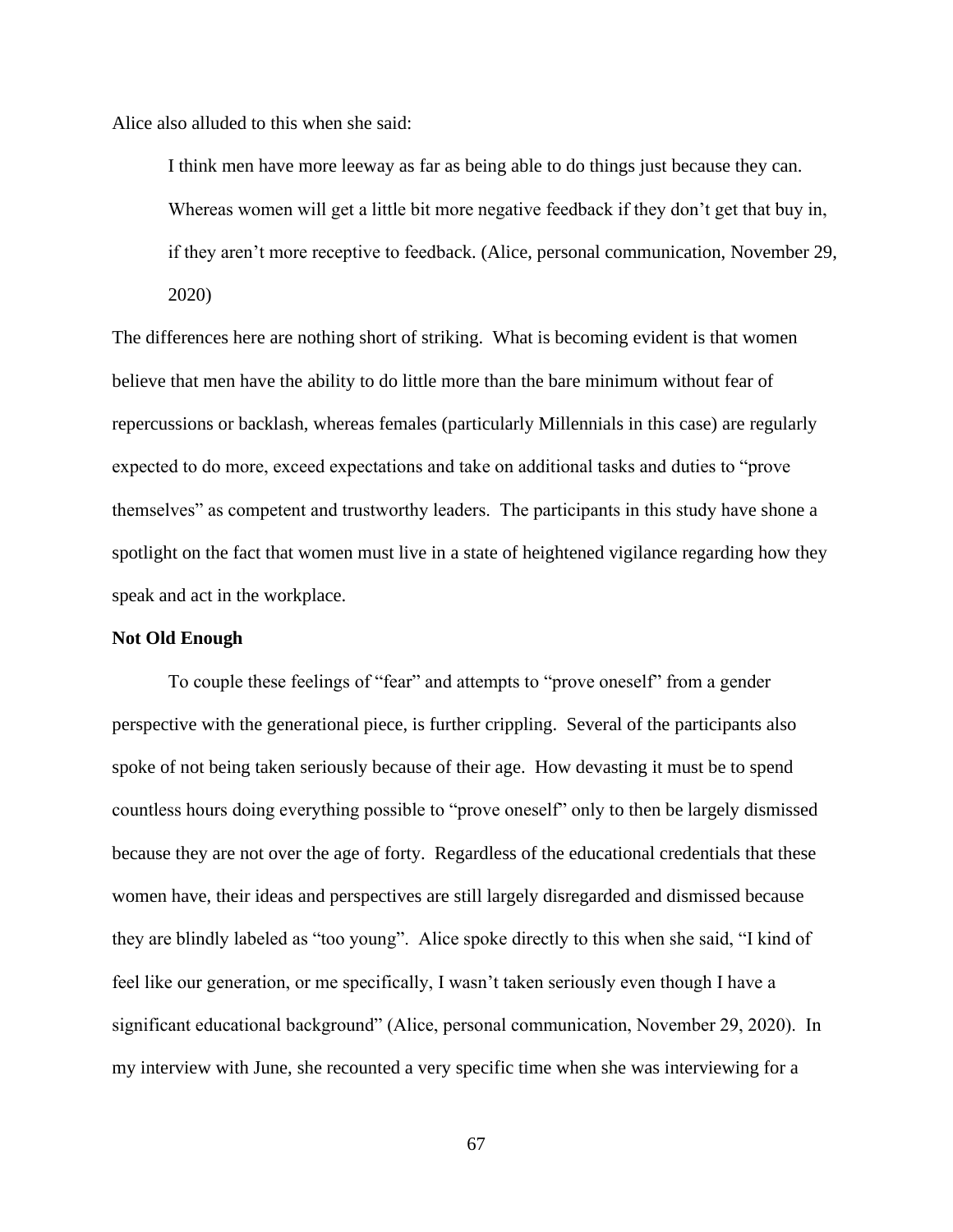position and the interviewer "straight up just told me, 'You're too young for this'" (June, personal communication, January 15, 2021). She went on to describe how she felt as a result:

And so that's kind of when I started thinking a little bit about age and being in higher ed and moving up at some point. I'm like, 'Is it really going to take until I'm out of my twenties, or whatever, for people to view me as competent and smart and all the things?'. (June, personal communication, January 15, 2021)

In terms of credentialing, like most of the participants I spoke with, June holds a Master's degree and explained that she was fully qualified for the position that she applied to. This is not to say that she should or should not have gotten the position, but it does sound an alarm that the reason she was not even considered further was because of her age/Millennial status.

## **Abolishing the "Mothering" Role**

Although being taken seriously is a continual struggle, what seems to be firmly cemented in place is the perception that as females we are overwhelmingly seen as the "caretaker" or in a "nurturing" role. Historically, women have been and often still are seen as maternal figures; someone who provides a more nurturing and sensitive perspective. Perhaps not surprisingly, this same stereotype has carried over into the workplace. Rachel spoke of this directly when she said:

I definitely think that female presence, especially with your antiquated views of females of being in service and support roles and almost like a caretake in some cases; [females] do a lot of support, we do a lot of engagement. I definitely think we get into hand-

holding territory. (Rachel, personal communication, November 23, 2020) While she acknowledges the antiquated mentality from where this dynamic originates, she also fully acknowledges that it is alive and well in higher education today. It is not unusual to see a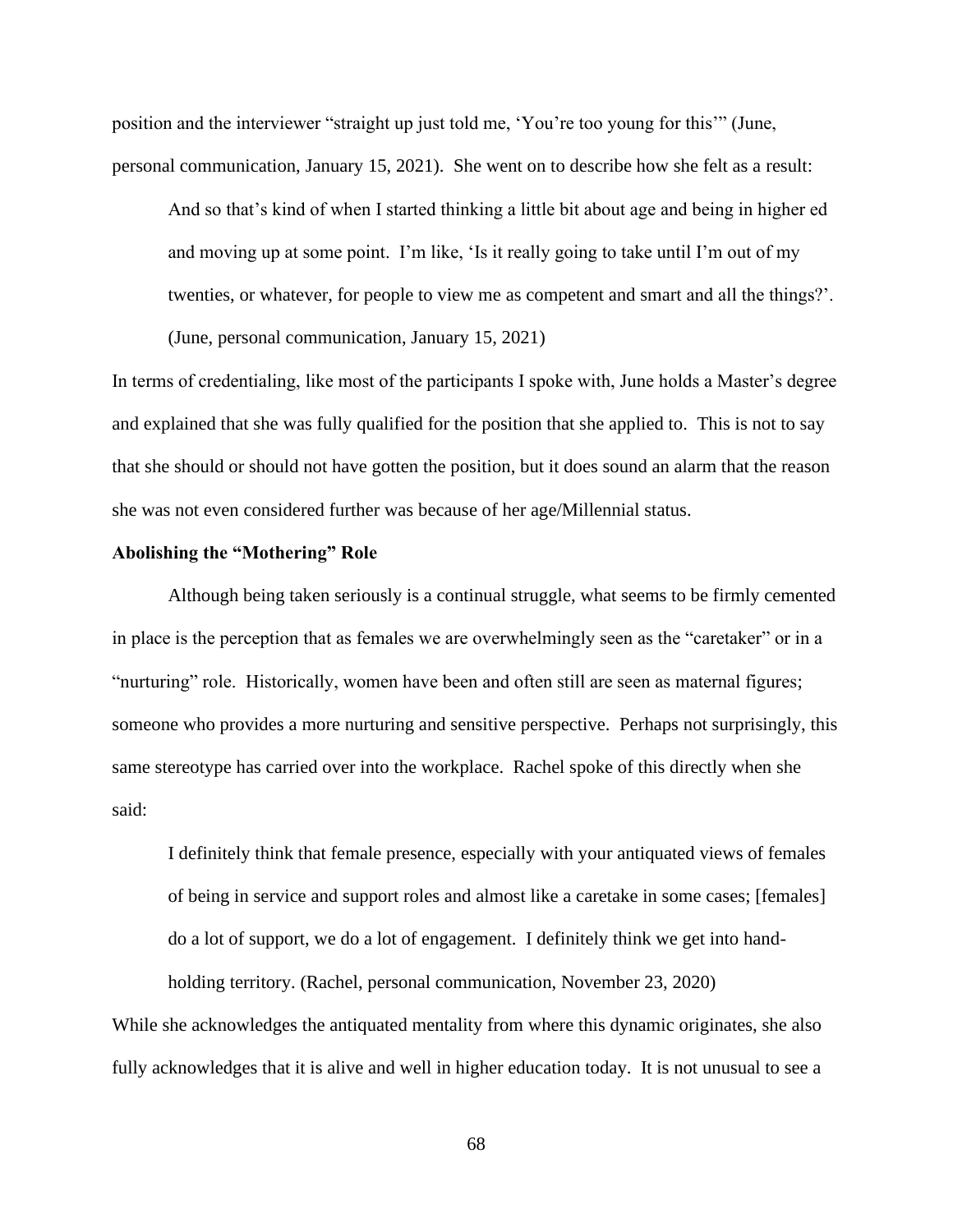stronger female presence in support-type roles (e.g., advising, counseling, student success center positions) within the community college. What is interesting is that this same dynamic is carried over in terms of leadership and how that looks different between males and females on campus. Rachel went on to say, "I've definitely had experiences where especially serving men, they treat me differently than they would treat my male colleagues" (Rachel, personal communication, November 23, 2020). Brandy also referenced this "mothering" mentality when she commented, "I always have this concern that I am not even being seen as [I am] but am being more so [seen as] an effective maternal figure than I am an effective leader" (Brandy, personal communication, November 28, 2020). Perhaps this then begs the question of how to shake such an antiquated mindset and regularly reinforced stereotype.

## **What About our Female Colleagues?**

An intriguing point emerged when discussing the differences between male and female leadership, and how that manifests in individuals' perceptions and experiences. A great deal of the conversations centered on how participants viewed their male counterparts, but a smaller part of the conversation also looked at how participants viewed their female colleagues. Particularly from a Millennial standpoint, several interviewees had things to say about their female counterparts from older generations. Angela spoke a bit about the women she knew in leadership:

…they were either kind of distant, and cold, and to a point vengeful for some things. A lot of times there was a lot of feeling of there being a target on my back, and you just wanted to fly below the radar. If they didn't know your name, sometimes it was even better. (Angela, personal communication, January 13, 2021).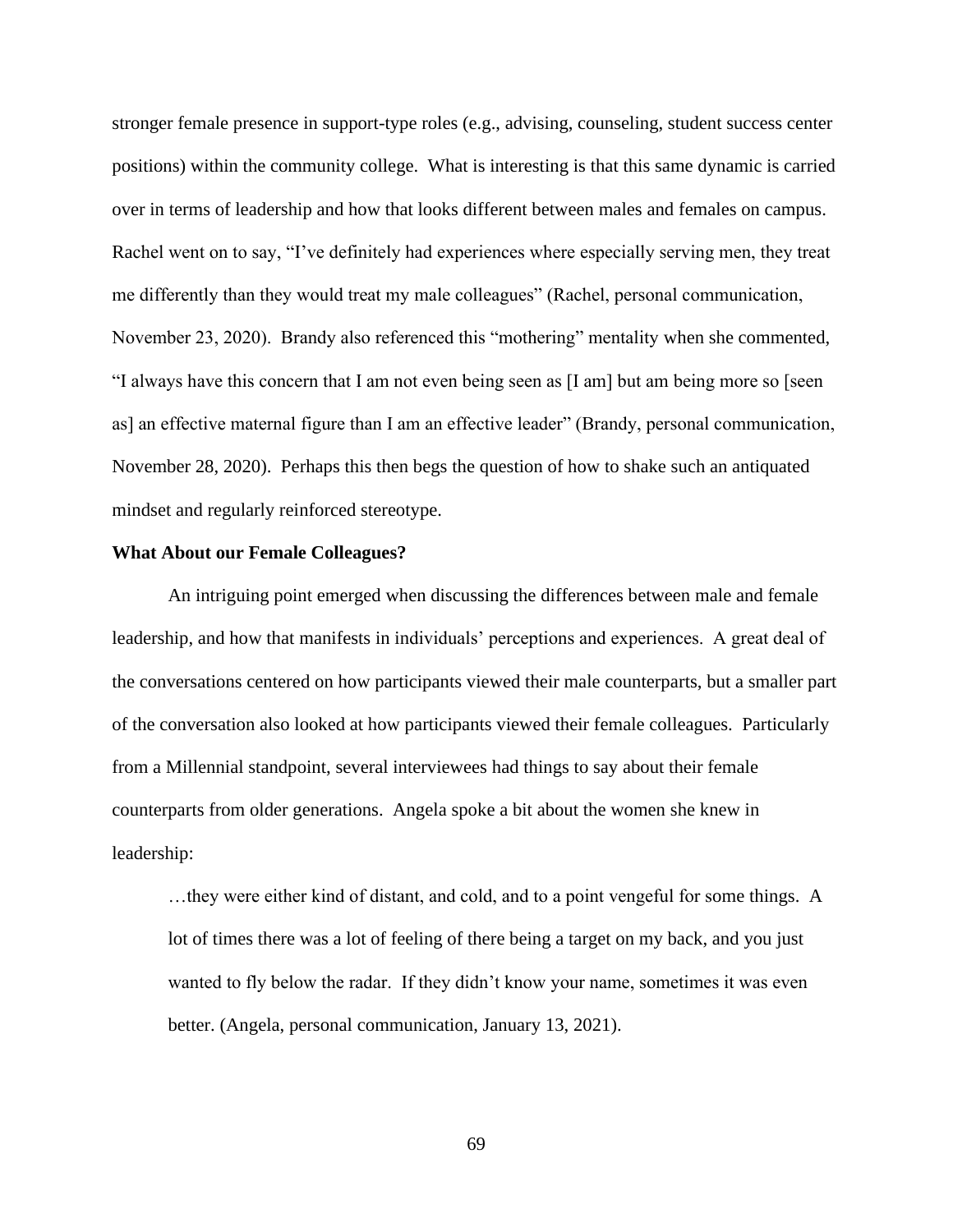She went on to say, "I've always actually found more support from some of the men who have been on cabinet. It's a little dissonant that men have been more willing to give me guidance and help give me a boost" (Angela, personal communication, January 13, 2021). While the experiences females face often feel very different from those perceived experiences of men, there is also this added layer of not feeling supported by female colleagues. While Angela did not expound on what she meant by dissonant, one can conclude this may have risen from the idea that as women, we expect to be in one another's corner, so to speak. Because we likely have shared experiences about what it is like to be a female in the workplace, perhaps there is an expectation that we would want to help a female colleague out. Quite the opposite, Jasmine notes, "…my last supervisor that I had was in her late 40's… [she] really did not respect other women in her role, and did not try to groom women. She also pitted them against one another" (Jasmine, personal communication, February 23, 2021). This finding is additionally alarming in light of everything else that has been shared.

### **Climbing the Career Ladder**

In looking specifically at participants' perceptions about leadership, one area that I wanted to focus on was career advancement and how female identifying, Millennials perceived their own career trajectory and how their perceptions impacted their future ambitions. Erica aptly sums up her thoughts by saying, "I think I'll have to fight for [the position] if I want it… I think [I've] got a shot, but I don't think I have as much of a shot as a male counterpart" (Erica, personal communication, February 25, 2021). There was also an interesting perspective that emerged about senior-level roles being somewhat less desirable. One participant mentioned that moving up would take her further away from working with students, which was what she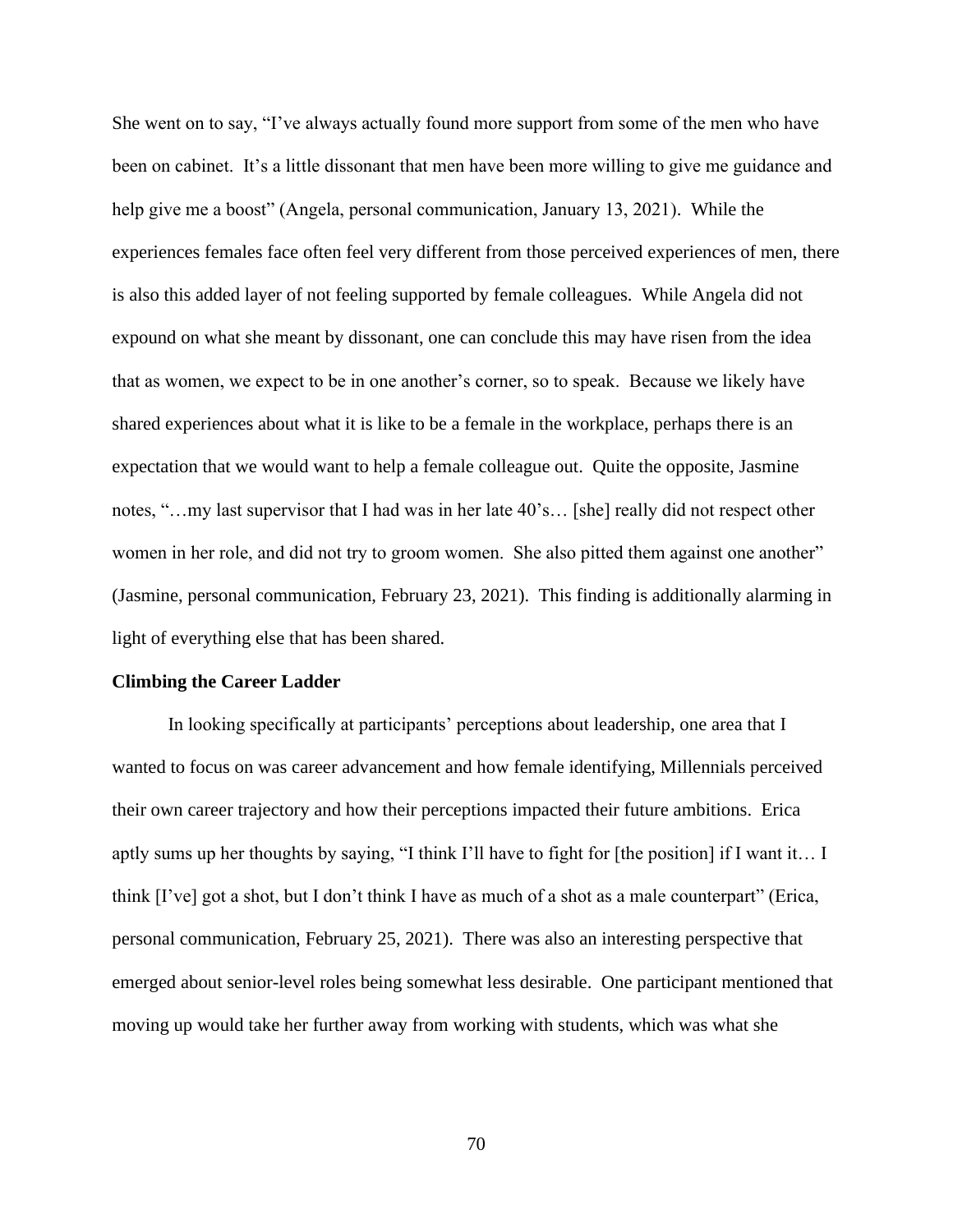enjoyed most about working in higher education. However, others noted some darker and more dismal aspects of higher up roles. Rachel commented:

I don't really see myself moving up past a director role just because of the part where it starts to get dark and muddy and twisting arms and things like that. With who I am as a person, I could not go to sleep at night with some of the ways that they have to move at that level (Rachel, personal communication, November 23, 2020)

This is indeed an interesting take and clearly is impacting Rachel's future career ambitions. She is not alone though; Iris also made reference to the "darker" side when she said:

…it is very discouraging now to even think where I want to end up because of other factors that I've just mentioned, like leadership and higher-level leadership and politics that are at play and the games you have to play to get to those positions and to stay in them (Iris, personal communication, December 9, 2020)

Also intriguing, both of these comments seem to have very little to do with generational status, and only slightly more to do with gender. When Iris references "the games you have to play", this does not appear to be exclusive to men or women. Rather these "games", and the "dark and muddy" culture that is perceived to exist at that senior level, is evident regardless of gender.

Briefly going back to the idea that females often perceive that they need to "prove themselves" in the workplace, Rachel went on to talk a bit about her own career ambitions, and noted, "Can I challenge myself and get outside of [advising] a little bit? Probably. But I [like] being told I'm doing a good job so here I am" (Rachel, personal communication, November 23, 2020). This makes one wonder if females are in fact holding themselves back because there is this overarching need to simply be valued and appreciated amidst the constant pressure of needing to prove oneself and continually take on more and do more to be respected. Perhaps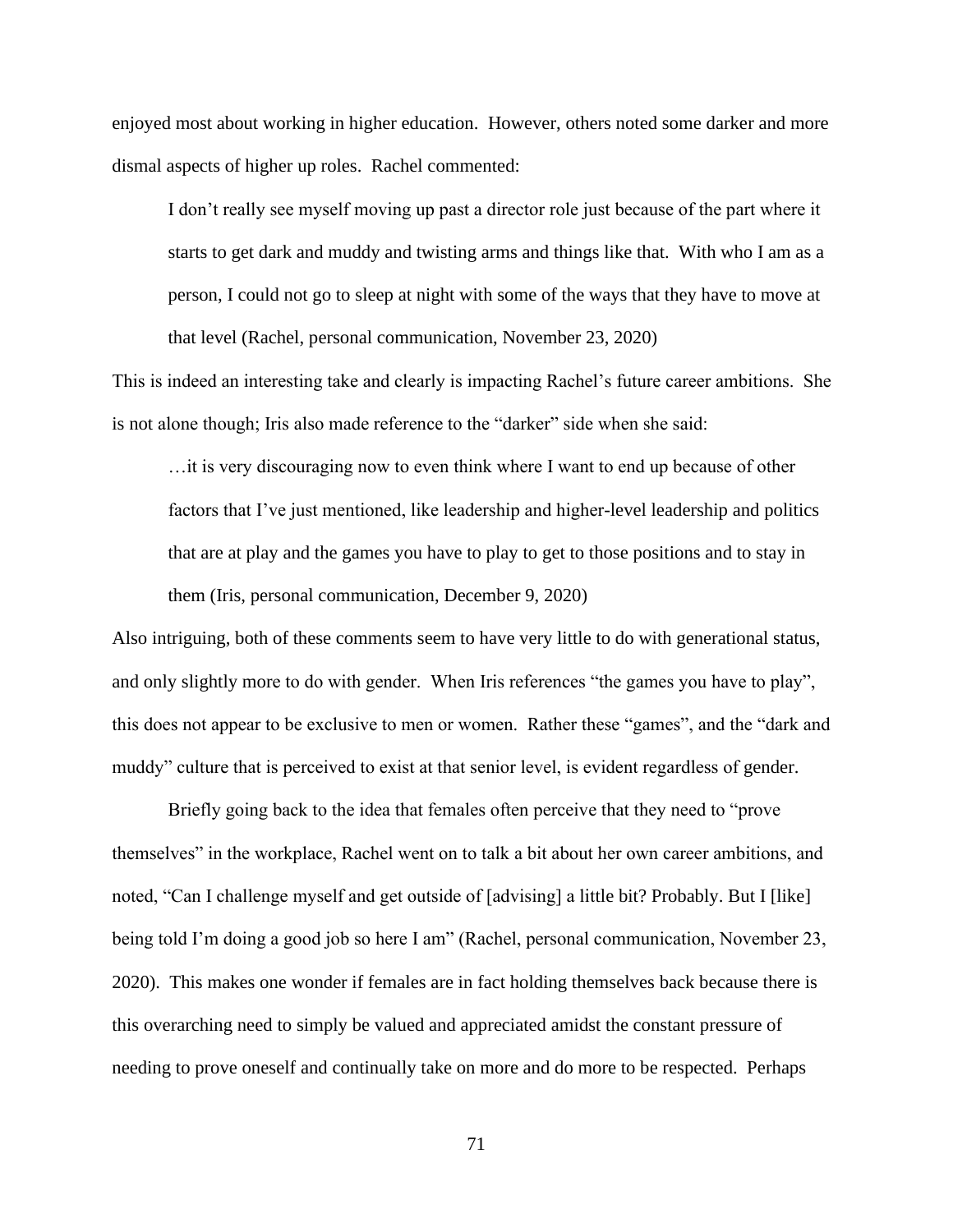once they find a role in which they are deemed as successful leaders, there is a fear of moving beyond and losing that title. The frightening part is that these are young women making these statements, women in their 20's and 30's that are holding themselves back so early on in their career because of the culture society has created, more specifically the culture that the community college has created and embraced. This is not to say that all females have this attitude or this perception of career advancement, but if one person does, it is quite possible that others do as well.

# **A Note about Old(er) and Young(er) Millennials**

A significant amount of existing research is dedicated to the differences between generations, but a lesser studied (yet perhaps more interesting) phenomenon are those differences that exist within a particular generational group. Based on the results of my study, there are distinguishable differences between what I have termed "younger Millennials" and "older Millennials". For the sake of clarification, I refer to older Millennials as those born between 1981-1988, and younger Millennials as those born between 1989-1996. These dates were determined by a straight split down the middle of the generation.

One of the most remarkable findings between these two groups is how they identify with their "salient identity", or rather their sense of "primary identity". Simply defined, one's salient identity refers to the primary identifier an individual most closely identifies with in a particular situation (Morris, 2013). Within the group of younger Millennials, 7 of the 9 (78%) participants spoke first of their Millennial identity when asked about their personal experience(s) in leading at their institution, and how it looks different because of their identity as a female Millennial. Only one participant acknowledged their identity as a female initially and discussed their perspective and/or experiences using that lens first. Within the group of older Millennials,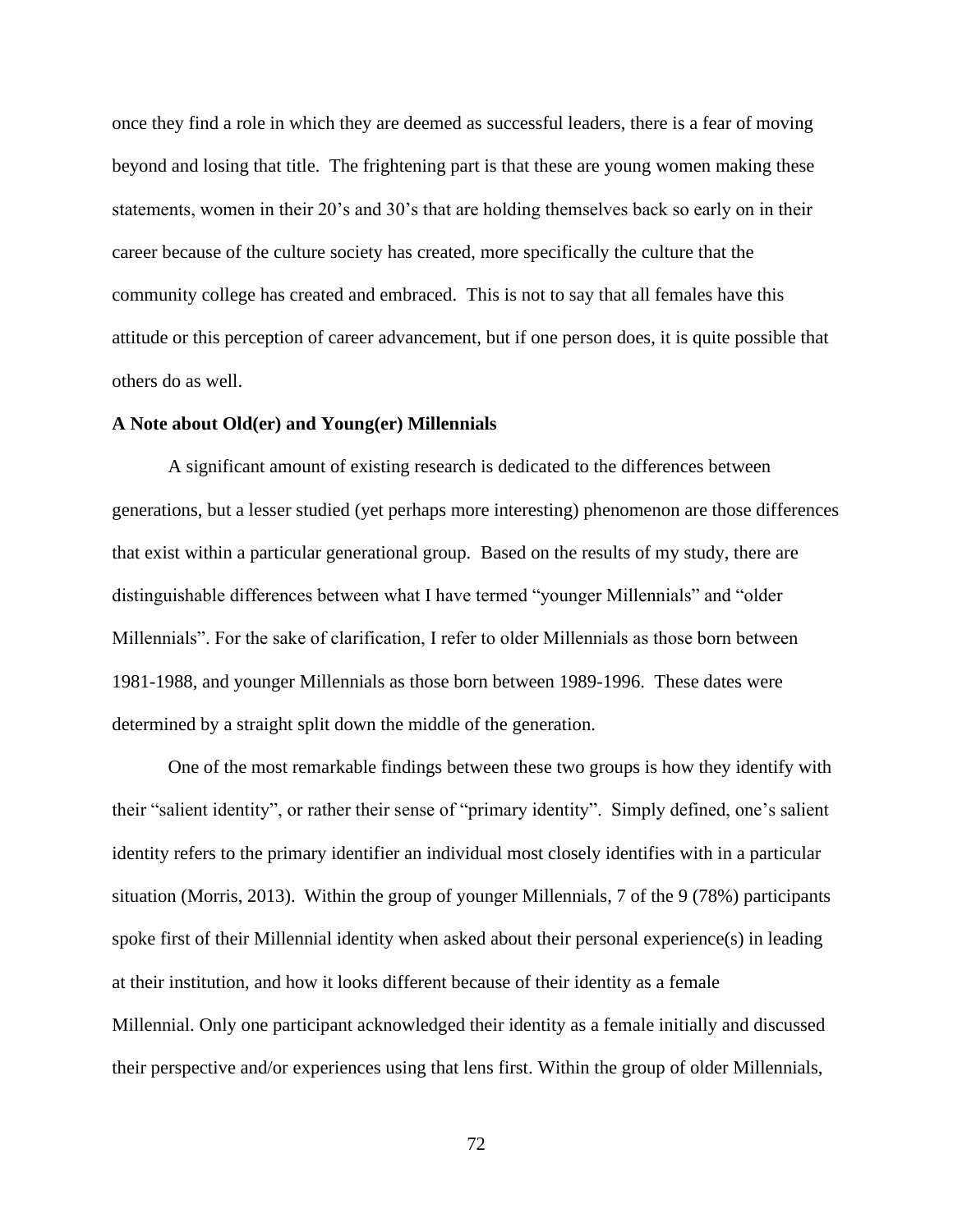however, 6 of the 11 participants (55%) spoke first of their gender, and then later referenced their generational status as it relates to their personal experience(s) in leading at their institution. One participant, however, acutely pointed out that it has been difficult to determine if their experiences are primarily a result of their gender, generational status/age, or rather a combination of both.

While percentages are not usually referenced in qualitative studies, this particular divide within the generational group was quite striking. It seems apparent that younger Millennials more closely recognize their generational status, and are more aware of how those differences show up in the workplace, while older Millennials are more in tune with their gender identity and how that plays out in their workplace interactions. While both groups spoke freely and candidly about their gender and generational status, there was a distinct difference in the focus on the conversation depending on if the interviewee was deemed to be a younger Millennial or an older Millennial.

For example, several younger Millennials spoke specifically about their perspectives as it relates to generational status. Jackie noted:

Baby boomers and Gen Xer's have these really big, important roles in decision-making roles on campus and they're making decisions for entry level Millennial workers, as well as Gen Z and younger students, and their experiences don't reflect the experiences of their Millennial and Gen Z stakeholders. There's a huge disconnect. (Jackie, personal communication, November 23, 2020).

Erica, also a younger Millennial, reiterated a similar sentiment when she commented: …the fact that she still saw me as a kid, it wasn't insulting but it was surprising… I think as a female, we experience that a lot more. If we're not close to retirement our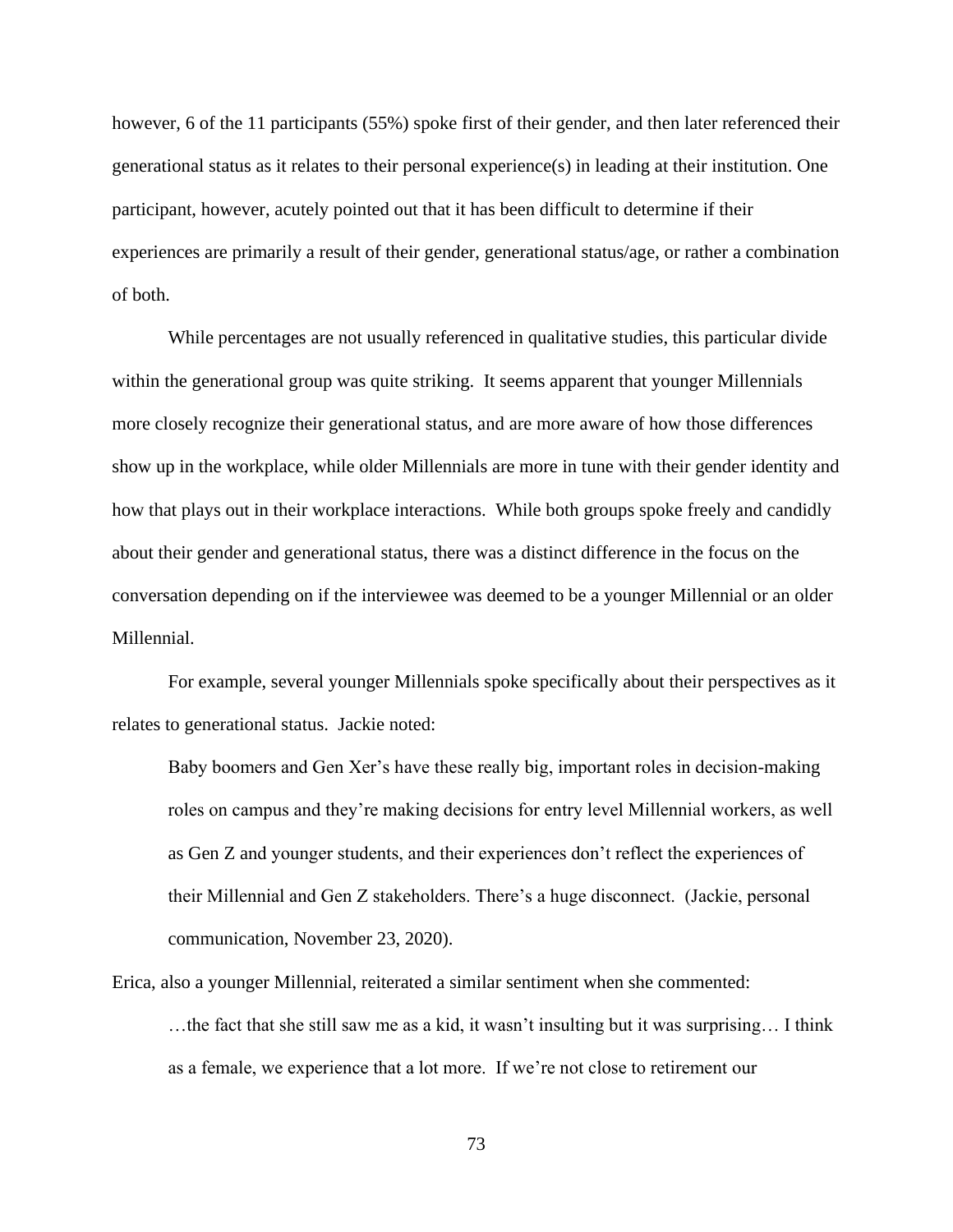experience is not super valid in a lot of folks' eyes. (Erica, personal communication, February 25, 2021)

Although there are elements of gender woven within these statements, the overarching focus from the younger Millennial group is on generational identity, and gender more or less seemed to follow behind as an afterthought.

Conversely, older Millennials really seemed to focus on their perceptions and experiences as it related to their gender (versus generational status). Megan, for instance, alluded toward feelings of inadequacy, but from a gender perspective, when she said:

[Men] are the ones whose voices are generally heard a little bit louder, and I've learned to insert myself in some of those conversations, but I need to be confident in the area in which I'm speaking to. If I have any hesitation, I sometimes find myself silenced because I'm afraid of looking inept in front of leadership. (Megan, personal communication, February 28, 2021).

Also focusing on gender identity, the concept of boundaries emerges. In utilizing this term, I am referring specifically to the physical, emotional, and mental limits an individual creates around themselves, which further impact how one acts and behaves. Going back to this idea of "fear" and reflecting on the point that many participants work very hard at maintaining a delicate balance so as not to overstep these imaginary (yet, seemingly very real) boundaries in the workplace, Jasmine, an older Millennial, commented:

There's always that fine line to walk when you're trying to be firm and yet you're trying to also not cross into being too dominant or trying to seem overbearing… if they were a man, that wouldn't even be a part of the commentary. (Jasmine, personal communication, February 23, 2021)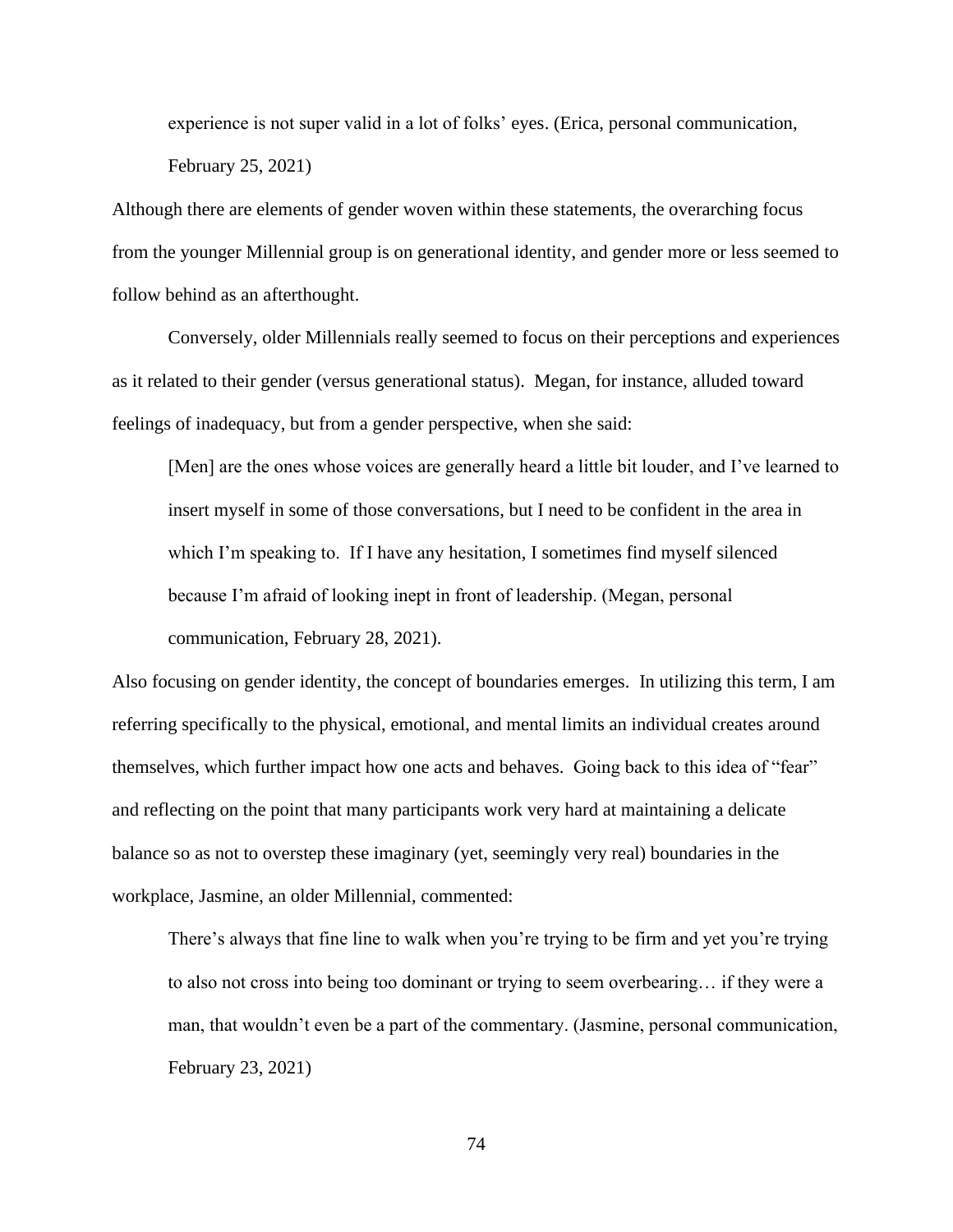In these instances, gender now takes a predominant place in the conversation, while generational status is outwardly not as important.

Of further interest were the number of comments from older Millennials which acknowledged a sense of discomfort with being referred to as a Millennial. Several participants were vocal about the fact that they were on the older end of the spectrum, or that they had a hard time accepting their Millennial status since they did not closely identify with the younger Millennial group. For instance, Louise mentioned that she felt "conflicted about identifying as a Millennial in many ways... because [I'm] right on that borderline" (Louise, personal communication, November 27, 2020). Kim echoed this when she said:

I mean, I consider myself a Millennial, but I have never really considered myself… I don't feel like I categorize a lot in the Millennial cohort because I'm on the lower range. (Kim, personal communication, December 5, 2020)

By "lower range" it can be assumed that she is referring to her status as an older Millennial since Kim was born in 1983. Several other older Millennials also acknowledged this difference, but I think Megan summed it up best when she spoke about a coworker:

But she's five years younger than me, and there's even a divide between the way I see life as a Millennial, the way she sees life as a Millennial and those distinctions are apparent… I think the Millennial generation spanned a little bit too long because I definitely don't identify with the younger Millennials. (Megan, personal communication, February 28, 2021)

It is hard not to think that perhaps these apparent differences have emerged because younger Millennials entered into the workforce (2008-2016) at a time when gender equity issues were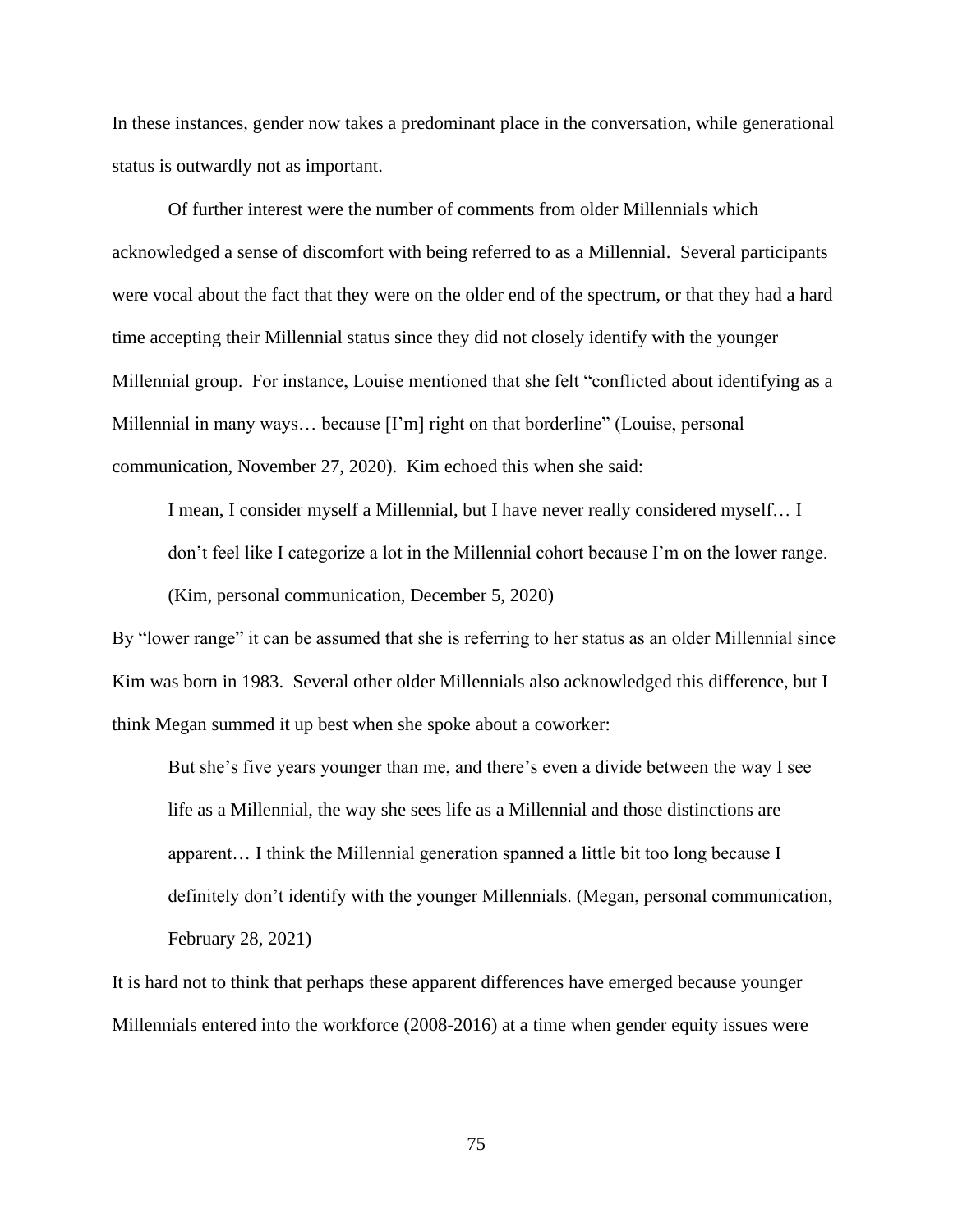either less present, or they simply looked vastly different, as opposed to those seen by their older Millennial counterparts who likely entered into the workforce in the early 2000's (2001-2007).

## **Emergent Themes**

Research question #3 prompts a deeper dive into the perceptions and experiences of the participants and asks us to look exclusively at what is revealed in light of a feminist framework. In hearing about the participants' lived experiences and better understanding their perceptions regarding leadership, several critical themes became clear: (1) men really just don't get it, (2) there exists a sense of "acceptance" regarding present day inequities and injustices, both perceived and experienced, and (3) the presence of identity "intersections" complicates things.

## **"Men Just Don't Get It"**

Despite those differences within the generational group, some comments were consistent amongst all participants regardless of age. One particular interview question asked interviewees if they thought "men got it" in regards to gender equity, or if there was still some sense that male colleagues in the workplace were still a bit naïve and ignorant when it came to issues of gender equity. While their responses were nuanced a bit, the majority of interviewees agreed with the statement that "men just don't get it". The real question then becomes "why" – *why* don't men "get it"? There are two ways to look at this: (1) men are trying to understand, but inherently they will never fully "get it" because they are not female (from a biological perspective), or (2), they are not trying to understand, which can then be broken down to a variety of reasons. Several of the participants in this study recognized the first group, the men that are trying, but will never fully "get it". Perhaps more alarming though is the second group, those men that are not trying because they either do not see any problem, they do not care that there is a problem, or perhaps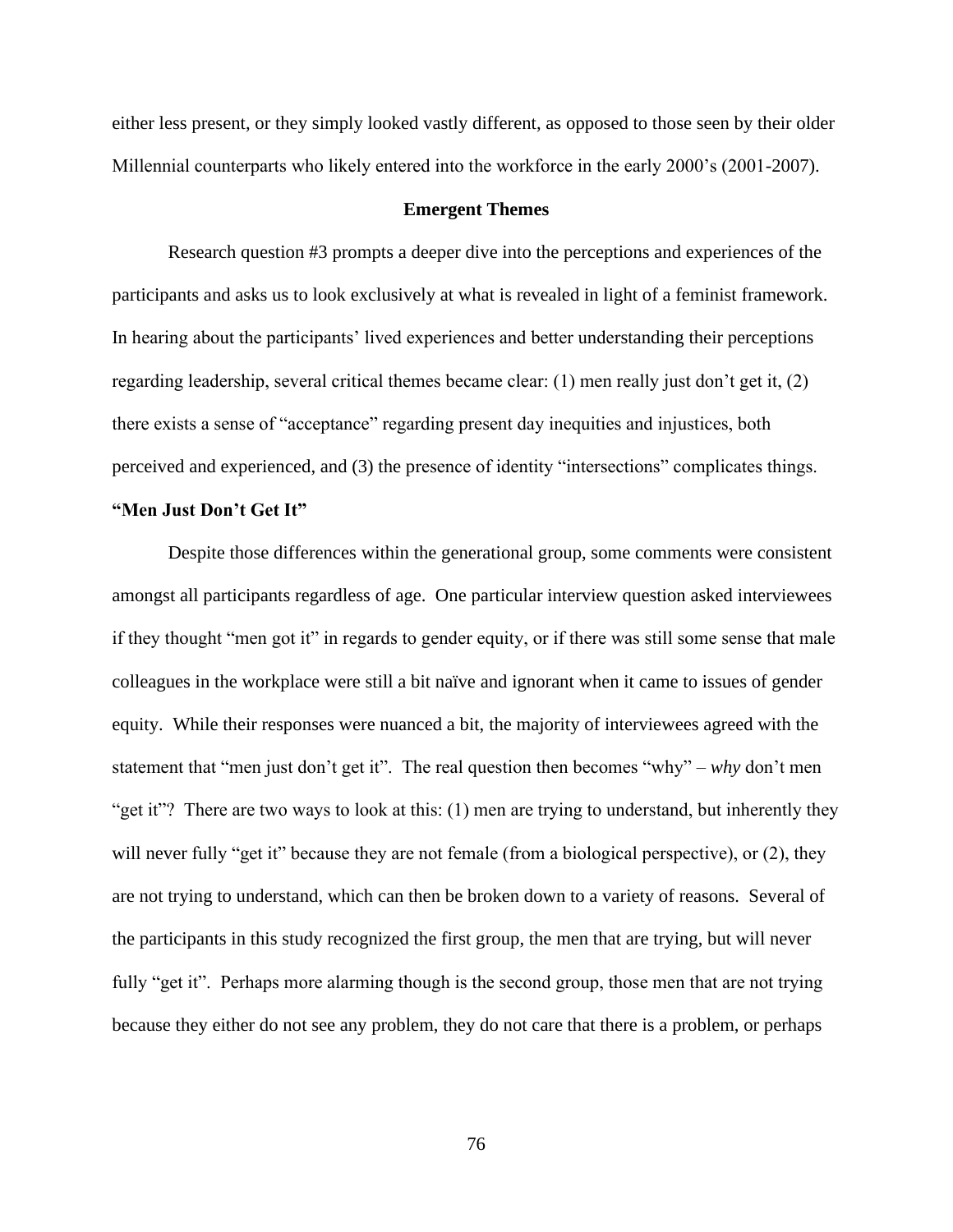they simply look at the historical progress that has been made, and then question if more work really needs to be done.

This was further demonstrated in comments dealing with very personal experiences participants have encountered in their day-to-day work life. For example, Jackie shared the following:

I think working with men has been difficult and frustrating at the worst, and at the best it's been eye opening and an area of growth on my end and their end to the point now where I actively seek those opportunities to talk to men whether they're colleagues or students to actively seek those opportunities to talk to them about my experience as a woman. (Jackie, personal communication, November 23, 2020)

Leah went on to say:

I think men a lot of times are clueless, unless they also have an identifier that makes them not part of the majority-majority. So, for example, my gay male friends, even if they're white men, a lot more in tune with the struggles that women face. (Leah, personal communication, December 8, 2020)

It should also be stated that quite a few participants acknowledged their agreement, but made sure to include an "it depends" clause. For instance, Felicity noted this when she said:

I think it depends on who the male is… I think if they're open to the conversation, they might be willing to have it, but I think what I've noticed in higher ed and in my experience is that sometimes you have a lot of what they think are 'woke men'. (Felicity, personal communication, March 1, 2021)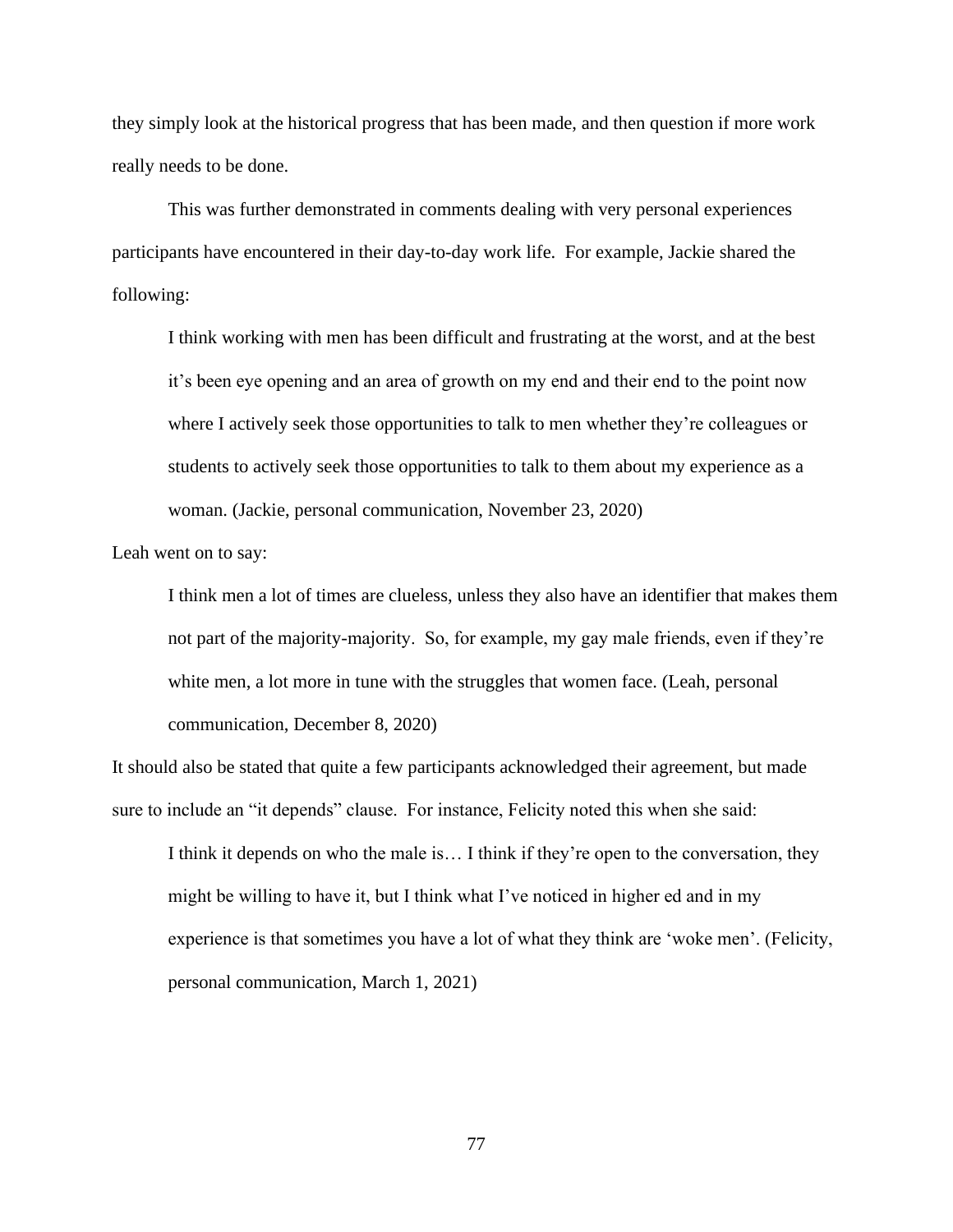As I mentioned previously, perhaps this is the most alarming group of them all – those that think they get it, but really, they are missing the mark. Yet, they have little ambition to be better/do better because they already think they are.

Similarly, Megan said:

I think some males get it. I won't say that they all do… I find higher education to be a little more open-minded especially on the student affairs side of the house, I've spoke to a lot of colleagues that seem to get it there. But if you were to ask a faculty member or somebody that did not have that training, they may not see it the same exact way. (Megan, personal communication, February 28, 2021)

Alice continued to echo the idea that higher education in itself may offer a slightly more promising perspective:

I think there have been some improvements over time and I think when you work in a higher education setting, sometimes you lose sight of reality just because a lot of the men in this space may be more aware, or may be more understanding or fighting to be more equitable as far as making sure that women are advancing and things like that. But I think holistically, no, men don't get it. (Alice, personal communication, November 29, 2020)

This is a slippery slope though. While higher education may generally be perceived as being more "woke" or progressive in terms of equitable practices, this may not always be the case. Furthermore, this blanket approach may also be allowing certain institutions to avoid doing necessary work and making necessary changes because they can claim they are already doing what needs to be done just because they are an institution of higher education.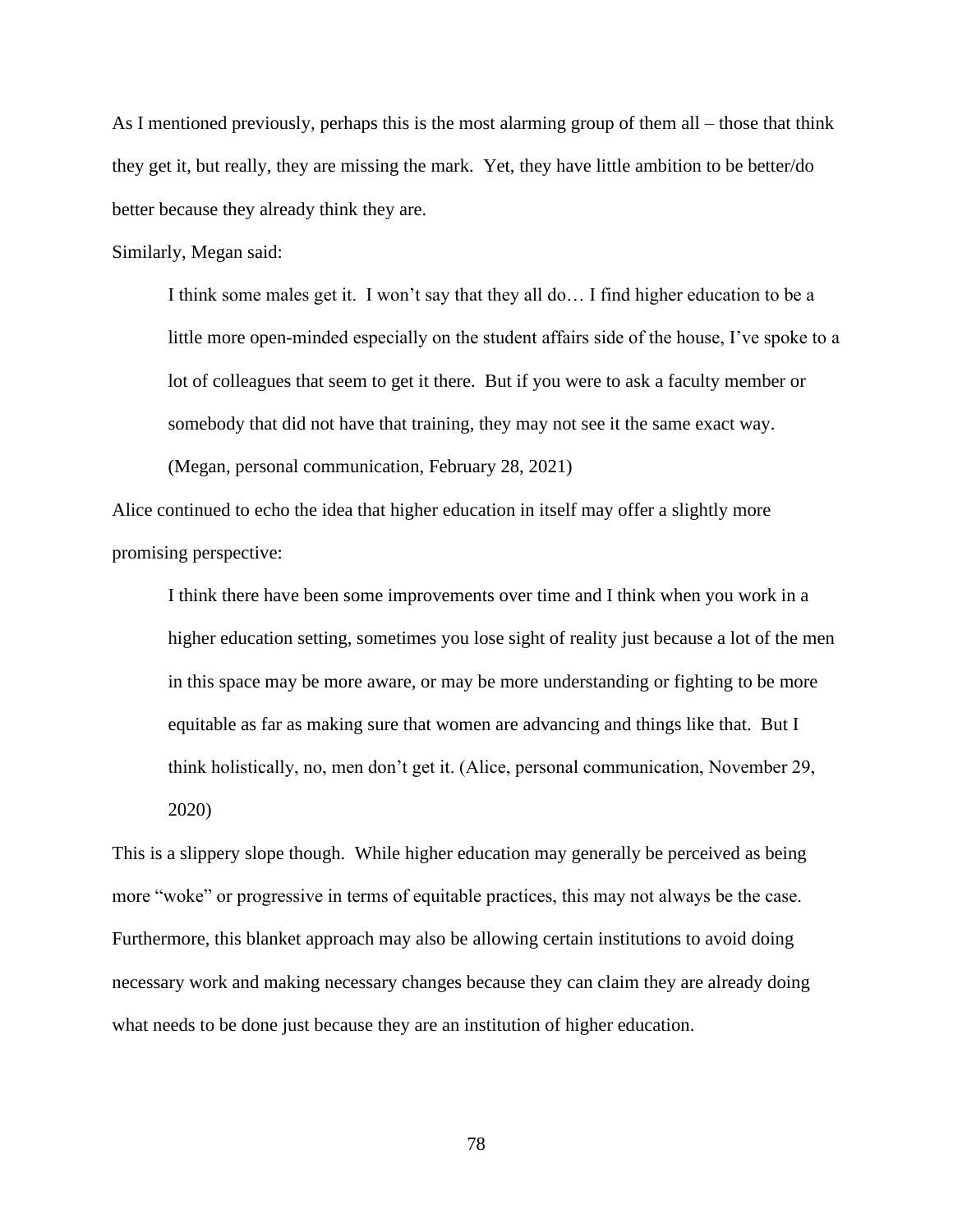One interviewee had a rather unusual perspective in regards to males and how she perceived her situation:

I know there are some male professors that are at the campus that I work at that have more conservative views about women and diversity in the workplace. But for the most part that hasn't really affected me or really anybody that I work with too much. I think it's more of like for their personal life, like their personal views. (Anne, personal communication, November 29, 2020)

Anne is the youngest Millennial that participated in this study and was the only interviewee that mentioned that while her colleague(s) may hold inequitable views, she did not feel that it would impact her directly or affect dynamics within the workplace. As the youngest participant of the group, and thus classified as a younger Millennial, it is quite interesting that not only did she not focus on gender disparities during our conversation, but also that she essentially expressed indifference to the fact that her male colleagues held inequitable views of women. Additionally, she maintained that one's personal views of the opposite gender would not impact their day-today work relationships. It is seemingly easy to chalk this up as mere naivety, but perhaps there is a shift happening within the younger Millennials, as well as those generations after, where gender equity is seen as less relevant, or dare I say, even obsolete.

### **Thoughts on Male Privilege.**

In talking about gender inequity as it falls under the larger concept of oppression, the topic of privilege is not far away. Erica succinctly noted this when she said:

It's just like any other kind of privilege, right? When you hold privileges and you don't choose to recognize them, you think that you've worked really hard and that you deserve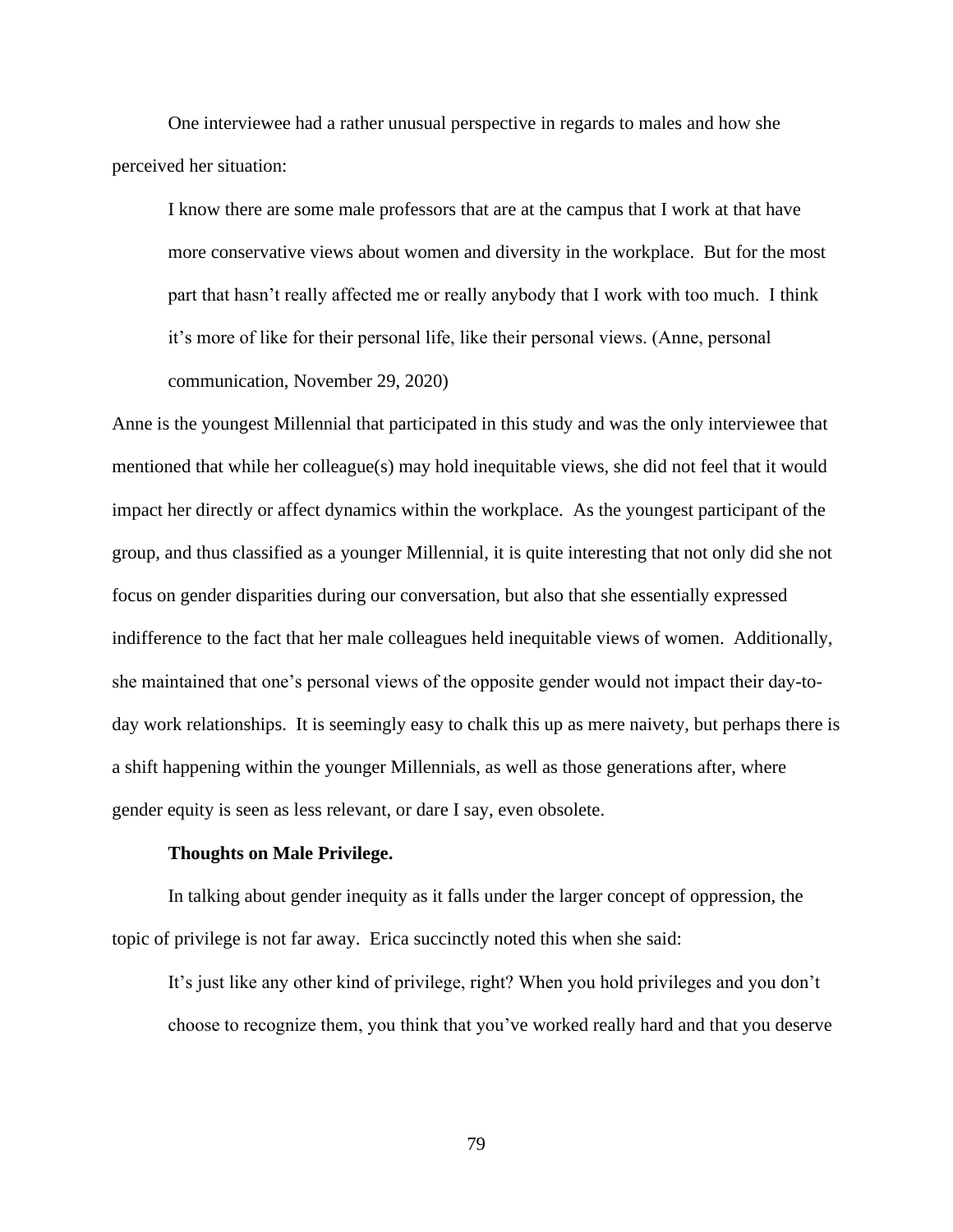what you have. Which isn't untrue but it's not the whole truth, right? (Erica, personal communication, February 25, 2021)

Privilege is an interesting concept, particularly in light of this research. Traditionally, conversations about privilege generally are embedded in diversity work as it relates to race. However, the concept of privilege is very much at the forefront of the conversations presented here. When we talk about the language used for males in the workplace, and words like "coast" (i.e., minimal effort) and "luxury" are presented, it becomes obvious that one gender has been afforded the privilege of facing significantly fewer barriers in the workplace. The Privilege Project asserts the following statement about male privilege:

Due to the patriarchal society we live in, cisgender men are awarded benefits and rights solely on the basis of their gender. With men dominating positions of power, women have often been overlooked and oppressed by society. As a result, women have been perceived consciously, and subconsciously, as the inferior gender and less competent than their male counterparts. ("The Privilege Project", n.d.)

Given the evidence and statements provided by my research participants, I would argue that even when women are in positions of authority and power, they still find themselves victims of oppression to some degree. When we talk about men "not getting it" and male privilege, inevitably the question arises of what would force a male colleague to "get it". In a world of male privilege, men don't have to get it – there are no repercussions or adverse impacts of not putting the energy in to better understand the perceptions and experiences of their female colleagues. While yes, there are laws in place to prohibit outright discriminatory practices and sexual harassment in the workplace, I argue that there is very little that is done regarding the microaggressions that still take place. There is extraordinarily little effort put into changing the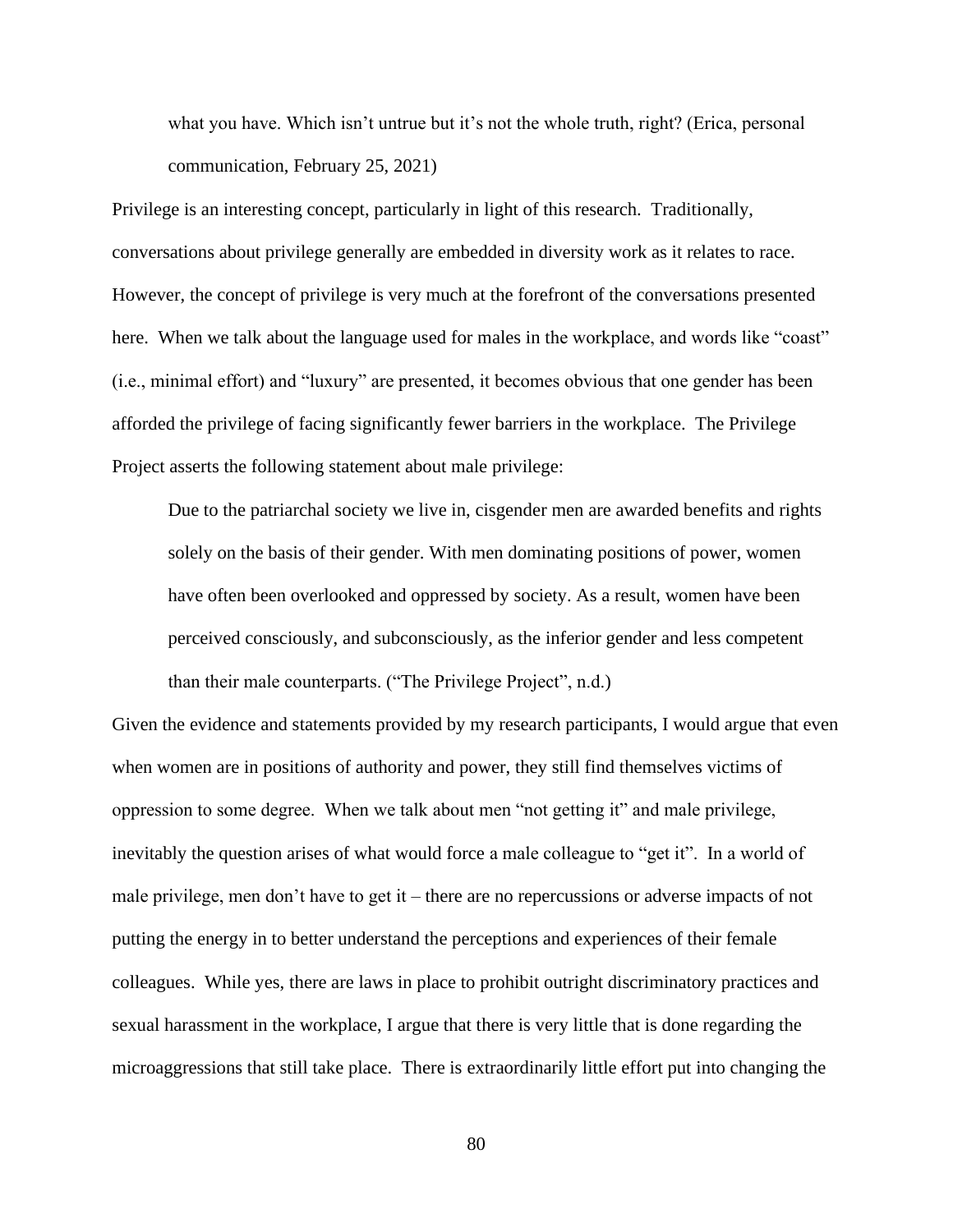workplace mentality so that female identifying, Millennials are not constantly feeling as though they need to "prove themselves" or that they need to censor themselves for "fear" of not being taken seriously or appearing competent.

## **The "Threshold" Factor**

By 2022, it would arguably seem that overt instances of gender discrimination and harassment is something that has been largely eliminated, but evidence of smaller, microaggressions is still quite troublesome. By this I mean that such microaggressions are normalized as "just the way things are." If this is true, then at what point do individuals determine that a certain behavior or action warrants confrontation? I refer to this as the "threshold factor". The "threshold factor" refers to the idea that something must be significant enough in one's mind in order to say something or do something about it. In this case, we are talking about the present inequities as revealed by interviewee's personal experiences. Interestingly, this is also an indication that perhaps there is still a strong undercurrent of antiquated patriarchal standards that exist within one's internalized mindset. I offer that the "threshold factor" is a result of three possible dynamics at play: (1) acceptance, (2) exhaustion/burnout, and (3) a desire to maintain a sense of peace.

#### **Acceptance.**

In line with instances of microaggressions is the idea that there is a certain level of general "acceptance" around inequity. Perhaps the mindset follows that because these dynamics have always been around, they are just expected, and thus accepted. For instance, Anne noted, "…we do kind of like brush it off sometimes. I feel like there might be a threshold that we don't think it's a problem until it gets to harassment" (Anne, personal communication, November 29,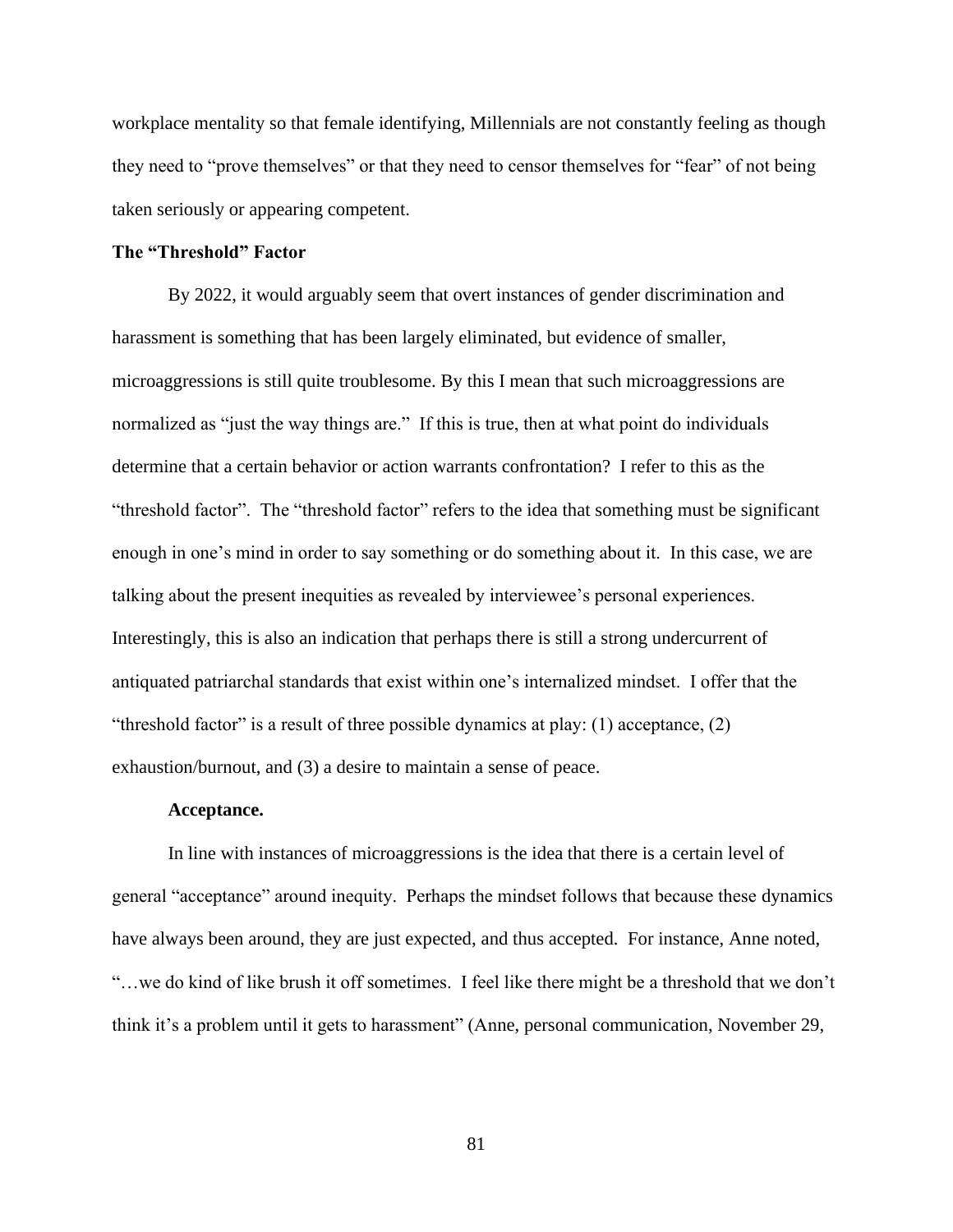2020). Erica echoed a similar sentiment when she said, "I think women, especially internally, we're like 'okay'" (Erica, personal communication, February 25, 2021). She went on to say:

We're not empowered to call people out on that kind of sexist comment… Like there've been times where I've been in meetings or situations with male colleagues and him and I would be talking to leadership, or a student or an external partner, literally anybody and they will direct the conversation to my male colleague, as opposed to me, even if I have said something. And that seems to happen a lot. And it's just accepted. (Erica, personal communication, February 25, 2021)

An interesting thought that also emerged from the interviews is the idea that perhaps women are a larger contributor to this sense of acceptance than men. Helen agreed when she commented, "And sometimes women are part of the problem" (Helen, personal communication, November 23, 2020). It then begs to be asked if gender equity work is (or has been) focused too much on men, and that there is still very real work that needs to be done by our female colleagues. Louise also alluded to this when she said:

I actually think, 'Darn it, you make us look bad.' All those serotypes about women as leaders and women as they interact with their other female colleagues, I'm like, 'Geez, man. You're not helping. You're really not helping.' (Louise, personal communication, November 27, 2020)

This underlying culture of acceptance, because this is how it has always been and will likely continue to be, ultimately upholds the "threshold factor".

#### **Exhaustion.**

Additionally, participants also alluded to a feeling of burnout and/or exhaustion as it relates to gender and generational inequities. This is often further exacerbated by additional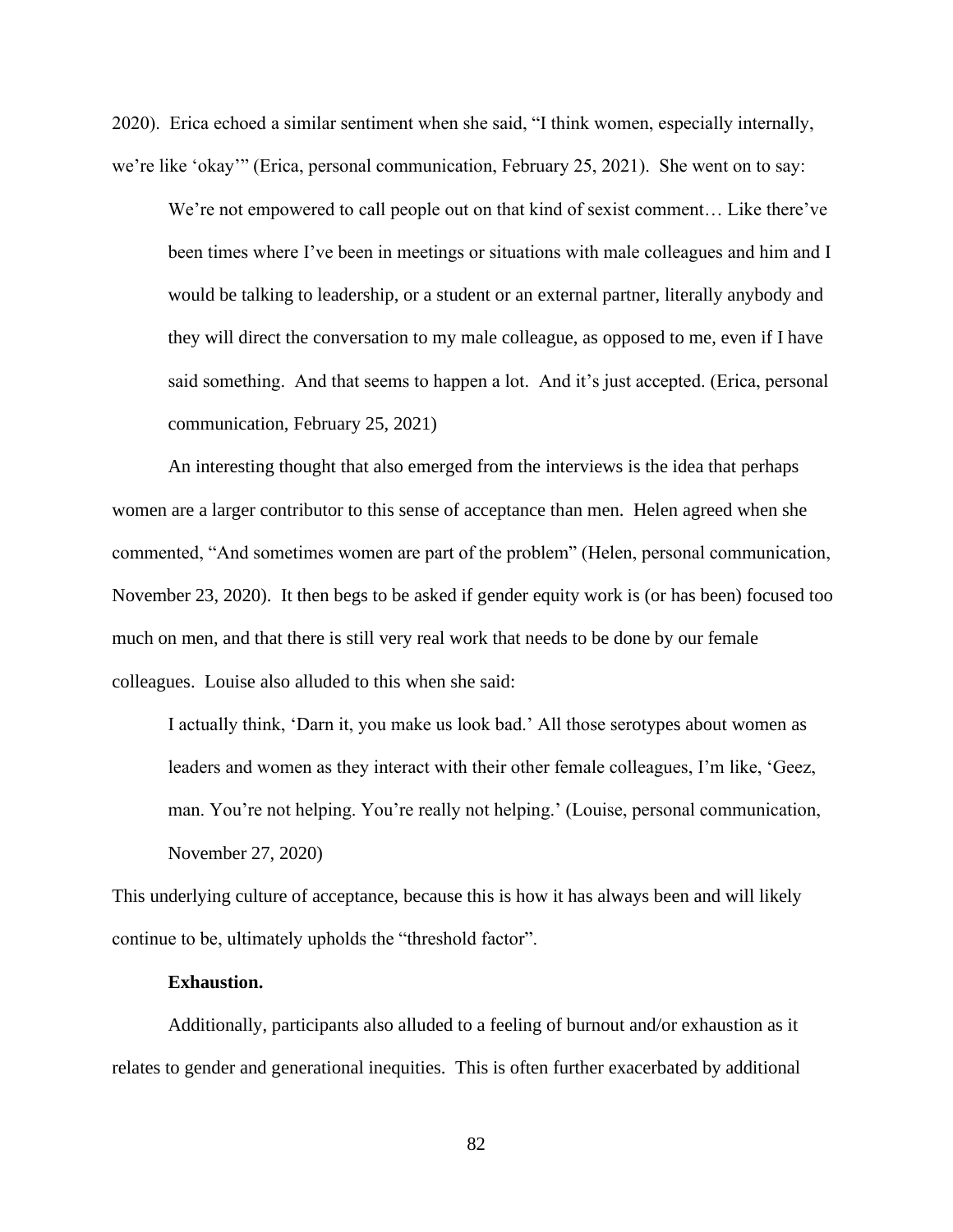marginalized identities such as race, sexual identity, and/or disability status. There seems to be a distinct sense of not having enough energy to combat these inequities, and often times, if the inequity is not "bad enough" than the energy needed to counter it, the effort it would take is just not worth it. Brandy commented, "It's just I'm happy to help, I'm happy to do whatever it is to have to make stuff move forward, but there is a point where it's just like this is exhausting. I don't want to do this anymore" (Brandy, personal communication, November 28, 2020). Jackie offers a similarly disheartening sentiment regarding her career aspirations and the perceived limitations she faces, "I don't think that the challenge of being a woman in a public sphere is ever going to go away in my lifetime" (Jackie, personal communication, November 23, 2020). Although Jackie does not reference burnout specifically, the tone is indicative of fatigue.

Alongside feelings of acceptance of the way things just are, there also appears to be an element of exhaustion contributing to the "threshold factor". I would further offer that these two components are not mutually exclusive, but rather they create a vicious cycle with one another – if an individual is exhausted and burned out, it is far more likely that they will accept things the way they are (unless they get "bad enough"). Additionally, if things are accepted as just how it is, it can seem overwhelming and daunting to create meaningful change, thus leading to a burned-out mentality.

### **Keeping the Peace.**

Finally, there appears to be a very clear social phenomenon at work here called gender socialization. Gender socialization is defined as "a process by which individuals develop, refine and learn to 'do' gender through internalizing gender norms and roles as they interact with key agents of socialization, such as their family, social networks and other social institutions" (John et al., 2017, p. 3). Historically, women are seen as the "relationship keepers". Females are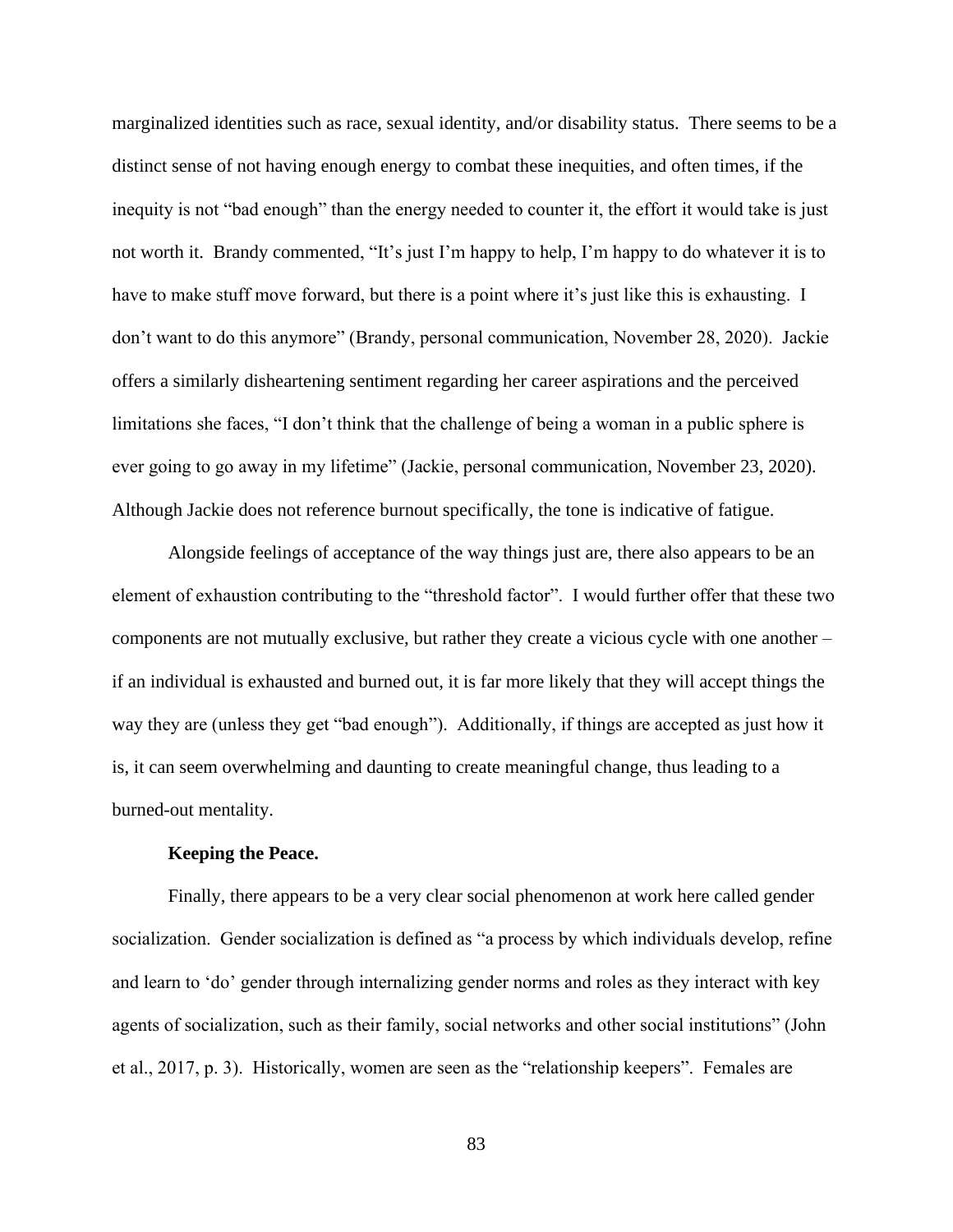taught at a young age to not disrupt the peace or cause a scene. As it relates to socialization, Kourtney specifically touches on this when she says in regards to taking a leadership stance, "[it's] been a learning process and I think that comes from socialization as a female as like just go with the flow, don't cause a stir, don't be too persistent or too pushy" (Kourtney, personal communication, December 5, 2020). Leah also echoed this by saying, "Women are doing exactly what they've been conditioned to do the whole time. Men are doing exactly what they've been conditioned to do the whole time" (Leah, personal communication, December 8, 2020). These comments alone are concerning because they truly indicate the severity and deeply rooted pervasiveness of gender stereotypes in our culture. By shining a light on various injustices and inequities as it relates to gender specifically, we are violating deeply ingrained societal expectations. Regarding the "threshold factor", it only makes sense then that females would avoid doing so unless something became serious enough to warrant such an unusual disruption.

## **Intersections**

Qualitative research is rarely cut and dry; rather it is riddled with nuances and muddled by multiple variables that inevitably impact how participants perceive and experience their world. My research was not exempt from this fact. It would be negligent not to acknowledge the intersections of identity that my participants face, and how that impacts their daily lives in the workplace. Erica aptly stated, "It's hard to tell in some ways if my leadership experience is related to being a woman or if it's related to being a mid-level manager" (Erica, personal communication, February 25, 2021). Additionally, Kourtney noted, "I also have a disability. So that combined with looking younger than I am combined with being a female, just creates a lot of stereotypes of what people will think of me before I talk" (Kourtney, personal communication,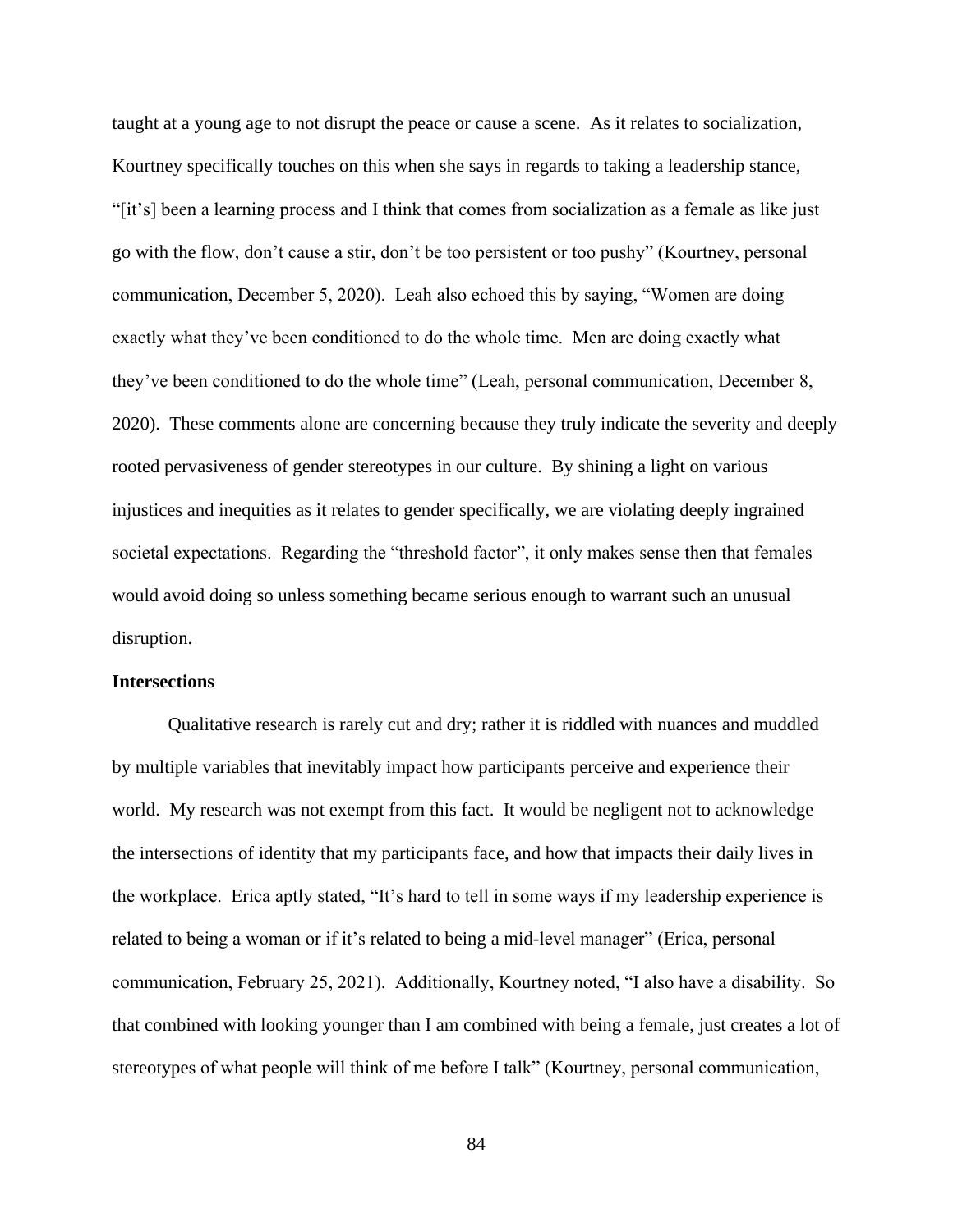December 5, 2020). While this research focuses specifically on gender and generational status, those are not the only two identities participants acknowledge, nor are they easily separated.

Megan pointed out, "…if you really look at the history of females, you see that those inequities still exist that we're not equals, we're not there. You throw in the race and ethnicity card, it gets even worse" (Megan, personal communication, February 28, 2021). Alice also succinctly acknowledged this fact by stating, "I hear completely different experiences from white women" (Alice, personal communication, November 29, 2020). As a person of color, Alice admitted how her race impacts her perceived career limitations. She notes, "I don't think it's just my gender. I think it's my race as well; [it] will impact my ability to move up" (Alice, personal communication, November 29, 2020). It becomes quite evident that it is impossible to point to one identity and draw conclusions based on that identity alone.

When considering additional identities, race, sexual identity, and ableness are often at the forefront of our minds. However, another identity shared by many females is that of motherhood. Alice commented:

I think oftentimes women who have children have to sacrifice a little bit more… I think it shouldn't be considered when it comes to promotions or when you're going for internal roles, and I hope that it won't, but I think that realistically in the back of someone's mind, whether it's an unconscious bias, it could be a reality as far as me trying to move up.

(Alice, personal communication, November 29, 2020)

These comments provide evidence that it is empirically impossible to fully separate out our identities, or to assume that because identities are shared amongst a population, that the population will perceive and interpret their experiences in the same ways. This makes things complicated. Thus, this study is merely a reflection of twenty individual voices, and while there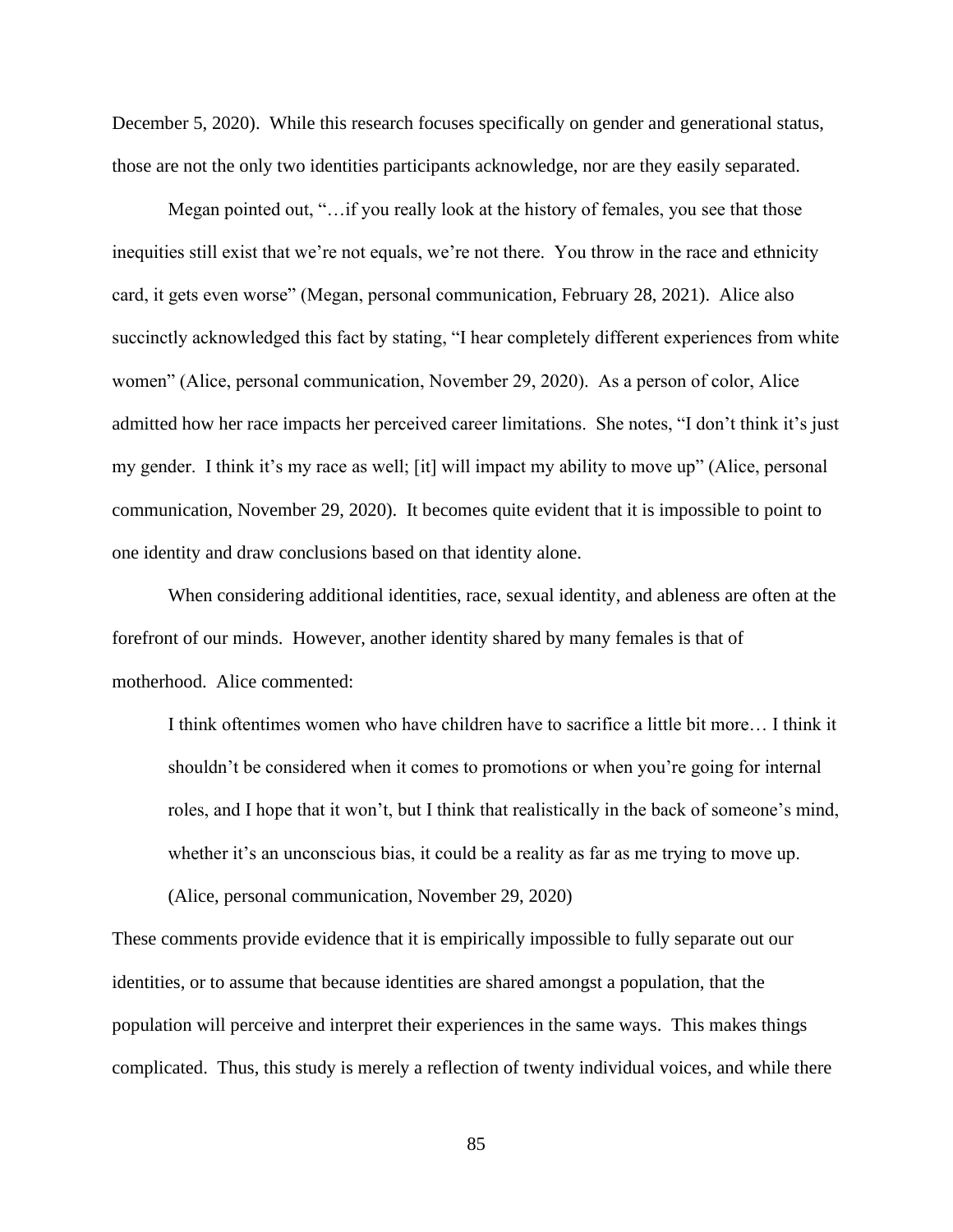are commonalities and linkages between their stories, they cannot be generalizable to all female identifying, Millennial community college administrators.

#### **Summary**

Reading through these interviews proved to be a rather emotional endeavor (vacillating between humorous accounts, punctuated with moments of stark realism), and I would be remiss if I failed to acknowledge my own feelings of overall sadness and a sense of despair at times. Yet, there does seem to be a beacon of hope for the future:

We could have better educational decisions made. We could have broader perspectives brought to how we're engaging with the communities. There's a lot that is just coming from that male perspective, coming from the money perspective, coming from a heterosexual white male perspective, really is what it is. Persons who've always been very privileged who don't understand the challenges that maybe a single mother who's working is facing to try and get her education. (Angela, personal communication, January 13, 2021)

This quote was intentionally selected to conclude this chapter because it effectively captures the overarching essence of this study. By better understanding the perceptions and experiences of female identifying, Millennial community college administrators, we now have a fantastic opportunity, and an obligation, to do a better job of making institutional decisions that will positively affect all stakeholders, including employees, students, and those within the community at large.

Amey's (2006) review of leadership in higher education literature acknowledges that "the perspectives of white women and leaders of color have been included in the literature only slowly and unevenly" (Amey, 2006, p. 56). Almost a decade later, Taylor and Stein (2014) also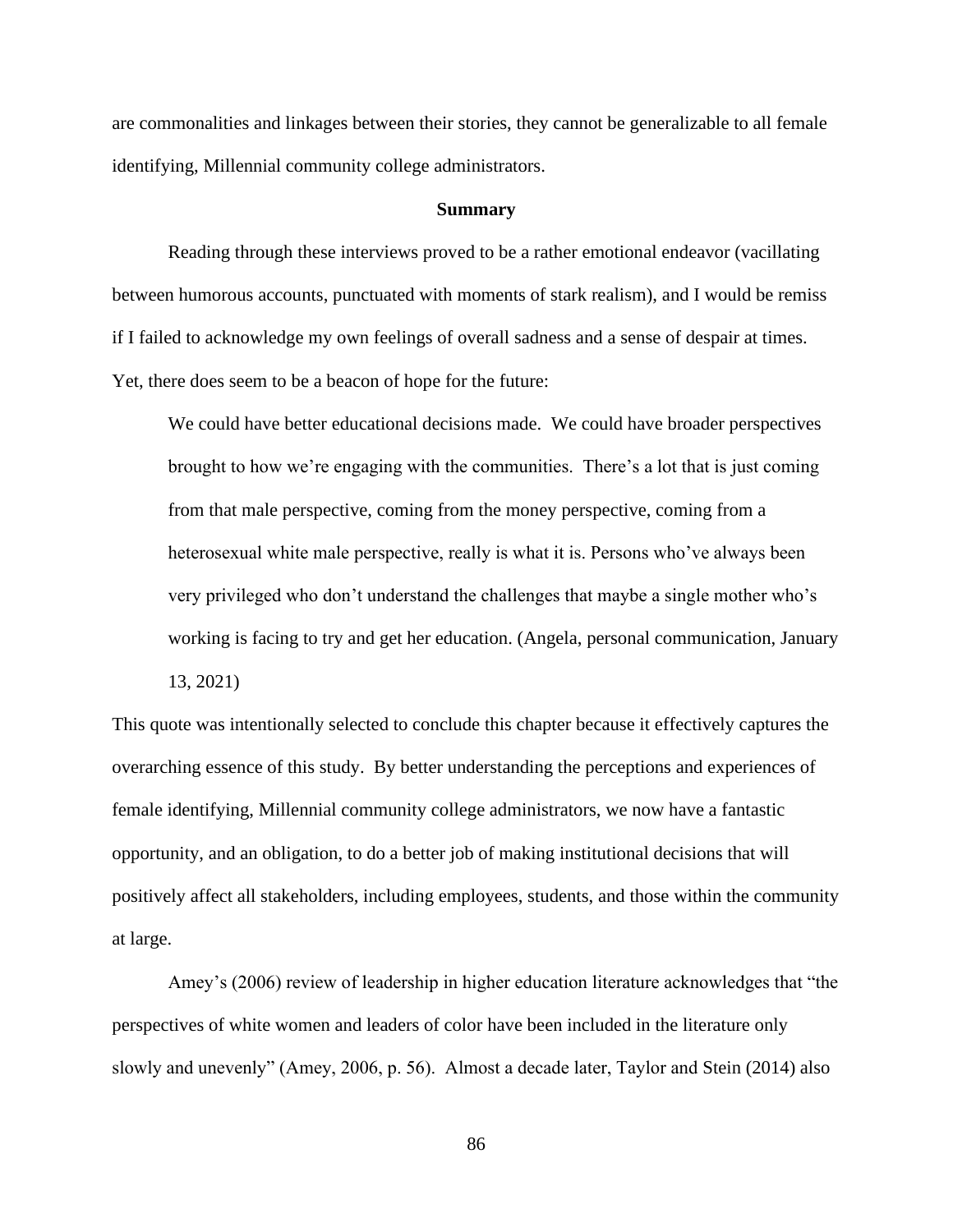made an ardent call for additional research on female views of leadership in higher education. The findings presented here aim to help fill that void, and using a feminist lens, provide much needed insight into female identifying, Millennial leaders presently working in community college administration. Middlehurst (2008) further pointed out how problematic it is to view leadership solely from a masculine standpoint. Therefore, the stories shared in this chapter provide a unique perspective for the reader, one that is often overlooked and ignored in a great deal of leadership studies.

As noted previously, utilizing a feminist lens to guide this research was paramount for me. Campbell and Wasco (2000) drive this point home when the emphasize that "feminist research seeks to respect, understand, and empower women" (p. 778). Furthermore, they remark that the "overarching goal of feminist research is to identify the ways in which multiple forms of oppression impact women's lives and empower women to tell their stories" (Campbell & Wasco, 2000, p. 787). I can only hope that the time spent with the women in this study has empowered them beyond the interview questions. In chapter five, I provide additional discussion regarding these findings and include commentary on implications and areas for future research.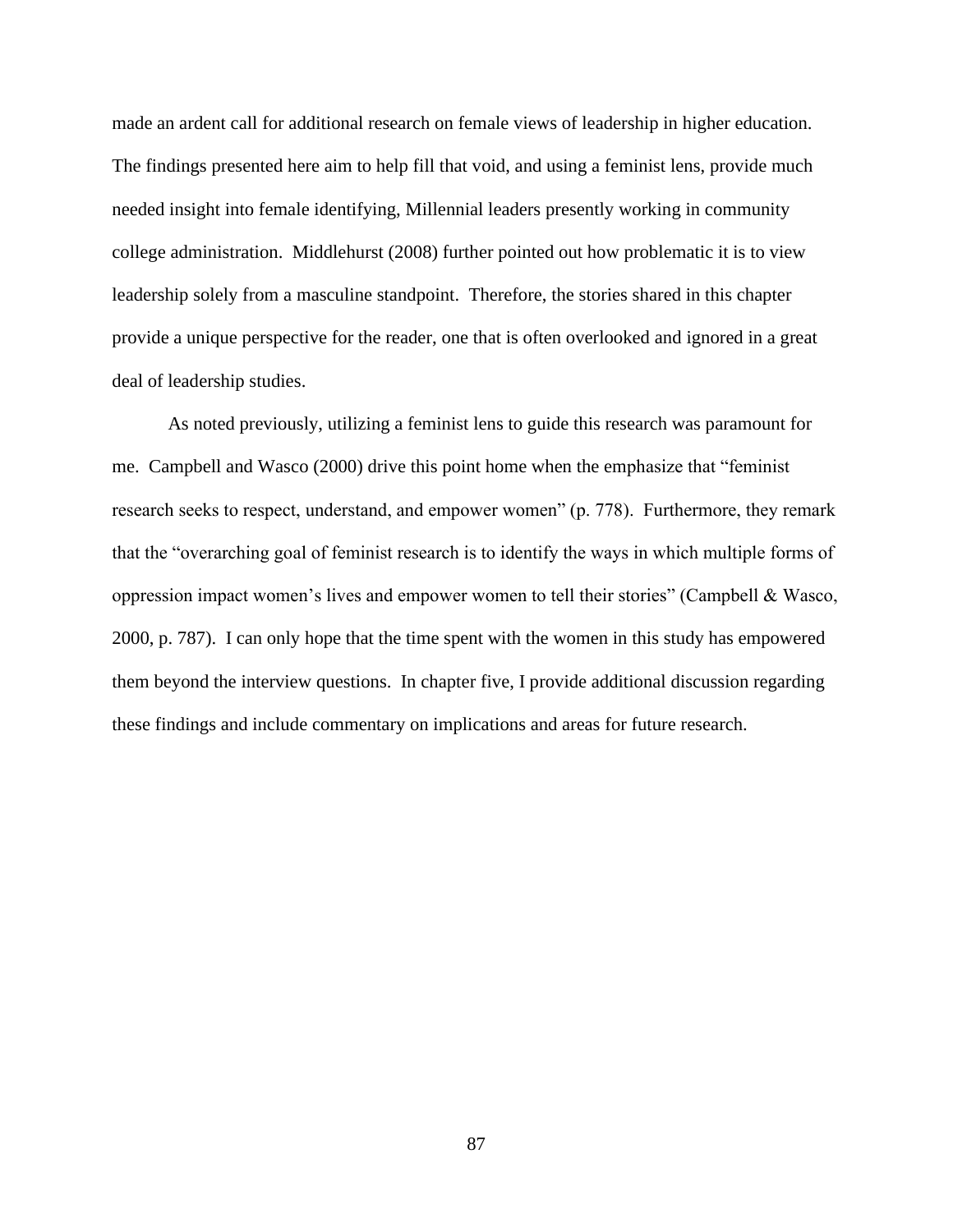## CHAPTER V: DISCUSSION

## **Introduction**

In this qualitative study, female identifying Millennials shared their perceptions and experiences about leadership as it relates to their work in community college administration. This following research questions guided this study:

- 1. How do female identifying community college student affairs administrators identifying as part of the Millennial generation perceive leadership?
- 2. What are the lived leadership experiences of female identifying community college student affairs administrators identifying as part of the Millennial generation?
- 3. When positioned against a feminist framework, what do these leadership perceptions and lived experiences reveal?

Rooted in feminist standpoint theory, and utilizing a phenomenological approach, this research sought to give voice to a frequently marginalized population. In discussing feminist methodology, Campbell and Wasco (2000) assert, "feminist social science legitimates women's lived experiences as sources of knowledge. The ordinary and extraordinary events of women's lives are worthy of critical reflection as they can inform our understanding of the social world" (p. 775). On the topic of methodology, Amey (2006) goes on to say, "Critical theory, feminist lenses, complexity theory, and other postmodern approaches help us understand leaders whose experiences are not easily portrayed within traditional frameworks" (p. 57-58). As part of this study, twenty participants engaged in one-on-one interviews asking them to describe their perceptions and experiences relating to leadership within the community college. Reflecting on the findings from this research, a discussion regarding the implications as well as limitations is presented here. Additionally, areas for future research are explored.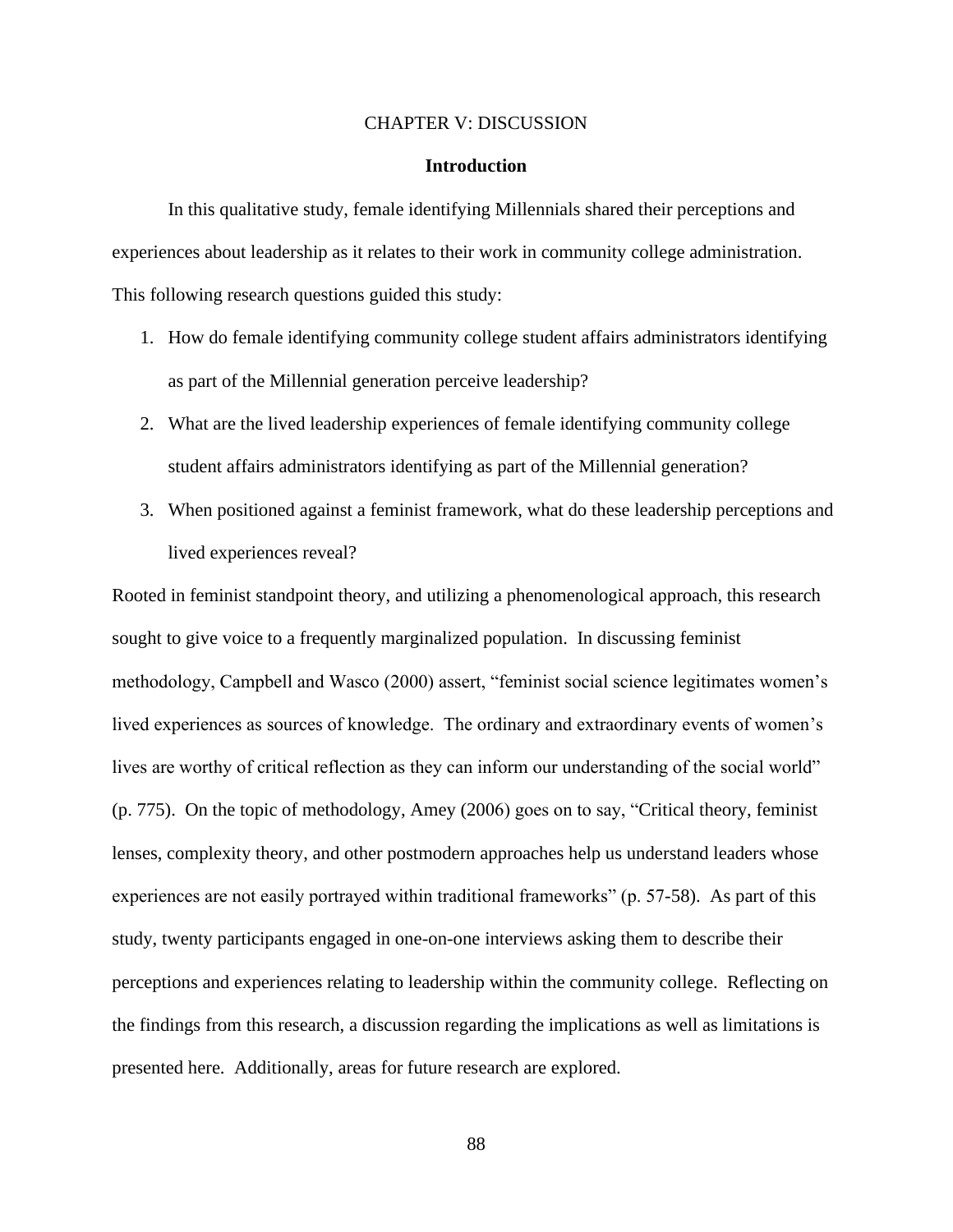## **Implications**

In contemplating on the findings of this study, one may wonder what all this means in the context of everyday life. Blevins (2001) writes about "the time-honored tradition of the story to clarify perceptions, to persuade, to depict, and to shape the cultures in which we work" (p. 505). My study set out to give voice to a marginalized population in an effort to better understand the lived experiences of female identifying Millennials working in community college administration across the United States. We know that "class, race, gender, and sexual orientation structure a person's understanding of reality" (Campbell & Wasco, 2000, p. 781). Furthermore, Campbell and Wasco (2000) assert that "to survive, less powerful groups must be attuned to the culture of the dominant group" (p. 781). We can infer that female Millennials fall into the less powerful group and that men are part of the dominant group. This is supported by Spigel's (2018) research which acknowledges that, "White men dominate leadership positions in all our major institutions – from military and medicine to media, legal and criminal justice, policing, finance, industry, entertainment, science, and education" (p. 2). As such, female employees are indeed a marginalized voice in higher education and in the community college. By better understanding shared experiences and identifying commonalities, as well as noting the various differences within the participant group, certain themes were brought to light.

### **An Overview**

The first key theme is that "men just don't get it". By agreeing with the statement that "men just don't get it," participants referenced the fact that they perceive their male colleagues as not fully understanding the experiences and inequities women face as a result of their gender. This is either because men simply are unable to fully understand such situations since they are not female, or because there exists the possibility that they do not care or see a problem in the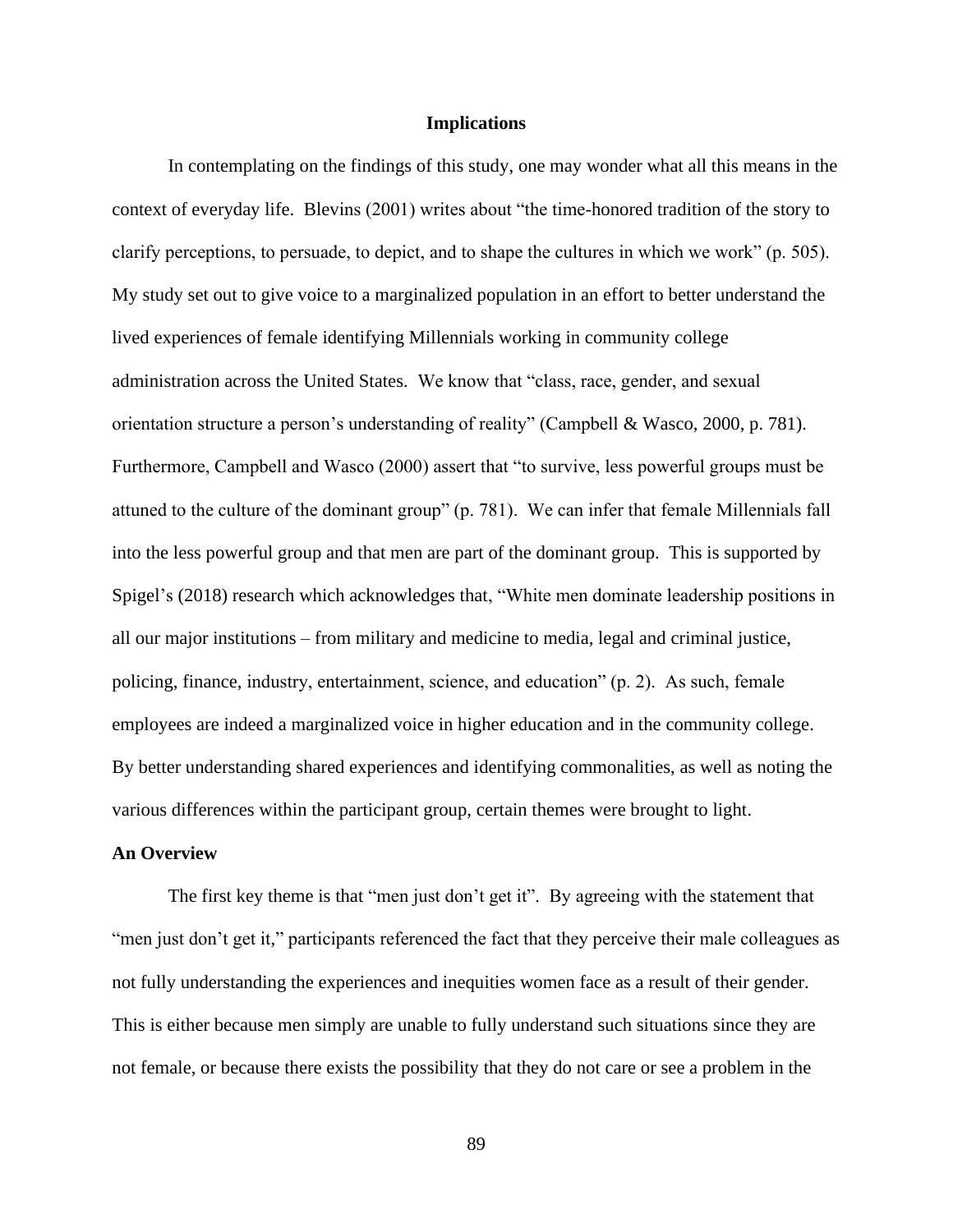current situation. The second key theme is that there exists a sense of "acceptance" regarding present day inequities and injustices, both perceived and experienced. The sense of acceptance regarding inequities and injustices refers to what I have termed the "threshold factor." By this, I mean that there is a distinct threshold between a behavior or comment being brushed off because it is not deemed worthy enough to initiate confrontation, versus a behavior or comment being viewed as significant enough to do or say something about it. I further offer that this "threshold factor" is largely related to a general sense of acceptance that inappropriate comments or behaviors just are the way they are. It was also noted that the "threshold factor" has implications regarding feelings of burnout and exhaustion. Additionally, gender socialization plays a large role in understanding this phenomenon. Finally, the last key theme is that the presence of identity "intersections" complicates the situation. It became obvious that the intersection of gender and generational identity often overlap when talking about perceptions and experiences. Participants expressed difficulty in determining whether their experiences in the workplace were a result of their gender, their generation status, or rather a combination of both. Some participants even acknowledged that perhaps there were additional intersections such as race or sexual identity which also contributed to their experiences.

In addition, findings from this study further suggest that inequities are still very much present both in terms of gender and generational status in higher education. Interestingly, participants' particular focus on these inequities seemed to be rooted in their identification as either an "older Millennial" or a "younger Millennial". As noted in Chapter 4, those who were considered older Millennials (born between 1981-1988) tended to initially focus more on those inequities that related to their gender, while younger Millennials (born between 1989-1996) tended to initially focus more on those inequities that were a result of their generational status.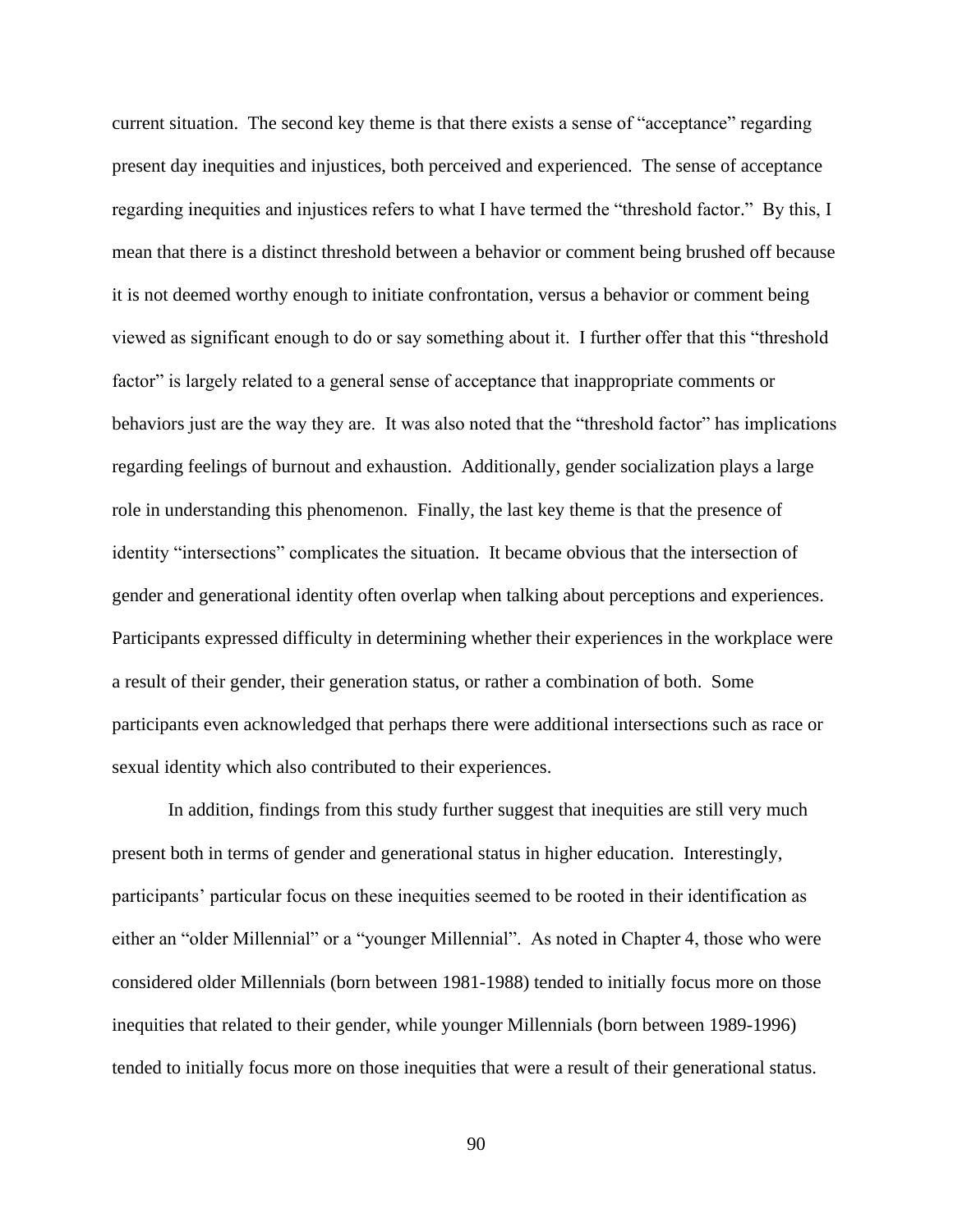While it is unclear why this presented this way, one may hypothesize that this is because older Millennials have been in the workforce longer and have had the opportunity to recognize how gender has impacted their experiences and the way that they are treated by others. Conversely, younger Millennials may only be in their first professional position, and perhaps have not yet had enough time in the workforce to see how gender inequities such as feeling the need for women to "prove oneself" play out.

In looking at this phenomenon where women felt the need to "prove themselves," the findings offer two different perspectives. For instance, almost all participants spoke of feeling the need to prove themselves in the workplace. For older Millennials though, it took the framework of having to do so as a result of their gender (i.e., needing to do more or take on more in order to appear as competent as their male colleagues). On the other hand, for younger Millennials, this took the form of having to prove oneself as a result of their generational status (i.e., needing to do more and take on additional responsibilities to prove that they are as competent as their older colleagues). Because younger Millennials are often the youngest individuals in the workplace, it is possible that age remains a salient factor in their mind. In his research, Arsenault (2004) discusses the differences within generations and refers to those individuals at either the very beginning or at the tail end of the generation as "tweeners".

Arsenault (2004) further contends that "in asking these 'tweeners' what their response would be to the most memorable events in their lives, the responses probably would include examples of the most memorable events of both generations" (p. 125). In this case, younger Millennials would likely identify more closely with their Generation Z colleagues, while older Millennials would more closely identify with their Generation X predecessors. I echo Arsenault (2004) in that "organizations and their leaders need to become more sensitive to [generational]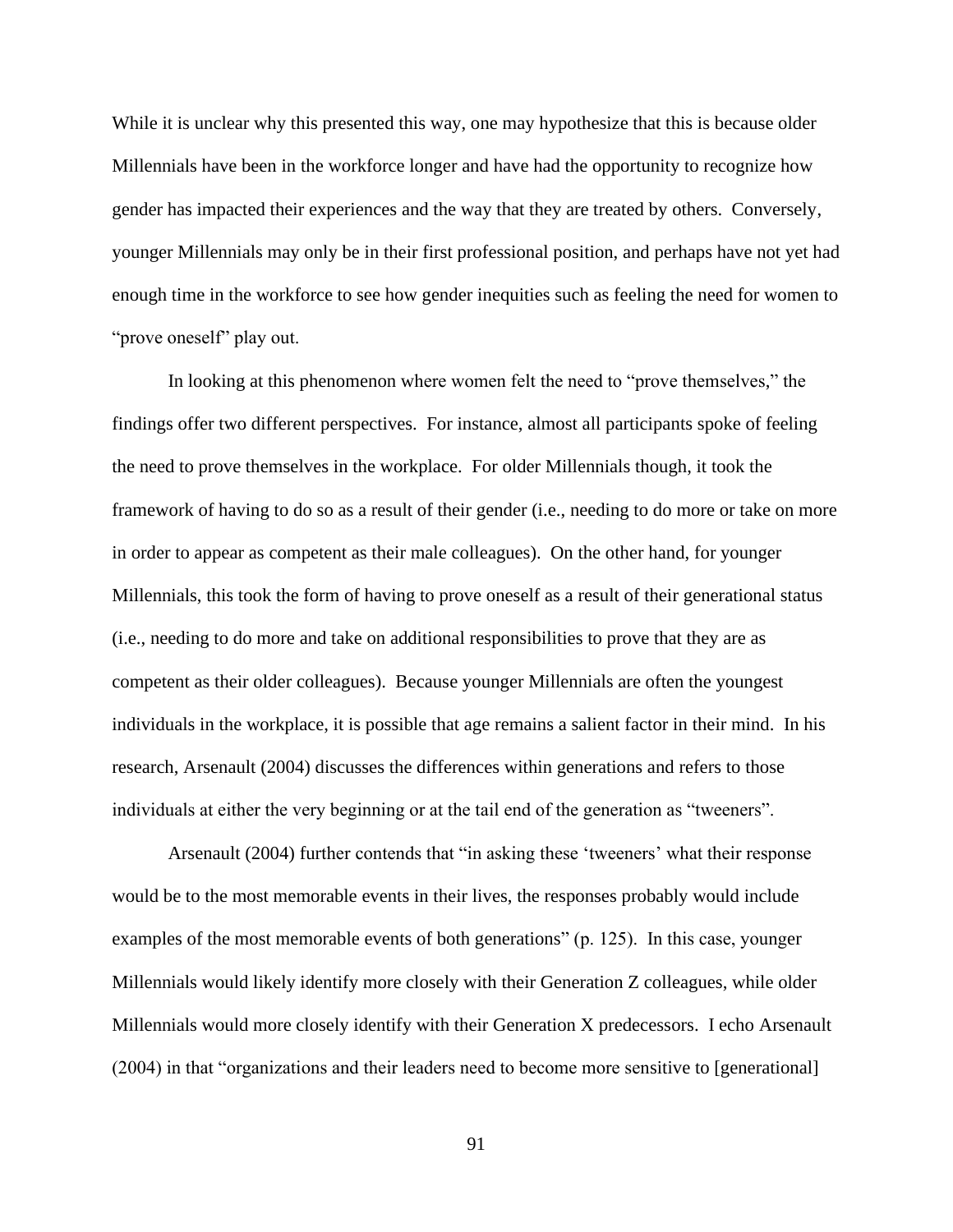differences" (p. 137). Going one step further, I think it is beneficial for higher education institutions to recognize and understand that differences often exist within a given generation which will also impact the leadership landscape.

#### **Actionable Steps**

In terms of useful takeaways, these findings indicate that institutions need to do a better job of making sure their employees (particularly female Millennials) feel valued for the work they do. I offer that this should result in tangible actions that recognize the work being done by Millennial women. This trickles down directly to the supervisor/supervisee relationship to ensure that female Millennial employees are not just being thanked for the work that they are doing, but also that there is an institutional culture that does not uphold a "need to do more to be appreciated" mindset. I believe this is more of a culture shift than it is a change in policy or procedure. Even if employees are being verbally recognized for a job well done, the effort to create a culture of true appreciation will fail to the extent that the underlying culture continually insists that they prove themselves, either because of gender or generational status.

Tedrow and Rhoads (1999) write, "Thus, creating change to improve the lives of women who are community college administrators may involve transforming the organizational culture" (p. 3). Furthermore, they acknowledge that "a thorough analysis of women's issues likely requires a culture focus primarily aimed at understanding the experiences of women as 'women' (Tedrow & Rhoads, 1999, p. 3). Institutions of higher education, including community colleges, would benefit from doing a better job of seeking feedback from their female Millennial employees, and learning how their perceptions and experiences shape their day-to-day work. Such feedback should then be used to shape policies (e.g., maternity leave) and open the door to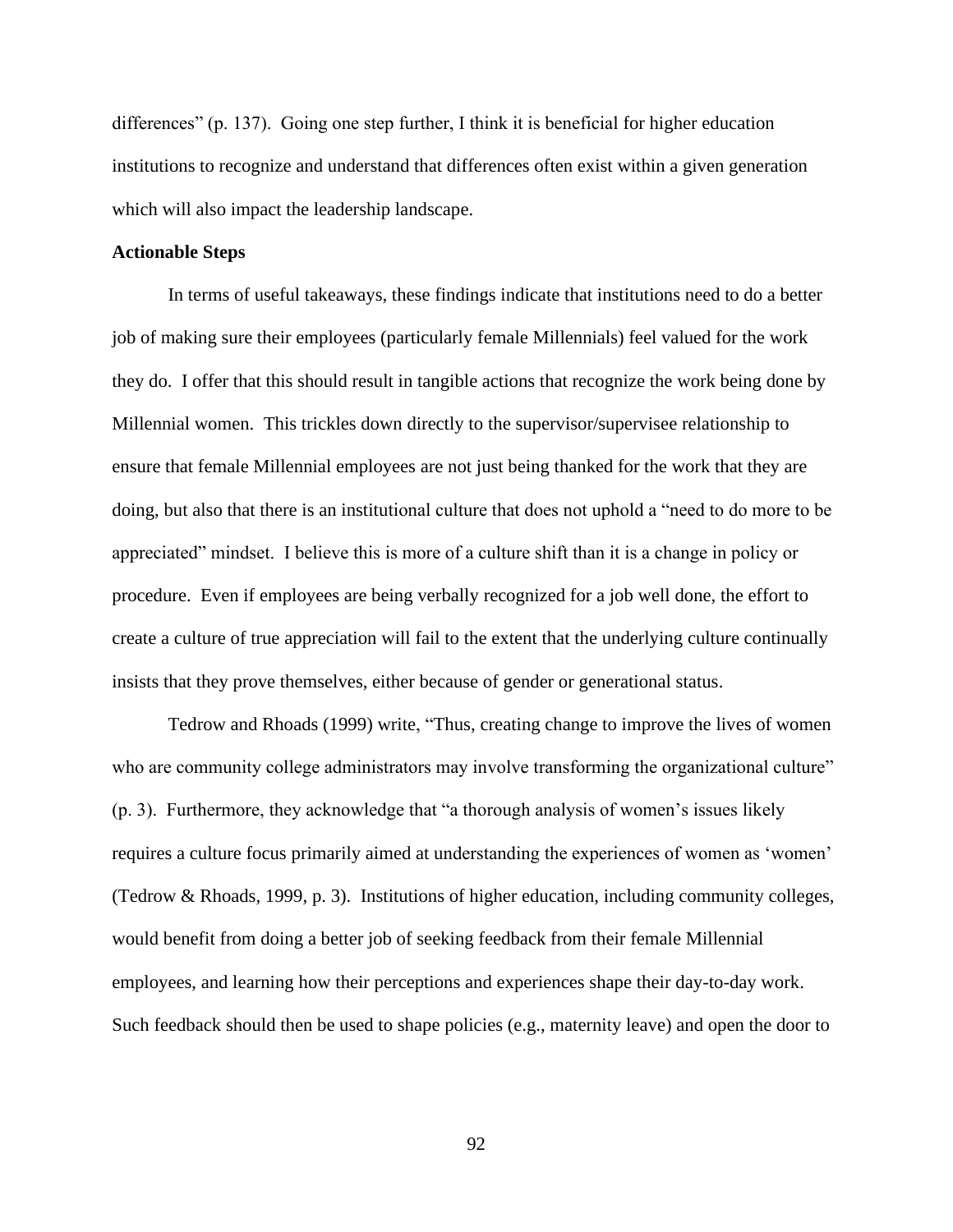ongoing conversations about what could be done differently so that women feel heard and validated.

As previously noted, it was also made evident that despite historical advances to create equitable workplace environments, particularly within community colleges which are recognized as being more accessible and democratized, there is still an overarching perception that "men just don't get it" regarding inequity and the struggles faced by females. Beebe (2015) writes, "Community colleges were founded on the principles of social justice. This foundation still permeates the mission and core values of community colleges across our country" (p. 59). Given this information, I argue that this particular finding is even more unsettling. Although the *why* behind the phenomenon of men "not getting it" is still unclear, several hypotheses can be made. As I mentioned previously, it is possible that men are indeed trying to better understand such situations but are unable to fully grasp it because they are simply not female. Simone de Beauvoir acknowledged this very point when she wrote that even "the most sympathetic of men never fully comprehend woman's concrete situation" (as cited in Schneir, 1994, p. 16). This finding is also congruent with the writings of Campbell and Wasco (2000) when they say, "By living out their lives in both the dominant culture and in their own culture, members of stigmatized groups can develop a type of double vision, and hence a more comprehensive understanding of social reality" (p. 781). Since we have previously established that men are part of the dominant culture, they lack the "double vision" afforded to oppressed groups, and therefore, are never able to fully understand women's struggles.

Yet, while men may never entirely grasp the female experience, they can be educated. This study, for example, provides concrete examples of what female Millennials experience daily, which includes being overshadowed, ignored, and not being taken seriously. Results can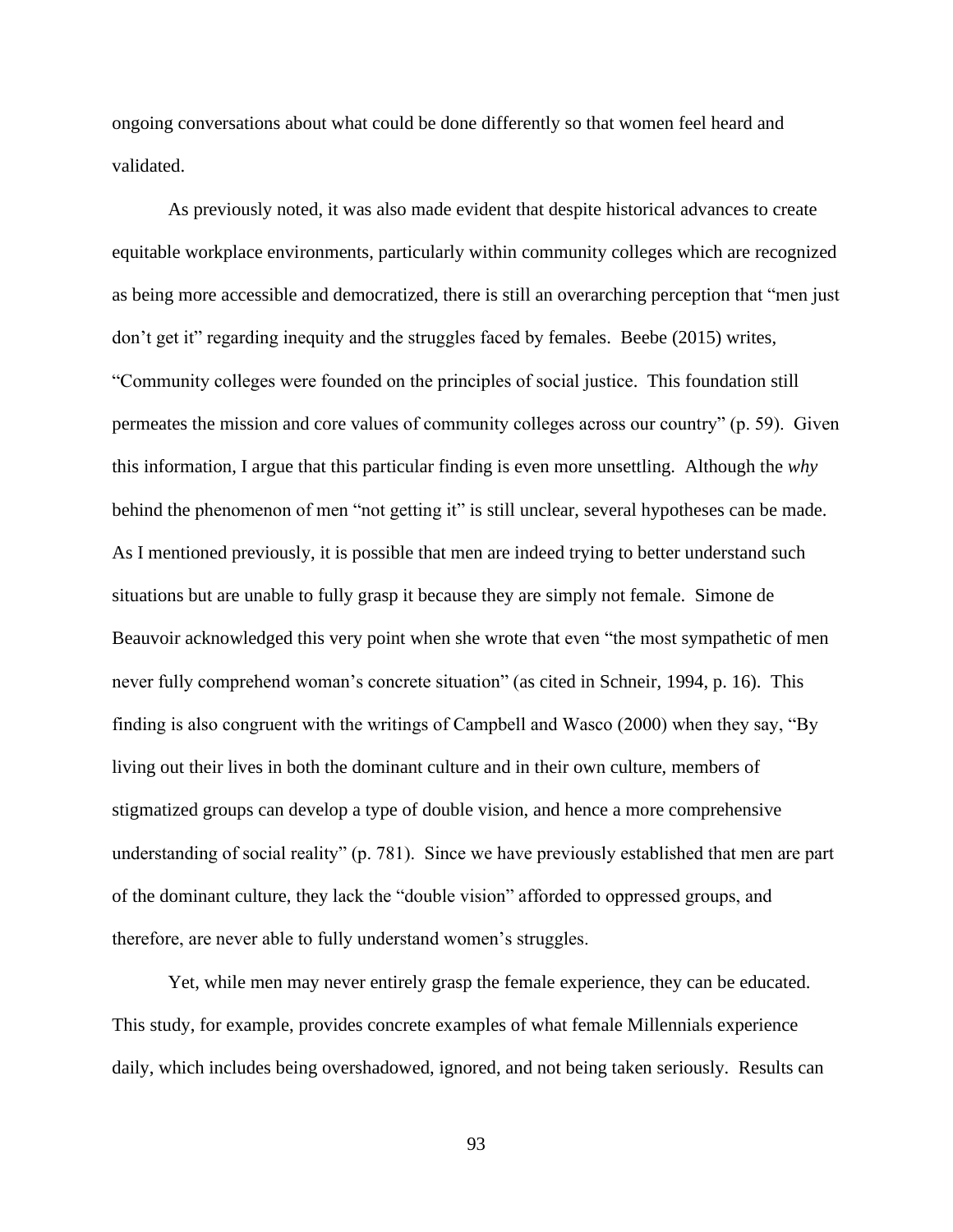be presented and shared widely within the community college sector. It is additionally imperative that individual institutions do their own work and hear from their own employees about the perceptions and experiences of Millennial female staff. While this study sheds light on the experiences of twenty individuals across the U.S., it would be far more impactful for men to hear from their own colleagues. Furthermore, as Tedrow and Rhoads (1999) point out, "community college administrators, faculty, and staff need to better understand how traditional organizations have framed women's working lives through masculine instrumental conceptions" (p. 15). Not only do our male colleagues need to hear from female Millennials, but they also need to better understand the existing patriarchal framework in which community colleges operate.

An alternative explanation for "men just don't get it" is perhaps our male colleagues are not even trying, or that they do not really care about this problem. This presents a far more upsetting, and requires a more focused, response. If men are not trying to understand the situation, or simply do not care, then we face a much more challenging and difficult time attempting to find solutions to "fix" the existing problems surrounding inequity. Again, I offer that we, as women, need to do the work of sharing our experiences and making our voices heard at every opportunity. There is value in perseverance and persistence. We need to continue to shed light on the microaggressions and inequities that women see and experience in the workplace. Studies like mine offer one opportunity to add to the dialogue, but smaller opportunities in the workplace should also be made available. Townsend (2009) writes:

If the institution has a strong organizational culture of trust and openness of members toward one another, leaders should consider having study groups and workshops among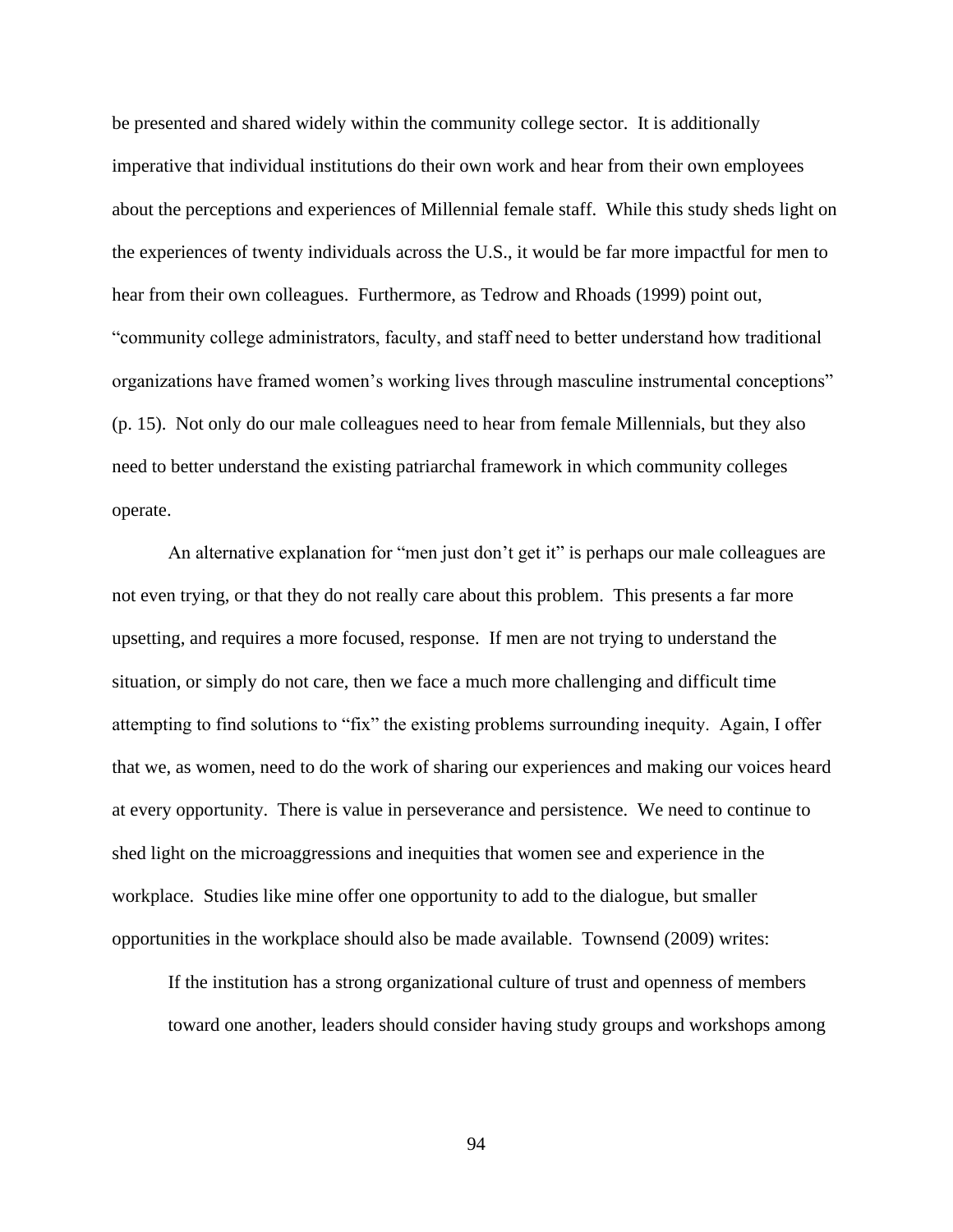faculty and staff to provide an opportunity for reflection about their discourse and institutional practices. (p. 742)

For some institutions, this may be a difficult task, and it may mean that work needs to first be done to create a culture of trust and openness. I argue that such a shift must begin in individual departments or divisions first, such as student affairs, and then spread throughout the institution. In any case, discourse of this nature is critical if we are to move forward.

Finally, the idea that there is a distinguishable "threshold factor" around these existing inequities and microaggressions is additionally troubling and cause for concern. As noted previously, the "threshold factor" refers to the feeling that at some point, having a conversation or sharing one's experiences as it relates to inequity is just not worth it. Whether this stems from an overall "acceptance" because this is how it has always been, or as a result of rising levels of exhaustion and burnout from trying to "combat" inequitable environments, the reality is that female Millennials acknowledge an imaginary threshold between saying something in response to a microaggression or brushing it off. There is also the reality that this is a result of gender socialization – the idea that females are expected to keep the peace and not create waves in the workplace, even when they are not being treated in the same manner as their male colleagues (John et al., 2017). The "threshold" phenomenon leads us to more fully recognize the need for continued work to be done so that our female identifying Millennial colleagues do not have to continue to ignore hurtful comments, or to just deal with certain behaviors because they do not seem bad enough to warrant confrontation. Again, when we look to the why behind this phenomenon, we are often left with more questions than answers, and only a handful of hypotheses.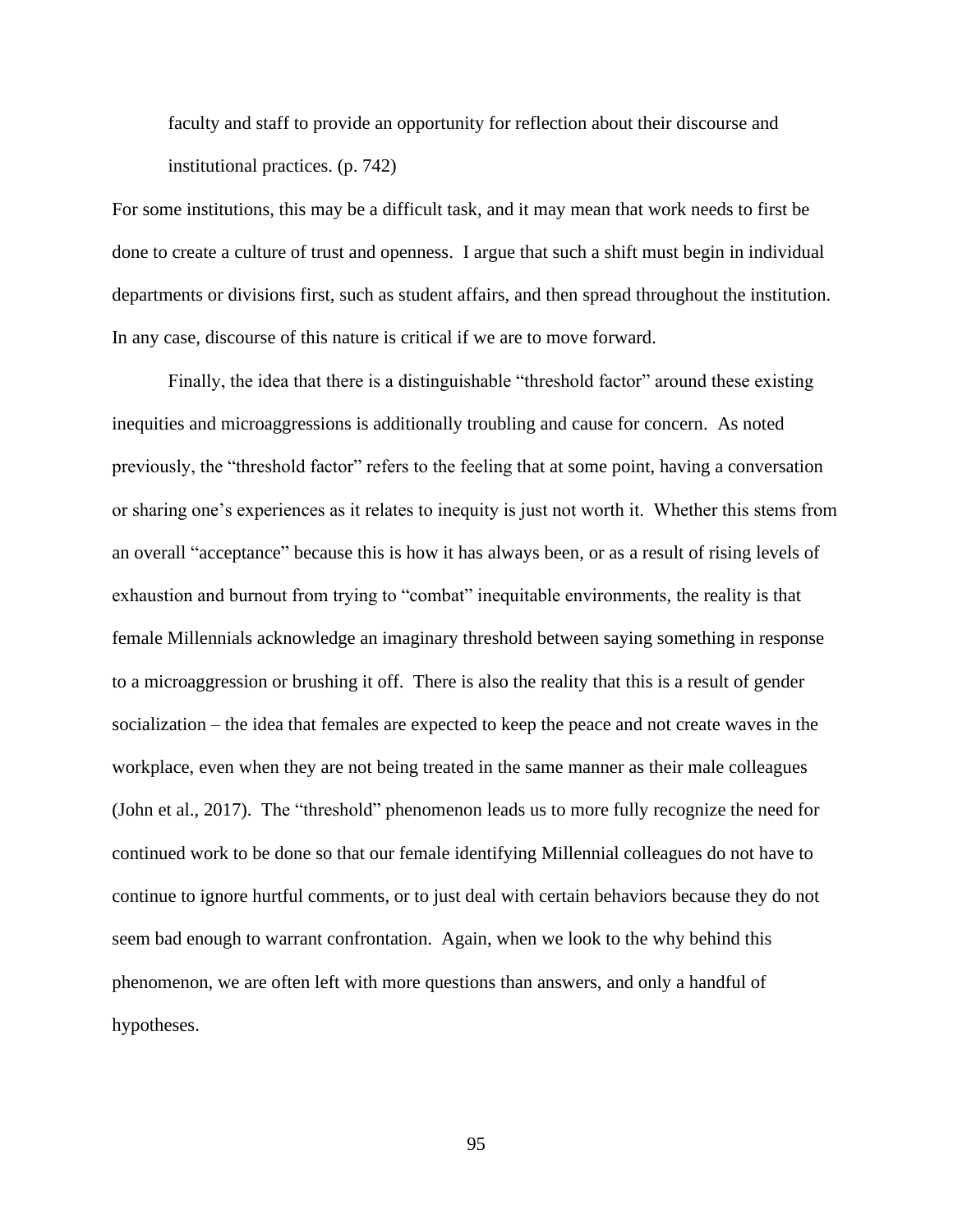In their research, Tedrow and Rhoads (1999) discuss reaction strategies to a male dominated organizational context. As it relates to the strategies of adaptation, reconciliation, and resistance, they write, "these complex strategies place a greater psychological burden on women in comparison to their male counterparts. The negative consequence is that women spend a good deal of time and energy simply trying to survive, when they should be thriving" (Tedrow & Rhoads, 1999, p. 14). As evidenced by the participants in this study, female Millennials are tired. At some point, it does become easier to just accept that inequities exist, and that culture and society have reinforced certain gender norms that are consistently and continually supported. An example of this is when participants spoke of taking on a "mothering" or nurturing type role in the workplace. Despite this perspective, I suggest that we need to continue fighting. We need to find strength in our female colleagues as a collective body of women working in the community college and begin lifting each other up. Organizations such as the American Association for Women in Community Colleges (AAWCC) or the American Association for University Women (AAUW) are excellent resources for finding support and camaraderie amongst female colleagues working in community colleges.

Allen and Baber (1992) echo this by saying, "Feminists embrace the solidarity of women's experience as oppressed and devalued people; feminist work together for political change and personal empowerment" (p. 5). They further contend, "Female solidarity is necessary to the feminist project of making the world better for women" (Allen and Baber, 1992, p. 7). By sharing our stories, we can empower one another and perhaps that negates some of the exhaustion and burnout. Campbell and Wasco (2000) write, "The overarching goal of feminist research is to identify the ways in which multiple forms of oppression impact women's lives and empower women to tell their stories" (p. 787). Groups like campus-based Women's Networks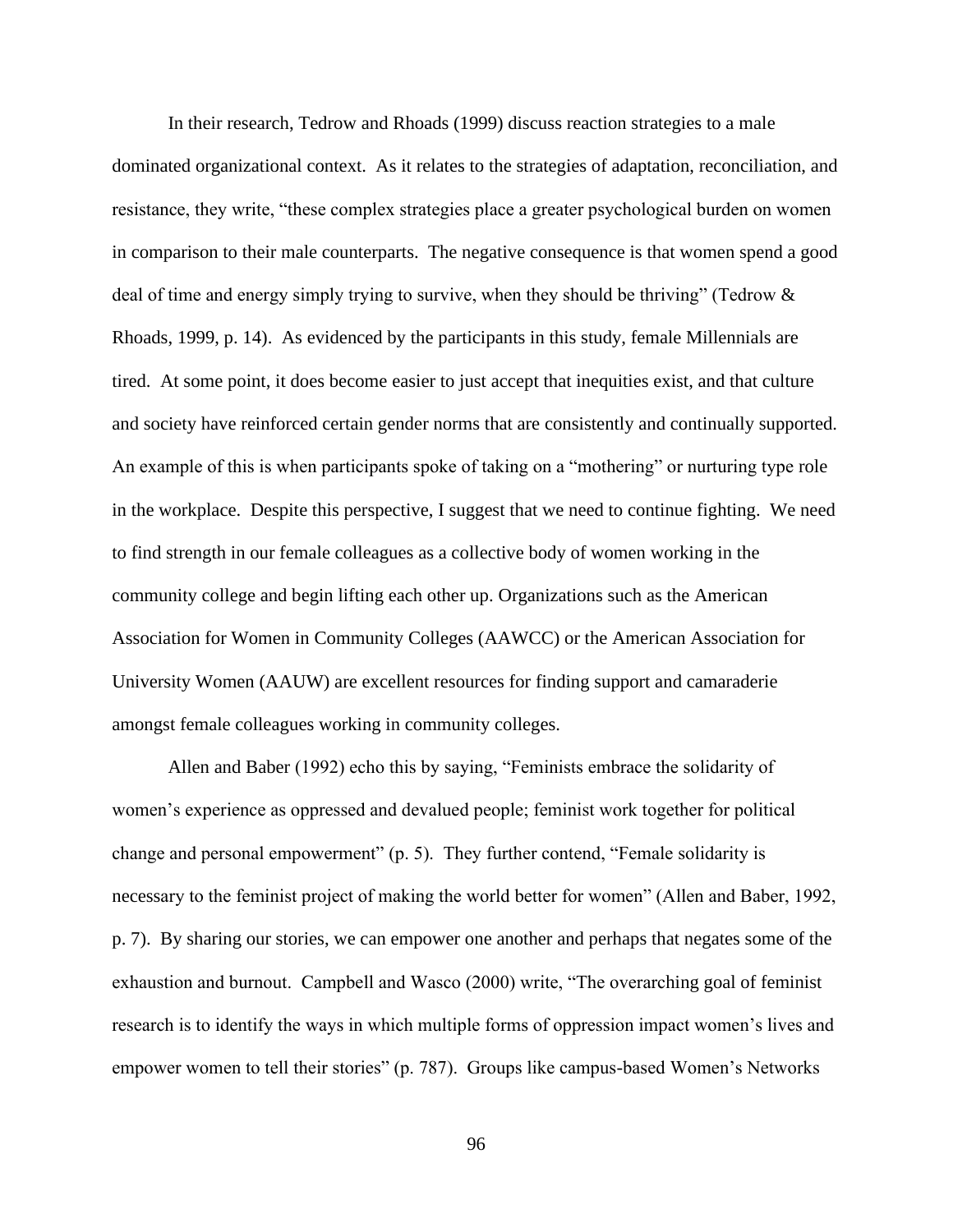and participation in regional or statewide associations that focus on women in higher education can be especially impactful for creating such community. The Michigan American Council on Education (MI-ACE) is an excellent example of a professional network that works to support, uplift and promote women in higher education. For student affairs professionals specifically, organizations such as the National Association of Student Personnel Administrators (NASPA) Center for Women or the American College Personnel Association (ACPA) Coalition for Women's Identities are fantastic groups focused on empowering women working in student affairs administration. I wholeheartedly believe that female Millennials would find great value in taking part in these kinds of networks across the U.S.

#### **Changing Our Mindset**

I would have liked to use this chapter to wrap up this study neatly by presenting a series of solutions so as to "fix" issues of gender and generational inequity in the community college. That is not the case though – unfortunately, this is not a "how to" manual, nor can I present a concise list of steps based on this research study that will automatically lead to eradicating inequities. What I can offer, however, are suggestions and ways of thinking through the findings so we can begin changing our internal mindset. By changing our own mindset and shifting to a feminist perspective, we have a unique opportunity to see reality in a new light. Simply stated, a feminist lens means that we, institutionally speaking, can see firsthand how current structures such as policies, practices, and procedures all impact women in the workplace. The stories brought forth in this study provide clear evidence of the microaggressions still present daily for Millennial women working in higher education.

I could say one of the implications of this study is the need for more education regarding gender and generational equity in an attempt to create an awareness that such issues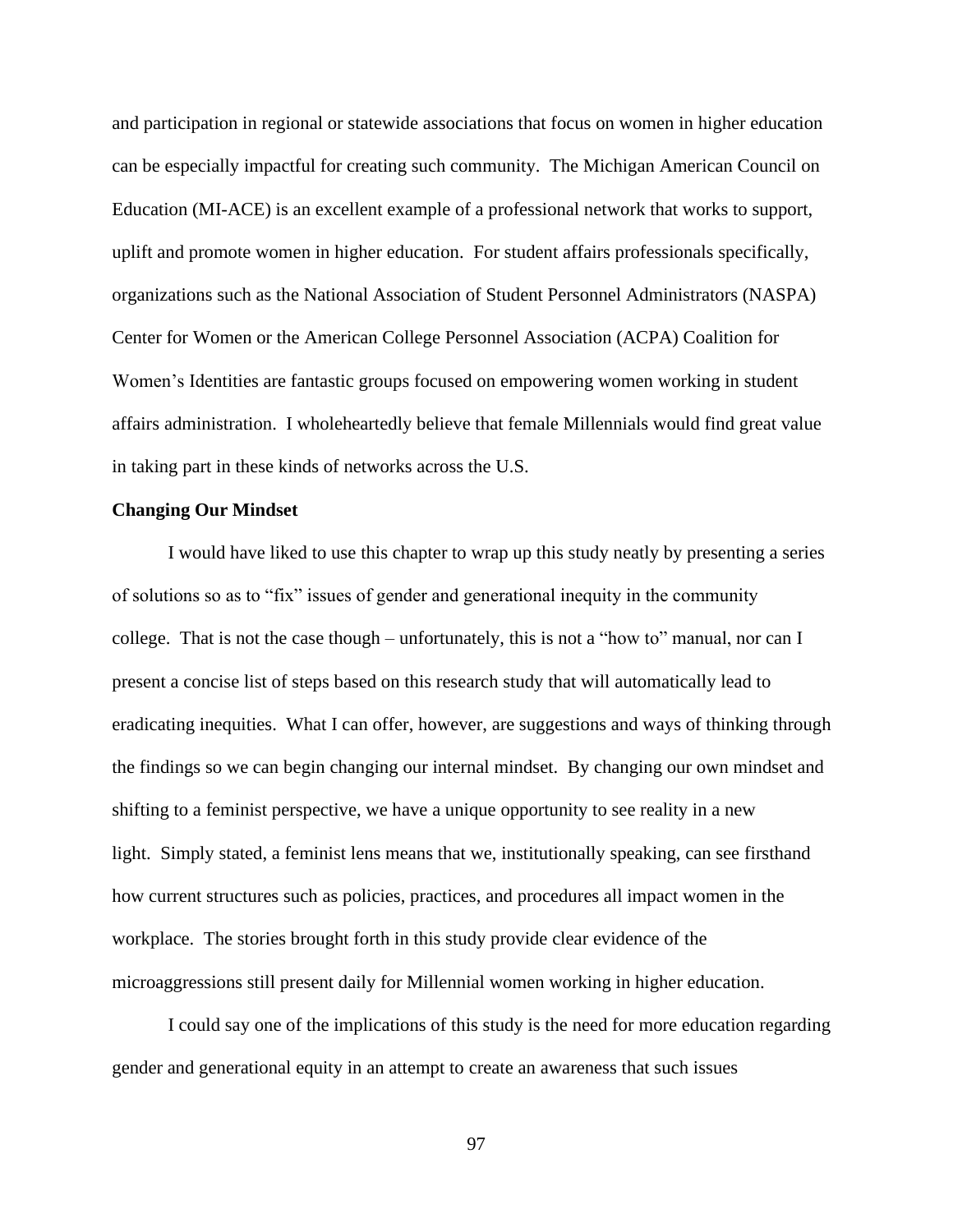exist. Community college campuses, and student affairs divisions, could also create more opportunities for training or professional development designed for both our male and female colleagues. While I believe there is a need to create mechanisms for invoking more inclusive and equitable work practices, by means of such programs, I cannot help but agree with Allan (2011) when they write, "focusing only on policies and programs as means to create equity, without looking at underlying culture and structure, is essentially dealing with the symptom and not the real cause of inequity" (p. 50). By looking solely toward education and programming, we are only scratching the surface of what needs to be done. Institutionally speaking, we have to do better than just creating an awareness and providing educational opportunities to better understand the present inequities. While these are important facets, and there are valuable opportunities in continued training and professional development activities (e.g., feedback sessions, workshops), these things will not bring an end to inequity.

Instead, I offer a different perspective: women need to continue to do their own work. We (as women) need to begin changing our own perspective so that we stop feeling (and feeding into) the constant pressure to "prove ourselves" or to "work harder" than our male colleagues in order to be seen as competent leaders. We need to shift our internal mindset and allow ourselves to be good enough as we are, without having to take on additional responsibilities, or censor our speech or our actions in an effort to uphold the societal expectations of gender norms that have been so ingrained within us. Guthrie (2001) offers a similar response by stating:

Women must learn to heed that inner voice when it cautions, 'I don't need to do that.' Today's unprecedented pressure to 'be all you can be' can be unhealthy when pursued immoderately. Greater courage and strength is required to resist the pressure than to succumb to it. (p. 243)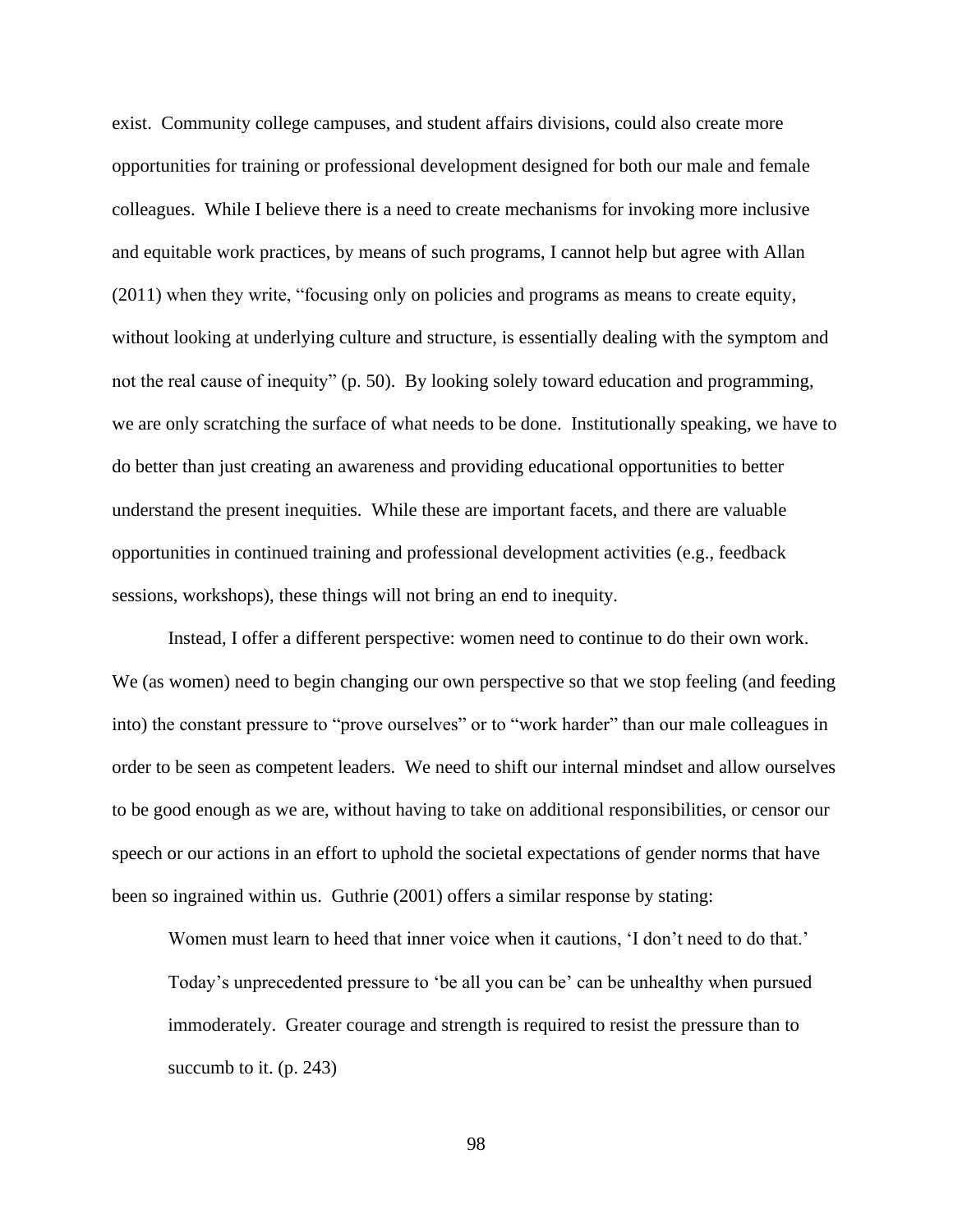Culturally speaking, this is far bigger than the community college or higher education as a whole. During our conversation, Alice commented, "I think [inequities] are so ingrained within our society that people don't even notice when it's happening" (Alice, personal communication, November 29, 2020). This needs to be addressed in the formative early years with our young children, when they are still in elementary school.

Additionally, as women, we must change how we view one another. I propose that we stop comparing ourselves to each another, and that we stop holding our female colleagues to standards set in place by a patriarchal society. We cannot possibly begin to change our external environment if we do not first change our internal perspective. Townsend (2009) writes:

…the organizational climate for women and minorities will not improve until we embody in our own discourse, including its tacit assumptions, the perspective that women and minorities are not deficit because they do not fit the norms of White middle- and upperclass males. When we overtly move to discourse that claims minorities and women are different then White males, we must be careful that these differences are still not views as deficiencies. (p. 742)

We are not deficient; we are not less than. We may, in fact, be different, but different is good. We may lead differently as women, but why should we have to conform to standards that are androcentric? As we begin to alter our own perspective, one of the key changes that needs to take place is a conscious shift away from a deficiency viewpoint. I challenge my fellow female colleagues to change our conversations and how we speak to one another, and thereby, we can begin to change our workplace culture.

We also can continue to change the culture by being physically present in spaces where women's voices need to be heard. Alice aptly noted in her interview, "I want to be in the rooms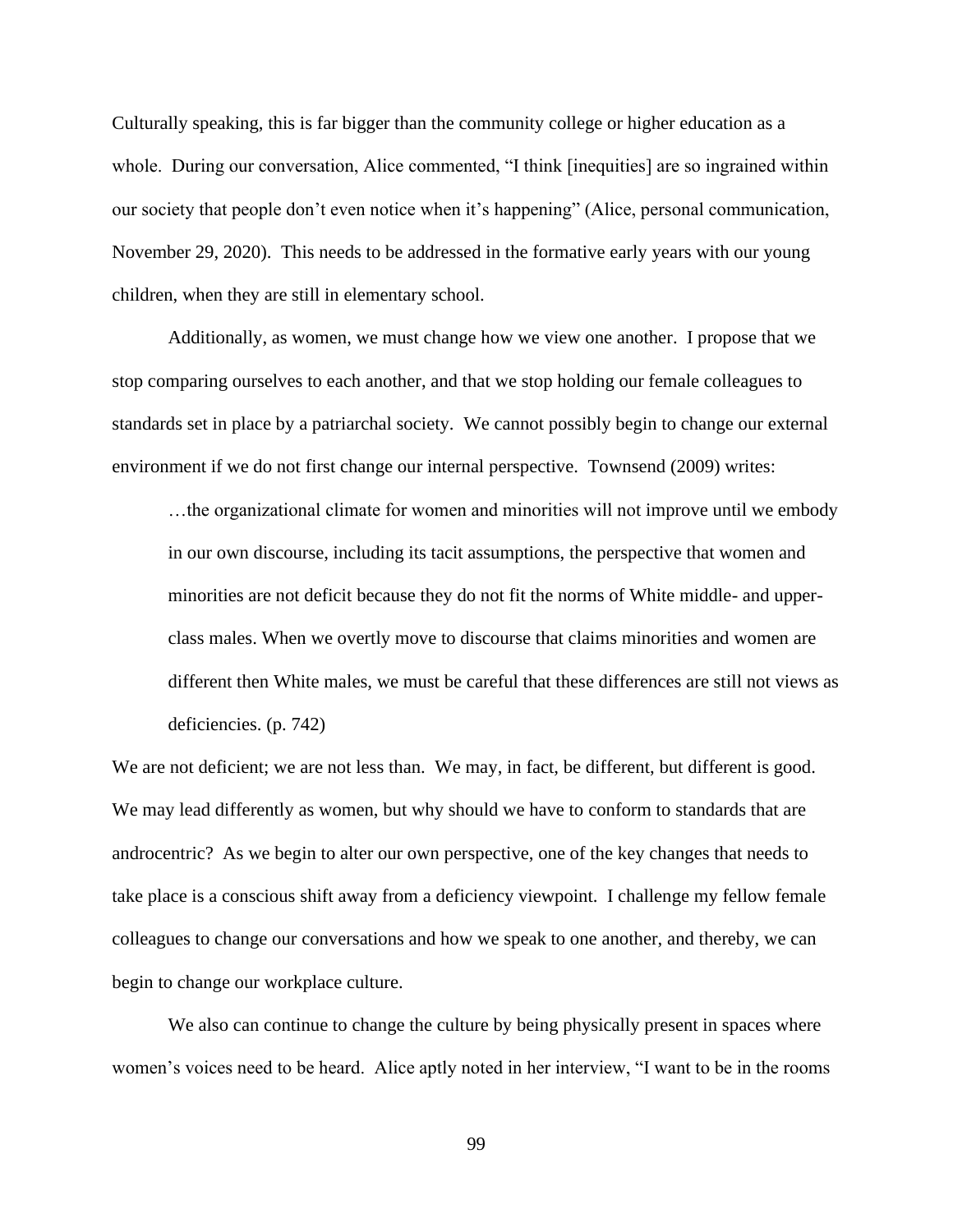where the big decisions are being made that impacts people like me, or women, when they're students, to effectively make change in that way" (Alice, personal communication, November 29, 2020). We absolutely need to continue to not just have a seat at the table, but to make sure our different voices and our stories are heard. We need more women to share their experiences so that decisions regarding institutional policies and procedures are heavily influenced by the lived experiences of Millennial women. As an expert on organizational leadership, Senge (1990) writes, "In a learning organization, leaders are designers, teachers, and stewards" (p. 321). By continually being present in the rooms where the decisions are made, women can operate in a role as (re)designers of the system and promote institutional change. Using the metaphor of a ship, Senge (1990) goes on to say, "No one has a more sweeping influence on the ship than the designer" (p. 321). While small changes and initiatives can be impactful, the more important implication is that women strive to be (re)designers of a system that removes those barriers that lead to inequitable environments. That is the only real way to ensure that change of this magnitude is sustainable.

One of the ways in which the institution itself can further help remedy the current situation is to provide career development programs that will assist in preparing female Millennials to move into leadership, and for those already in leadership roles, to move into more senior-level leadership positions. Selzer and Robles (2019) acknowledge the importance of this when they note:

Entry-level women's needs should be taken into consideration since many women's leadership development programs focus on women in middle management who aspire to senior leadership roles. All women should be taught early… that professional development opportunities should be used as career assessment and reflection. (p. 121)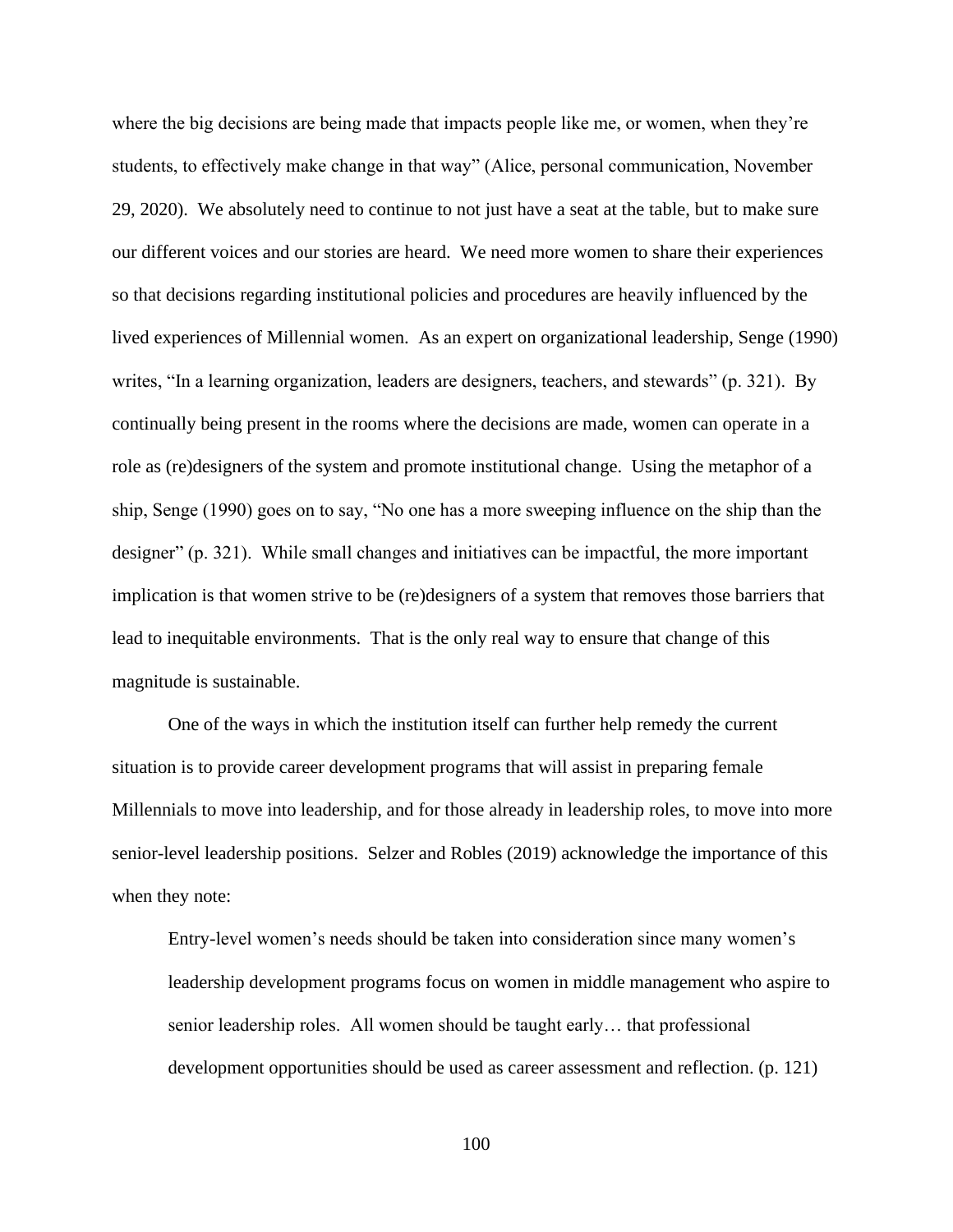This essentially benefits both the individual (by preparing them to advance in their career) and the institution (by providing an opportunity for feedback from the individual regarding how to change the institutional culture so that it best supports and removes barriers to women). Eddy (2008) further notes, "Opportunities for women to test the leadership waters would aid in providing a chance for women to acquire the requisite skills and experiences and provide a safety net for them as they envision themselves in the presidential role" (p. 64). I argue that this does not have to apply only to individuals seeking a presidential position, but for anyone that aspires to be a leader in a more senior-level role.

From a community college perspective, where this research was based, Miller and Creswell (1998) note, "stress may be especially acute for women holding academic leadership roles in 2-year colleges [due to] gender-based bias in certain occupational careers" (p. 229). My study indicates that in addition to the stress caused by gender-based bias resulting from certain occupational programs, the stress from dealing with inequitable work environments and ongoing microaggressions is also alarming. Munoz (2009) further notes, "Since their inception, community colleges have been led primarily by an extremely homogonous group: White males. Academic institutions are proud of their rich histories and traditions, and over time they have maintained a rigid resistance to change" (p. 155). This speaks volumes to the need for community colleges in particular to take seriously these implications, and to move forward in taking the steps necessary to change the inequitable landscape for female Millennial administrators. Without a doubt, these are the future leaders of the community college. Written over forty years ago, this statement still rings true today, "The community college has an obligation to provide and encourage opportunity for women of talent in every area of leadership and policymaking" (Eaton, 1981, p. viii).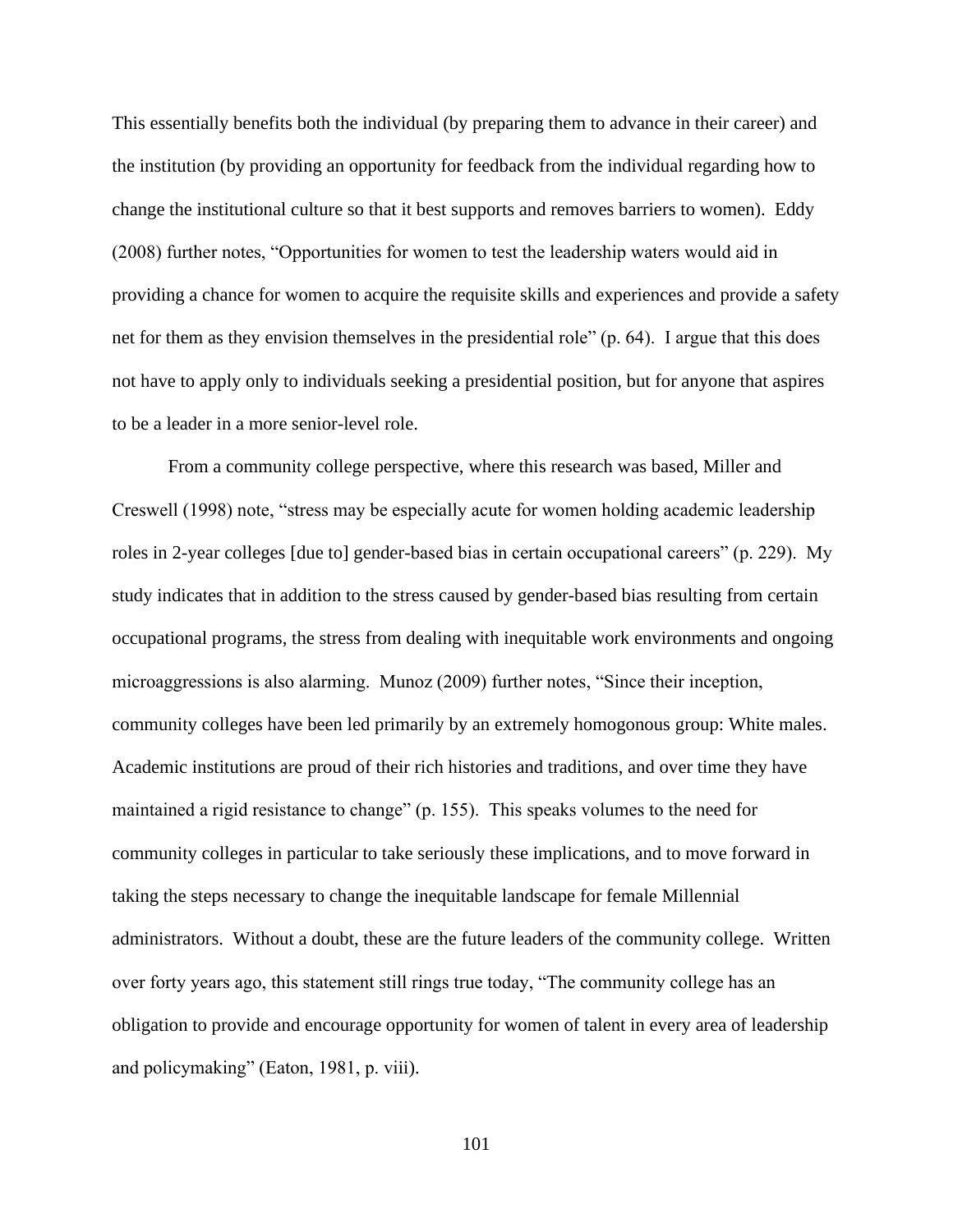Through the suggestions offered here, I believe the community college can make significant strides in dismantling existing gender and generational inequities. This can be done through creating spaces to engage in open dialogue about the perceptions and experiences of female Millennials, and by encouraging our female colleagues to shift their own perspectives so as to free themselves from holding onto antiquated patriarchal expectations and societal norms. Community colleges specifically have the unique opportunity to serve as role models within the larger higher education arena. Stephenson (2001) writes, "as other institutions absorb and move more women and minorities upward, they may look to community colleges as model incubators for the advancement of women leaders" (p. 193). Furthermore, community colleges can also reflect tangible actions to remove gender and generational inequities, which may serve as catalysts for change within other institutions of higher education. Additionally, institutions need to continue to encourage women to be in the rooms where decisions are made, and to further provide opportunities to develop future leaders. Finally, while not a standalone solution, it is still important to provide opportunities for men to hear our stories and engage in professional development activities that highlight the lived experiences of female Millennials in the workplace, as well as address the historical frameworks of higher education that have upheld the masculine narrative.

#### **Limitations**

As with any research, there are always limitations present that ultimately impact and affect the outcomes. There are two external factors that I believe played a large role in how my participants came to view their perceptions about leadership and talk about their experiences in the community college. In early 2020, the COVID-19 pandemic shook the country, as well as the world. It would be negligent to assume that the ramifications that resulted from COVID-19,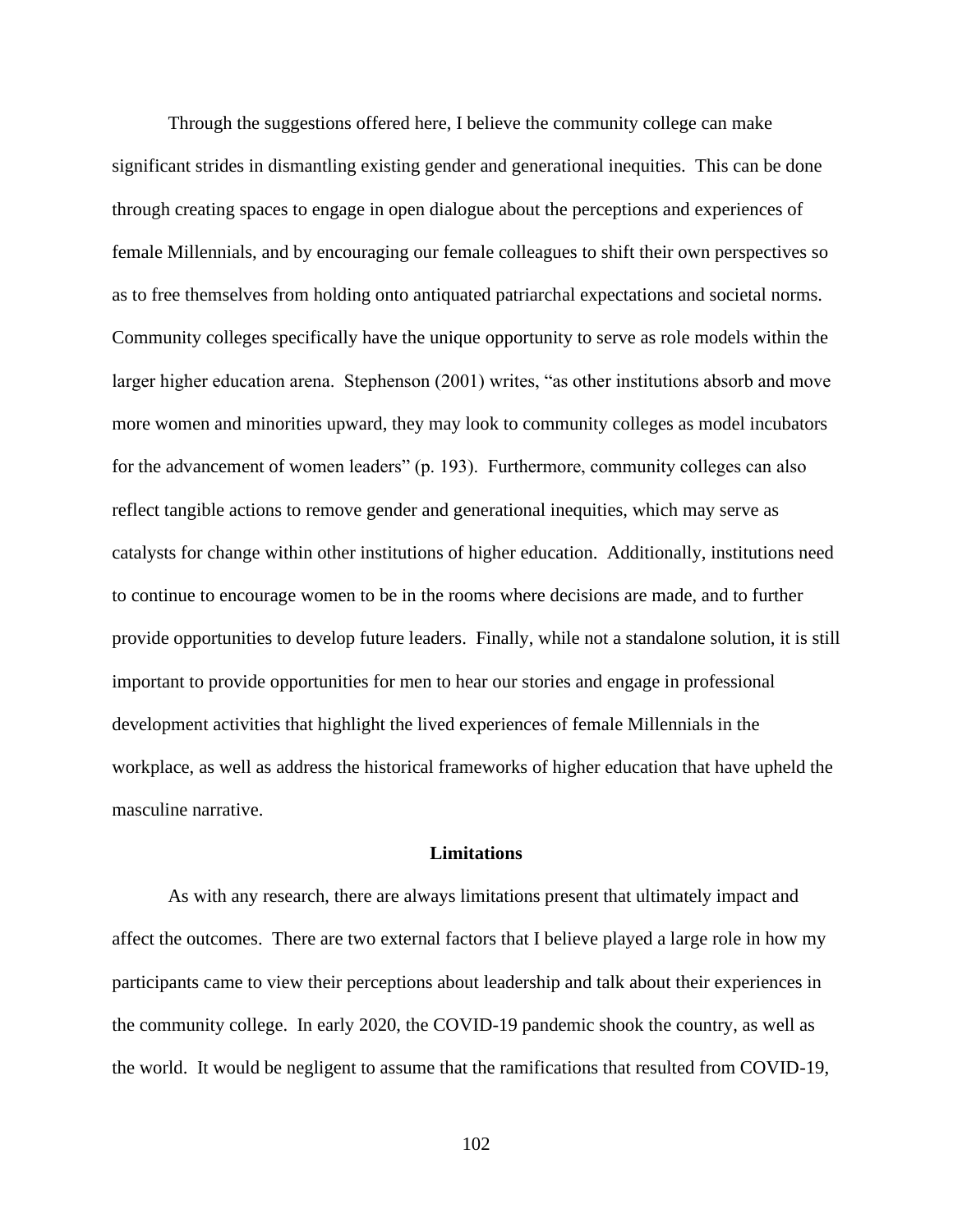and thus changing work environments, did not significantly impact the conversations and narratives that were shared. While these ramifications likely looked different for institutions across the country, I still believe this affected my participants' perspectives during their one-onone interviews. It became apparent that the changing work environment (e.g., remote work) helped draw attention to existing inequities, and also made mainstream the option of a more flexible work arrangement, leading to a better work/life balance. For example, when asked specifically about the impact of COVID-19, Iris noted, "I think there was more of a status quo happening last year than it is this year because of the pandemic and just like civil unrest and just a lot happening in our country" (Iris, personal communication, December 9, 2020). Alice also mentioned an interesting point in that COVID-19 has provided an opportunity to see employees from a holistic perspective. As such, I believe this holistic perspective allowed my participants to more fully reflect on their perceptions and experiences as female Millennials in the workplace.

Additionally, the political context of 2020 also likely had a substantial impact on how participants chose to respond to my interview questions and prompts. While I will not go into detail about the political environment over the last five years, suffice it to say that there were episodes across the nation of civil unrest, racial justice and protests. This was evidenced by the rise of the Black Lives Matter movement, as well as several notable and women-organized protests. I would further be remiss if I did not acknowledge that 2020 was a U.S. presidential election year. Regardless of what one's political views are, they likely became more pronounced and more in the forefront of everyone's mind during late 2020 and early 2021 when I was conducting my interviews.

One additional limitation of this study is that it utilized a very binary perspective of male and female. Unfortunately, for the sake of this research, I needed to limit my scope in order to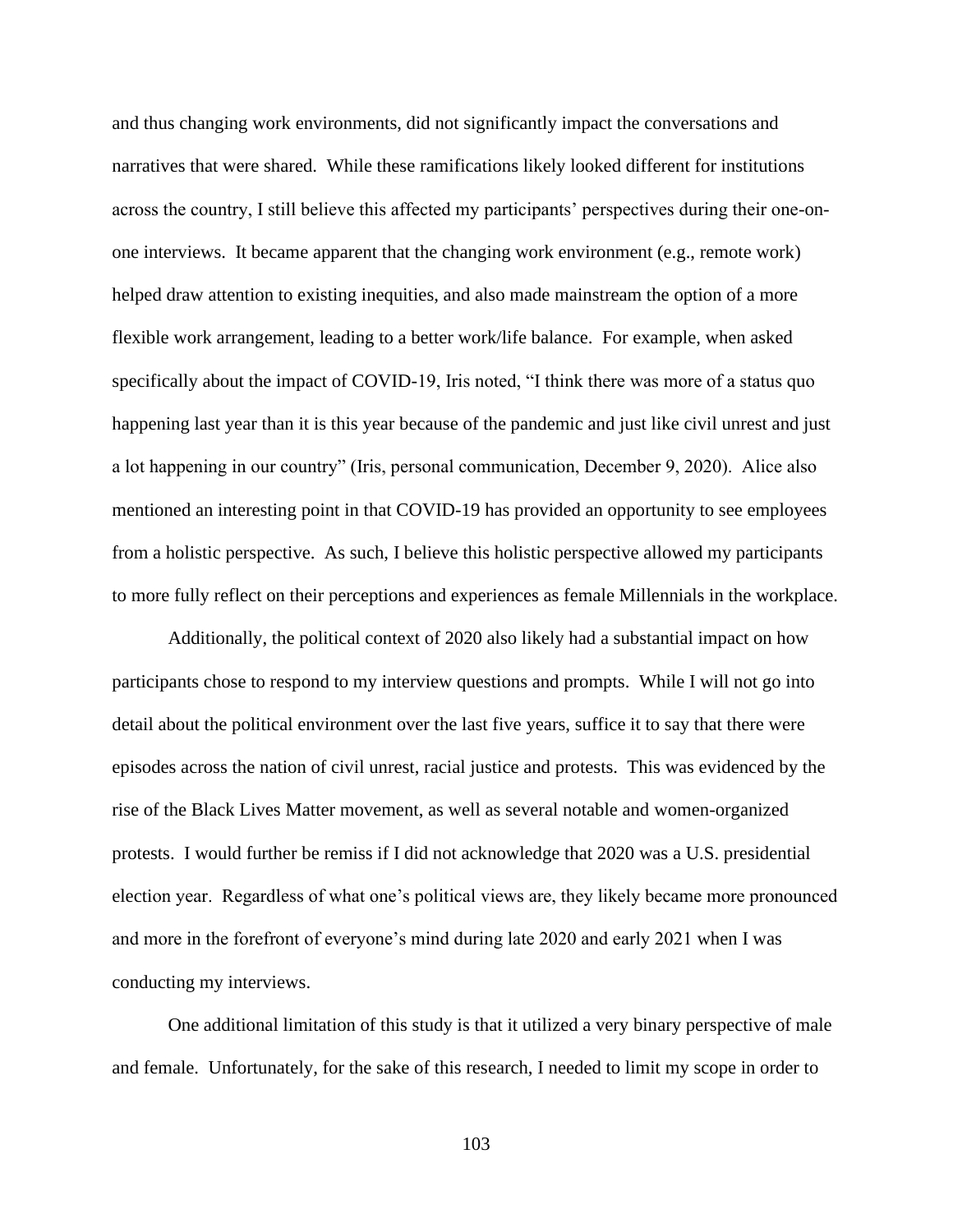keep the data set manageable. Zamani-Gallaher (2017) writes, "thus, the traditional view of gender does not accommodate gender nonconformity or acknowledge gender fluidity but instead strictly adheres to male/female as the norm" (p. 91). Given this limitation, I strongly encourage future researchers to take gender fluidity and a non-binary view of gender more into account.

#### **Recommendations for Future Research**

I believe that good research merely opens doors for continued research. Thus, it is imperative to consider ways in which the current study can be expanded upon, or different lenses can be used to better understand the phenomenon at hand. One area that would be especially interesting regarding my research would be to look at the similarities between Generation X (born between 1965 and 1980) participants and what I have termed older Millennials, and the similarities between Generation Z (born between 1997 and 2012) and those that are part of the younger Millennials age group. Based on their birth year, younger Millennials are closer to Generation Z, while older Millennials may share more traits similar to their predecessor, Generation X.Since there were differences between older Millennials and younger Millennials in my research, looking at how those two groups related to their older (Generation X) and younger (Generation Z) counterparts could be quite fascinating.

Keeping with this line of thought, another area of research that may be interesting would involve looking at the Baby Boomer (born between 1946 and 1964) parents of older Millennials and looking at how older Millennials' leadership style(s) have been influenced by their parents, as well as how their understanding and conceptualization of leadership has developed as a result of their upbringing. Similarly, it may be worthwhile to look at the Generation X (born between 1965 and 1980) parents of younger Millennials in a similar framework. It is possible, and perhaps likely, that differences exist as a result of their childhood upbringing. It also may help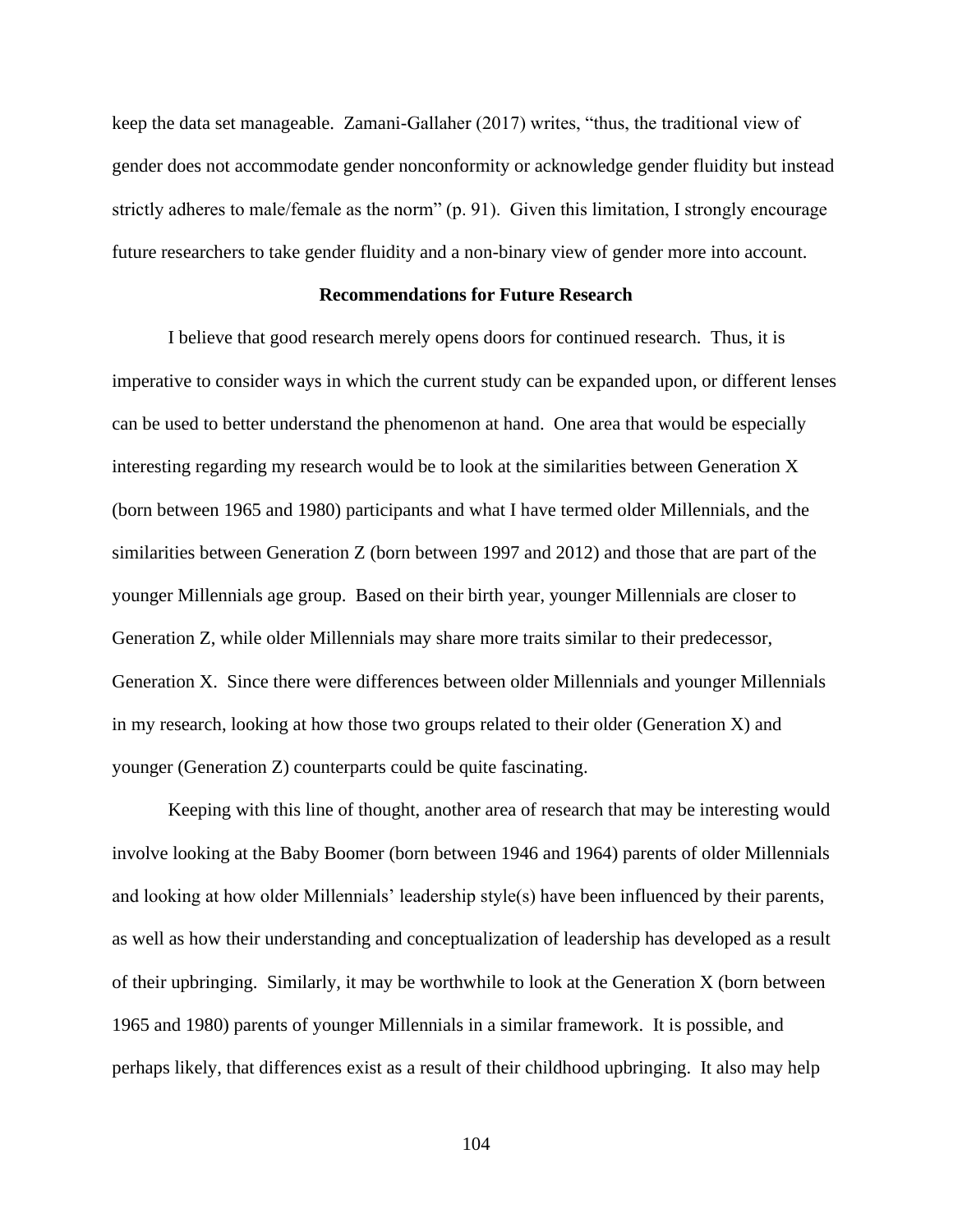explain the notable differences in Millennials' salient identity as either gender focused or generational focused. For example, perhaps Baby Boomer parents felt a stronger connection to and dealt more with gender inequity in their lifetime, and therefore, this was at the forefront of conversations for older Millennials growing up. Conversely, perhaps Generation X parents felt more strongly about their generational identity, and therefore, this was a focal point in raising their younger Millennial children. Further research in this area would yield interesting results and may provide a bit more insight regarding the noted differences between younger Millennials and older Millennials.

Additionally, there are additional variables that could be adjusted to create studies that would be valuable within this academic area. For example, by choosing to look specifically at Millennial women of one race/ethnicity (e.g., African American, Hispanic/Latina), their stories would likely be different from those of my participants and may provide meaningful insight into certain subgroups of female identifying Millennials. It may also prove interesting and worthwhile to continue this research by looking for additional participants within the older Millennial or younger Millennial category specifically. While I draw attention to and highlight a few differences between these two groups, additional research should be conducted to further understand these two subsections of the Millennial generation.

It would further be interesting to examine the relationship between women who are already in senior-level positions and how they relate to and perceive their younger, female counterparts. While we know how some female Millennials have experienced females of older generations in the workplace (including their perceived lack of support and guidance), I was not able to investigate this relationship dynamic in the opposite direction. It would undoubtably be better to understand this dynamic from both directions. These are just a few suggestions for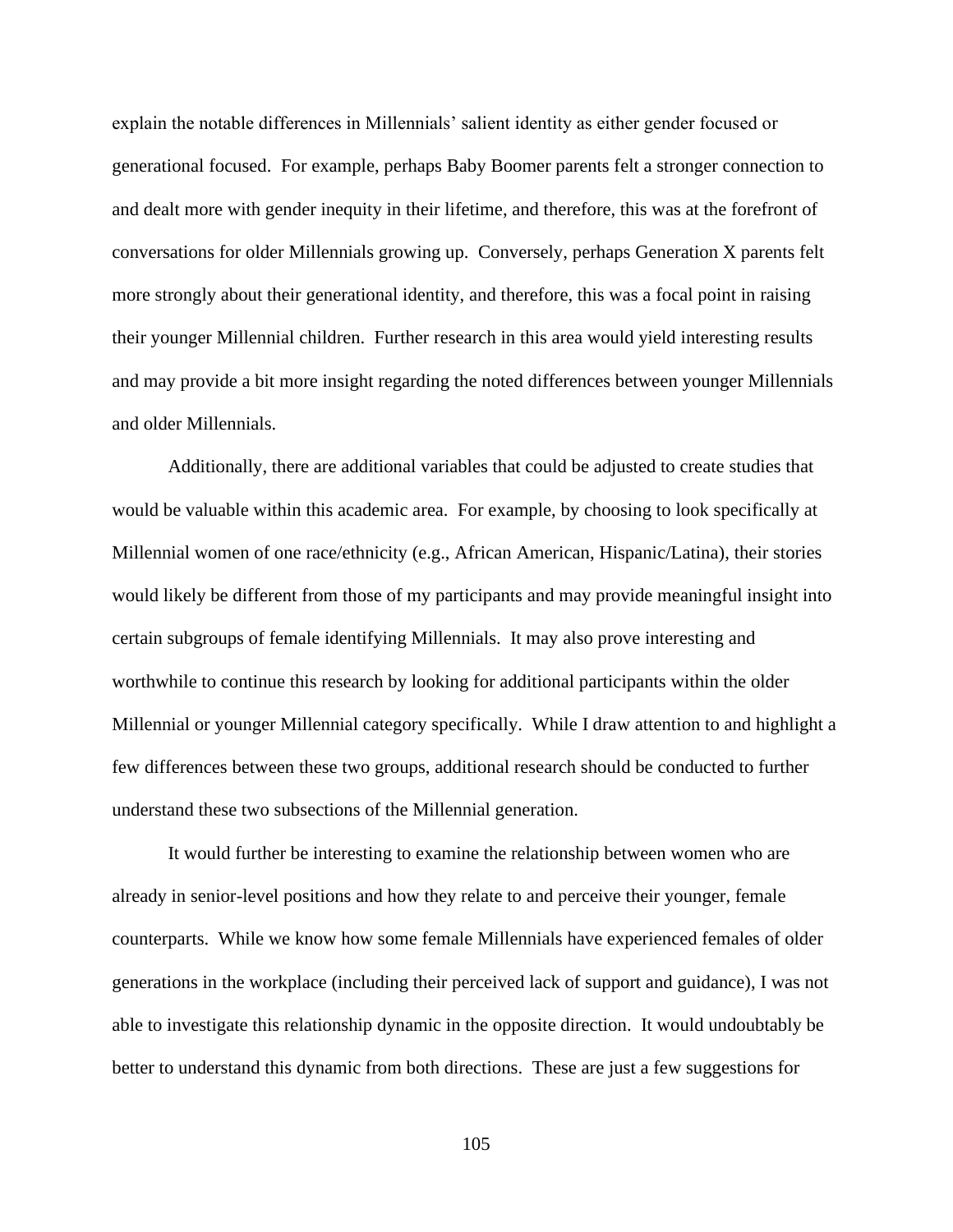future research that would enhance this area of study and continue to contribute to a growing, and much needed body of literature about women in higher education.

#### **Conclusion**

When I started this research, I asked myself a single question: what does it mean to be a female identifying Millennial working as an administrator within the community college system? I wanted to know what this experience looked like for others who shared this identity with me. I wanted to know if their perceptions and experiences mirrored my own, and/or what differences existed. First and foremost, it was for selfish reasons that I pursued this research path. More important, though, is the path it has carved out for future research in this area. Yet perhaps most importantly, the stories told here have the ability to change the landscape of higher education. Selzer and Robles (2019) write, "Every woman has a story to tell. All women leaders in higher education must consider themselves active participants in the pipeline to move the needle" (p. 121). These stories bring to light the inequities and injustices that are felt by female identifying Millennials across the U.S., and they have the power to break down those inequities going forward. Perhaps Eddy (2017) says it best:

"So, yes, we've come a long way, but the road to equity remains long." (p. 101)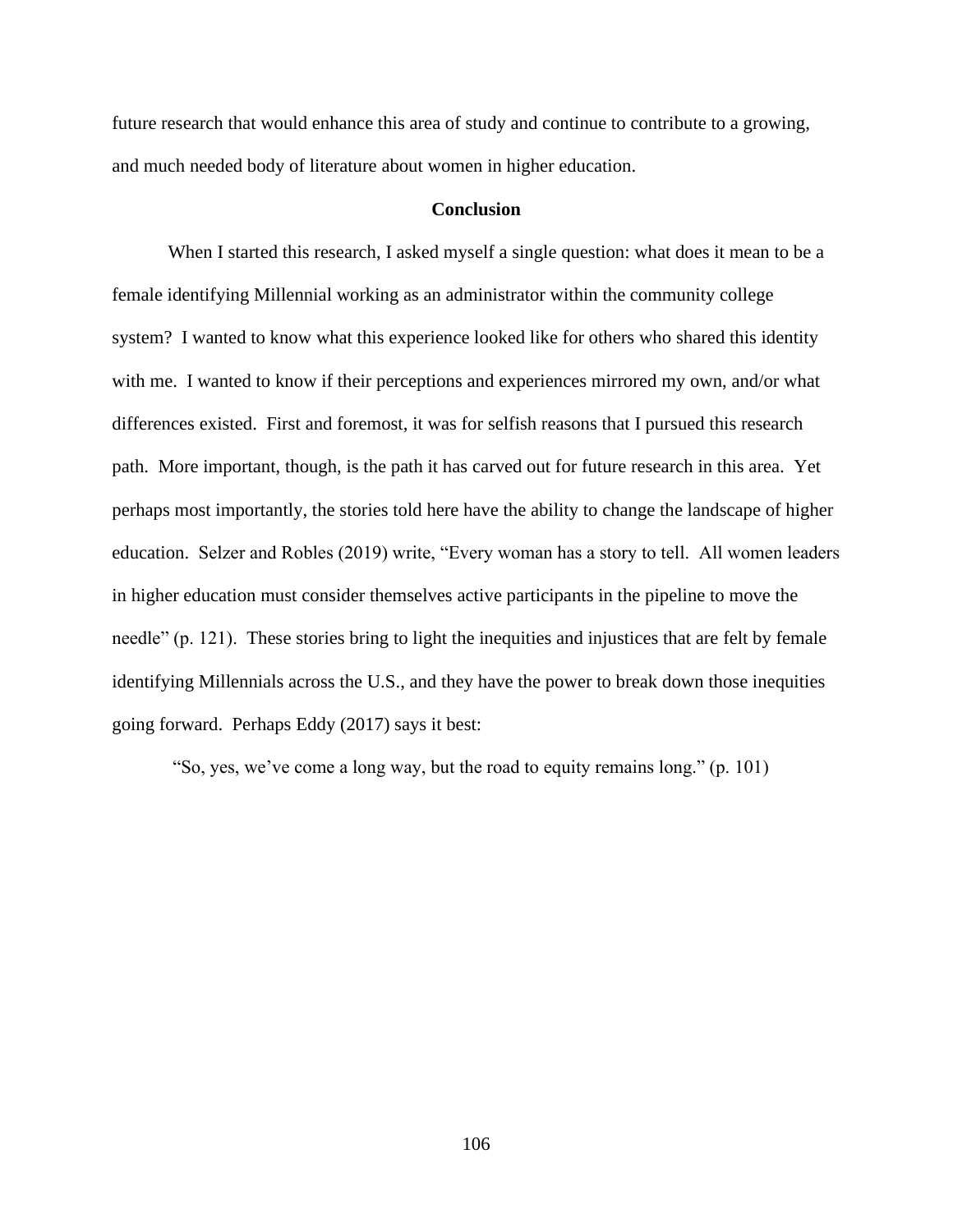#### REFERENCES

- Amey, M. J. (2006, November/December). Leadership in higher education. *Change: The Magazine of Higher Learning, 38*(6), 55-58.
- Allan, E. J. (2011). Women's status in higher education: Equity matters. *ASHE Higher Education Report, 37*(1), 1-163.
- Allen, K. R., & Baber, K. M. (1992). Ethical and epistemological tensions in applying a postmodern perspective to feminist research. *Psychology of Women Quarterly, 16*, 1-15.
- Arsenault, P. M. (2004). Validating generational differences: A legitimate diversity and leadership issue. *The Leadership & Organization Development Journal, 25*(2), 124-141.
- Astin, A. W., & Astin, H. S. (2000) *Leadership reconsidered: Engaging higher education in social change.* Battle Creek, MI: W. K. Kellogg Foundation.
- Bannon, S., Ford, K., & Meltzer, L. (2011). Understanding millennials in the workplace. *The CPA Journal, 81*(11), 61-65.
- Beebe, A. E. (2015). Serving for social justice: Recent completion reforms are shifting the conversation from access to success. Now is the time to consider what community colleges' mission is really all about. *Community College Journal, 85*(5), 58-66.
- Bensimon, E. M., Neumann, A., & Birnbaum, R. (1989). *Making sense of administrative leadership: The 'L' word in higher education.* ASHE-ERIC Higher Education Report No. 1. Washington, D.C.: School of Education and Human Development, The George Washington University.
- Bergquist, W. H., & Pawlak, K. (2008). *Engaging the six cultures of the academy.* San Francisco, CA: Jossey-Bass.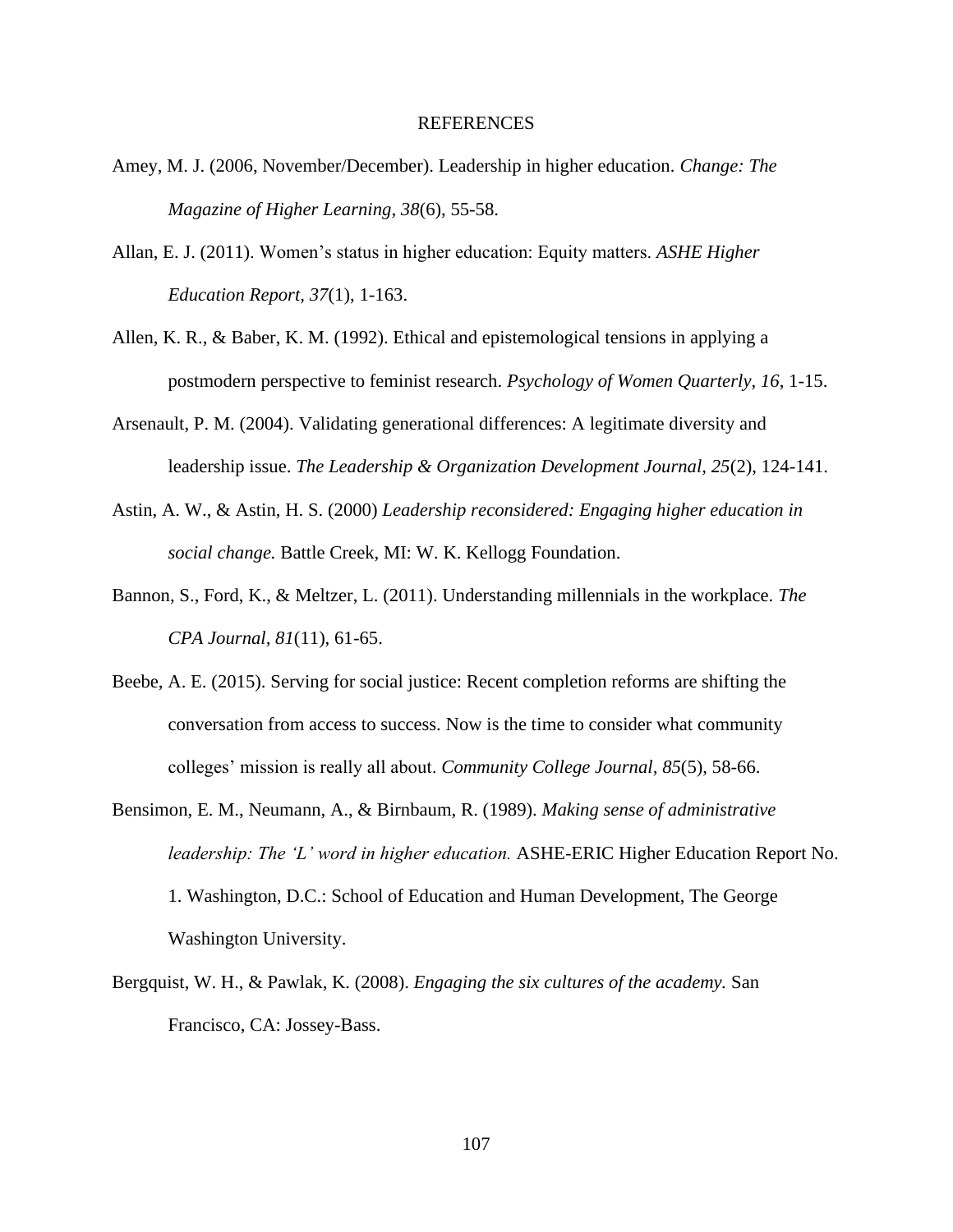Blevins, V. B. (2001). Women presidents define the college culture through story. *Community College Journal of Research and Practice, 25*(7), 503-516. doi: 10.1080/10668920152407892

- Bloomberg, L. D., & Volpe, M. (2019). *Completing your qualitative dissertation: A roadmap from beginning to end.* Thousand Oaks, CA: Sage Publications.
- Bolman, L. G., & Deal, T. E. (1984). *Modern approaches to understanding and managing organizations.* San Francisco, CA: Jossey-Bass.
- Brown, L., Martinez, M., & Daniel, D. (2002). Community college leadership preparation: Needs, perceptions, and recommendations. *Community College Review, 30*(1), 45-73.
- Campbell, R., & Wasco, S. M. (2000). Feminist approaches to social science: Epistemological and methodological tenets. *American Journal of Community Psychology, 28*(6), 773-791.
- Chou, S. Y. (2012). Millennials in the workplace: A conceptual analysis of millennials' leadership and followership styles. *International Journal of Human Resource Studies, 2*(2), 71-83. doi: 10.5296/ijhrs.v2i2.1568
- Clark, B. R. (1986). *The higher education system: Academic organization in cross-national perspective.* Berkeley, CA: University of California Press.
- Cohen, A. M., & Brawer, F. B. (2003). *The American community college* (4<sup>th</sup> ed.) San Francisco, CA: Jossey-Bass.
- Community College Baccalaureate Association. (2020). *State inventory: Baccalaureate degrees by state.* https://www.accbd.org/state-inventory/
- Creswell, J. W. (2007). *Qualitative inquiry and research design: Choosing among five approaches* (2<sup>nd</sup> ed.). Thousand Oaks, CA: Sage Publications.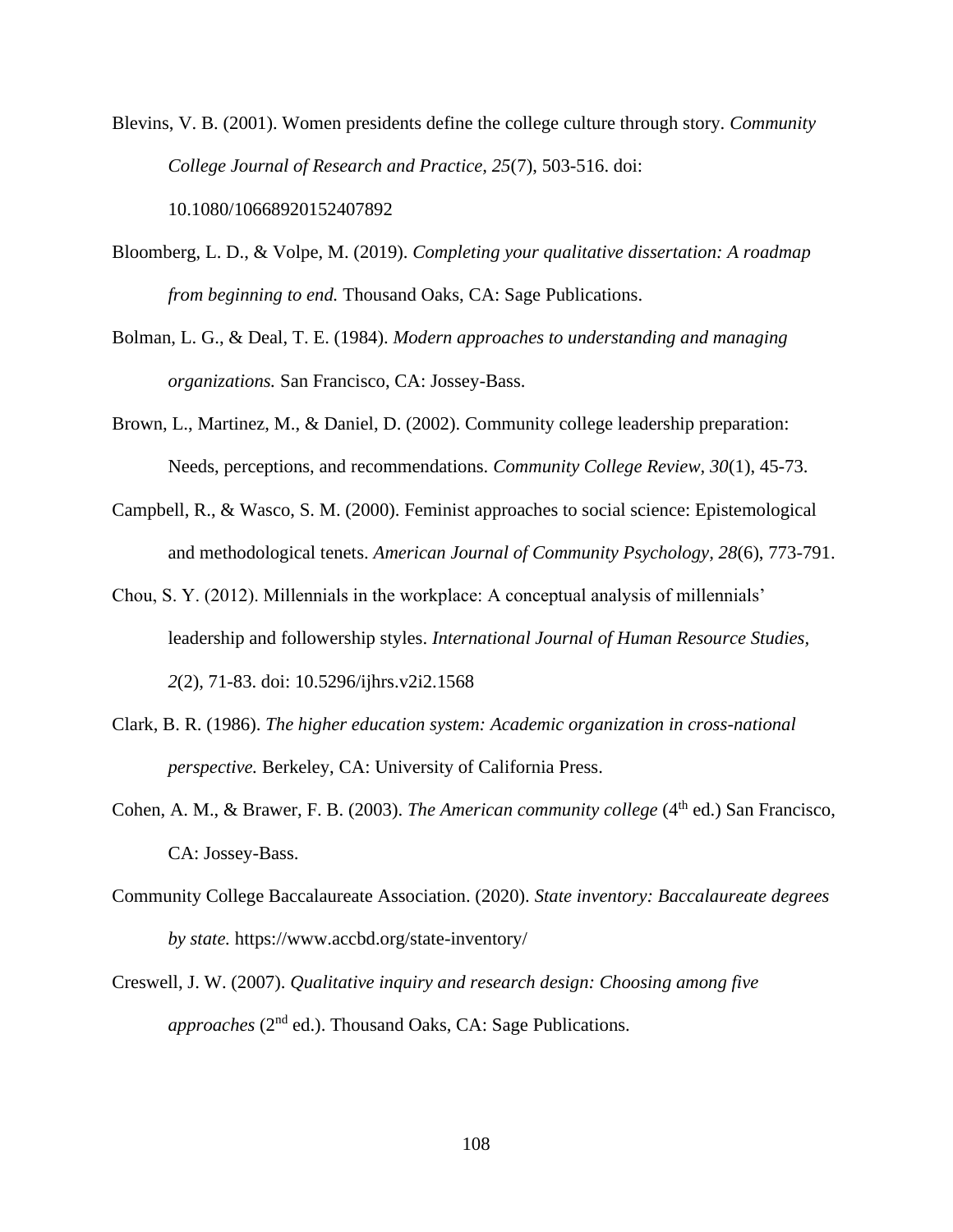- Diehl, A. B. (2014). Approaches of women leaders in higher education: Navigating adversity, barriers, and obstacles. In K. A. Longman & S. R. Madsen (Eds.), *Women and Leadership in Higher Education* (pp. 135-151). Charlotte, NC: Information Age Publishing, Inc.
- Dimock, M. (2019, January 17). *Defining generations: Where Millennials end and Generation Z begins.* Pew Research Center. https://www.pewresearch.org/fact-tank/2019/01/17/wheremillennials-end-and-generation-z-begins/
- Eaton, J. S. (Ed.). (1981). Women in community colleges. *New Directions for Community Colleges, 34*, vii-xiv.
- Eddy, P. L. (2008). Reflections of women leading community colleges. *The Community College Enterprise,* 49-66.
- Eddy, P. L. (2017). Looking forward strategies for inclusivity. *New Directions for Community Colleges, 2017*(179), 101-112. doi: 10.1002/cc.20266

Finkel, E. (2016). Last step to leadership. *Community College Journal, 86*(6), 22-27.

- Fochtman, M. M. (2011). High-achieving women: Navigating multiple roles and environments in academic and student affairs. In P. A. Pasque & S. E. Nicholson (Eds.), *Empowering women in higher education and student affairs: Theory, research, narratives, and practice from feminist perspectives* (pp. 85-103). Sterling, VA: Stylus Publishing.
- Fry, R. (2018, April 11). *Millennials are the largest generation in the U.S. labor force.* Pew Research Center. https://www.pewresearch.org/fact-tank/2018/04/11/millennials-largestgeneration-us-labor-force/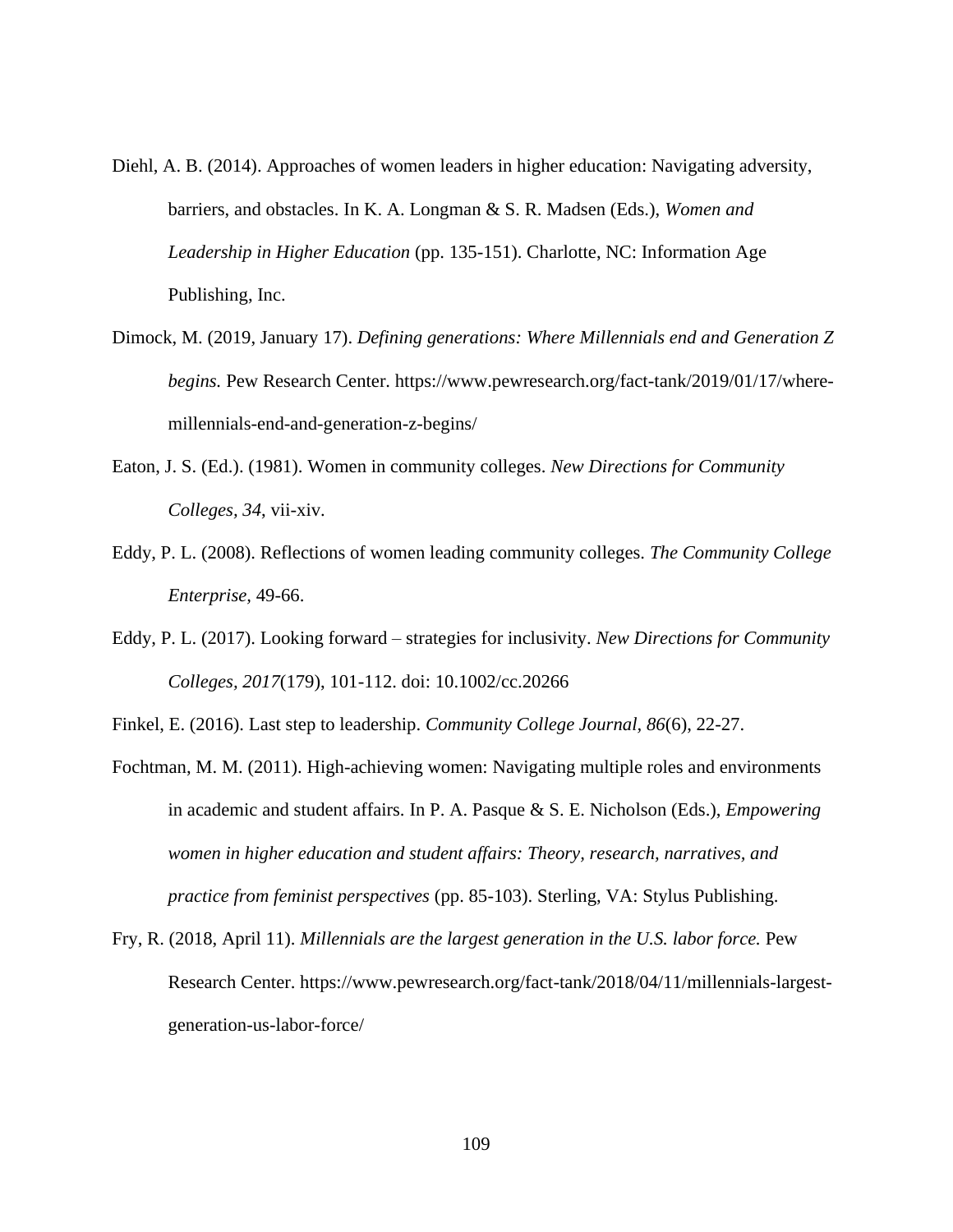- Garza Mitchell, R. L, & Eddy, P. L. (2008). In the middle: Career pathways of midlevel community college leaders. *Community College Journal of Research and Practice, 32*(10), 793-811.
- Gillett-Karam, R. (2016). Student affairs: Moving from theories and theorists to practice and practitioners. *New Directions for Community Colleges, 174*, 85-91.
- Gini, A., & Green, R. M. (2013, September 25). *The leadership flavor of the month.* Chicago Tribune. https://www.chicagotribune.com/opinion/ct-xpm-2013-09-25-ct-perspec-0926 leadership-20130926-story.html
- Guthrie, J. (2001). Been there; done that: Life after the presidency. *Community College Journal of Research & Practice, 25*(3), 243-250. doi:10.1080/106689201750068452
- Harding, S. (2004). *The feminist standpoint theory reader: Intellectual and political controversies.* New York, NY: Routledge.
- Hesse-Biber, S. N. (2014). A re-invitation to feminist research. In S. N. Hesse-Biber (Ed.), *Feminist research practice: A primer* (pp. 1-14). Thousand Oaks, CA: Sage Publications.
- Hurns, K. (n.d.). *Welcome from state chair.* ACE Women's Network Michigan. http://miacenetwork.org/welcome-from-state-chair/
- Jayaratne, T. E., & Stewart, A. J. (1991). Quantitative and qualitative methods in social sciences: Current feminist issues and practical strategies. In M. M. Fonow & J. A. Cook (Eds.), *Beyond methodology: Feminist scholarship as lived research* (pp. 85-106). Bloomington: Indiana University Press.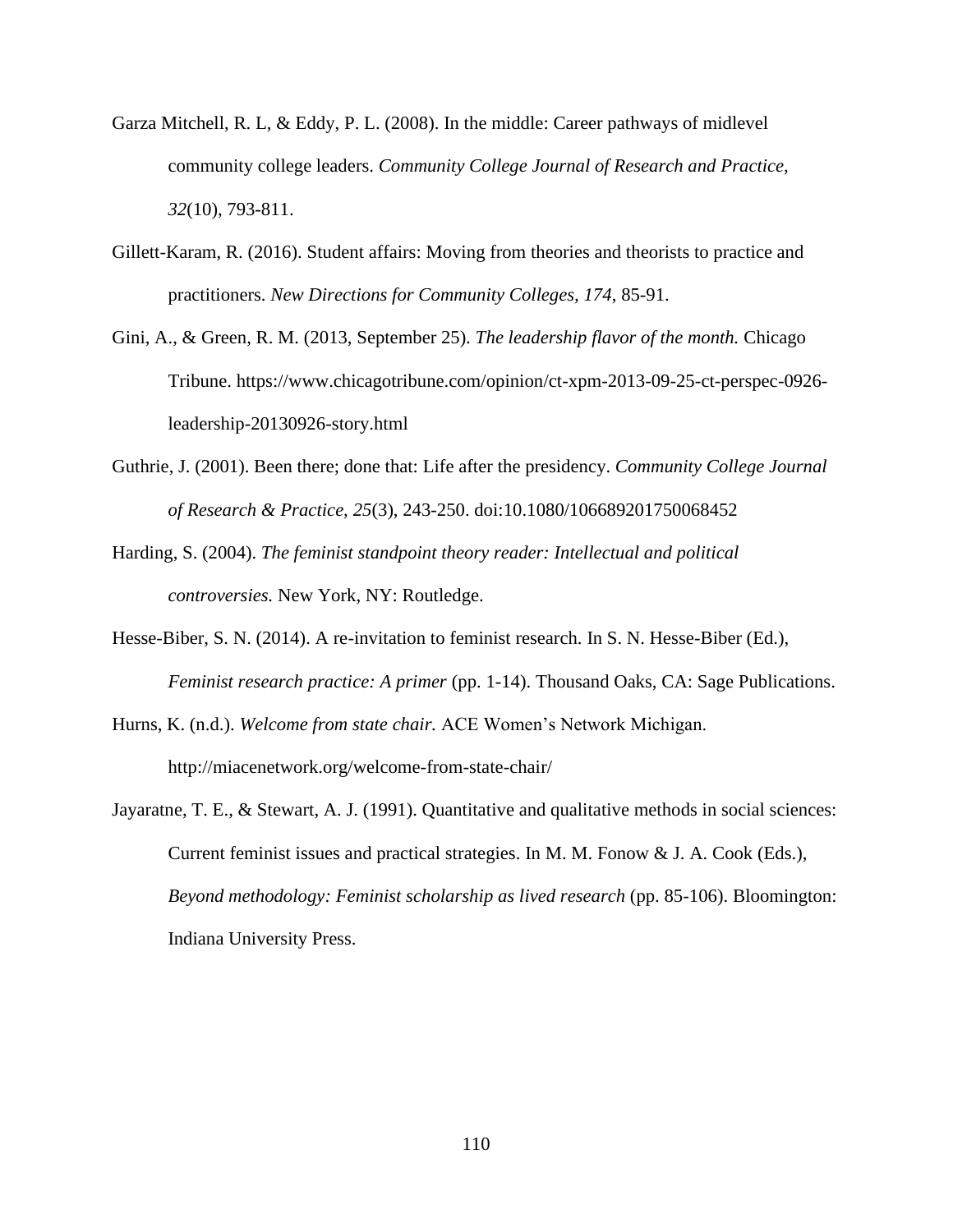- John, N. A., Stoebenau, K., Ritter, S., Edmeades, J., & Balvin, N. (2017). *Gender socialization during adolescence in low- and middle-income countries: Conceptualization, influences and outcomes.* UNICEF Office of Research – Innocenti. https://www.unicefirc.org/publications/pdf/IDP\_2017\_01.pdf
- Kezar, A., & Lester, J. (2008). Leadership in a world of divided feminism. *NASPA Journal About Women in Higher Education, 1*(1), 51-75. doi: 10.2202/1940-789.1004
- Khan, N. (2017). Adaptive or transactional leadership in current higher education: A brief comparison. *International Review of Research in Open and Distributed Learning, 18*(3), 178-183.
- Khatry, M. (2016, November 7). *What does feminism really mean?* Her Campus at Texas. https://www.hercampus.com/school/texas/what-does-feminism-really-mean
- Kowalski-Braun, M. (2014). *An examination of how feminist perspectives and generational differences influence the leadership practices of women administrators in higher education.* Retrieved from ProQuest Dissertations Publishing. (3690460)
- Kuh, G. D., Evans, N. J., & Duke, A. (1983). Career paths and responsibilities of chief student affairs officers. *NASPA Journal, 21*(1), 39-47.
- Kuk, L. (2012). The changing nature of student affairs. In A. Tull & L. Kuk (Eds.), *New realities in the management of student affairs: Emerging specialist roles and structures for changing times* (pp. 3-12). Sterling, VA: Stylus Publishing.
- Kuk, L. (2012). The context for using specialist roles and matrix structures in student affairs organizations. In A. Tull & L. Kuk (Eds.), *New realities in the management of student affairs: Emerging specialist roles and structures for changing times* (pp. 13-33). Sterling, VA: Stylus Publishing.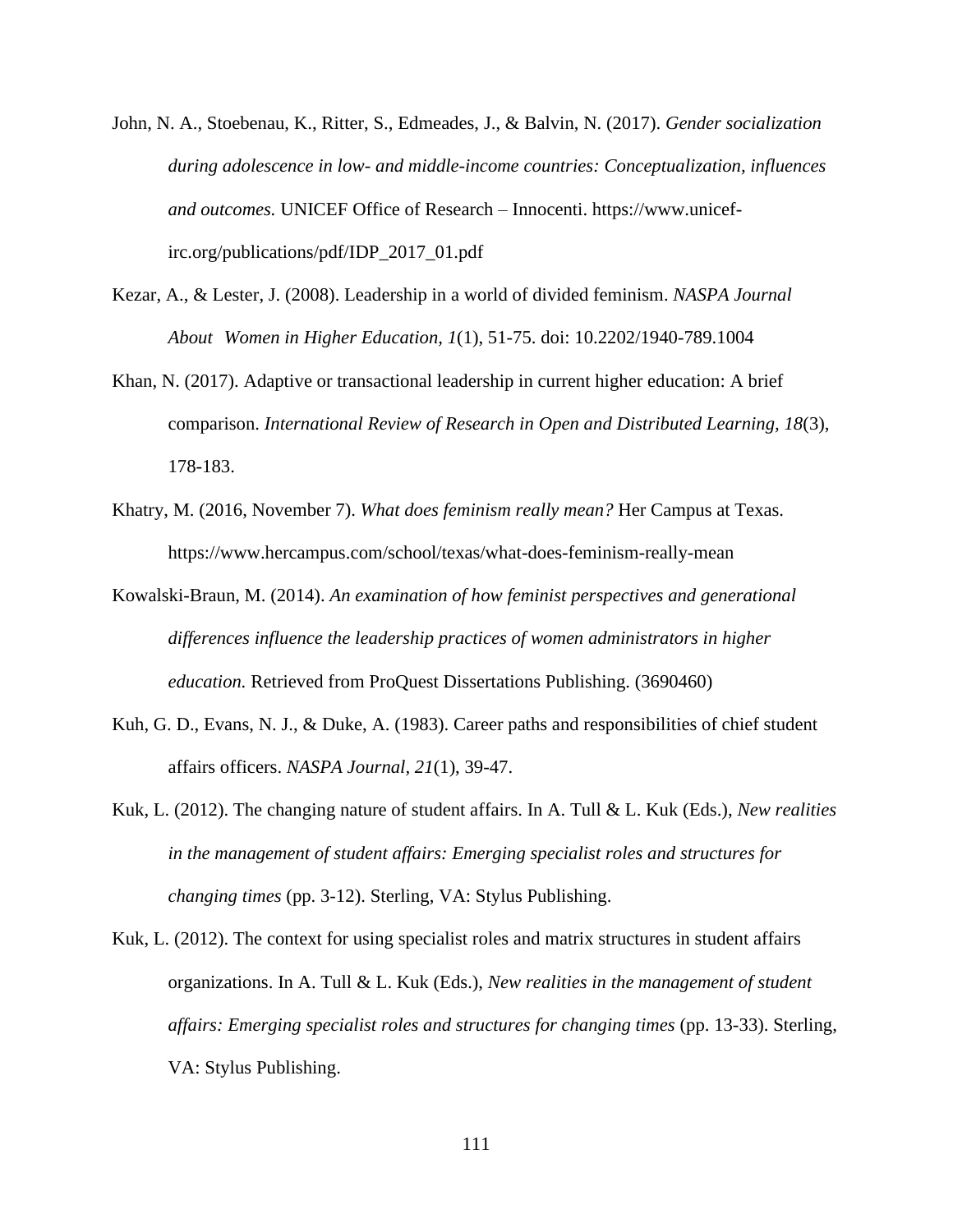- Kvale, S., & Brinkmann, S. (2009). *Interviews: Learning the craft of qualitative research interviewing* (2<sup>nd</sup> ed.). Thousand Oaks, CA: Sage Publications.
- Lefever, B. (2018, January 8). *Millennials now make up the largest workforce generation in the US.* Titan Armor. https://www.titanarmor.com/millennial-workforce-generation/

Lincoln, Y. S., & Guba, E. G. (1985). *Naturalistic inquiry.* Beverly Hills, CA: Sage Publications.

- Lunceford, C. J. (2014). It takes a village: The role of the individual, organization, and profession in preparing new professionals. *New Directions for Community Colleges, 2014*(166), 13-20. doi: 10.1002/cc.20097
- Madden, M. E., & Russo, N. F. (1997). *Psychology: Discipline analysis.* Baltimore, MD: Towson State University National Center for Curriculum Transformation Resources on Women.
- Mandel, R. B. (2003). A question about women and the leadership option. In D.L. Rhode (Ed.), *The difference "difference" makes: Women and leadership* (pp. 66-75). Stanford, CA: Stanford University Press.

Manning, K. (2013). *Organizational theory in higher education.* New York, NY: Routledge.

- Manning, K. (2018). *Organizational theory in higher education* (2<sup>nd</sup> ed.). New York, NY: Routledge.
- Merriam, S. B. (2009). *Qualitative research: A guide to design and implementation* (3<sup>rd</sup> ed.). San Francisco, CA: Jossey-Bass.
- Middlehurst, R. (2008). Not enough science or not enough learning? Exploring the gaps between leadership theory and practice. *Higher Education Quarterly, 62*(4), 322-339. doi: 10.1111/j.1468-2273.2008.00397.x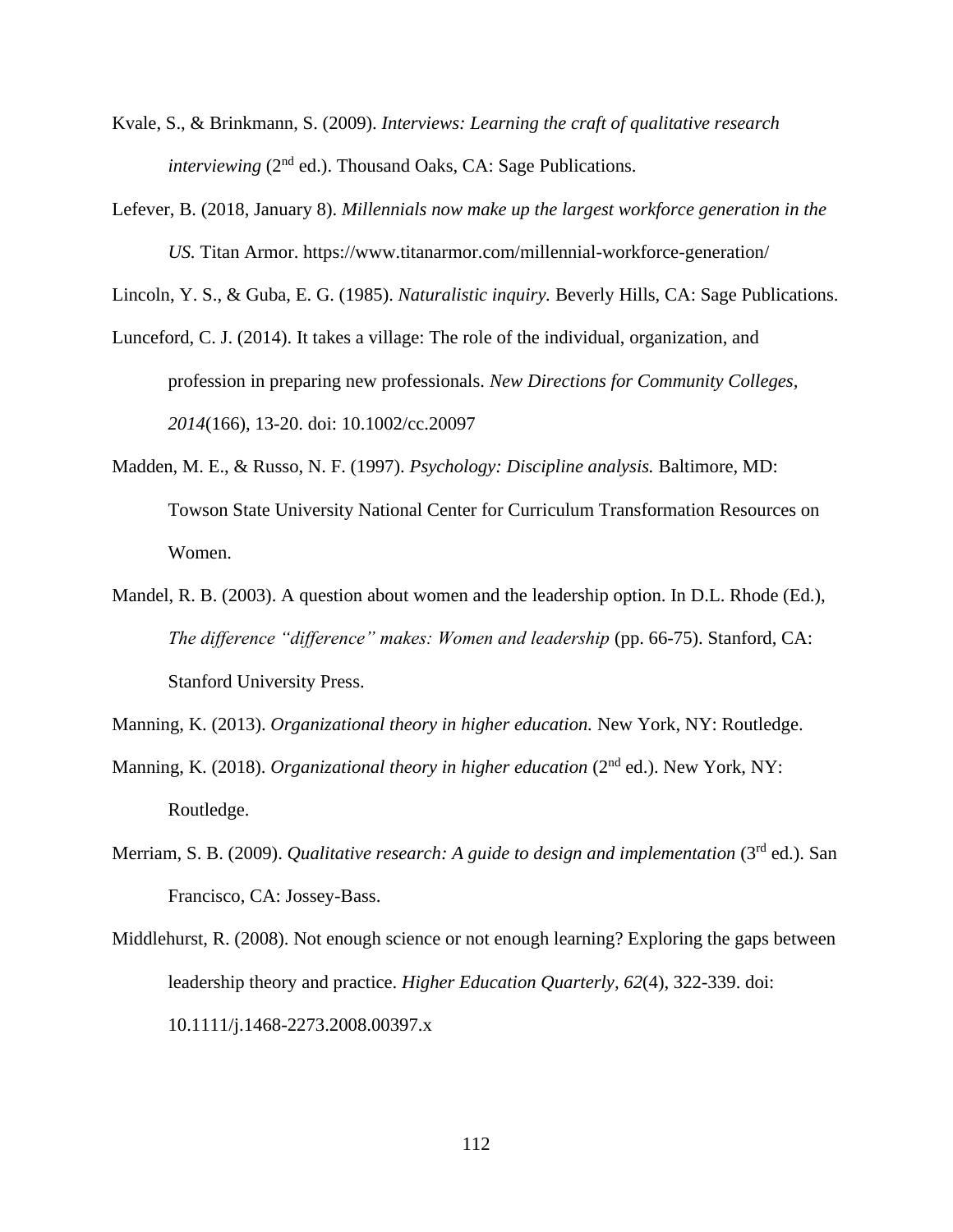- Miles, M. B., Huberman, A. M., & Saldana, J. (2014). *Qualitative data analysis: A methods sourcebook* (3rd ed.). Thousand Oaks, CA: Sage Publications.
- Miller, M. T., & Creswell, J. W. (1998). Beliefs and values of women in community college leadership. *Community College Journal of Research and Practice, 22*(3), 229-237. doi: 10.1080/1066892980220304

Morgan, G. (2006). *Images of organization.* Thousand Oaks, CA: Sage Publications.

- Morris, R. C. (2013). Identity salience and identity importance in identity theory. *Current Research in Social Psychology.* Retrieved February 4, 2022, from https://crisp.org.uiowa.edu/sites/crisp.org.uiowa.edu/files/2020-04/art12.1.13\_2.pdf
- Moustakas, C. E. (1994). *Phenomenological research methods.* Thousand Oaks, CA: Sage Publications.
- Munday, J. (2006). Identity in focus: The use of focus groups to study the construction of collective identity. *Sociology, 40*(1), 89-105. doi: 10.1177/0038038506058436
- Munday, J. (2014). The practice of feminist focus groups. In S. N. Hesse-Biber (Ed.), *Feminist research practice: A primer* (pp. 233-264). Thousand Oaks, CA: Sage Publications.
- Munoz, M. (2009). In their own words and by the numbers: A mixed-methods study of Latina community college presidents. *Community College Journal of Research and Practice, 34*(1-2), 153-174. doi: 10.1080/10668920903385939

Nicholson, S. E., & Pasque, P. A. (2011). An introduction to feminism and feminist perspectives in higher education and student affairs. In P. A. Pasque & S. E. Nicholson (Eds.), *Empowering women in higher education and student affairs: Theory, research, narratives, and practice from feminist perspectives* (pp. 3-14). Sterling, VA: Stylus Publishing.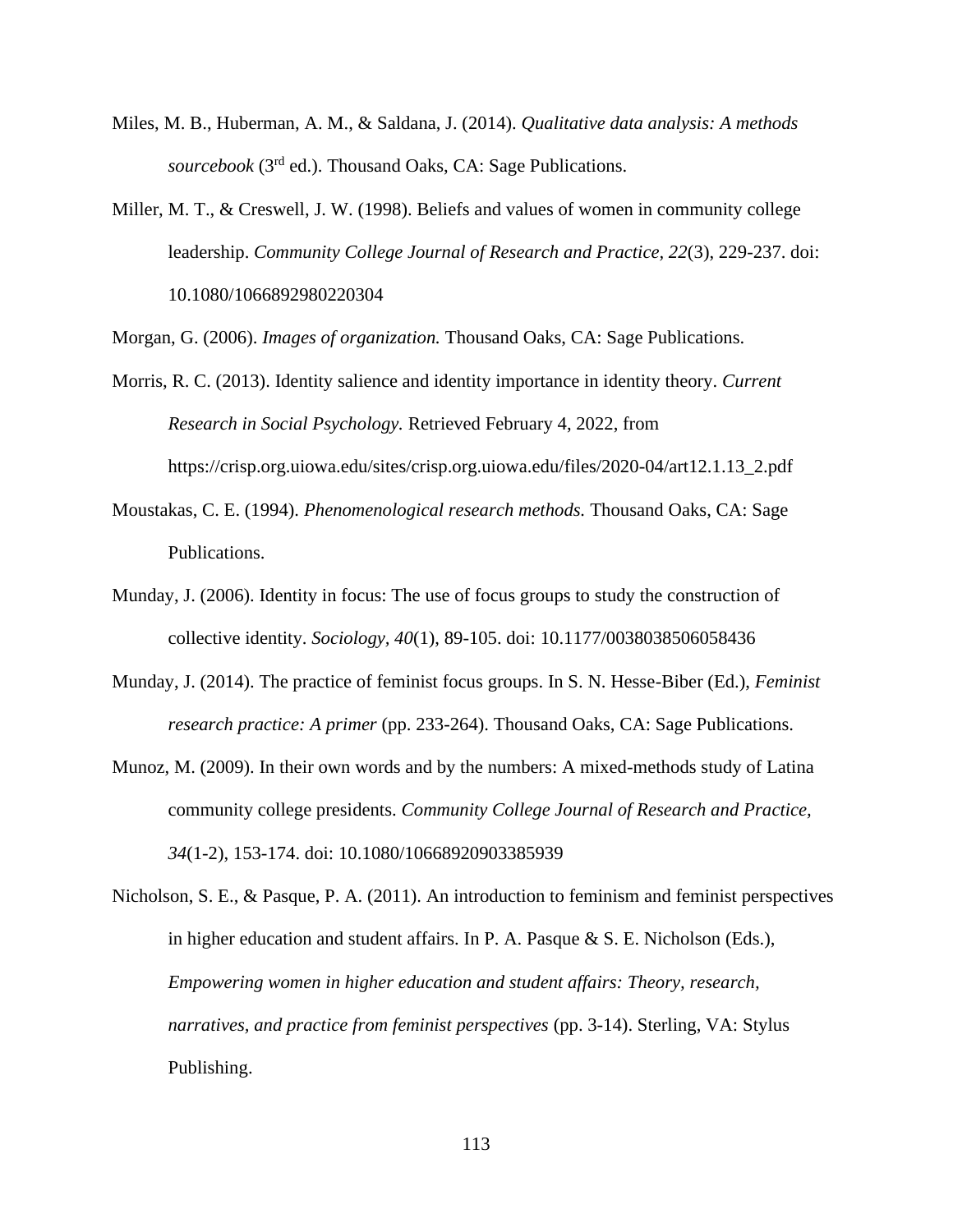- Niskode-Dossett, A.S., Pasque, P.A., & Nicholson, S.E. (2011). Envisioning a new future with feminist voices: Research and practice from feminist perspectives. In P. A. Pasque & S. E. Nicholson (Eds.), *Empowering women in higher education and student affairs: Theory, research, narratives, and practice from feminist perspectives (pp. 325-334).* Sterling, VA: Stylus Publishing.
- Northouse, P. G. (2007). *Leadership: Theory and practice* (4<sup>th</sup> ed.). Thousand Oaks, CA: Sage Publications.
- Pasque, P.A. (2014). Access and equity for women in higher education during the era of the Obama administration: Social identities, pay inequities, and the power of women's groups in changing leadership paradigms. In E.M. Zamani-Gallaher (Ed.), *The Obama administration and educational reform* (*Advances in education in diverse communities: Research, policy and praxis, Volume 10)* (pp. 313-336). Bingley, UK: Emerald Group Publishing Limited.
- Polkinghorne, D. E. (1989). Phenomenological research methods. In R. S. Valle & S. Halling (Eds.), *Existential-phenomenological perspectives in psychology* (pp. 41-60). New York: Plenum.
- Porter, T. H., Gerhardt, M. W., Fields, D., & Bugenhagen, M. (2019). An exploratory study of gender and motivation to lead in millennials. *The Journal of Social Psychology, 159*(2), 138-152. doi: 10.1080/00224545.2019.1570902
- Reynolds, K. (2011). Servant-leadership as gender-integrative leadership: Paving a path for more gender-integrative organizations through leadership education. *Journal of Leadership Education, 10*(2), 155-171.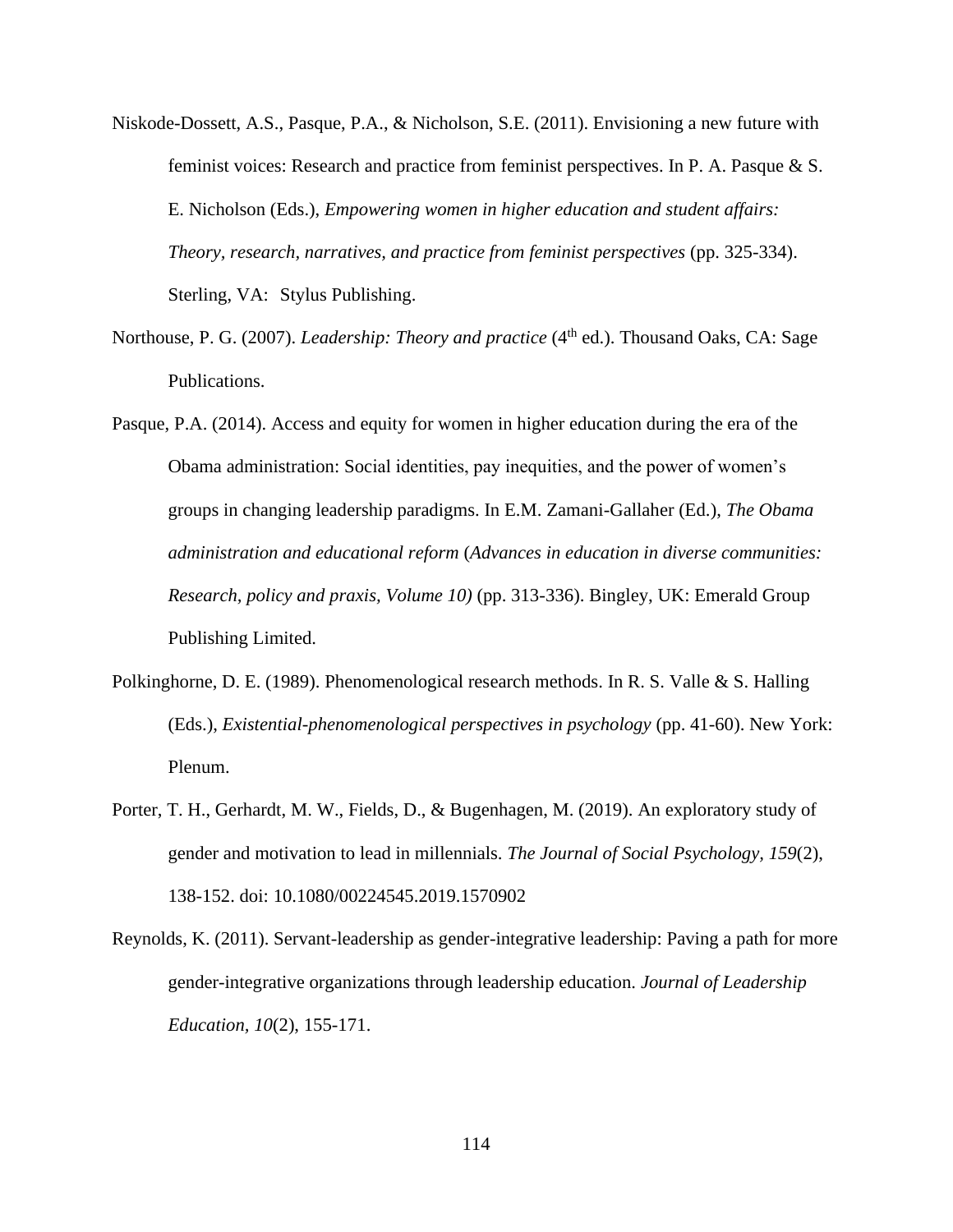- Reynolds, K. (2016). Servant-leadership: A feminist perspective. *International Journal of Servant Leadership, 10*(1), 35-63.
- Rhode, D. L. (2003). The difference "difference" makes. In D.L. Rhode (Ed.), *The difference "difference" makes: Women and leadership* (pp. 3-50). Stanford, CA: Stanford University Press.
- Roper, L. D., & Whitt, E. J. (2016). What troubles you? What keeps you up at night? *New Directions for Student Services, 2016*(153), 19-37. doi: 10.1002/ss.20166
- Ropers-Huilman, B. (Ed.). (2003). *Gendered futures in higher education: Critical perspectives for change.* Albany, NY: State University of New York Press.
- Royer, D. W., & Latz, A. O. (2016). Community college leadership transition through the framework of appreciative inquiry. *Community College Journal of Research and Practice, 40*(8), 695-705.
- Ryan, F., Coughlan, M., & Cronin, P. (2007). Step-by-step guide to critiquing research. Part 2: Qualitative research. *British Journal of Nursing, 16*(12), 738-744.
- Schneir, M. (1994). *Feminism in our time: The essential writings, World War II to the present.* New York: Vintage Books.
- Schuh, J. H. (2002). Lessons from leaders. *NASPA Journal, 39*(3), 204-216.
- Selzer, R. A., & Robles, R. (2019). Every woman has a story to tell: Experiential reflections on leadership in higher education. *Journal of Women and Gender in Higher Education, 12*(1), 106-124. doi:10.1081/19407882.2018.1534246
- Senge, P. M. (1990). *The fifth discipline: The art and practice of the learning organization.* New York, NY: Doubleday.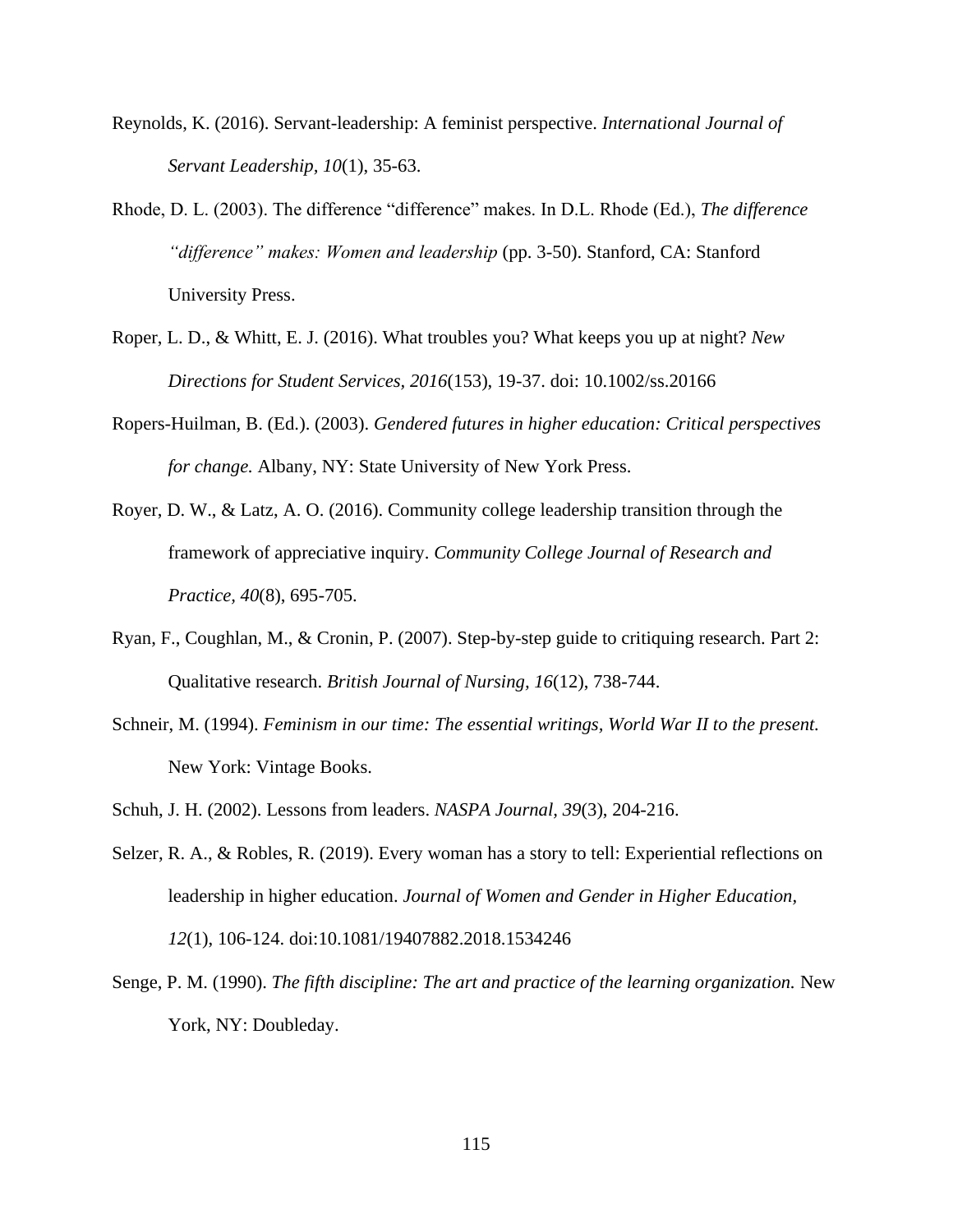- Simpson, V. (2020, August 24). *The regions of the United States.* WorldAtlas. https://www.worldatlas.com/articles/the-regions-of-the-united-states.html
- Spigel, R. (2018, June 25). *Challenging androcentrism and implicit bias in the academy.* Academic Impressions. https://www.academicimpressions.com/blog/androcentrismimplicit-bias-higher-education/
- Stephenson, G. W. (2001). Women as community college leaders. *Community College Journal of Research & Practice, 25*(3), 193-200. doi: 10.1080/106689204750068407
- Sulpizio, L. L. (2014). Developing women's leadership: An innovative and unique approach to raising leadership capacity. In K. A. Longman & S. R. Madsen (Eds.), *Women and Leadership in Higher Education* (pp. 97-114). Charlotte, NC: Information Age Publishing, Inc.
- Taylor, P. (1994). Leadership in education. *Emergency Librarian, 21*(3), 9. Retrieved from https://search-ebscohostcom.libproxy.lib.ilstu.edu/login.aspx?direct=true&db=lih&AN=9706114028&site=ehostlive&scope=site
- Taylor, C. M., & Stein, L. (2014). Stories of generational leadership: Women higher education administrators voices. *Advancing Women in Leadership, 34*, 1-10.
- Tedrow, B., & Rhoads, R. A. (1999). A qualitative study of women's experiences in community college leadership positions. *Community College Review, 27*(3), 1-18.
- The 18th Annual White Privilege Conference. (2017, April 27-30). *WPC glossary: key terms.* https://9e76ec47-81df-4f8e-8612-

```
b0690cd1776f.filesusr.com/ugd/7706af_ec57ca328bd44edfa25332e2baa463b6.pdf
The Privilege Project. (n.d.). Gender. https://theprivilegeproject.org/privileges/gender/
```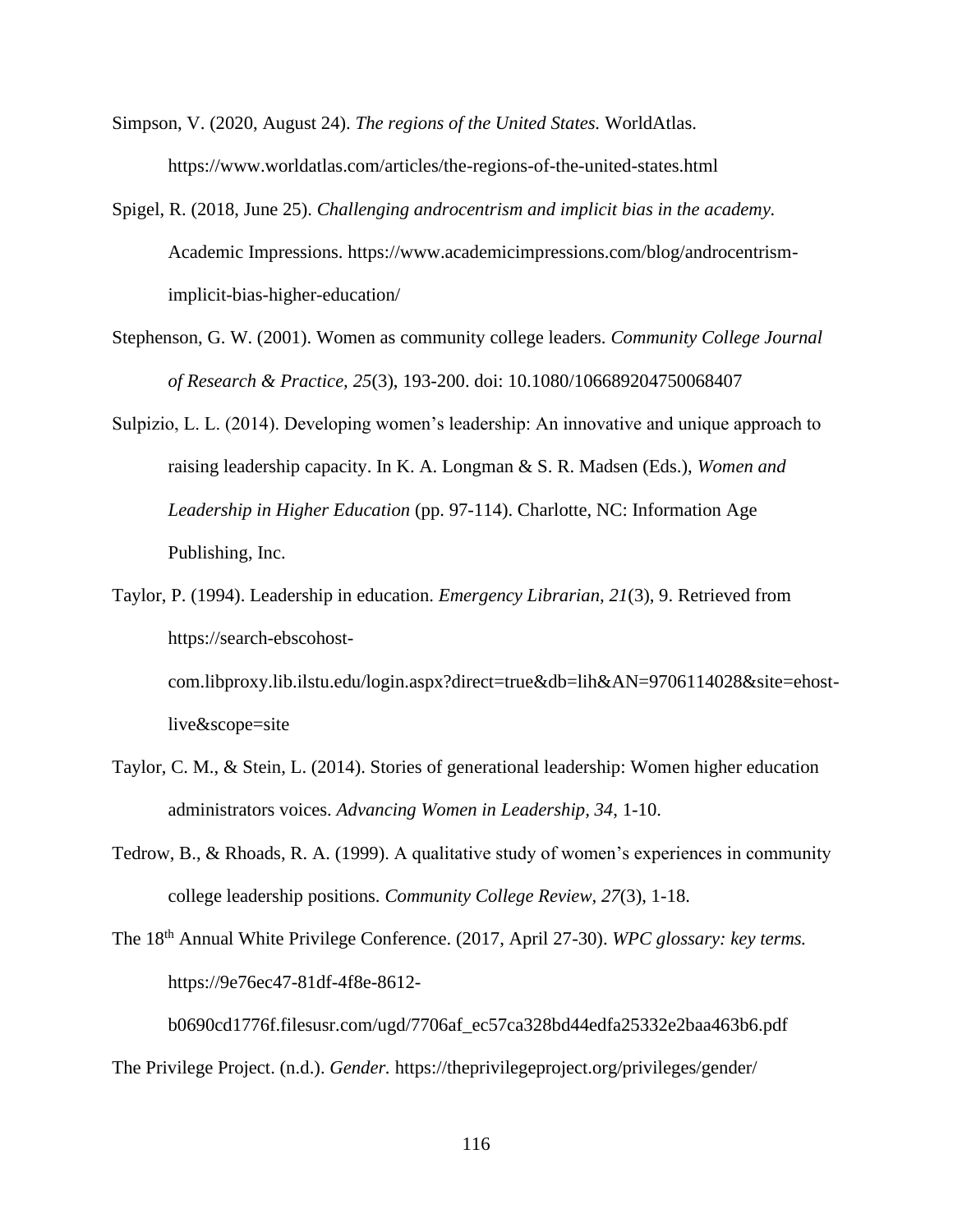Townsend, B. K. (2009). Community college organizational climate for minorities and women. *Community College Journal of Research and Practice, 33*(9), 731-744. doi: 10.1080/10668920903022458

- Townsend, B. K., & Twombly, S. B. (2007). Accidental equity: The status of women in the community college. *Equity & Excellence in Education, 40*(3), 208-217.
- Trent, M. P., & Pollard D. P. (2019). Implementing ethical decision-making: Strategies for today's community college presidents. *New Directions for Community College, 185*, 65- 74.
- van Manen, M. (1990). *Researching lived experience: Human science for an action sensitive pedagogy.* Albany, NY: State University of New York Press.
- Vogt, W. P., Gardner, D. C., & Haeffele, L. M. (2012). *When to use what research design.* New York, NY: Guilford Press.
- Wang, V. C. X., & Sedivy-Benton, A. L. (2016). Leadership misplacement: How can this affect institutions of higher education? *New Horizons in Adult Education & Human Resource Development, 28*(3), 14-25.
- Yakaboski, T., & Donahoo, S. (2011). In (re)search of women in student affairs administration. In P. A. Pasque & S. E. Nicholson (Eds.), *Empowering women in higher education and student affairs: Theory, research, narratives, and practice from feminist perspectives*  (pp. 270-286). Sterling, VA: Stylus Publishing.
- Zamani-Gallaher, E. M. (2017). Conflating gender and identity: The need for gender-fluid programming in community colleges. *New Directions for Community Colleges, 2017*(179), 89-99. doi: 10.1002/cc.2065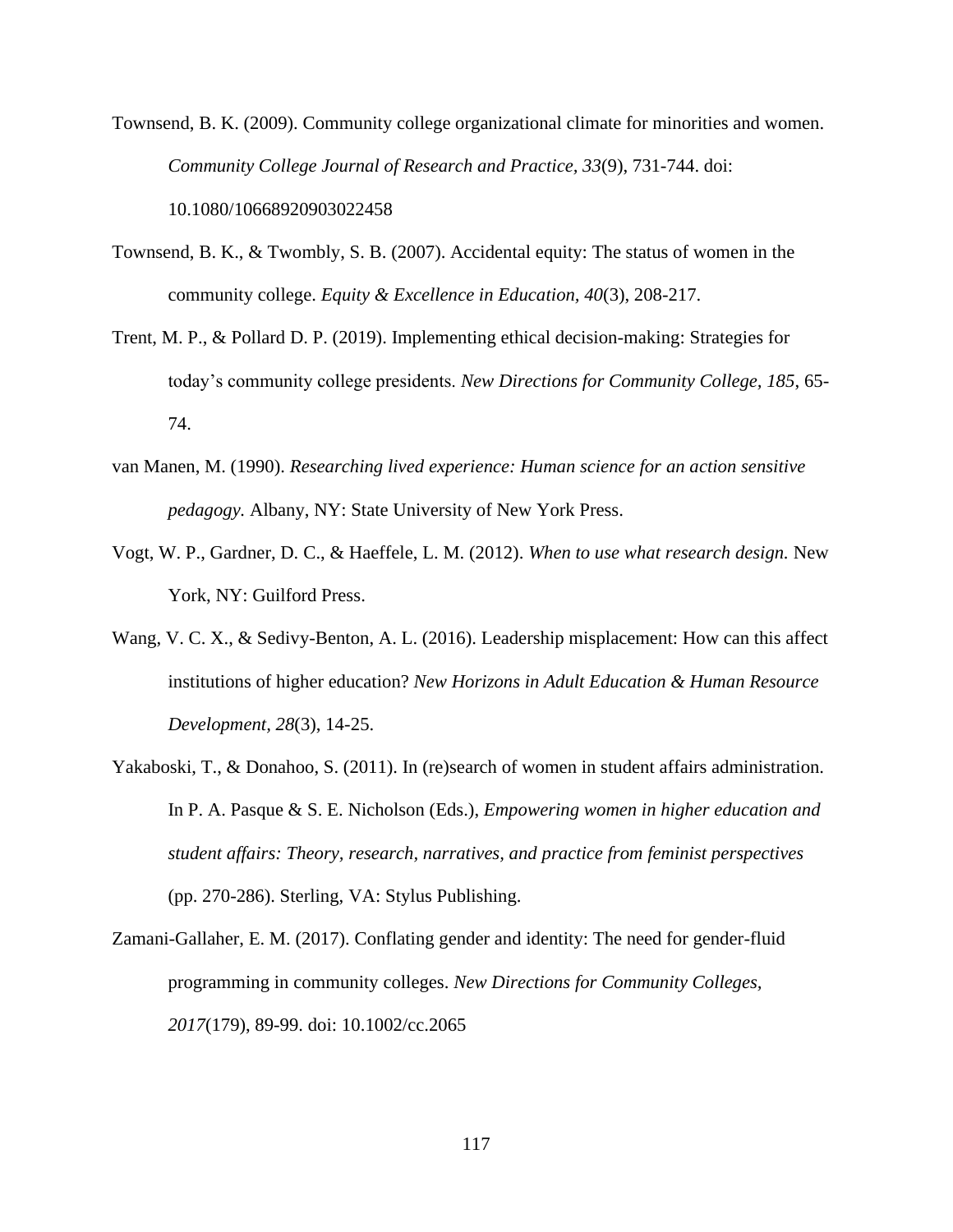# APPENDIX A: INITIAL RECRUITMENT MESSAGE TO POTENTIAL FOCUS GROUP PARTICIPANTS

Kerri Langdon, a doctoral student in the Higher Education Administration program at Illinois State University in Normal, Illinois, is conducting qualitative dissertation research on how female community college administrators identifying as part of the Millennial generation (born between 1981-1996) perceive and experience leadership within the workplace.

As a participant, you will be asked to partake in one focus group session, lasting approximately 50 minutes. The focus group session will be conducted virtually on a mutually agreed upon date utilizing Zoom technology. In this focus group, participants will be asked to reflect upon and share their thoughts regarding their perceptions and experiences about leadership in the workplace.

Participants will also have an opportunity to provide contact information for other individuals/colleagues that they feel may be interested in participating in this research.

If you are interested in participating in the focus group session, please contact me, Kerri Langdon, at kerri.langdon@gmail.com or 815.382.5127.

Thank you for your assistance!

Sincerely,

Kerri Langdon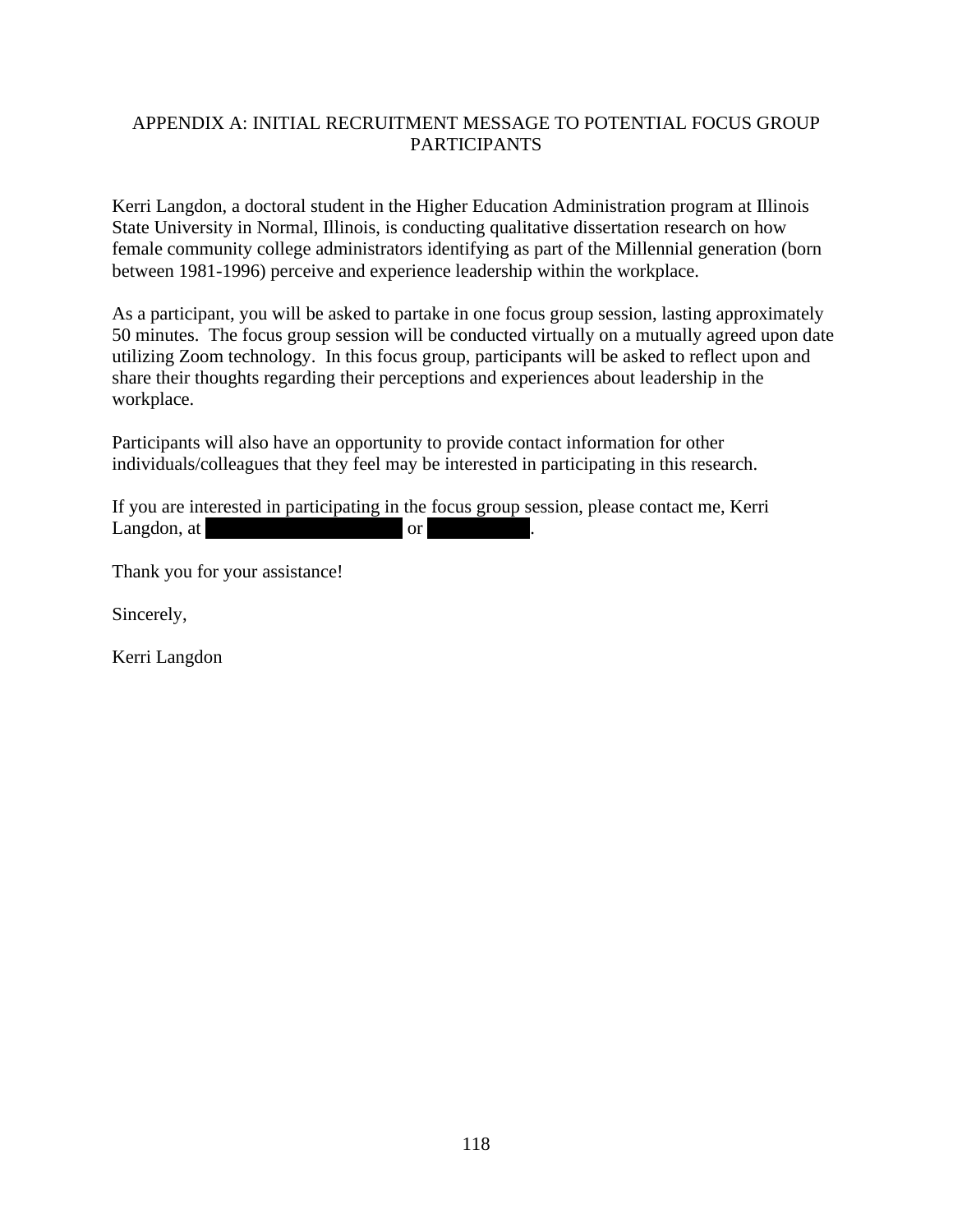## APPENDIX B: INFORMED CONSENT FORM – FOCUS GROUP SESSION

Illinois State University College of Education Department of Educational Administration and Foundations

You are invited to participate in a research project entitled "Understanding Female Millennial Administrators and their Perceptions and Experiences of Leadership in the Community College". This study is being conducted by Kerri Langdon, Academic Advisor at Kellogg Community College, and a doctoral student in Higher Education Administration at Illinois State University. My study is conducted under the supervision of Dr. Phyllis McCluskey-Titus  $($  ).

The purpose of this study is to understand the perceptions and experiences of female community college administrators identifying as part of the Millennial generation as it relates to leadership in the workplace. If you choose to participate you will be asked to partake in a focus group session lasting approximately 50 minutes. The focus group session will be conducted virtually on <**DATE TBD**> utilizing Zoom technology. There is no monetary or other compensation available for participation in this study. This session will be audio and video recorded to ensure the accuracy of the collected information, and all content will be transcribed into a written record. You would be able to leave the virtual group at any time during the focus group session. You also have the option to turn off the video if you choose. You are ineligible to participate in this study if you are currently within the European Economic Area.

Please do not hesitate to ask questions about the study before participating or while the research is taking place. I will be happy to share the results with you at the completion of the study. Ensuring the confidentiality of data is the norm in research. Neither your name nor institution will be used in the dissertation dissemination process; rather it will only be known to me. Pseudonyms will be used for participants (i.e., Administrator 1, Administrator 2, and so on) and general terms will be used in reporting results (i.e., "Five of the administrators commented…;" etc.). On a separate master document, I will keep a list with the names of all participants and the corresponding code numbers. Once the data are collected and analyzed, the master list will be destroyed. Additionally, due to the nature of the focus group session, I cannot guarantee confidentiality, however, focus group members are encouraged not to discuss information that occurs during the focus group outside of the focus group.

As in all research, there may be unforeseen risks to you as the participant. It is possible you may find that reflecting upon your perceptions and experiences is upsetting. Additionally, should a breach of confidentiality occur, there is a potential risk to your reputation and/or employability. There are no direct benefits of participating in this study. However, whatever the outcome of this study, research suggests that reflection is beneficial to helping people analyze, understand, and gain meaning from their experiences. You may benefit from this activity by having the chance to talk about your perceptions and lived experiences regarding leadership in the workplace. Other female community college administrators identifying as part of the Millennial generation may benefit from this research, as well as institutions of higher education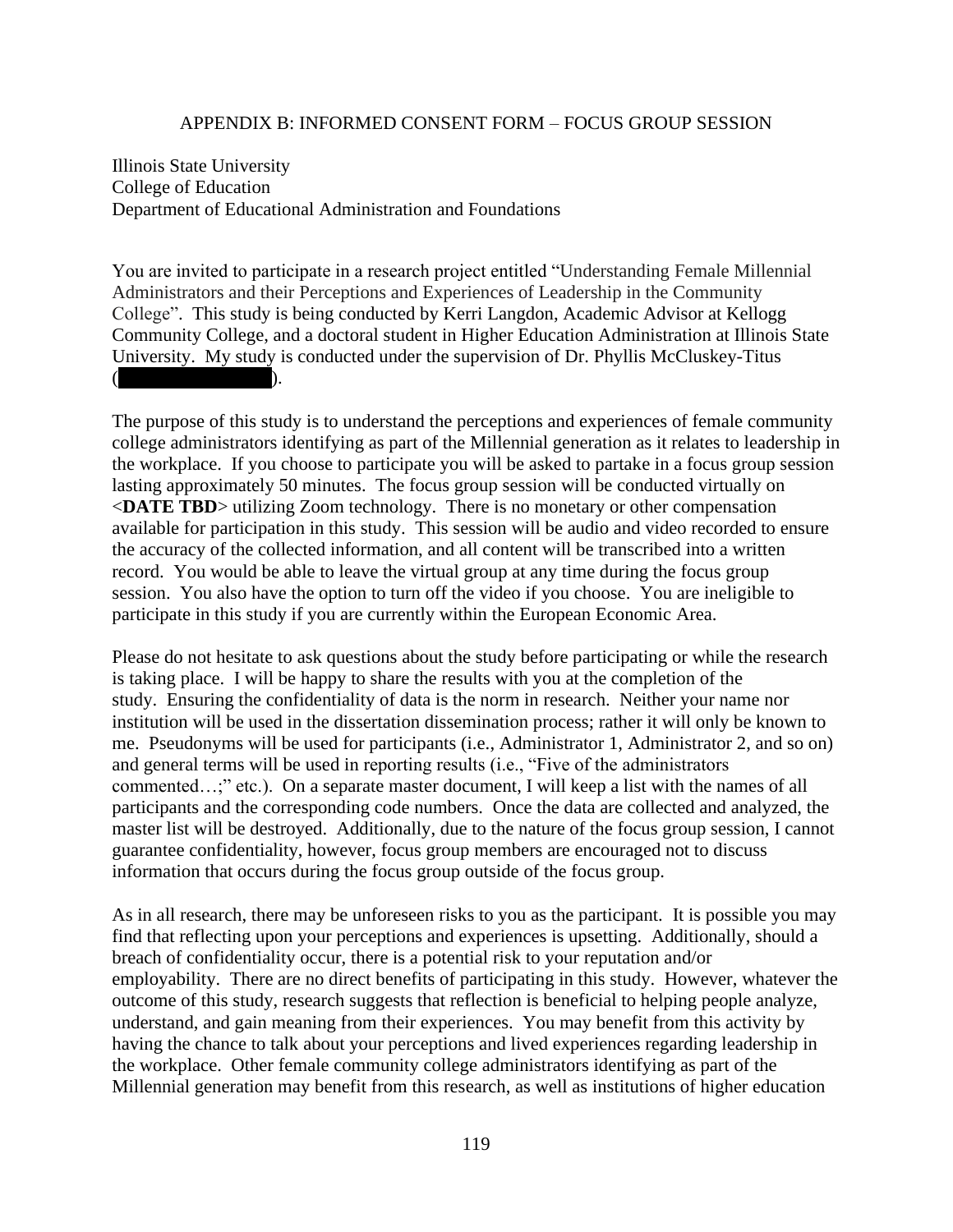across the country. After your data has been deidentified, your data may be used in other research projects.

Your participation in this study is completely voluntary. The focus group questions are openended, meaning that there are no right or wrong answers. I am interested in your honest discussion about your perceptions and experiences regarding leadership in the workplace. You may refuse to take part in the research at any time without penalty. You may skip any questions you do not wish to discuss for any reason. Your participation or non-participation will have no effect on your employment status.

If you have any questions about this study, please contact Kerri Langdon, at (office) or (cell) by example or via email at kerri. Since  $\alpha$  also come or via email at kerri. You may also contact the Research Ethics & Compliance Office at Illinois State University at 309.438.5527 or via email at [REC@IllinoisState.edu,](mailto:REC@IllinoisState.edu) if any questions or issues arise during the course of the study.

By signing below, I agree to participate in the 50-minute focus group interview.

| Signature (participant): | Jate |
|--------------------------|------|
|                          |      |

| Signature (researcher): | Jate |
|-------------------------|------|
|                         |      |

You may print out a copy of this consent form for your records.

Thank you.

Kerri Langdon, Researcher,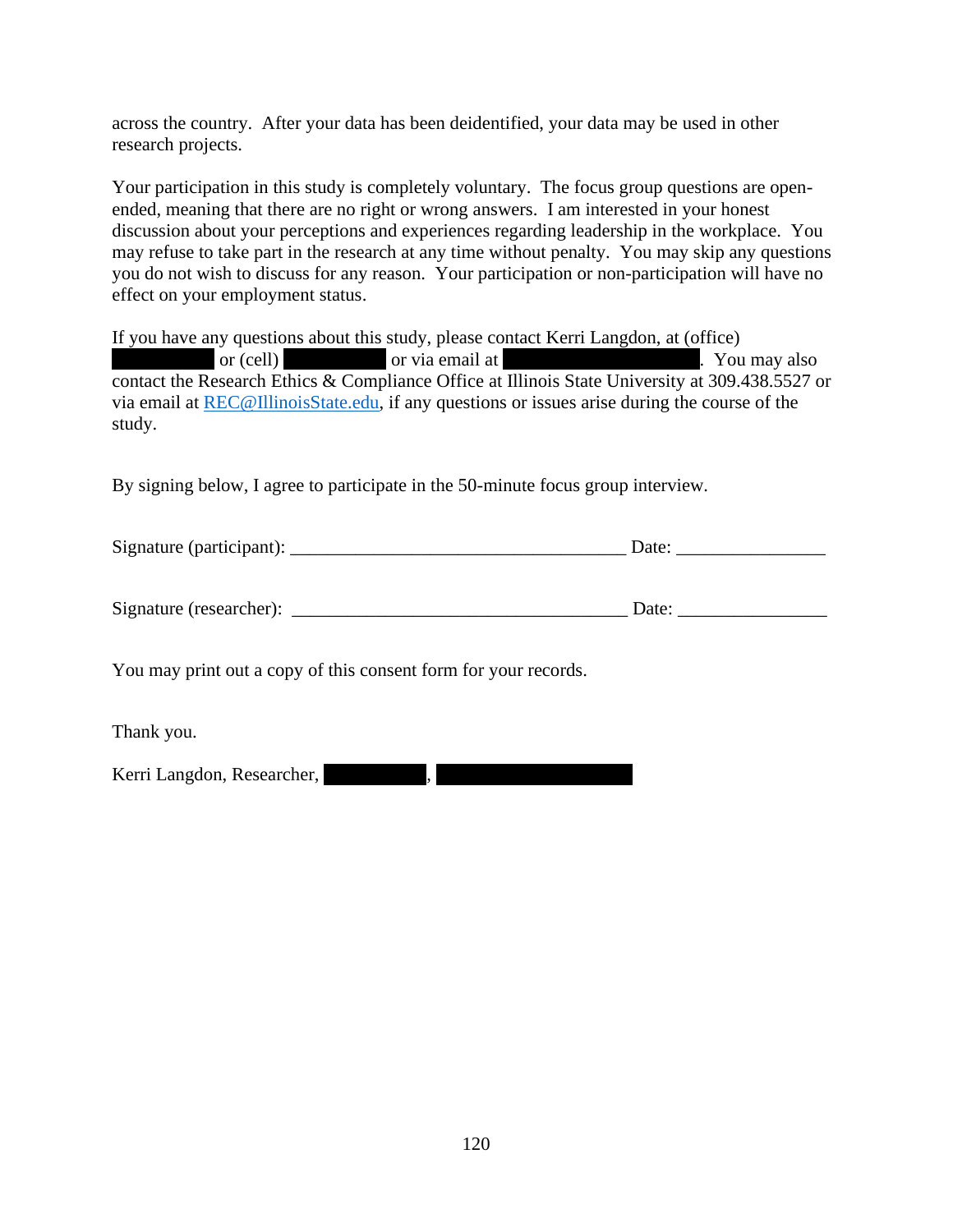#### APPENDIX C: INFORMED CONSENT FORM – ONE-ON-ONE INTERVIEW

Illinois State University College of Education Department of Educational Administration and Foundations

You are invited to participate in a qualitative research project entitled "Understanding Female Millennial Administrators and their Perceptions and Experiences of Leadership in the Community College". This study is being conducted by Kerri Langdon, Academic Advisor at Kellogg Community College, and a doctoral student in Higher Education Administration at Illinois State University. My study is conducted under the supervision of Dr. Phyllis McCluskey-Titus (

As a participant, you will be asked to partake in one private face-to-face interview, 60-90 minutes in length. The interview will be conducted in-person at a location convenient to both the participant and the researcher. For participants that are unable to schedule an in-person interview, virtual (via Zoom) or telephone interviews will be available as an alternative option. There is no monetary or other compensation available for participation in this study. You are ineligible to participate in this study if you are currently within the European Economic Area.

The purpose of this study is to understand the perceptions and experiences of female community college administrators identifying as part of the Millennial generation as it relates to leadership in the workplace. If you choose to participate you will be asked to partake in an interview lasting approximately 60-90 minutes. This interview will be audio recorded to ensure the accuracy of the collected information and all interviews will be transcribed into a written record. You would be able to ask the interviewer to turn off the audio recording equipment at any time during the interview.

Please do not hesitate to ask questions about the study before participating or while the research is taking place. I will be happy to share the results with you at the completion of the study. Ensuring the confidentiality of data is the norm in research. Neither your name nor institution will be used in the dissertation dissemination process; rather it will only be known to me. Pseudonyms will be used for participants (i.e., Administrator 1, Administrator 2, and so on) and general terms will be used in reporting results (i.e., "Five of the administrators commented…;" etc.). On a separate master document, I will keep a list with the names of all participants and the corresponding code numbers. Once the data are collected and analyzed, the master list will be destroyed. All data from the interviews will be maintained in a passwordprotected computer. After the interview is transcribed, I will also provide you with a copy of the transcript so you can review and determine if anything needs to be clarified or changed.

As in all research, there may be unforeseen risks to you as the participant. It is possible you may find that reflecting upon your perceptions and experiences is upsetting. Additionally, should a breach of confidentiality occur, there is a potential risk to your reputation and/or employability. There are no direct benefits of participating in this study. However, whatever the outcome of this study, research suggests that reflection is beneficial to helping people analyze,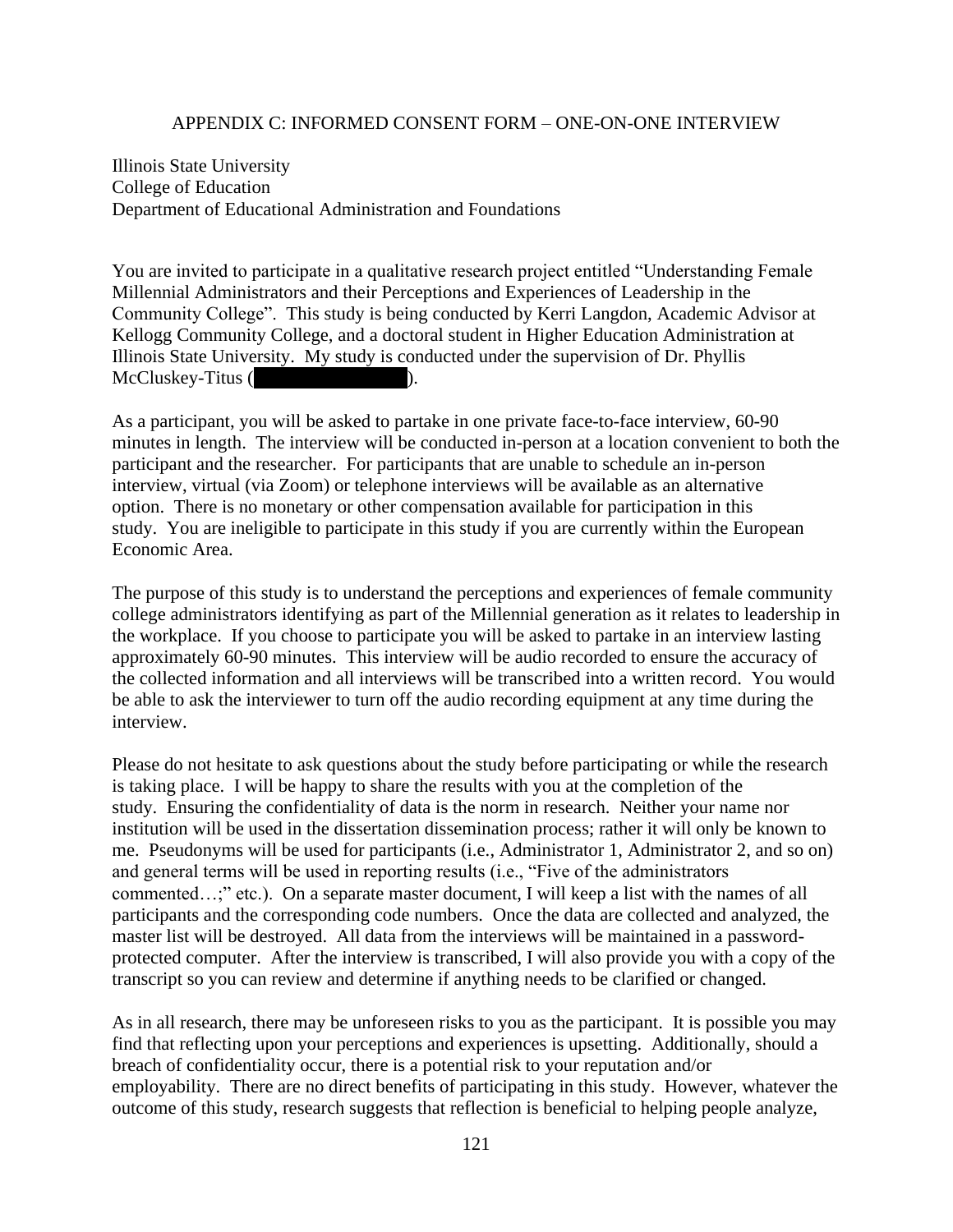understand, and gain meaning from their experiences. You may benefit from this activity by having the chance to talk about your perceptions and lived experiences regarding leadership in the workplace. Other female community college administrators identifying as part of the Millennial generation may benefit from this research, as well as institutions of higher education across the country. After your data has been deidentified, your data may be used in other research projects.

Your participation in this study is completely voluntary. The interview protocol is open-ended, meaning that I have a list of questions that I will ask and there are no right or wrong answers. I am interested in your honest responses to questions about your perceptions and experiences regarding leadership in the workplace. You may refuse to take part in the research at any time without penalty. You may skip any question you do not wish to answer for any reason. Your participation or non-participation will have no effect on your employment status.

If you have any questions about this study, please contact Kerri Langdon, at (office) or (cell) by example or via email at kerri. Since  $\alpha$  also come or via email at kerri. You may also contact the Research Ethics & Compliance Office at Illinois State University at 309.438.5527 or via email at [REC@IllinoisState.edu,](mailto:REC@IllinoisState.edu) if any questions or issues arise during the course of the study.

By signing below, I agree to participate in a 60-90 minute private face-to-face or virtual interview.

| Signature (participant): |  | Jate |
|--------------------------|--|------|
|                          |  |      |

Signature (researcher): \_\_\_\_\_\_\_\_\_\_\_\_\_\_\_\_\_\_\_\_\_\_\_\_\_\_\_\_\_\_\_\_\_\_\_\_ Date: \_\_\_\_\_\_\_\_\_\_\_\_\_\_\_\_

By signing below, I agree for this interview to be audio recorded.

|                            | Date: $\frac{1}{\sqrt{1-\frac{1}{2}} \cdot \frac{1}{2}}$ |
|----------------------------|----------------------------------------------------------|
|                            |                                                          |
| Thank you.                 |                                                          |
| Kerri Langdon, Researcher, |                                                          |

*Please save a copy of this page for your records.*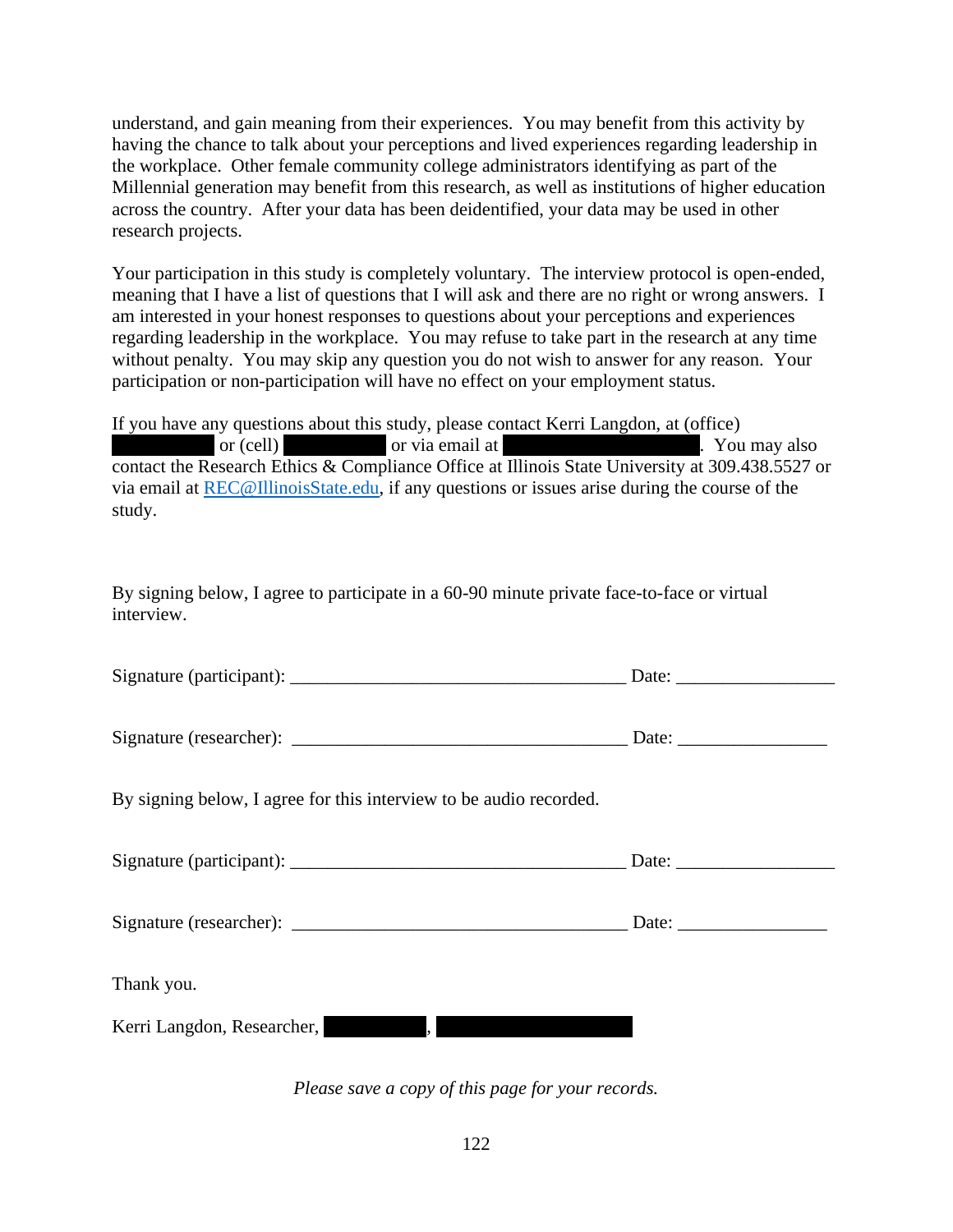# APPENDIX D: FOCUS GROUP SESSION PROTOCOL

### Introduction/Overview:

Thank you for taking the time to attend this focus group. I am interested in learning more about your perceptions and experiences as it relates to leadership, particularly as it relates to your current role within the community college. I would like to remind you that I am recording this session so the study can be as accurate as possible. As a participant, you will not be personally identified in the research findings. You also have the right to not respond to any question(s) you are not comfortable with.

#### Icebreaker:

I'd like to begin by brainstorming ways that people can be leaders on college campuses – go ahead and call out different ways that you see leadership on your campus.

Follow up dialogue:

- 1. What adjectives would you use to describe campus leadership at your institution (e.g., president, vice presidents, deans)? Explain briefly how these apply on your campus.
- 2. Describe how you lead within your institution.
- 3. Describe where the practice of leadership at your institution falls on a continuum, where one end is more hierarchical and based on positions and the other end is more individualistic and based on personal/professional expertise and/or recognition.
	- a. How is leadership different for administrators and faculty?
- 4. How does your identified gender play a role in your perceived or real ability to be a leader on your campus?
	- a. Do you think leadership within your institution is impacted by gender inequities (either real or perceived)?
- 5. What is the relationship between leadership and collaboration on your campus?
- 6. What examples come to mind when I use the word leadership in the context of your workplace?
- 7. Share how change is initiated on your campus and by whom.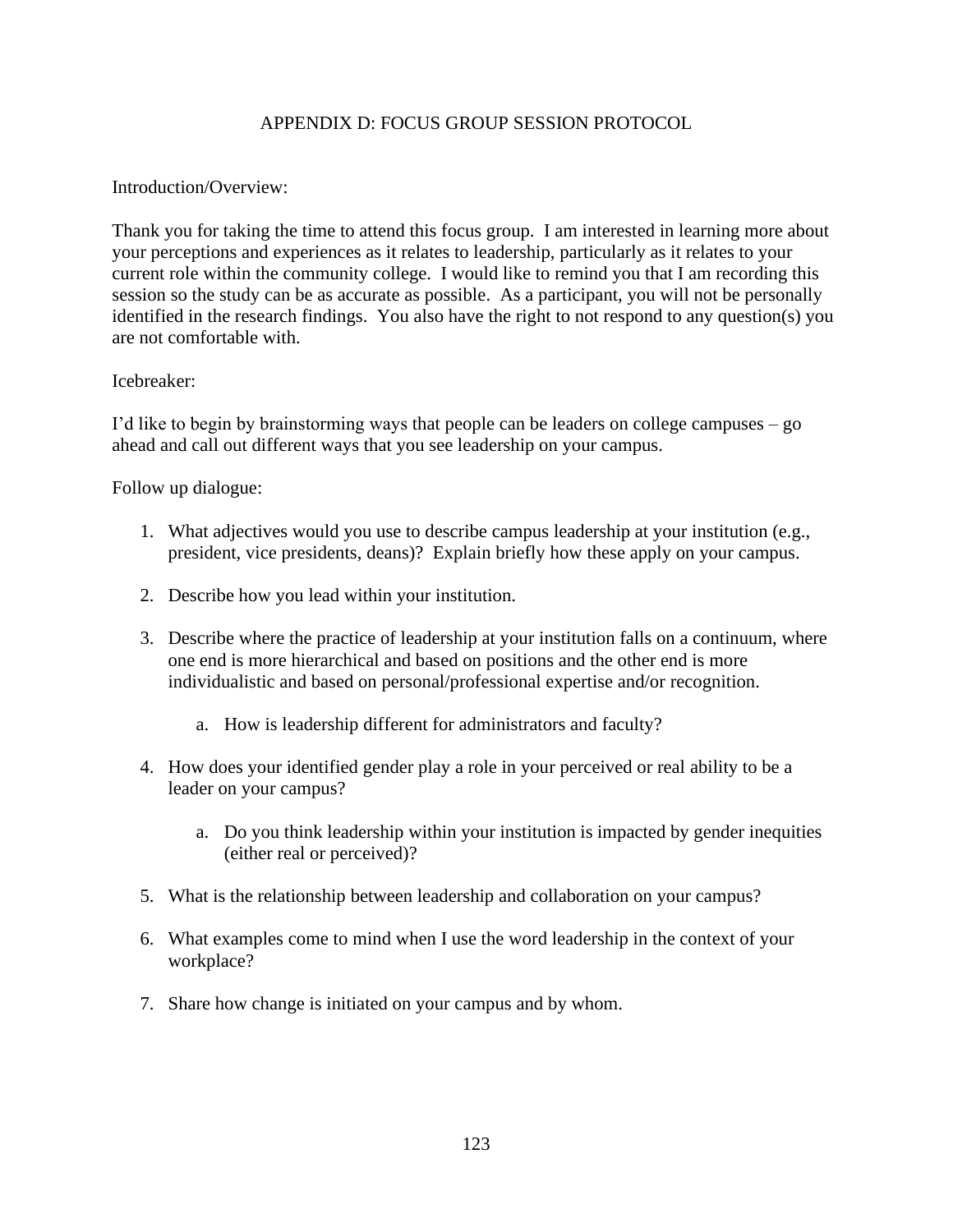# APPENDIX E: ONE-ON-ONE INTERVIEW PROTOCOL

## **Interview Protocol**

Project: A conversation regarding the perspectives and experiences of female community college administrators identifying as part of the Millennial generation regarding leadership in the workplace.

Thank you for consenting to participate in this study. I would like to remind you that I am recording the interview so the study can be as accurate as possible. You may request, however, that the recorder be turned off at any point during the interview. You also have the right to not respond to any question(s) you are uncomfortable with. Additionally, your name nor your institution will be used in the dissertation dissemination process. All data will be maintained on a password-protected computer.

The purpose of this study is to explore how female community college administrators identifying as part of the Millennial generation perceive and experience leadership in the workplace.

The research questions guiding this study are: (a) How do female community college student affairs administrators identifying as part of the Millennial generation perceive leadership? (b) What are the lived leadership experiences of female community college student affairs administrators identifying as part of the Millennial generation? (c) When positioned against a feminist framework, what do these leadership perceptions and lived experiences reveal?

## **One-on-One Interview Questions**

## INSTITUTIONAL LEADERSHIP

1. Reflecting on the leadership at your institution, who holds positions of leadership on your campus? Are they male or female?

## INDIVIDUAL LEADERSHIP EXPERIENCES/PERSONAL ASPIRATIONS

- 1. Can you talk about your personal experiences in leading at your institution?
	- a. How does this look different because you identify as a female?
	- b. How does this look different because you identify as a Millennial?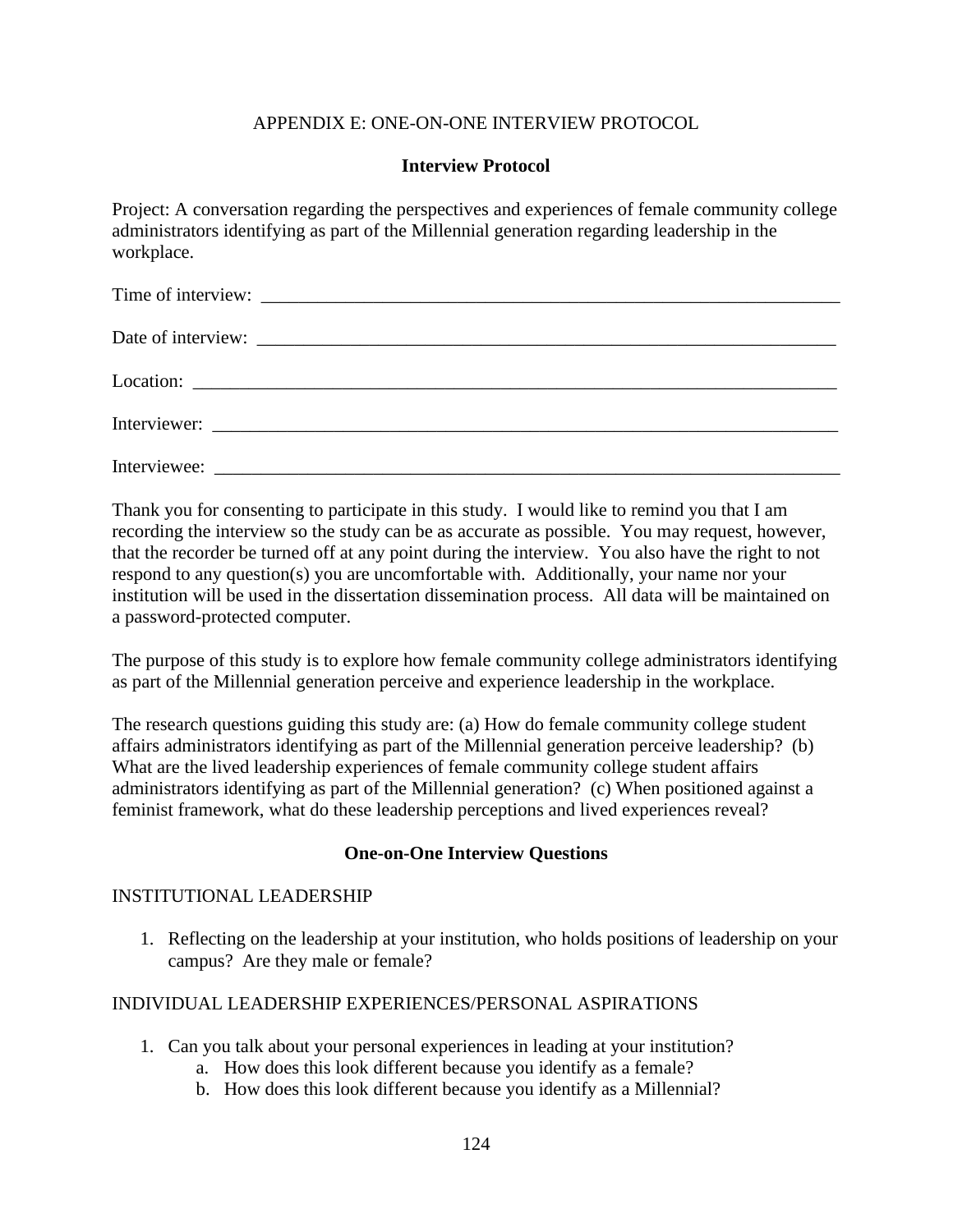- 2. Describe your leadership style. How does this compare to leadership styles you have seen men utilize?
- 3. What are your career aspirations? Where do you see yourself in higher education in 10- 15 years? Thinking of your career trajectory, what's your "final destination"?
- 4. How do you think that your gender will impact your ability to move into these roles?
	- a. What about your ability to be seen as an effective leader in these roles?

# MENTORSHIP

- 5. Can you talk a bit about mentorship and its role in your current position?
	- a. Have you had (or do you currently have) a mentor? If so, can you describe some of their characteristics (e.g., gender)?
	- b. Do you identify as a mentor to others?
		- i. At your institution? Outside your workplace?
	- c. In what ways have you found mentorship to be helpful (either as the mentor or the mentee)? Less helpful?

# ON THE OPPOSITE GENDER

- 6. It's been referenced in previous conversations that males "just don't get it" when it comes to gender inequity – what are your thoughts on this? Agree/disagree? Why?
- 7. Can you tell me about a time when you felt that gender inequity was present for you personally in the workplace?
- 8. From your perspective, what would allow us to move toward gender equity in the workplace? What actions should be taken?
- 9. Is there a certain level of acceptance around gender inequity in your workplace? What makes you think or feel that way?

# INTERSECTION OF GENDER AND GENERATIONAL STATUS

- 10. Thinking about leadership in the workplace, how would you describe the influence of generational identity?
	- a. What kind of differences do you see?
	- b. What does this look like in everyday practice?
- 11. Can you talk about a time when you felt that your generational identity was especially salient in the workplace?

# **OTHER**

- 12. Do you believe COVID has impacted your perceptions and experiences as it relates to leadership in your workplace? How so?
- 13. Do you have any colleagues that would be interested in participating in this study? If so, would you be willing to share my contact information with them so that they can reach out to me directly?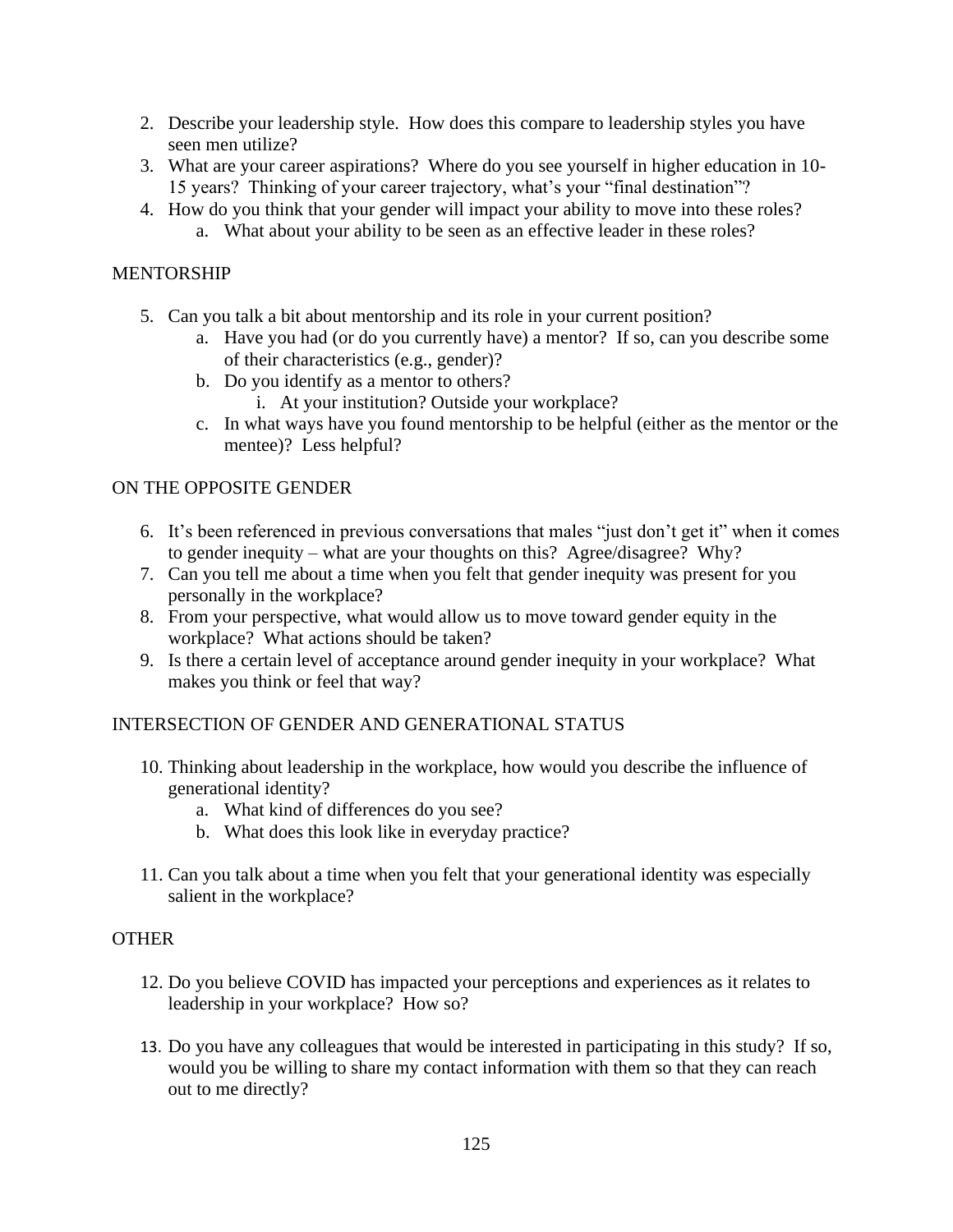# APPENDIX F: DATA COLLECTION SHEET FOR ONE-ON-ONE INTERVIEW PARTICIPANTS

Illinois State University College of Education Department of Educational Administration and Foundations

Thank you for your willingness to participate in this research project entitled "Understanding Female Millennial Administrators and their Perceptions and Experiences of Leadership in the Community College". As indicated in the email invitation, this study is being conducted by Kerri Langdon, Academic Advisor at Kellogg Community College and a doctoral student in Higher Education Administration at Illinois State University. My study is conducted under the supervision of Dr. Phyllis McCluskey-Titus  $($ 

This data sheet is being used to help understand and identify the demographic makeup of one-onone interview participants.

First Name \_\_\_\_\_\_\_\_\_\_\_\_\_\_\_\_\_\_\_\_\_\_\_\_ Last Name \_\_\_\_\_\_\_\_\_\_\_\_\_\_\_\_\_\_\_\_\_\_\_\_\_\_\_\_\_

Title of Current Position

Number of years in Current Position \_\_\_\_\_

Based on your professional path, how do you describe your current position? *(Please check only one)*

- o Entry level
- o Mid-level, aspiring to senior level
- o Mid-level, not aspiring to senior level
- o Senior level
- o None of the above

Number of years in a professional position in higher education

- o 1-4
- o 5-9
- o 10-14
- o 15-19
- $0 20 +$

For the purpose of this study, I am seeking females that fall in the "Millennial" timeframe – those individuals born between 1981 – 1996.

o Were you born in this time frame? YES or NO

If yes, specifically, what year were you born? \_\_\_\_\_\_\_\_\_\_\_\_\_\_\_\_\_\_\_\_\_\_\_\_\_\_\_\_\_\_\_\_\_\_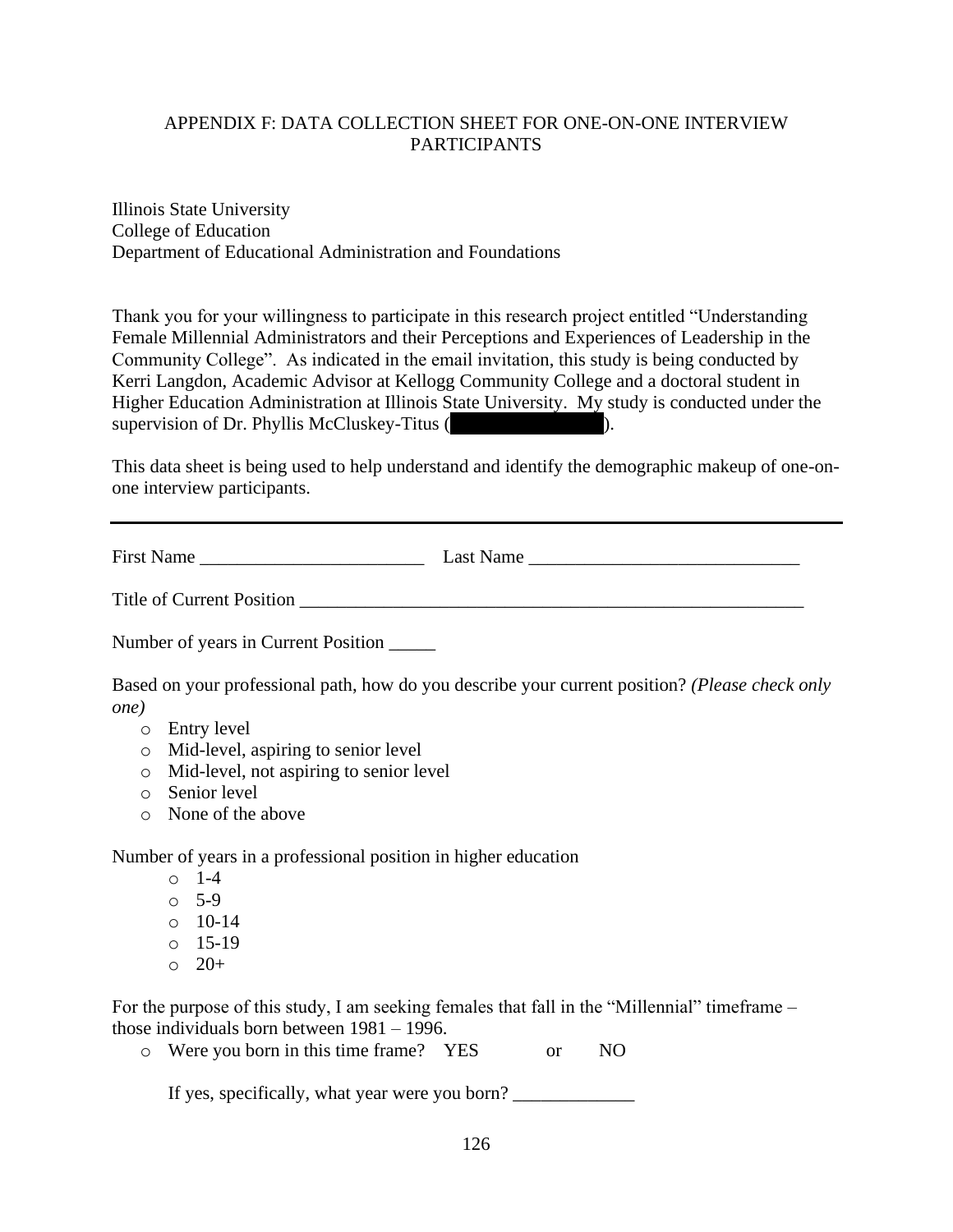Level of Education *(check all that apply)*

- o Associate's degree
- o Bachelor's degree
- o Master's degree
- o Doctoral degree (Ph.D. or Ed.D.)
- o JD
- $\circ$  Other (please specify)  $\qquad \qquad$

How do you describe your gender identity? \_\_\_\_\_\_\_\_\_\_\_\_\_\_\_\_\_\_\_\_\_\_\_\_\_\_\_\_\_\_\_\_\_\_\_\_\_\_\_\_\_\_

Contact information

NAME: \_\_\_\_\_\_\_\_\_\_\_\_\_\_\_\_\_\_\_\_\_\_\_\_\_\_\_\_\_\_\_\_\_\_\_\_\_\_

PHONE: \_\_\_\_\_\_\_\_\_\_\_\_\_\_\_\_\_\_\_\_\_\_\_\_\_\_\_\_\_\_\_\_\_\_\_\_\_

EMAIL: \_\_\_\_\_\_\_\_\_\_\_\_\_\_\_\_\_\_\_\_\_\_\_\_\_\_\_\_\_\_\_\_\_\_\_\_\_\_

Please return this sheet as an email attachment to: Kerri Langdon,

Questions: Kerri can be reached via telephone at (cell)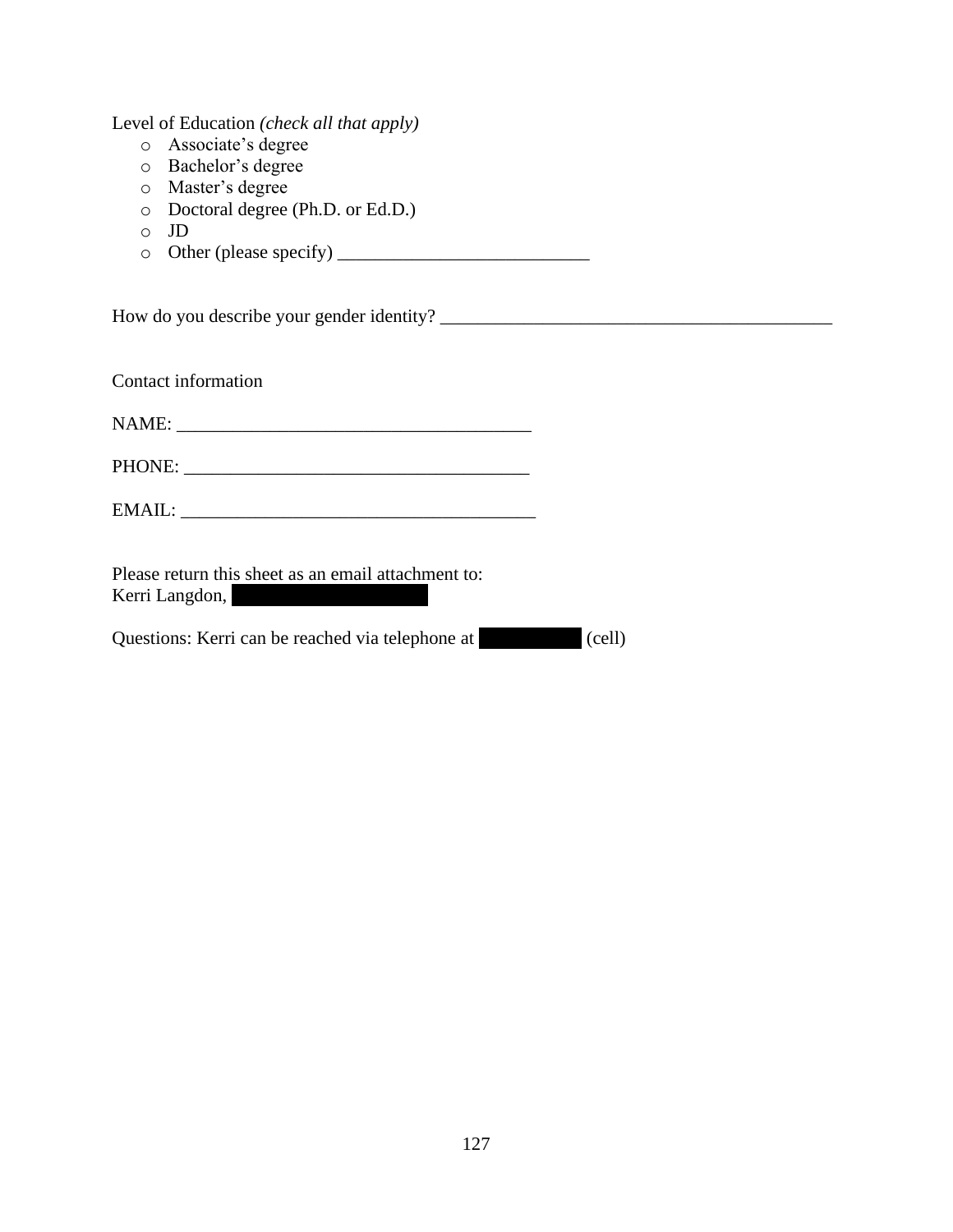APPENDIX G: PARTICIPANT PROFILES APPENDIX G: PARTICIPANT PROFILES

# **Table 3**

Participant Profiles *Participant Profiles*

| Name     | <b>Birth Year</b> | <b>Current Position</b>                                                                                                                                                                                                    | Location/Region<br>U.S. | Years in<br>Position     | Professional<br>Level | <b>Total Years</b><br>Education<br>in Higher | Highest<br>Degree<br>Earned |
|----------|-------------------|----------------------------------------------------------------------------------------------------------------------------------------------------------------------------------------------------------------------------|-------------------------|--------------------------|-----------------------|----------------------------------------------|-----------------------------|
| Kourtney | 1988              | Success Coach                                                                                                                                                                                                              | Southern                | $\overline{S}$           | mid-level             | 5 to 9                                       | Master's                    |
| Kim      | 1983              |                                                                                                                                                                                                                            | Midwest                 |                          | 6 mid-level           | 5 to 9                                       | Bachelor's                  |
| Leah     | 1985              |                                                                                                                                                                                                                            | Midwest                 |                          | 1.5 mid-level         | 10 to 14                                     | Master's                    |
| Louise   | 1981              |                                                                                                                                                                                                                            | Midwest                 |                          | 5 mid-level           | 10 to 14                                     | Master's                    |
| Helen    | 1982              | TRIO Student<br>Support Services<br>Director<br>Director of<br>Advising<br>Director of<br>Academic and<br>Career Advising<br>Dean for<br>Dean for<br>Institutional<br>Research<br>Assistant Director<br>Assistant Director | Western                 | $\equiv$                 | mid-level             | 15 to 19                                     | PhD                         |
| Felicity | 1987              |                                                                                                                                                                                                                            | Northeast               | $\overline{\mathcal{C}}$ | mid-level             | $5$ to $9$                                   | Master's                    |
| Megan    | 1985              | Associate Director<br>of Admissions                                                                                                                                                                                        | Northeast               | $\circ$                  | mid-level             | 10 to 14                                     | Master's                    |
| Erin     | 1981              | Manager of a<br>Disability Resource<br>Center                                                                                                                                                                              | Midwest                 |                          | 5 mid-level           | 5 to 9                                       | Master's                    |
| Jasmine  | 1984              | Interim Basic<br>Needs Manager<br>Director of Student<br>Activities                                                                                                                                                        | Western                 | less than 1 mid-level    |                       | 5 to 9                                       | <b>PhD</b>                  |
| Angela   | 1988              |                                                                                                                                                                                                                            | Midwest                 |                          | 4.5 mid-level         | 5 to 9                                       | Master's                    |

(Table Continues) **(Table Continues)**